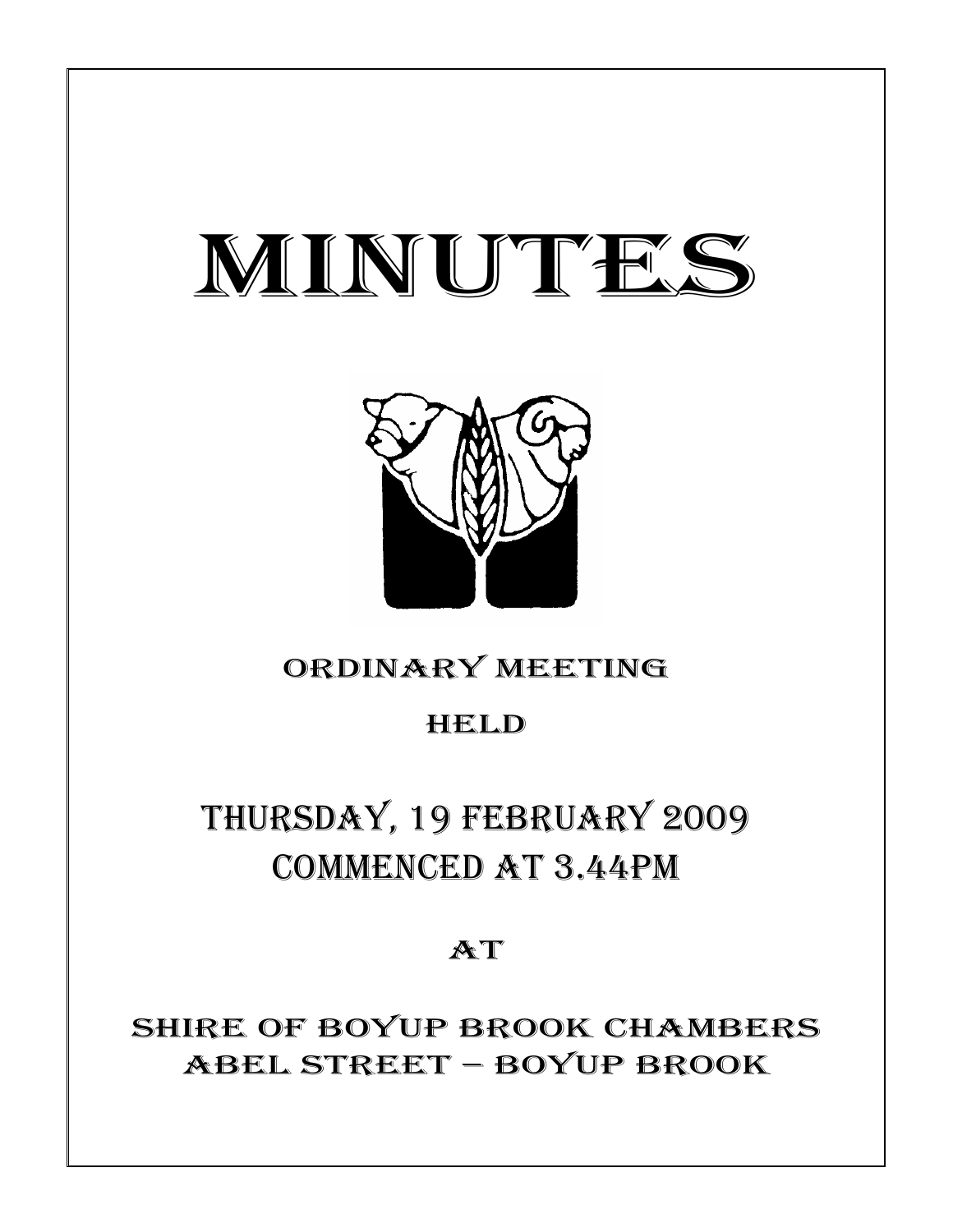# **TABLE OF CONTENTS**

#### RECORD OF ATTENDANCE/APOLOGIES/LEAVE OF ABSENCE PREVIOUSLY  $\mathbf{1}$

|                | 1.1            |                                                                                                  |  |
|----------------|----------------|--------------------------------------------------------------------------------------------------|--|
|                | 1.2            |                                                                                                  |  |
|                | 1.3            |                                                                                                  |  |
|                |                |                                                                                                  |  |
| $\overline{2}$ |                |                                                                                                  |  |
|                | 2.1            |                                                                                                  |  |
|                | 2.2            |                                                                                                  |  |
| 3              |                |                                                                                                  |  |
|                |                |                                                                                                  |  |
| 4              |                |                                                                                                  |  |
| 5              |                |                                                                                                  |  |
| 6              |                |                                                                                                  |  |
|                |                |                                                                                                  |  |
| $\overline{7}$ |                |                                                                                                  |  |
|                | 7.3            |                                                                                                  |  |
|                | 7.3.8<br>7.3.9 |                                                                                                  |  |
|                |                |                                                                                                  |  |
|                | 7.1.1          |                                                                                                  |  |
|                | 7.1.2          |                                                                                                  |  |
|                |                |                                                                                                  |  |
|                | 7.2.1          |                                                                                                  |  |
|                | 7.2.2          |                                                                                                  |  |
|                |                |                                                                                                  |  |
|                | 7.3.1          |                                                                                                  |  |
|                | 7.3.2          |                                                                                                  |  |
|                | 7.3.3<br>7.3.4 |                                                                                                  |  |
|                | 7.3.5          |                                                                                                  |  |
|                | 7.3.6          |                                                                                                  |  |
|                | 7.3.7          |                                                                                                  |  |
|                |                |                                                                                                  |  |
|                |                |                                                                                                  |  |
|                |                | 7.3.12 Subdivision Application (WAPC Ref 137819) Lot 1284 Banks Road, Boyup Brook52              |  |
|                |                | 7.3.13 Subdivision Application (WAPC Ref 138938) Six Mile Road - Review of Council resolution 62 |  |
|                |                |                                                                                                  |  |
|                |                |                                                                                                  |  |
|                |                |                                                                                                  |  |
|                |                |                                                                                                  |  |
| 8              |                |                                                                                                  |  |
|                | 8.1.1          |                                                                                                  |  |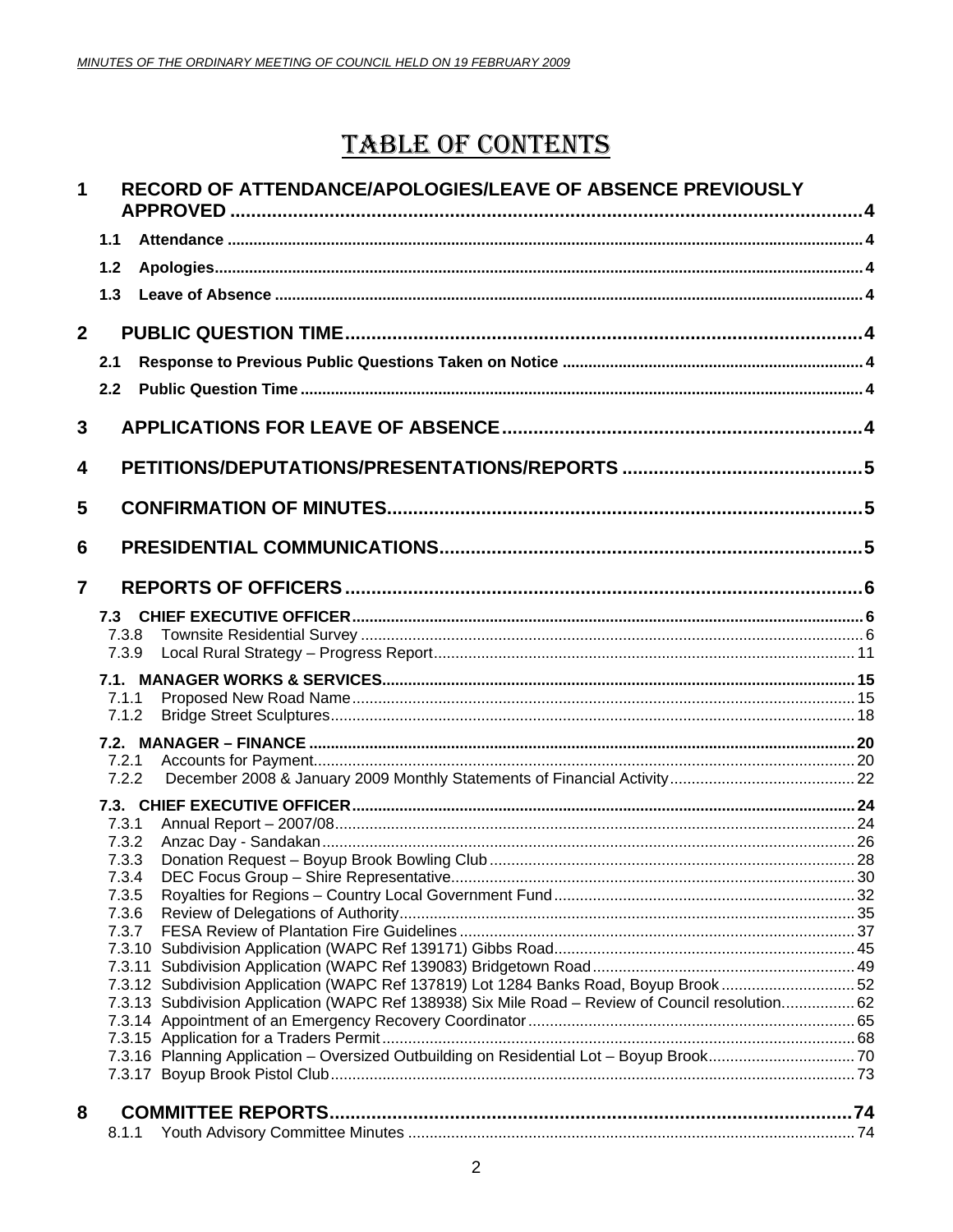|    | 8.1.3  |                                                                                        |     |
|----|--------|----------------------------------------------------------------------------------------|-----|
|    |        |                                                                                        |     |
| 9  |        |                                                                                        |     |
| 10 |        | URGENT BUSINESS - BY APPROVAL OF THE PRESIDENT OR A MAJORITY OF                        |     |
|    |        |                                                                                        |     |
|    | 10 $1$ |                                                                                        |     |
|    | 10.2   |                                                                                        |     |
|    | 10.3   |                                                                                        |     |
|    | 10.4   | Local Government Response to Minister for Local Government's Amalgamation Proposal  85 |     |
| 11 |        |                                                                                        |     |
|    |        |                                                                                        | .86 |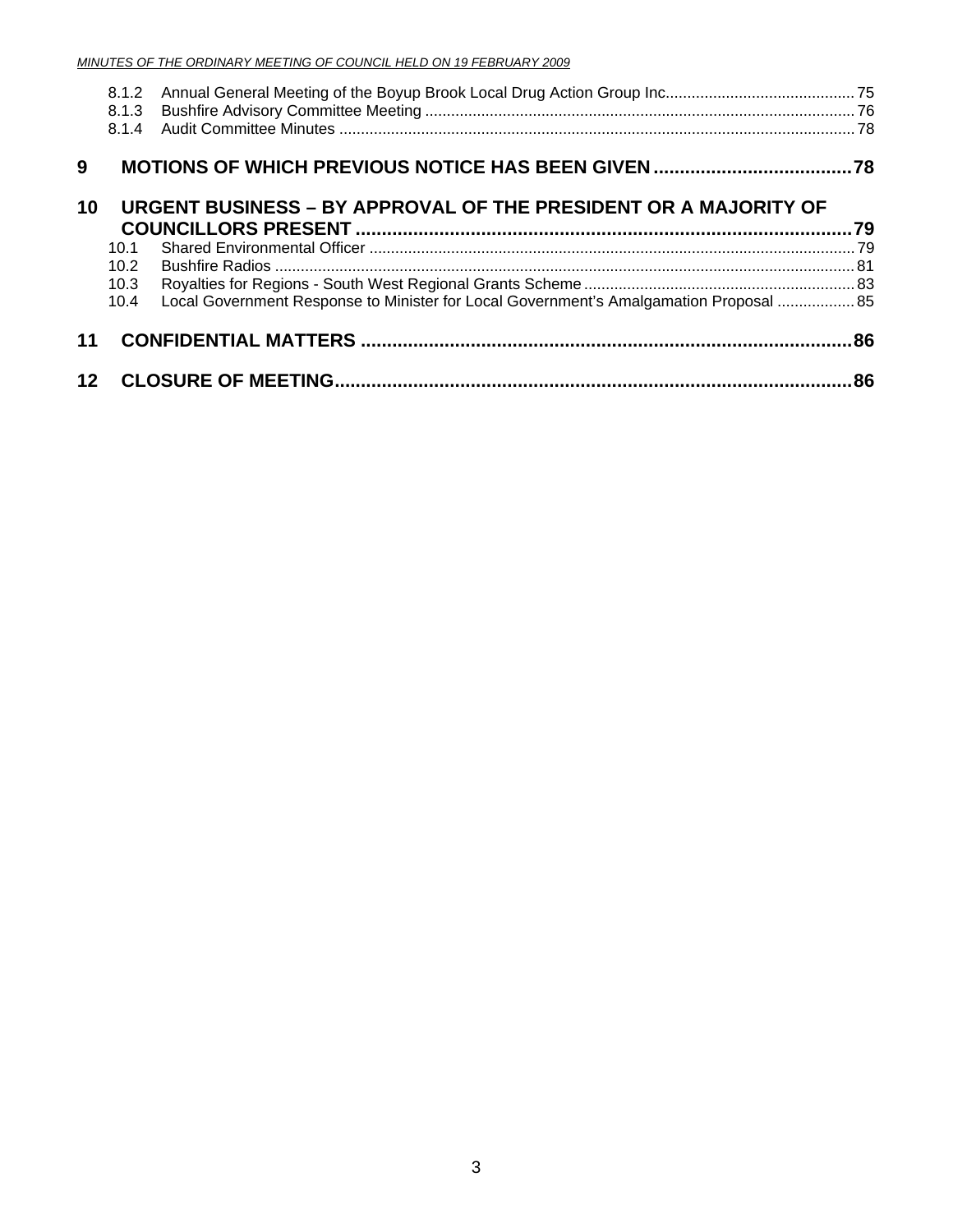#### <span id="page-3-0"></span>**1 RECORD OF ATTENDANCE/APOLOGIES/LEAVE OF ABSENCE PREVIOUSLY APPROVED**

#### **1.1 Attendance**

- Cr R Downing Shire President
- Cr P Marshall Deputy Shire President
- Cr S Broadhurst
- Cr E Muncey
- Cr A Piper
- Cr M Giles
- Cr B O'Hare
- Cr T Ginnane
- STAFF: Mr Alan Lamb (Chief Executive Officer) Mr Keith Jones (Manager of Finance) Mr John Eddy (Manager of Works and Services) Mrs Maria Lane (Executive Assistant) PUBLIC: Mr Geoffrey Lush – (Arrived 3.00pm)
- Ms Kirsten Skraha (Arrived 3.30pm) Mr Evan Meredith - (Arrived 4.48pm)

### **1.2 Apologies**

Cr Kym Lamshed

#### **1.3 Leave of Absence**

Nil

### **2 PUBLIC QUESTION TIME**

### **2.1 Response to Previous Public Questions Taken on Notice**

Nil

### **2.2 Public Question Time**

Nil

### **3 APPLICATIONS FOR LEAVE OF ABSENCE**

Nil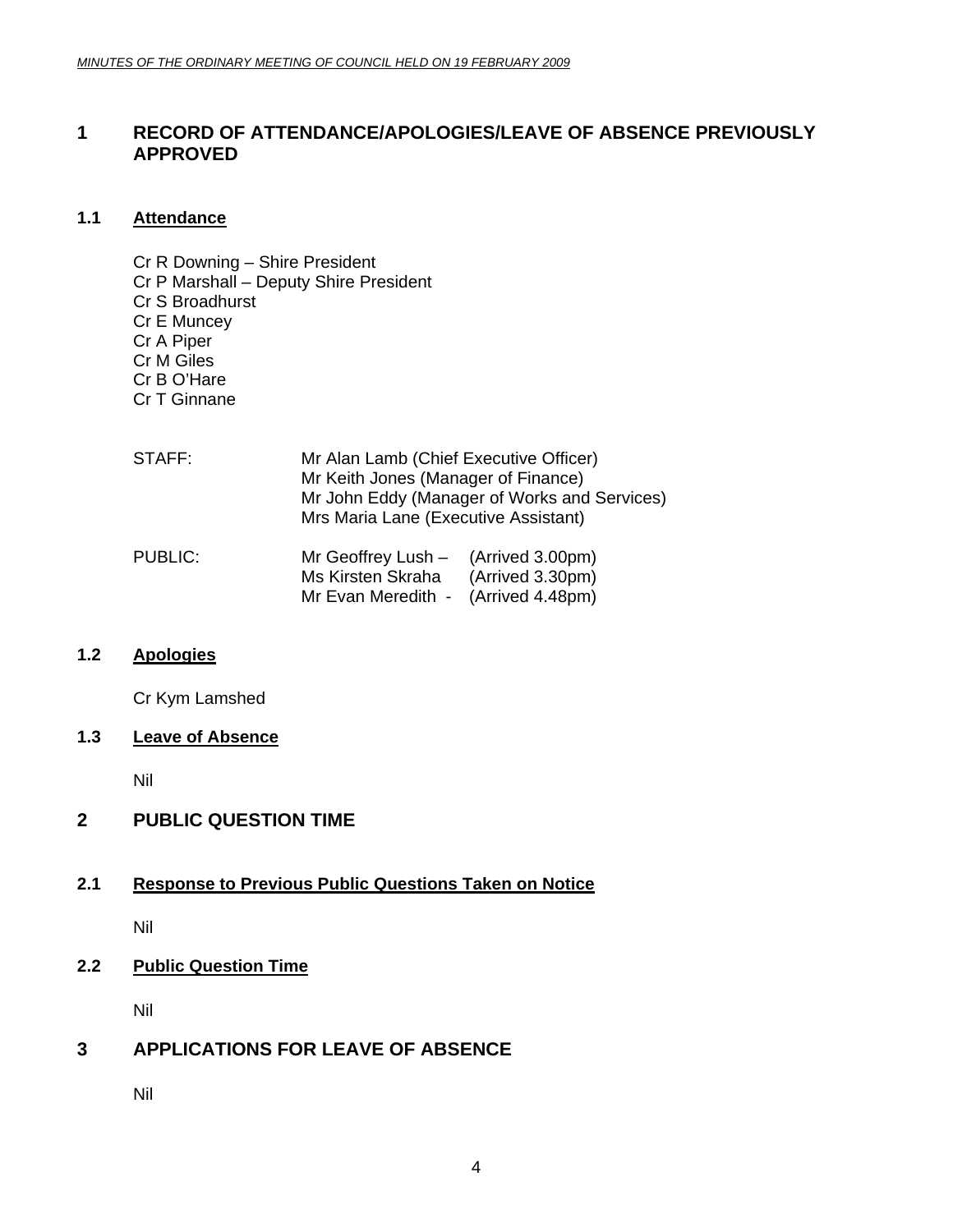#### <span id="page-4-0"></span>**4 PETITIONS/DEPUTATIONS/PRESENTATIONS/REPORTS**

Kirsten Skraha – Water Polo Club

The Shire President recognised Kirsten for winning the Western Australian Rural Women of the Year Award 2009.

Kirsten informed the Council that the Water Polo Club has been successful in obtaining a grant for \$3,800 and it would used to purchase 2 floating goals, 2 sets of caps, 2 ball games and 1 fridge. She indicated that the school students would be able to use the equipment. She went on to present the case on behalf of the Water Polo Club requesting Shire support for discounted pool hire fees.

4.02pm – Kirsten Skraha left the meeting.

#### **5 CONFIRMATION OF MINUTES**

#### **5.1 Ordinary meeting of Council 18 December 2008.**

**COUNCIL DECISION & OFFICER RECOMMENDATION – ITEM 5.1** 

**MOVED: Cr O'Hare SECONDED: Cr Giles SECONDED: Cr Giles** 

**That the minutes of the Ordinary Meeting of Council held on Thursday 18 December 2008, be confirmed as an accurate record.** 

**CARRIED 8/0 <b>Res** 010/09 **Res** 010/09

**5.2 Special Council Meeting 15 January 2009.** 

**COUNCIL DECISION & OFFICER RECOMMENDATION – ITEM 5.2** 

**MOVED: Cr Giles SECONDED: Cr Broadhurst**  SECONDED: Cr Broadhurst

**That the minutes of the Special Meeting of Council held on Thursday 15 January 2009, be confirmed as an accurate record.** 

#### **CARRIED 8/0 Res 011/09**

### **6 PRESIDENTIAL COMMUNICATIONS**

- 09 Jan Attended BBCMC Function which included cheque presentation by Hon. Terry Redman.
- 23 Jan Represented Council and hosted the South-West Zone of WALGA meeting.
- 03 Feb Attended and hosted meeting of Warren Blackwood Strategic Alliance. Attended Boyup Brook Telecentre for Hon. Brendon Grylls' Ministerial announcement of regional funding.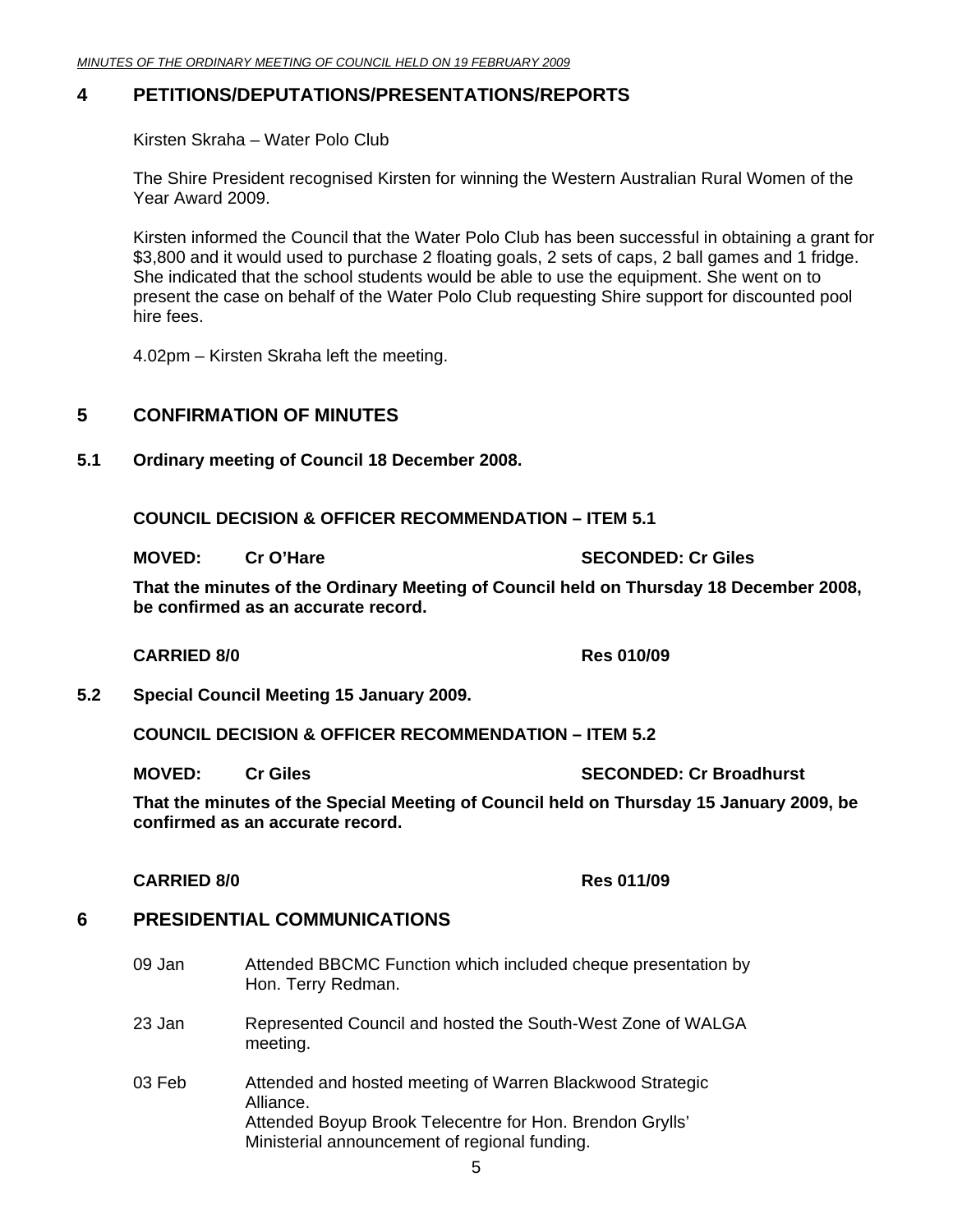<span id="page-5-0"></span>I have had a number of Telephone conversations with Minister Redman and also with the EO of WBSA Tony Goode.

In the future the Council's Meeting Appendices will contain minutes of the meetings where Council is officially represented, so that Councillors can be more fully informed of happenings and plans involving our region.

### **7 REPORTS OF OFFICERS**

#### **COUNCIL DECISION**

**MOVED:** Cr Marshall **SECONDED:** Cr Piper

**That the order of business in the agenda be changed to allow Item 7.3.8 and 7.3.9 to be brought forward and dealt with at this time.** 

#### **CARRIED 8/0 Res 012/09**

#### **7.3 CHIEF EXECUTIVE OFFICER**

#### **7.3.8 Townsite Residential Survey**

| <b>Location:</b>                       | <b>Boyup Brook Townsite</b>                     |
|----------------------------------------|-------------------------------------------------|
| <b>Applicant:</b>                      | Council                                         |
| <i>File:</i>                           | EC/28/005                                       |
| <b>Disclosure of Officer Interest:</b> | Nil                                             |
| Date:                                  | $9th$ February 2009                             |
| <b>Author:</b>                         | Geoffrey Lush (Council's Consultant Planner)    |
| <b>Authorizing Officer:</b>            | Alan Lamb - CEO                                 |
| <b>Attachments:</b>                    | 1 - Development Areas<br>2 - Townsite Surrounds |

\_\_\_\_\_\_\_\_\_\_\_\_\_\_\_\_\_\_\_\_\_\_\_\_\_\_\_\_\_\_\_\_\_\_\_\_\_\_\_\_\_\_\_\_\_\_\_\_\_\_\_\_\_\_\_\_\_\_\_\_\_\_\_\_\_\_\_\_\_

#### **SUMMARY**

Last year Council requested that Thompson McRobert Edgeloe to conduct a survey of residential development within the townsite. This arose because of concerns with the 2006 Census figures, showing an apparent significant decline in the number of existing dwellings.

This survey report has now been completed and lodged with Council.

#### **BACKGROUND**

Council's concern was that the 2006 Census figures showed a significant drop in the number of existing dwellings in the townsite since 2001. In 2001 the Census reported that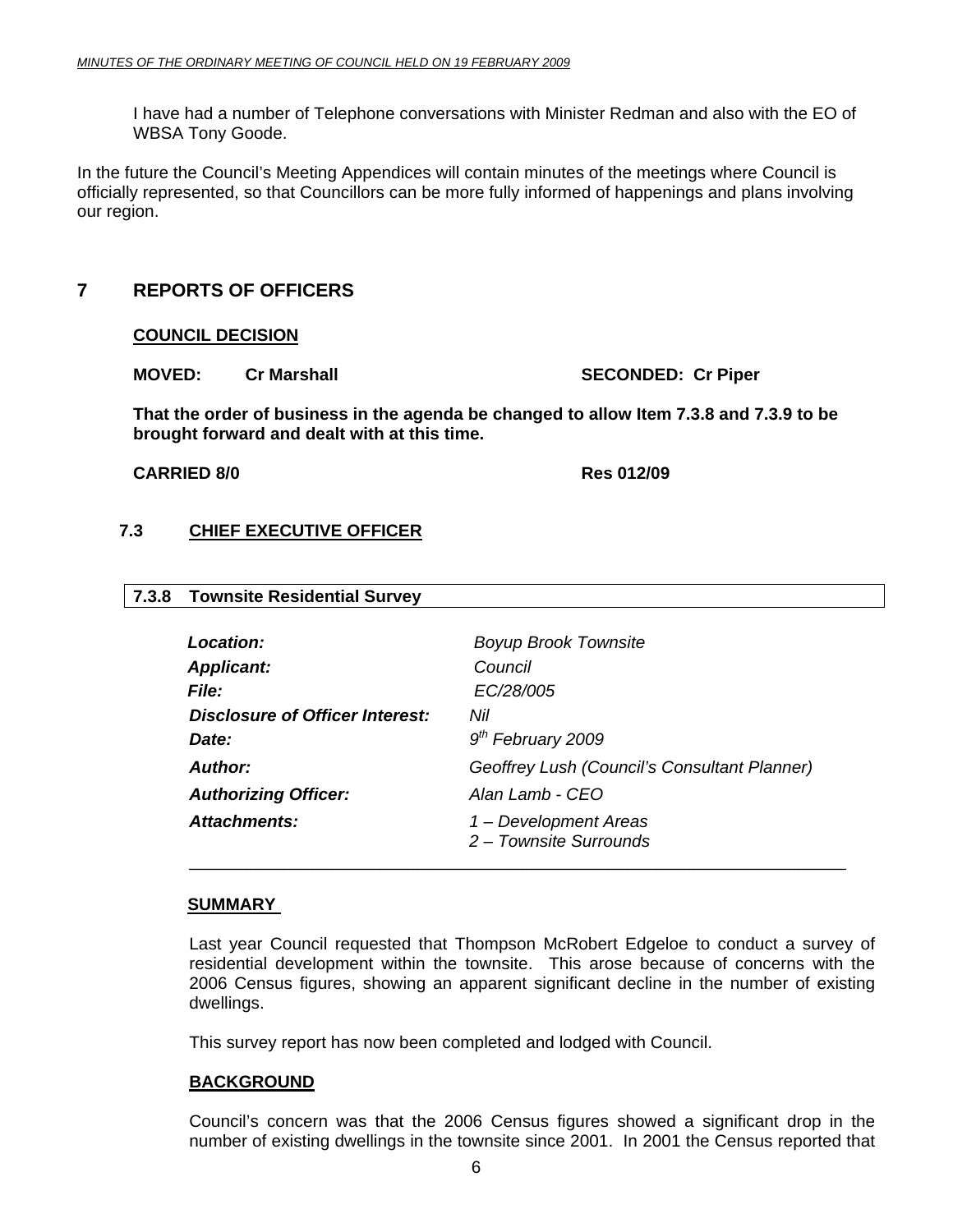there were 282 dwellings within the townsite. The 2006 Census reported that this number had dropped to 208 dwellings. This figure has been disputed by Council as the loss of 74 dwellings (26%) would be obvious in the townsite.

In preparing the attached report we also reviewed the 2001 DPI Warren Blackwood Residential Land Release Plan which indicated that there were 275 dwellings in the residential zone.

Our 2008 survey confirms that there are approximately 325 existing allotments within the residential zone. These comprise of 291 dwellings and 34 vacant lots.

#### **COMMENT**

In addition to examining the current number of dwellings the investigation also considered:-

- The subdivision potential of the undeveloped land within the 'residential zone';
- Current State planning policies;
- Residential rural residential lot mixture;
- Sewerage;
- Water Supply;
- Development Guide Plan zone
- Implications for the draft Rural Strategy.

Attachment 1 shows the potential areas which could be developed. However many of these areas have a number of limitations which reduces this potential.

While the potential supply of up to 159 new lots would seem to cater for many years urban growth, two thirds of this is confined to just two development areas. One of these is within the guided development zone which requires the provision of sewerage and co-ordination between several landowners.

There is a scattering of individual vacant lots in the town. A number of these form part of an adjoining residential property i.e. have gardens or sheds on them.

The delay in the provision of sewerage is a major concern and the Water Corporation has advised that the timing for the commencement of the construction of the sewerage scheme is tentatively 2011/12. The sewer requirement and potential servicing costs have been a major impediment to any development. As the town is presently not sewered the Health Department has advised that it would consider approving the use of onsite effluent disposal on lots larger than 1,000 sq.m in accordance with Clause 5.4 of the Country Sewer Policy (Health Department and Water Corporation).

For comparative purposes we also examined the capacity for potential rural residential lots in the surrounding area. We identified 16 'cells' as shown in Attachment 2 and examined the:-

- The existing lot size;
- Number of existing lots:
- Subdivision pattern;
- Potential constraints such as flooding, vegetation retention, access etc.

The summary of this analysis is contained in the following table (over page).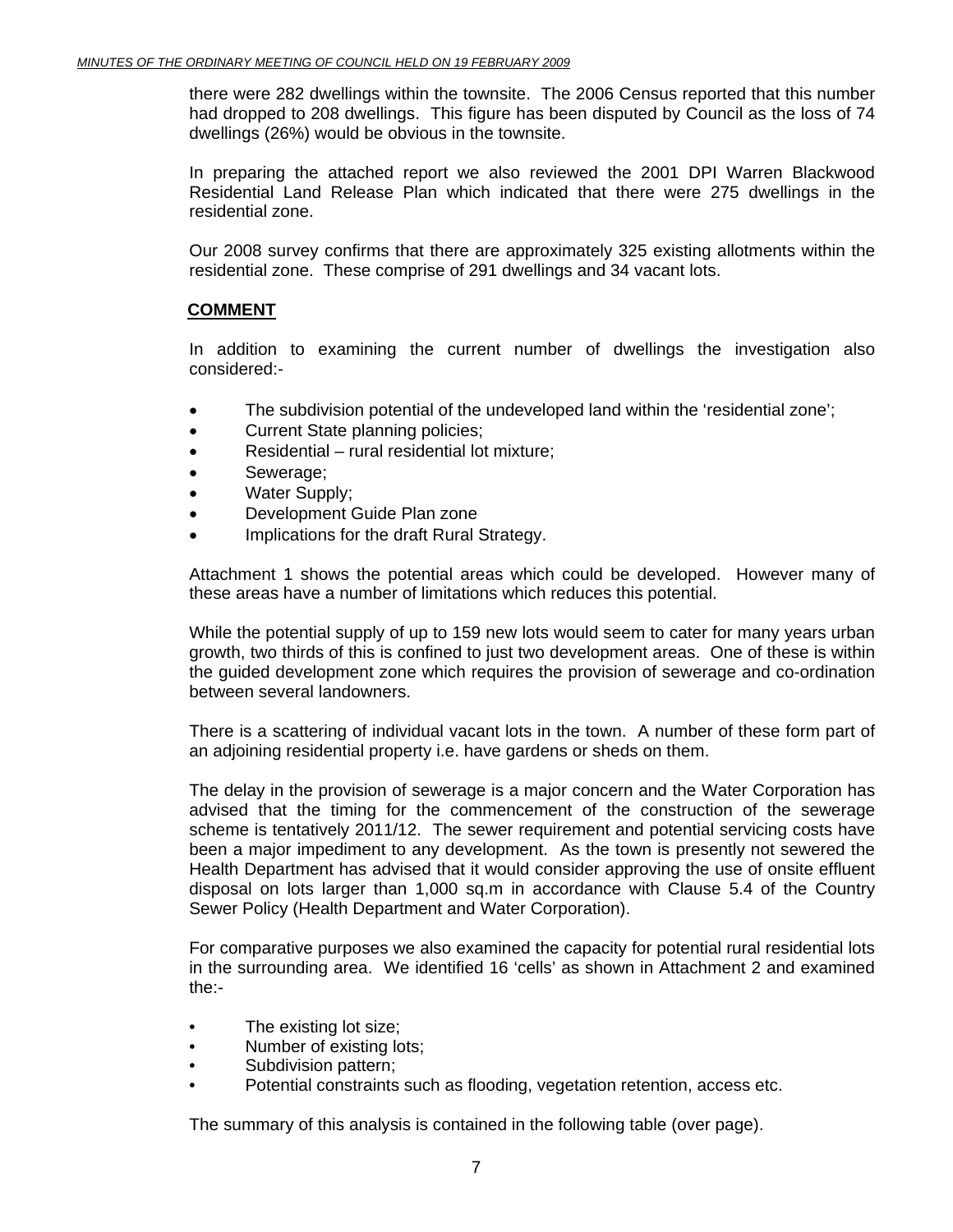It is noted that the existing Special Rural Policy area within the Scheme does not include Special Rural Zones 1 or 3.

Reference to the 'committed' Special Rural areas means the combined Special Rural Policy Area and Special Rural Zones 1 and 3. These 'committed' Special Rural area have a total land area of approximately 717 hectares. There are 117 existing allotments of various sizes but which generally have a minimum size of 2 hectares.

Approximately 380 hectares of the 'committed' Special Rural is still to be subdivided. Based upon a minimum lot size of 2 hectares it is estimated that this land could potentially accommodate a further 154 allotments (acknowledging that there are 11 existing lots).

It is recognised that SPP 3 and other similar policies are promoting sustainable patterns of urban growth and settlement and this means that townsites should accommodate the majority of the population.The issue is to determine what is the appropriate balance between standard residential lots in existing townsites and low density 'lifestyle lots' on the fringes of these townsites. However there is no specific policy which can be referred to for guidance on what is the appropriate mix or ratio of rural residential to urban lots.

At present there are 441 existing lots in the residential and rural residential areas comprising of 325 residential lots and 116 rural residential lots. This means that at present 26% of total lots are rural residential. This could ultimately increase to 750 lots comprising of 481 residential lots and 270 rural residential lots if all the available land is subdivided. This means that ultimately 36% of total lots could be rural residential.

| Area           | Zoning           | Area | <b>Existing</b> | <b>Potential</b>                           | <b>Comment</b>                                                                                                                                                                                                                                     |
|----------------|------------------|------|-----------------|--------------------------------------------|----------------------------------------------------------------------------------------------------------------------------------------------------------------------------------------------------------------------------------------------------|
|                |                  | (ha) | Lots            | <b>Rural</b><br><b>Residential</b><br>Lots |                                                                                                                                                                                                                                                    |
| 1              | Rural            | 255  | 6               |                                            | Existing rural subdivision, 40 ha<br>lot sizes. Undulating land with<br>good road access.                                                                                                                                                          |
| $\mathbf{2}$   | Special<br>Rural | 180  | 64              |                                            | <b>SR Zones 4 &amp; 6.</b><br><b>Existing Ridgeview Estate.</b>                                                                                                                                                                                    |
| 3              | Special<br>Rural | 97   | 3               | 42                                         | Part of the site is within SR Zone<br>6.<br>Current SGP shows 24 lots but<br>this is being reviewed which<br>should result in additional lots<br>being available.<br>Part of the site is subject of a<br>current application (WAPC Ref<br>137819). |
| 4              | Rural            | 65   | $\mathbf 1$     | 24                                         | Land is within the existing SR<br>policy area and could be rezoned.<br>There is no existing SGP.                                                                                                                                                   |
| 5              | Special<br>Rural | 107  | 28              |                                            | SR Zones 2 & 5.                                                                                                                                                                                                                                    |
| 6              | Special<br>Rural | 127  | $\overline{2}$  | 53                                         | Site is subject to Amendment 12<br>which is awaiting final approval.                                                                                                                                                                               |
| $\overline{7}$ | Rural            | 510  | $\overline{7}$  |                                            | Land is situated on the top of the<br>primary river valley with good                                                                                                                                                                               |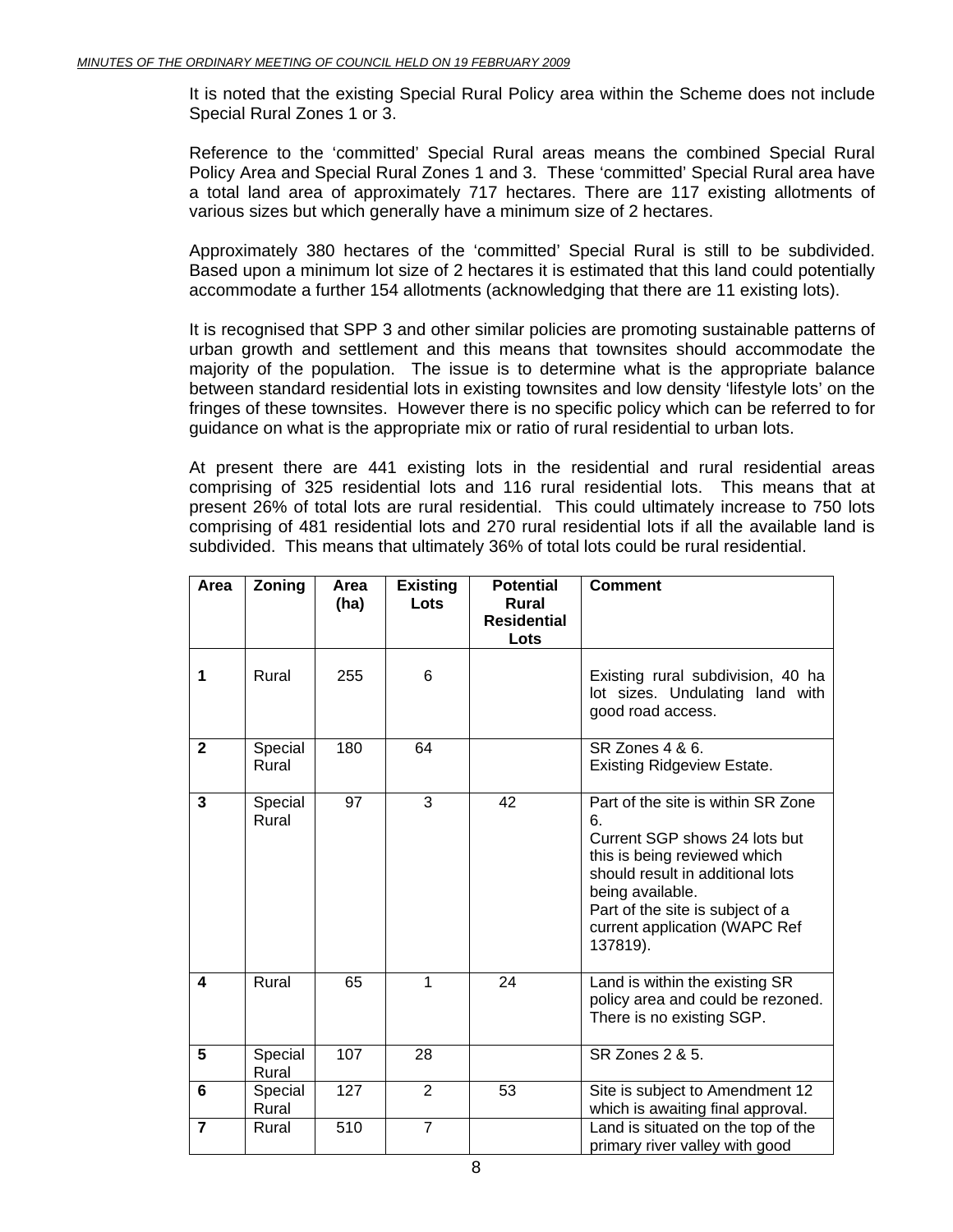|              |                  |                  |                |          | access.                                                                                                                                                                                                                                           |
|--------------|------------------|------------------|----------------|----------|---------------------------------------------------------------------------------------------------------------------------------------------------------------------------------------------------------------------------------------------------|
| 8            | Rural            | 57               | 1              |          | Not within current policy area but<br>the SGP for Area 8 extends over<br>the site. As it is 'leapfrogged' by<br>the policy area there is an<br>argument for it to also be included<br>in any review. This could provide<br>approximately 25 lots. |
| 9            | Special<br>Rural | 90               | 5              | 35       | Need to review SGP. Already<br>includes some developed lots<br>adjacent to the river.                                                                                                                                                             |
| 10           | Rural            | 279              | 13             |          | Forms part of the Riverside<br>Development Investigation Area.<br>Contains a number of lots less<br>than 40ha in size and is<br>developing as a de facto hobby<br>farm precinct                                                                   |
| 11           | Rural            | 119              | 3              |          | Identified for possible townsite<br>expansion. Flood plain issue to<br>be addressed.                                                                                                                                                              |
| 12           | Rural            | 209              | 9              |          | Forms part of the Riverside<br>Development Investigation Area                                                                                                                                                                                     |
| 13           | Rural            | 187              | $\overline{7}$ |          | Area is already subdivided.<br>Undulating land which is<br>physically separated from the<br>townsite.                                                                                                                                             |
| 14           | Special<br>Rural | 51               | 14             | $\Omega$ | SR Zone 1.                                                                                                                                                                                                                                        |
| 15           | Rural            | 150              | $\overline{3}$ |          | Isolated land with only a single<br>access.                                                                                                                                                                                                       |
| 16           | Rural            | $\overline{177}$ | $\overline{4}$ |          | Proposed special residential<br>development. Undulating land on<br>the river the valley. Physically<br>separated from the townsite by<br>Area 11.                                                                                                 |
| <b>Total</b> |                  | 2660             | 170            | 154      |                                                                                                                                                                                                                                                   |

It is not known how these percentages compare with other similar townsites. Given the location of the town and the promotion of rural 'lifestyle' issues there should be a greater percentage of rural residential compared to other locations. To put simply more people come to Boyup Brook looking for hobby farm lifestyles than do seeking traditional urban residential development.

Given the long term population projections for the townsite, there may be difficulty justifying the demand for new residential zones. The slow growth rates are also likely to jeopardise the viability of any multi lot residential subdivision i.e. over ten lots. Opportunities for urban consolidation by subdividing an existing lot into two lots can only proceed with reticulated sewerage.

The possible inclusion of Area 11 (Attachment 2) as a residential investigation area will provide for any long term growth scenarios.

The subdivision guide plan for the Guided Development Area should also be reviewed as the design is now out dated. It might also be feasible to revise or eliminate a number of the provisions relating to this zone in the Scheme.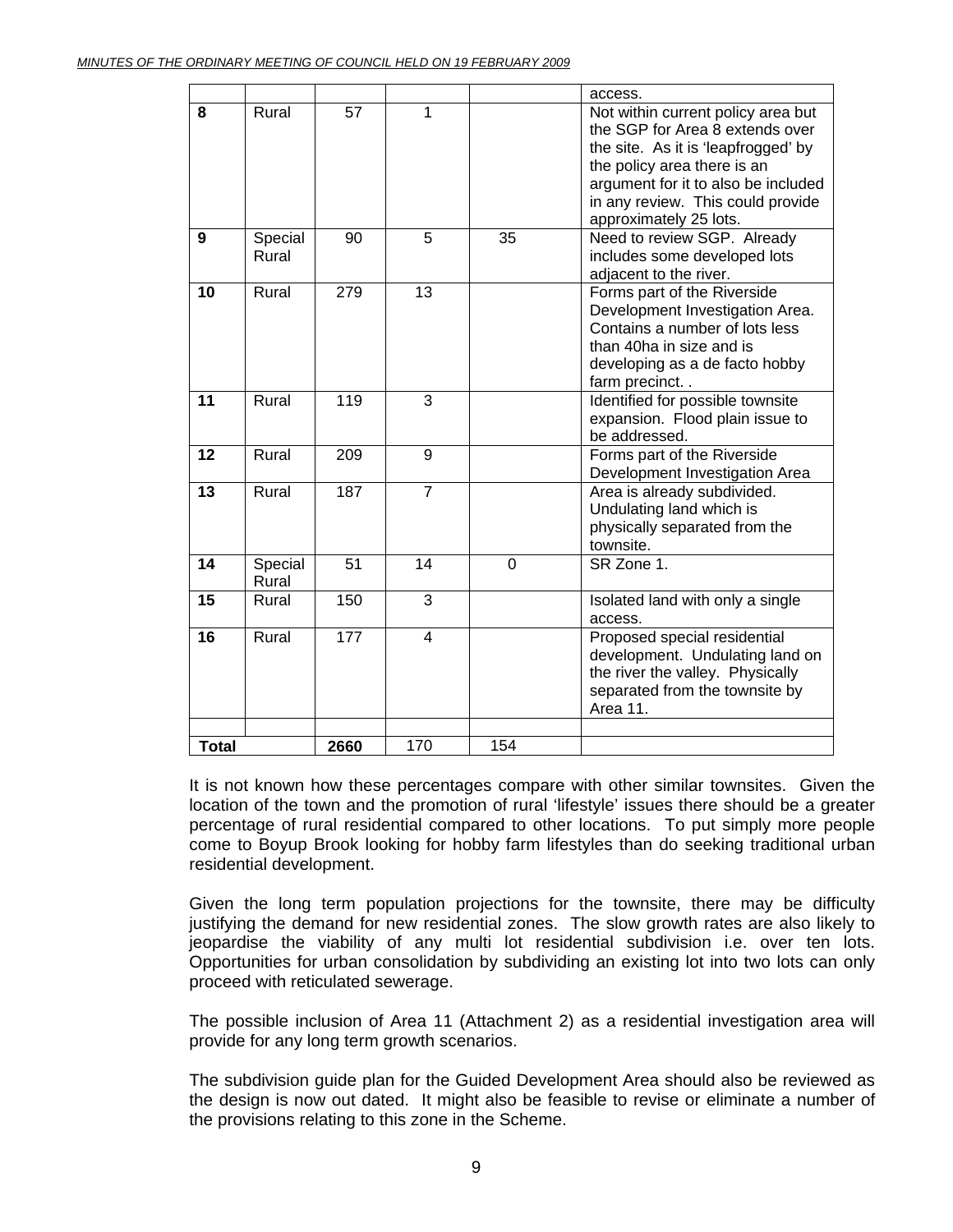#### **CONSULTATION**

Department of Planning and Infrastructure Water Corporation Health Department

#### **STATUTORY OBLIGATIONS**

None

#### **POLICY IMPLICATIONS**

None

#### **BUDGET/FINANCIAL IMPLICATIONS**

**None** 

#### **STRATEGIC IMPLICATIONS**

Ultimately Council will need to prepare a Townsite Strategy to complement the Draft Rural Strategy. This investigation provides an initial starting point for the residential component.

The issues raised in this report also have implications for the BBR5 Townsite Surrounds Policy area within the Rural Strategy and this is the subject of a separate agenda item.

#### **SUSTAINABILITY IMPLICATIONS**

- ¾ **Environmental**  There are no known significant environmental issues.
- ¾ **Economic**  There are no known significant economic issues.
- ¾ **Socia**l There are no known significant social issues.

#### **VOTING REQUIREMENTS**

Simple majority

- 4.26pm Mr Keith Jones left the Chambers.
- 4.31pm Mr Keith Jones returned to the Chambers.
- 4.40pm Cr Muncey left the Chambers.
- 4.43pm Cr Muncey returned to the Chambers.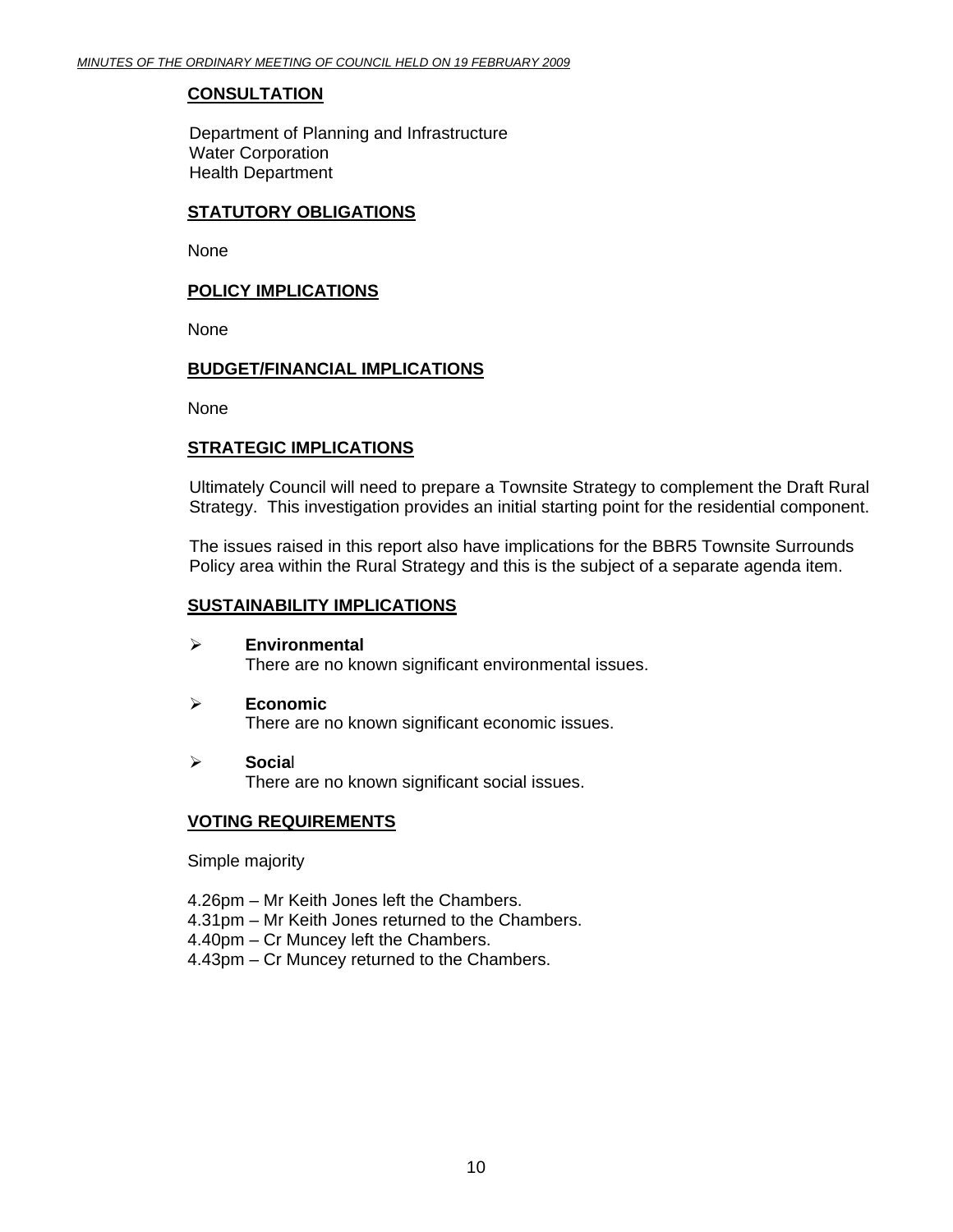#### <span id="page-10-0"></span>**COUNCIL DECISION & OFFICER RECOMMENDATION – ITEM 7.3.8**

#### **MOVED: Cr O'Hare SECONDED: Cr Muncey ATTLE SECONDED: Cr Muncey**

**That Council receives and notes the draft Townsite Residential Development Discussion Paper.** 

**CARRIED 8/0 Res 013/09** 

#### **7.3.9 Local Rural Strategy – Progress Report**

| Location:                       | <b>Boyup Brook</b>                           |
|---------------------------------|----------------------------------------------|
| <b>Applicant:</b>               | Council                                      |
| <b>File:</b>                    | LN/42/004                                    |
| Disclosure of Officer Interest: | Nil                                          |
| Date:                           | $9th$ February 2009                          |
| Author:                         | Geoffrey Lush (Council's Consultant Planner) |
| <b>Authorizing Officer:</b>     | Alan Lamb, Chief Executive Officer           |
| Attachments:                    | 1- Modifications Schedule                    |
|                                 | 2- BBR5 Townsite Surrounds Plan              |
|                                 | 3- Revised BBR5 Policy Statement             |
|                                 |                                              |

#### **SUMMARY**

The WAPC in July 2006 directed that a number of modifications be made to the draft Local Rural Strategy. These modifications are contained in Attachment 1.

Following several Council workshops and further discussions with the Department for Planning and Infrastructure the revised Draft Rural Strategy was submitted in February 2008. Since then the Department Officers have raised concern with the extent of the proposed development investigation areas within the BBR5 Townsite Surrounds Planning Precinct. This precinct extends for as 5km radius surrounding the townsite and includes the existing Special Rural Policy Areas and the proposed Riverside Development Investigation Area.

The concern was that the proposed development investigation areas (as shown in Attachment 2) provided too much land which might be considered for suitable for subdivision.

During this period The Western Australian Planning Commission had also been reviewing Development Control Policy 3.4 Subdivision of Rural Land. The revised Policy has provided both opportunities and constraints in relation to the various issues within the draft Rural Strategy; and

Council had requested that an examination of the residential land issue in the townsite be carried and this coincidentally complemented the land supply issues being raised by the Department.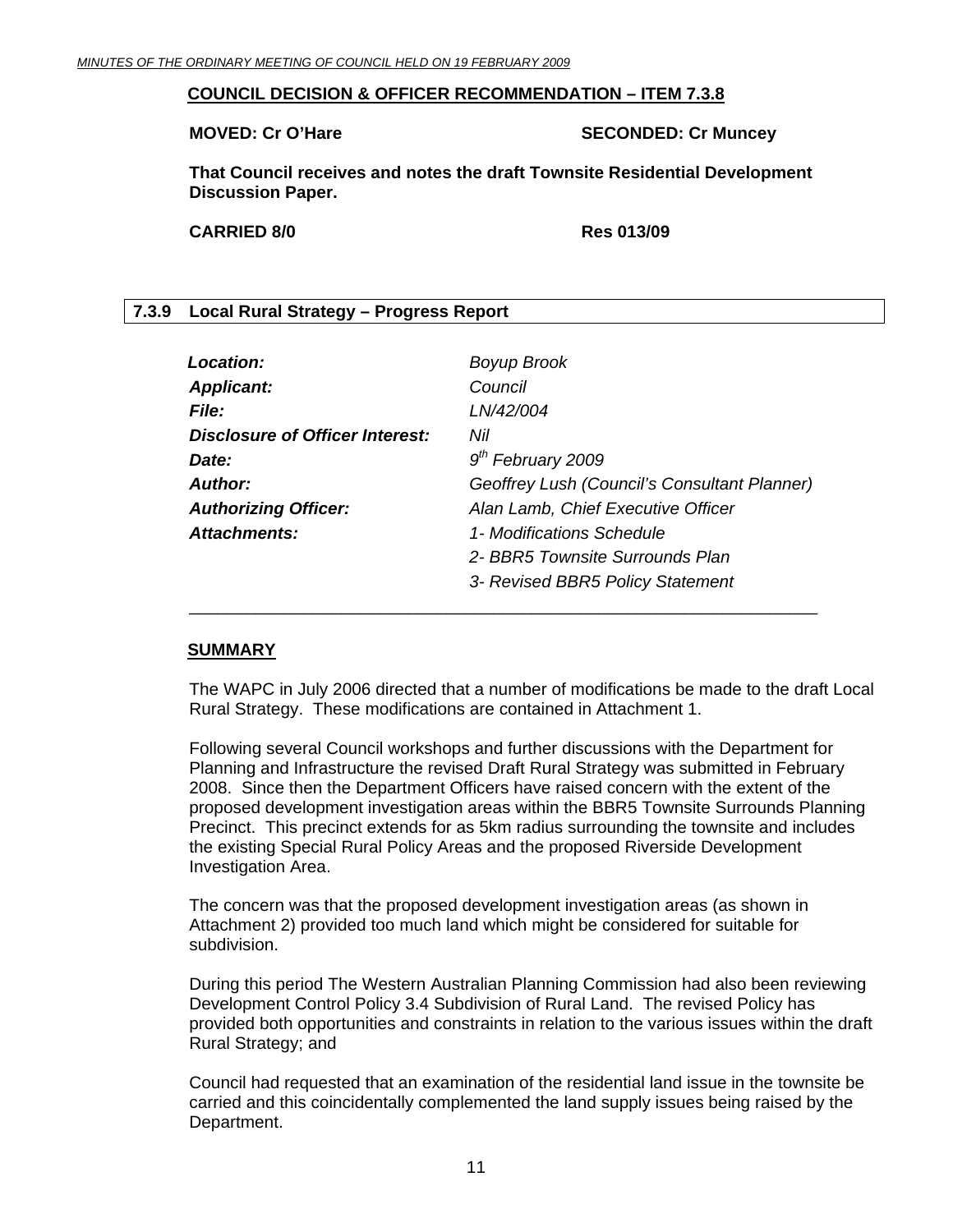#### **BACKGROUND**

The WAPC in July 2006 resolved that a number of modifications were required to be made to the draft Local Rural Strategy before it could be advertised for public comment. The Schedule of modifications are contained in Attachment 1.

Workshops were held with Council on the  $24<sup>th</sup>$  April and  $28<sup>th</sup>$  May 2007 to consider the issues associated with the modifications. As a result of this a process further negotiation occurred with the Department regarding the modification issues. The intention was that once agreement was reached then the revised Rural Strategy Report would be modified for checking prior to advertising.

Two issues remained unresolved being :-

- 1. Rural property boundary realignments; and
- 2. Policy Area BBR5 Townsite Surrounds

In relation to rural property boundary realignments, the Department is agreeing with the 40ha minimum size (more than 10km from town) but is requiring that the normal subdivision criteria to the boundary realignment. That is the 40ha lot must contain at least 30ha of good farming land (Class 1 or 2). The issue with this has been that this criteria (WBRS) applies to greenfields subdivision for intensive agriculture. Where boundary realignment is proposed it is normally the 'poorer' land which is included in the smaller lot so that there is more 'good' left in the larger farming lot.

As it was proving difficult to negotiate this issue further with the Department it was informally agreed by Council that the Strategy be modified to reflect the Department's request. However it also intended that Council will make a submission to itself during the advertising period. The submission would need a more detailed explanation and examples to illustrate the issue.

The Department has also been concerned with concerned with Policy Area BBR5 – Townsite Surrounds and that the extent of the potential subdivision provided for in the Policy Plan is not justified in terms of demand. The draft Policy Plan is included as Attachment 2.

It was acknowledged that the Council as part of the review of the Town Planning Scheme Council would need to prepare a Townsite Strategy to compliment the Local Rural Strategy. However in the interim period the relationship between the townsite development and the surrounding precinct must be recognised to some extent in the Rural Strategy.

In relation to the proposed Development Investigation Areas the revised Strategy recommendation states that:-

- 64 No major development or subdivision should commence in these areas until such time as the Townsite Strategy is completed. In the absence of the Townsite Strategy, any proponent shall undertake such investigations as required by Council to ensure that the development of the land:-
	- Does not prejudice the development of the townsite;
	- Can be adequately serviced;
	- Can be provided with suitable community infra structure; and
	- Has regard to any other matters as defined by Council.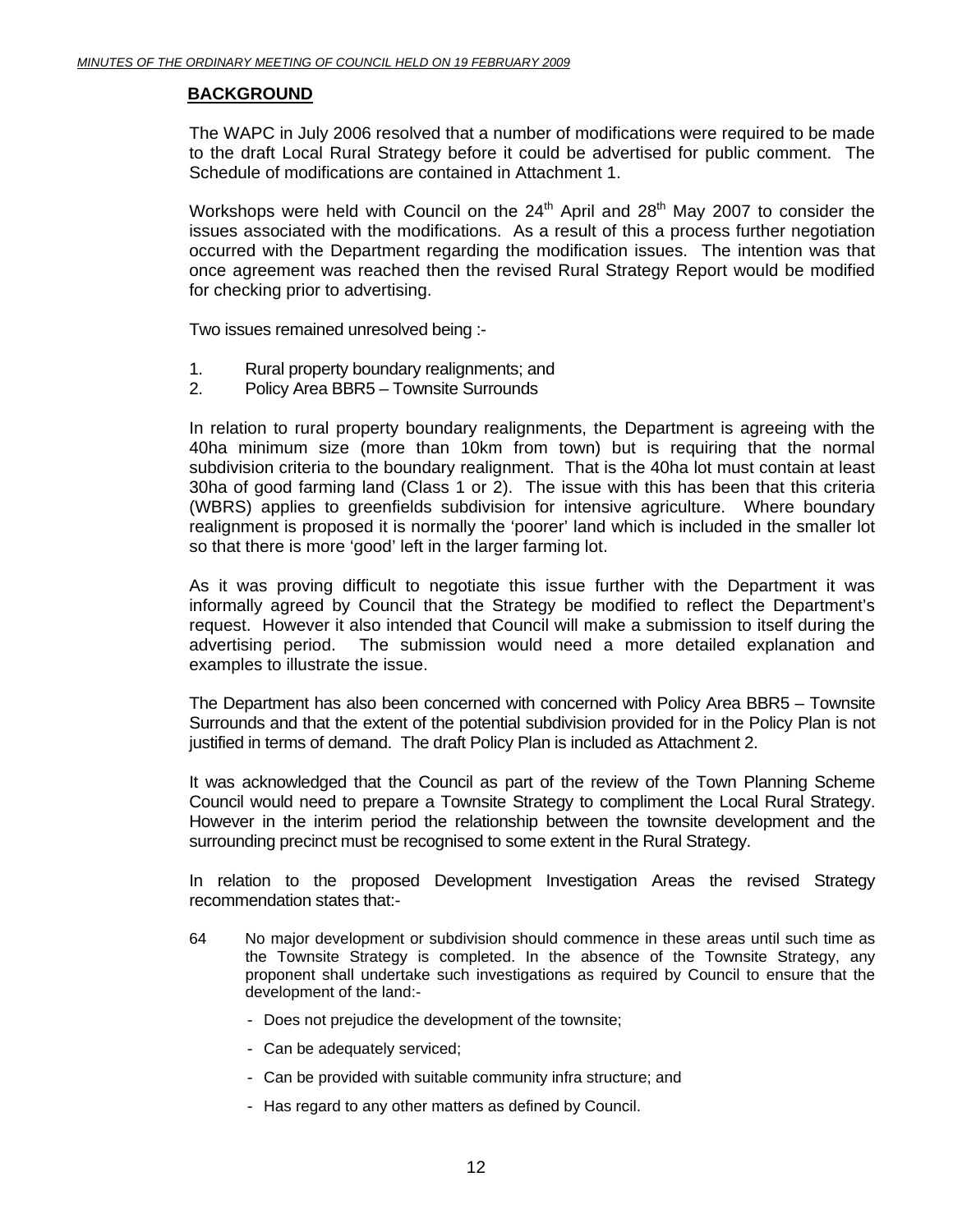The Department has suggested that this needs to include comments relating to "justification as to the need for the proposal based upon agreed population projections" or similar.

#### **COMMENT**

The review of the townsite residential land provided an opportunity to also address the subdivision potential and issues associated with the balance of the with BBR5 – Townsite Surrounds Policy Area.

As indicated in the previous report 16 'cells' were identified within Townsite Surrounds Policy Area 2 and examined in terms of:-

- The existing lot size;
- Number of existing lots;
- Subdivision pattern;
- Potential constraints such as flooding, vegetation retention, access etc.

The summary of this analysis is contained in the previous report on the Townsite Survey. The existing 'committed' Special Rural comprises of the existing Special Rural Policy area and the land outside of this which is zoned Special Rural (SR zones No 1 and 3).

The existing 'committed' Special Rural area has a total of approximately 117 existing allotments. Approximately 380 hectares of the 'committed' Special Rural is still to be subdivided. Based upon a minimum lot size of 2 hectares it is estimated that this land could potentially accommodate a further 154 allotments.

It is noted that while a number of land owners have indicated that they have no wish to subdivide there are two present proposals being considered being:-

- Subdivision application (WAPC Ref 137819) Lot 1284 Banks Road; and
- Amendment 12 Lots 720 and 721 Bridgetown Road.

These two proposals account for approximately 73 lots of the above total of 154 lots.

In addition to this, the Strategy also provides for the development of rural small holdings within other portions of the BBR5 – Townsite Surrounds Policy Area. These are lots larger than 4 hectares in size.

The Planning Commission normally promotes that there should be sufficient zoned land to cater for a minimum of three years supply of various lots. This is because of the time delay in obtaining approvals to proceed with subdivision. Where a rezoning is required this period can be significantly extended.

It would appear that the land already committed for rural; residential development in the Scheme should meet any likely demand for some years.

Since the review of Development Control Policy 3.4 Subdivision of Rural Land the Commission has:-

1. Been promoting that there should be a stronger emphasis based upon the majority of the population being accommodated in townsites managed on a more sustainable basis. Conversely there has been a stronger resistance to ongoing rural residential strategy being promoted planning strategies.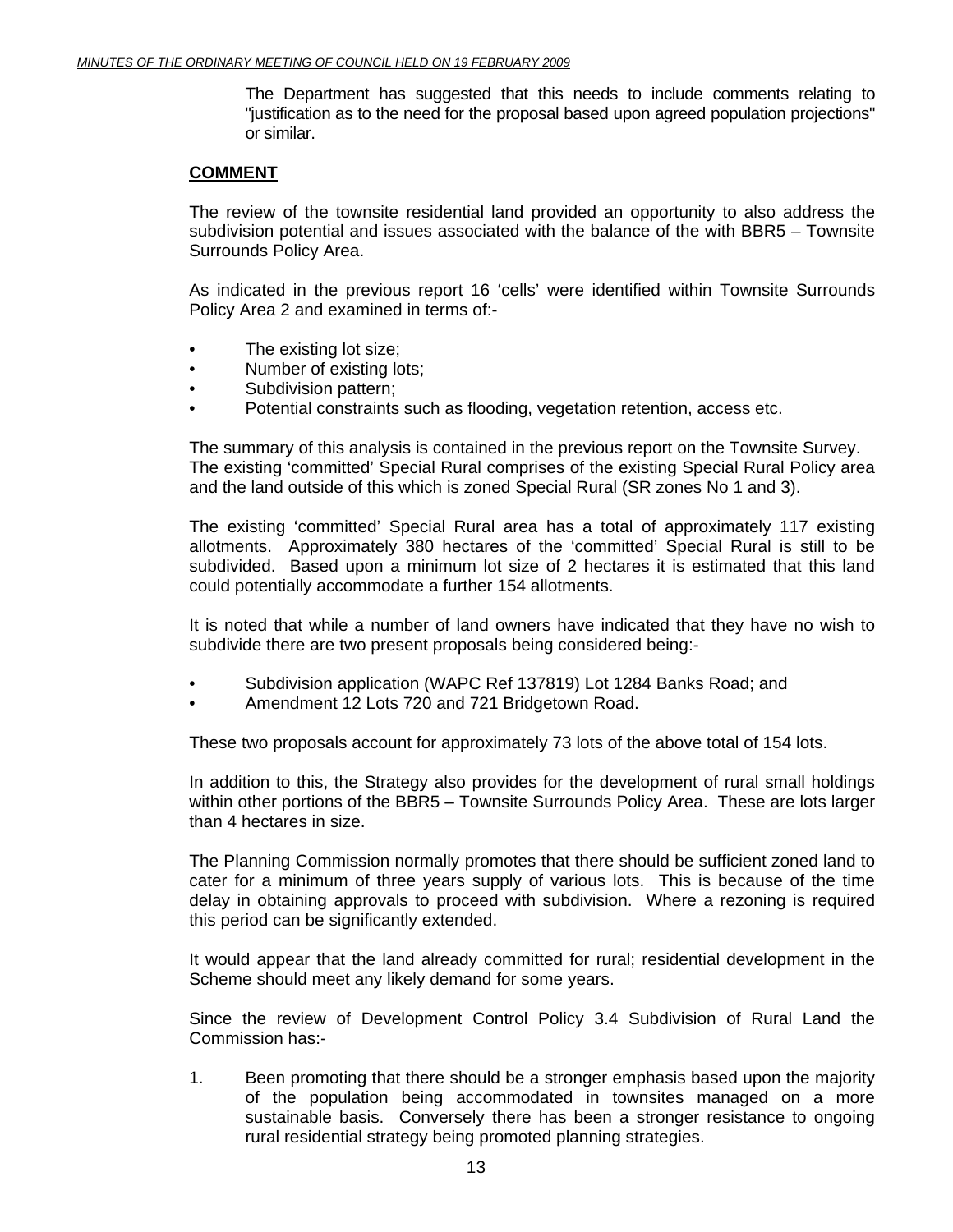2. Acknowledged that the requirement for the provision of a reticulated water supply for rural residential lots less than 4 hectares in size, needs some flexibility and consideration could be given to allowing smaller lots with no reticulated water supply (prior to 2001, two hectares was the normal cut off size for water supplies).

As a result we have been able to negotiate with the Department that the balance of the existing Special Rural areas should be allowed to be subdivided into 2 hectare lots with no requirement for a reticulated water supply. This is consistent with the existing subdivision in those areas.

As this effectively doubles the lot yield in these areas, less broad acre land is now required to accommodate the same population. Consequently less land in BBR5 – Townsite Surrounds Policy Area is required for subdivision.

As a result of these discussions and the completion of the Townsite Residential Survey, the BBR5 – Townsite Surrounds Policy Area has been revised and is included as Attachment 3. This revised Policy Statement reduces the subdivision potential within the policy precinct while still recognizing the main development issues raised by Council.

#### **CONSULTATION**

- Department of Planning and Infrastructure
- Water Corporation
- Health Department
- **Landowners**

#### **STATUTORY OBLIGATIONS**

None

#### **POLICY IMPLICATIONS**

None

#### **BUDGET/FINANCIAL IMPLICATIONS**

None

#### **STRATEGIC IMPLICATIONS**

The agreement of the revised BBR5 – Townsite Surrounds Policy Area statement is now the last matter to be resolved with the Planning Commission prior to commencing advertising. The draft Policy Statement has been forwarded to the Department for comment.

#### **SUSTAINABILITY ISSUES**

- ¾ **Environmental**  There are no known significant environmental issues. **Economic**  There are no known significant economic issues.
- ¾ **Social** There are no known significant social issues.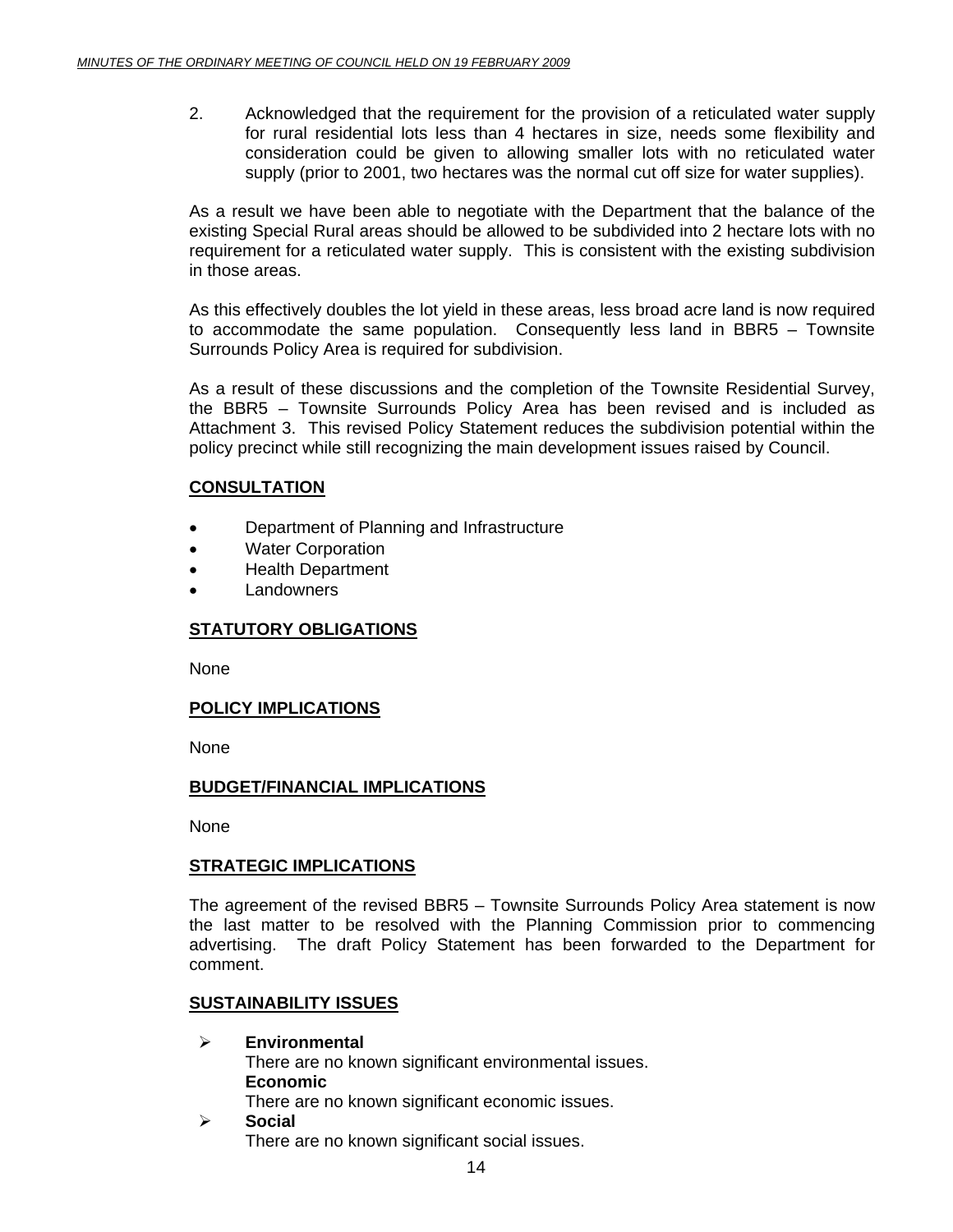#### <span id="page-14-0"></span>**VOTING REQUIREMENTS**

Simple majority

#### **COUNCIL DECISION & OFFICER RECOMMENDATION – ITEM 7.3.9**

#### **MOVED: Cr Giles SECONDED: Cr Piper**

- **1. That Council receives and notes this report.**
- **2. That the outcome of the examination of the revised BBR5 Townsite Surrounds Policy Area statement by the Department be reported back to Council prior to submitting the final Draft Strategy for advertising.**
- **3. That a report be prepared for Council's consideration on the issue of the Department's requirements for rural property boundary realignments.**

#### **CARRIED 8/0 Res 014/09**

4.50pm – Mr Geoffrey Lush left the meeting.

Evan Meredith, recipient of the McLaughlin Scholarship, addressed the Council meeting on the importance of Sandakan and what he expects to gain from his visit to Sabah.

- 4.58pm Evan Meredith left the meeting.
- 4.58pm Mr Alan Lamb left the Chambers.
- 5.00pm Mr Alan lamb returned to the Chambers.

### **7.1. MANAGER WORKS & SERVICES**

#### **7.1.1 Proposed New Road Name**

| Location:                              | Shire of Boyup Brook                |
|----------------------------------------|-------------------------------------|
| <b>Applicant:</b>                      | EW & LM Willett                     |
| <b>File:</b>                           | RD/35/006                           |
| <b>Disclosure of Officer Interest:</b> | <b>None</b>                         |
| Date:                                  | $3rd$ February 2009                 |
| Author:                                | John Eddy - MWKS                    |
| <b>Authorising Officer:</b>            | Alan Lamb - Chief Executive Officer |
| <b>Attachments:</b>                    | Yes - Policy P.08 Naming New Roads  |
|                                        |                                     |

#### **SUMMARY**

The applicants, EW & LM Willett have requested that the surname of 'Letchford' be considered by the Council as a future road/street name within the Shire of Boyup Brook and added to the schedule of suggested names.

\_\_\_\_\_\_\_\_\_\_\_\_\_\_\_\_\_\_\_\_\_\_\_\_\_\_\_\_\_\_\_\_\_\_\_\_\_\_\_\_\_\_\_\_\_\_\_\_\_\_\_\_\_\_\_\_\_\_\_\_\_\_\_\_\_\_\_\_\_

#### **BACKGROUND**

The applicants have forwarded a brief summary of the Letchford family history in the Boyup Brook community:-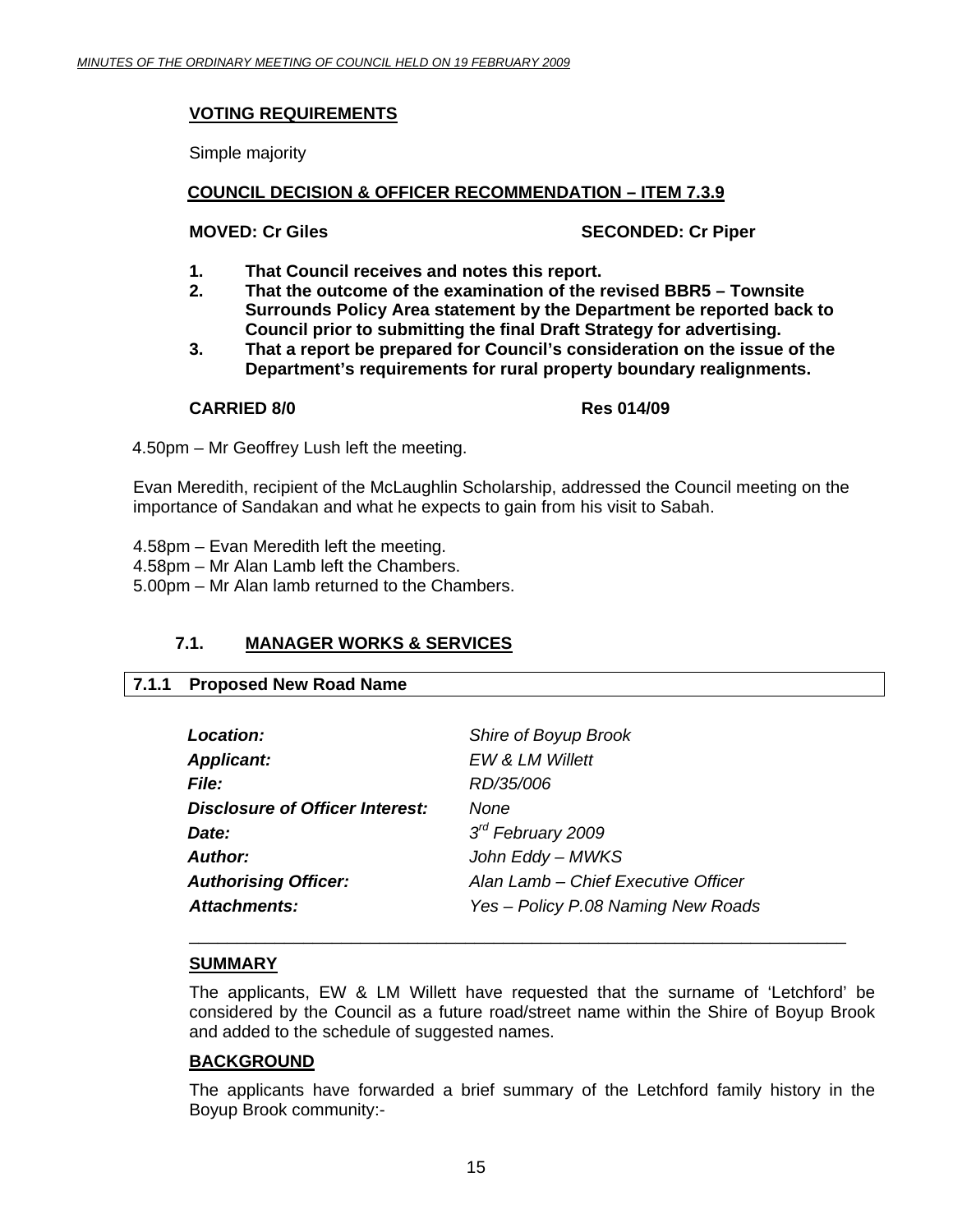A short family history:

- Henry George Letchford purchased blocks in the Nelson Location on the Boyup Brook Bridgetown Road in September 1908.
- Sons, George and Percy purchased virgin blocks on Howard Road in the late 1930's.
- Sydney purchased virgin bush on Abel Road opposite the family farm in 1940's.
- Sydney purchased the family farm in 1950.
- Percy's son, Ken farms their family farm on Howard Road, Jeffery farms George's farm on Howard Road and Colin purchased a farm on Greenfields road, which is now farmed by son, Anthony.
- Daughter, Lyn and husband Ted now farm the original Family farm.
- In essences the name 'Letchford' abounds in this south west corner of the Boyup Brook Shire.

#### **Henry George:**

- Worked fencing, clearing land for other farmers, dug drains and carted gravel for the Boyup Brook Roads Board while developing his own blocks.
- Instigated the establishment of the Boronia Gully School for local children.
- Elder of the Bridgetown Methodist Church and worked hard to establish the Boyup Brook Methodist Church.
- President of the Soccer Association, which included Catterick, Greenfields, Rovers, Bridgetown and Boyup Brook. Umpired regularly and donated the perpetual trophy for the winning team.
- Secure the 'Eight Mile Well' as an 'A' class reserve for sporting activities. A soccer field and tennis courts were made. Now the Blackwood Pony Club.
- Very supportive of the Boyup Brook Co-op.
- Developed a top Jersey dairy herd and won several Champion trophies at local shows.

### **Sydney Walter:**

- Respected for his Romney Marsh Stud and fat lambs produced.
- Became part of the new fledging clover industry harvesting and selling seed.
- Community Achievements: P & C Member and School Bus representative, treasurer for the Boyup Brook Bowling Club for thirteen years, Foundation President of the Croquet Club, Life member of the Romney marsh British Breeds Society, Certificate of merit from the Heart, Cancer and Arthritis foundation for his thirteen year's work organising their appeal in this district, member of the volunteer fire brigade, volunteer at the Tourist Centre and Elder of the Uniting Church.

### **Blanche Myrtle**

- Commission of the Girl Guides.
- Ladies Golf Captain and President and served on the Committee for many years.
- Bowls Captain and President and served on the Committee for many years.
- Instigator of the Bridge Club.
- Member of the Croquet Club.

#### **Lynette Margaret**

- Boyup Brook Women's Hockey Captain and President, Blackwood Hockey Association President, Life member BBWHC.
- President of the Boyup Brook Playgroup and instigator of the Family Stop Centre.
- President of Pre School Committee and member of P & C Association.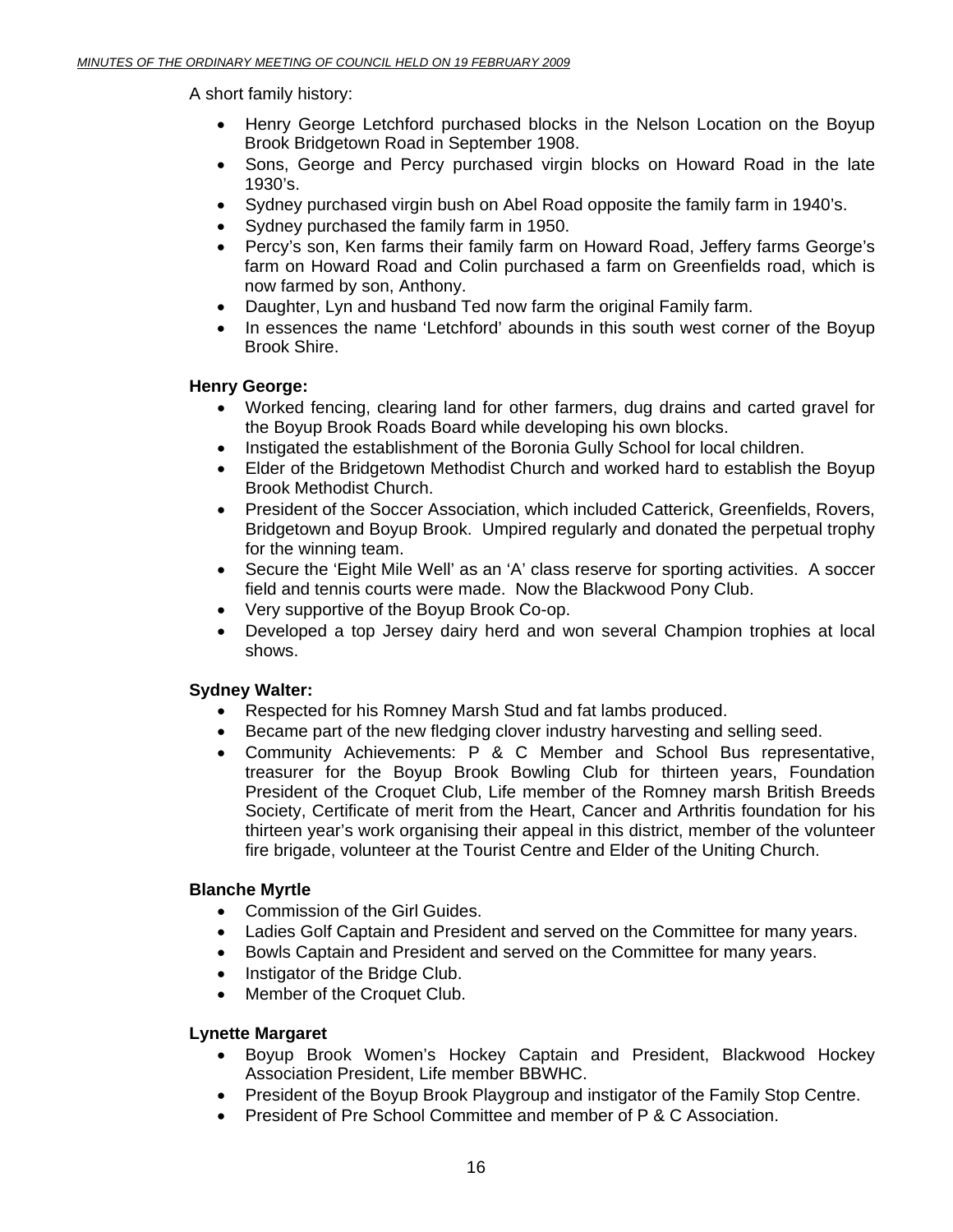- Ladies Captain of the Boyup Brook Tennis Club and committee member for many years.
- Ladies Captain and secretary of the Boyup Brook Golf Club.
- Participant in local Marathon.

#### **COMMENT**

The 'Letchford' family name satisfies all the criteria in the Shire of Boyup Brook naming New Roads Policy and is considered suitable to be added to the schedule of suggested road names included in the policy.

*(See appendix 7.1.1 – Policy P.08 Naming New Roads)* 

#### **CONSULTATION**

Chief Executive Officer

#### **STATUTORY ENVIRONMENT**

The Geographic Names Committee gives final approval of Street and Road names submitted by Local Authorities.

#### **POLICY IMPLICATIONS**

Compliance with Shire of Boyup Brook Policy No P.08.

#### **BUDGET / FINANCIAL IMPLICATIONS**

NIL

#### **STRATEGIC IMPLICATIONS**

NIL

#### **SUSTAINABILITY IMPLICATIONS**

- ¾ **Environmental**  There are no known significant environmental issues.
- ¾ **Economic**

There are no significant economic issues.

¾ **Social** 

The process of maintaining a register of names for selection of new road names is recognising the local identities and history of Boyup Brook.

#### **VOTING REQUIREMENTS**

Simple Majority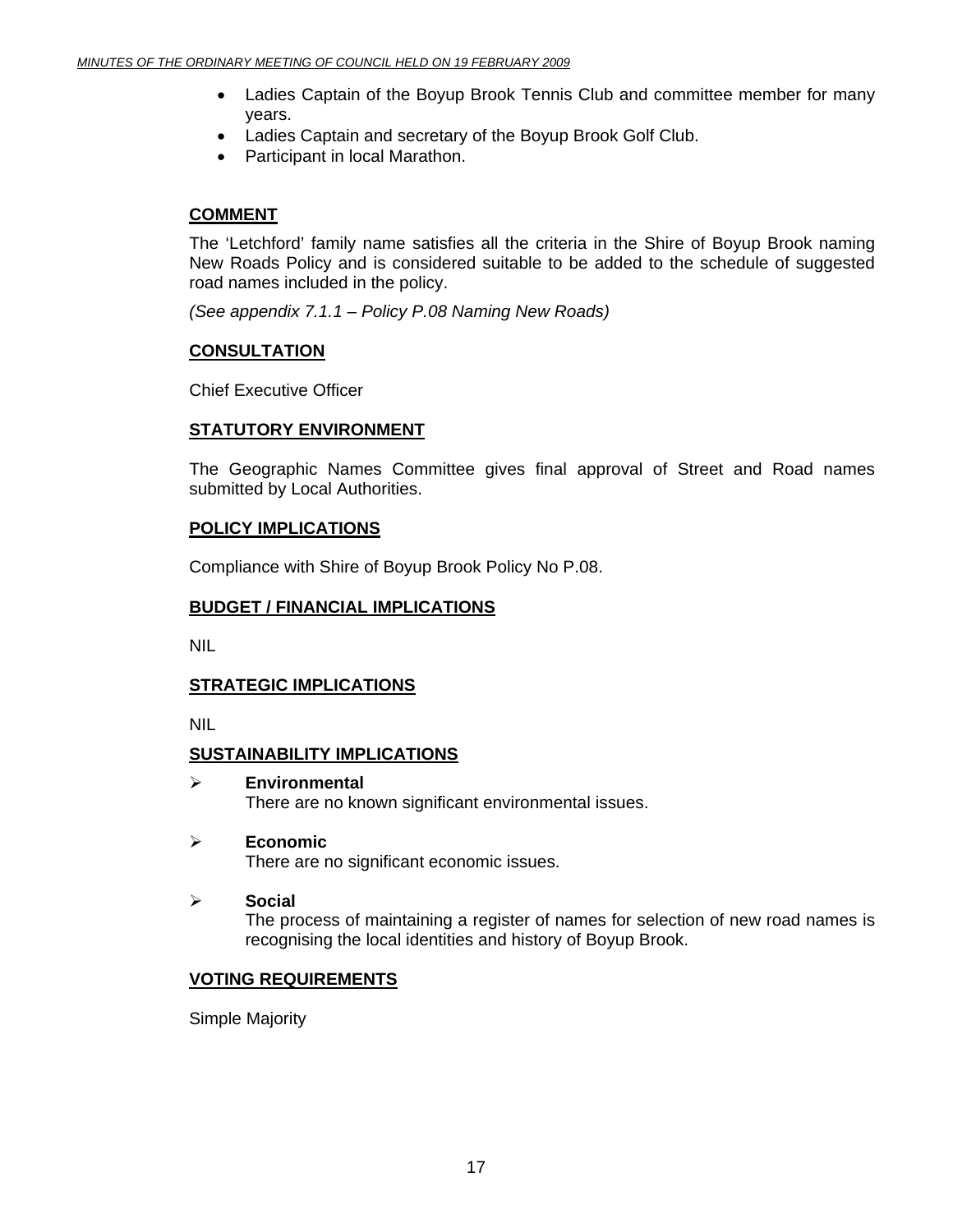#### <span id="page-17-0"></span>**COUNCIL DECISION & OFFICER RECOMMENDATION – ITEM 7.1.1**

 **MOVED: Cr Piper SECONDED: Cr Broadhurst That the Council approve the inclusion of the surname 'Letchford' to the schedule of suggested names in the Shire of Boyup Brook Naming New Roads Policy – P.08. CARRIED 8/0 Res 015/09 MEETING ADJOURNMENT MOVED: Cr Giles SECONDED: Cr Ginnane That the meeting be adjourned from 5.03pm CARRIED 8/0 <b>Res** 016/09 **Res** 016/09 **RESUMPTION OF MEETING MOVED: Cr Broadhurst SECONDED: Cr Piper That the meeting recommence at 5.14pm CARRIED 7/0 Res 017/09**  5:15pm - Cr Giles returned to the meeting.

#### **Proximity Interest**

5:18pm - Cr Ginnane declared a proximity interest in the item 7.1.2 and departed the Chambers.

#### **7.1.2 Bridge Street Sculptures**

| <b>Location:</b>                       | Bridge Street Median - Boyup Brook   |
|----------------------------------------|--------------------------------------|
| <b>Applicant:</b>                      | Shire of Boyup Brook                 |
| <i>File:</i>                           | PA/46/001                            |
| <b>Disclosure of Officer Interest:</b> | None                                 |
| Date:                                  | 10 <sup>th</sup> February 2009       |
| <b>Author:</b>                         | John Eddy - MWKS                     |
| <b>Authorising Officer:</b>            | Alan Lamb - Chief Executive Officer  |
| <b>Attachments:</b>                    | Yes - (Sketch Plan) (Appendix 7.1.2) |
|                                        |                                      |

#### **SUMMARY**

Recommendation that the location of the two sculptures in the Bridge Street median strip, future paving and ground works be approved by the Council.

\_\_\_\_\_\_\_\_\_\_\_\_\_\_\_\_\_\_\_\_\_\_\_\_\_\_\_\_\_\_\_\_\_\_\_\_\_\_\_\_\_\_\_\_\_\_\_\_\_\_\_\_\_\_\_\_\_\_\_\_\_\_\_\_\_\_\_\_\_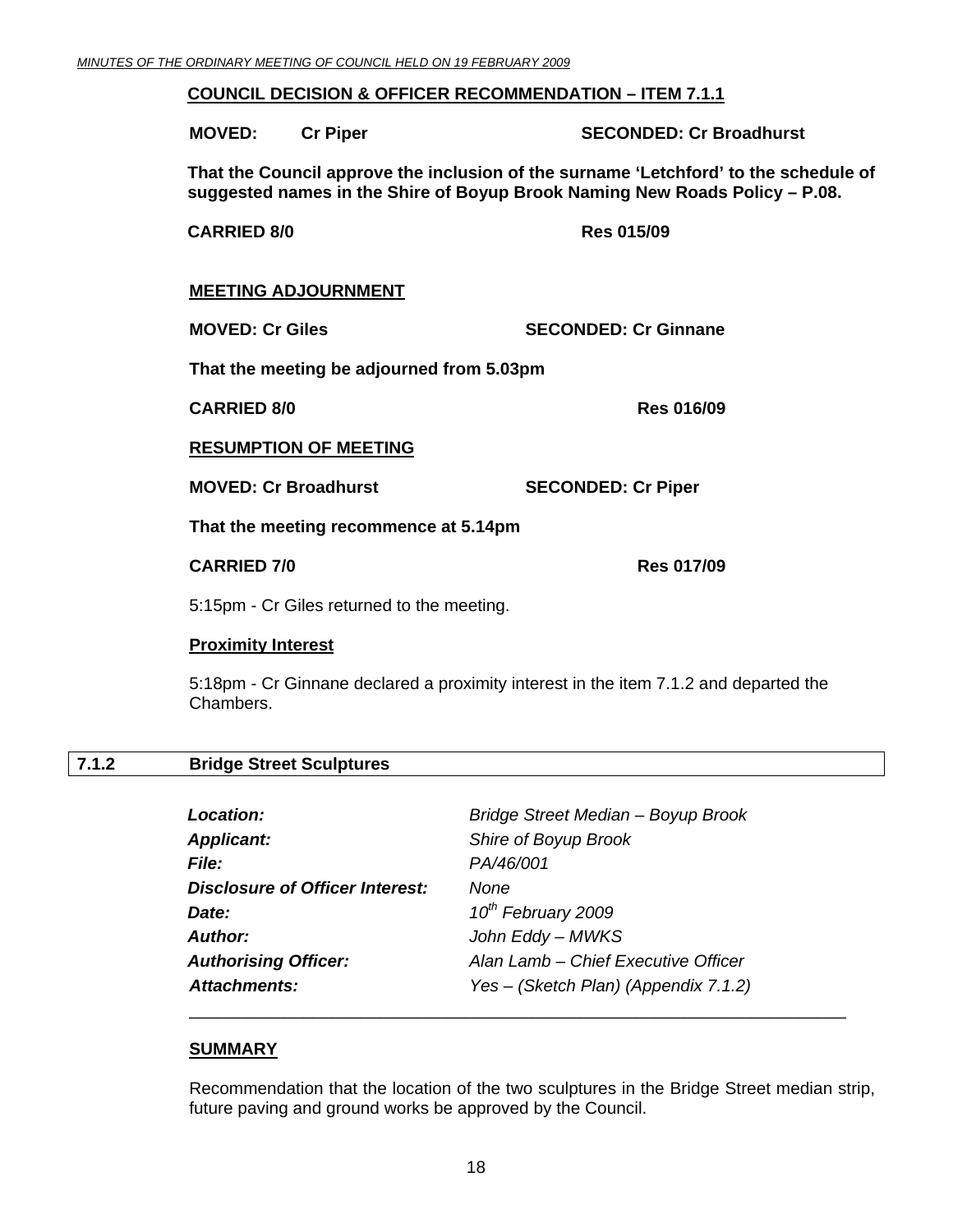#### **BACKGROUND**

Resolution 009/09 of the Ordinary Meeting of Council held on 15 January 2009 directed that a report be presented to the February Ordinary Council Meeting indicating designs (*see appendix 7.1.2*) for the surrounds of the works of art in Bridge Street.

#### **COMMENT**

At the January Meeting of Council the Council decided to locate the sculptures in the Bridge Street median strip between Barron Street and Forrest Street. The sculptures have been positioned to achieve the best results with regard to sight distance, access, photographic opportunity and power supply for future up-lighting. The location of the sculptures will require the re-locating of existing trees and ground works to be completed when conditions are suitable.

To maintain the character and natural materials of Boyup Brook the concrete base of the sculptures will be encased with ironstone rock and the surface of the base covered with gravel.

Access paths will be constructed as shown on sketch plan. *(See appendix 7.2.1).* 

The estimated cost to provide up-lighting to the sculptures is \$2,500 plus Western Power costs.

An application has been made to Western Power for an un-metered power supply to the up-lights. This will involve an installation cost and then an annual fee to Western Power as per the current arrangement for structure lighting.

#### **CONSULTATION**

The author has consulted with:-

- Chief Executive Officer
- Parks and Gardens Supervisor
- Electrician D. Lloyd
- Western Power

#### **STATUTORY ENVIRONMENT**

NIL

#### **POLICY IMPLICATIONS**

NIL

#### **BUDGET / FINANCIAL IMPLICATIONS**

Nil at this time however there may be a need to amend the budget to approve any additional expenditure. This could be done once Western Power costs are provided.

#### **STRATEGIC IMPLICATIONS**

Compliance with Action Plan 6.5 – Action 120 as the sculptures were originally planned and purchased as entry statements.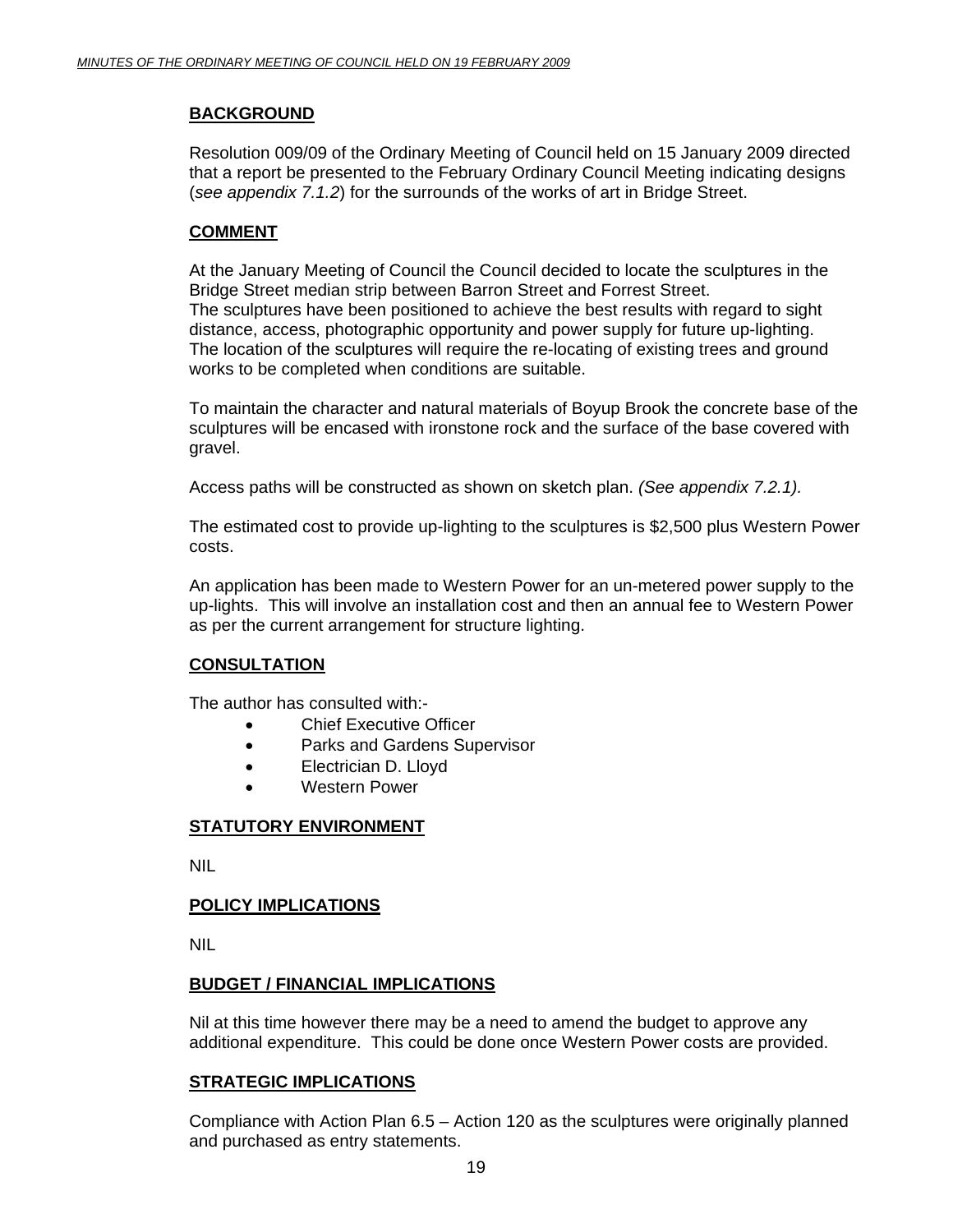#### <span id="page-19-0"></span>**SUSTAINABILITY IMPLICATIONS**

- ¾ **Environmental**  Sculptures will enhance the cultural amenity of the townsite.
- ¾ **Economic**  There are no known significant economic issues.
- ¾ **Social**  There are no known significant social issues.

#### **VOTING REQUIREMENTS**

Simple Majority

#### **COUNCIL DECISION & OFFICER RECOMMENDATION – ITEM 7.1.2**

**MOVED: Cr O'Hare SECONDED: Cr Broadhurst** 

**That the location of the two sculptures in the Bridge Street median strip, future paving and ground works be approved by the Council.** 

#### **CARRIED 7/0 Res 018/09**

5:19pm - Cr Ginnane returned to the meeting.

#### **7.2. MANAGER – FINANCE**

#### **7.2.1 Accounts for Payment**

| Location:                       | Not applicable                   |
|---------------------------------|----------------------------------|
| <b>Applicant:</b>               | Not applicable                   |
| <b>File:</b>                    | FM/1/002                         |
| Disclosure of Officer Interest: | None                             |
| Date:                           | 11 February 2009                 |
| Author:                         | Keith Jones - Manager of Finance |
| <b>Authorizing Officer:</b>     | Not applicable                   |
| Attachments:                    | Yes – List of Accounts Paid      |
|                                 |                                  |

#### **SUMMARY**

Report recommends the acceptance and approval of the Schedule of Accounts for Payment.

#### **BACKGROUND**

Invoices have been received during the month of January 2009.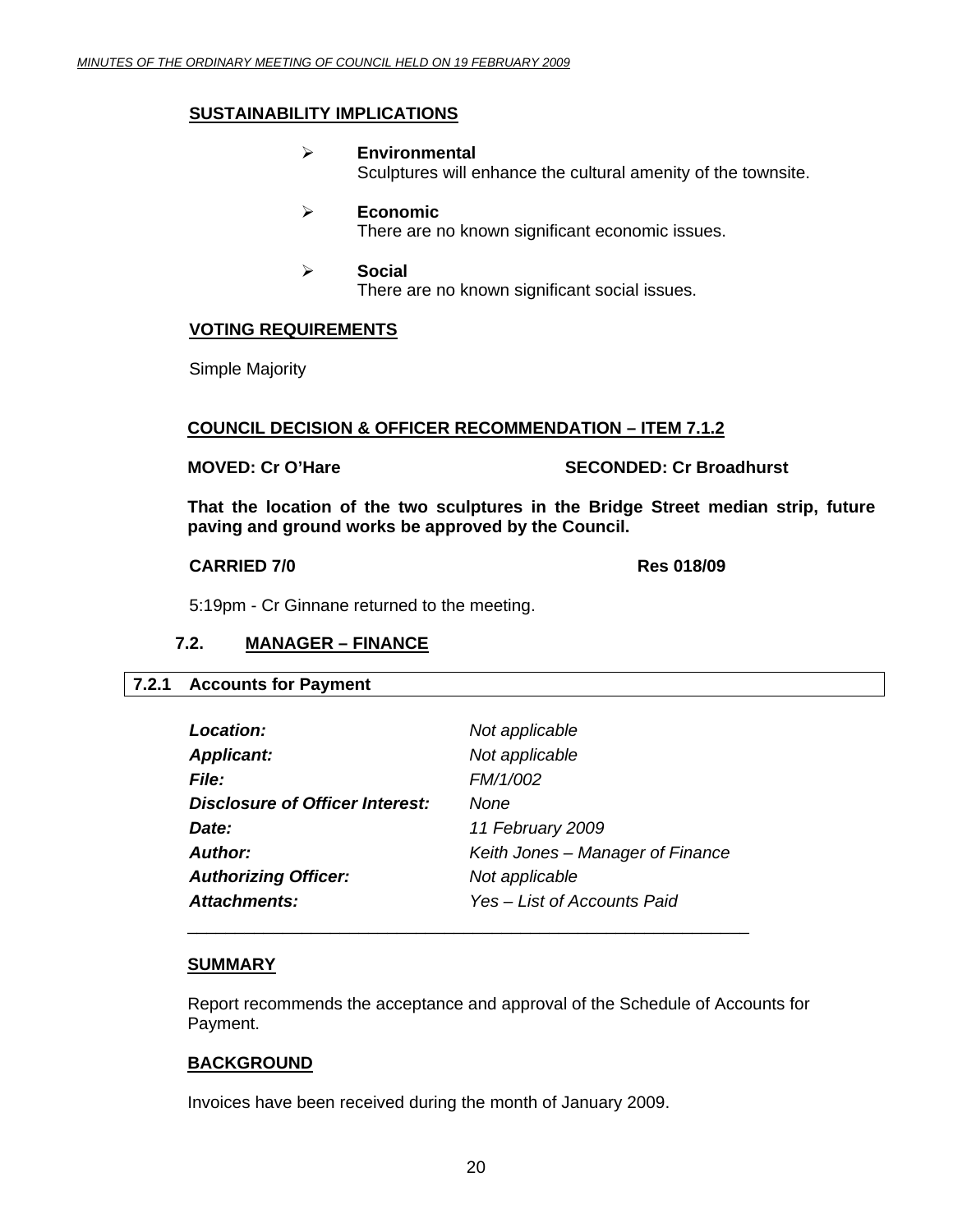#### **COMMENT**

Accounts are presented for consideration (see appendix 7.2.1) or where paid by direct debit pursuant to the Council's "Authorisation to Make Payments" policy.

#### **CONSULTATION**

Nil

#### **STATUTORY OBLIGATIONS**

Local Government (Financial Management) Regulations Act 1009, Regulation 12; and Regulations 13(3) (a) (b); 13(1); and 13(4).

#### **POLICY IMPLICATIONS**

Accounts are presented for consideration or where paid by direct debit pursuant to the Council's "Authorization to Make Payments" policy.

#### **BUDGET/FINANCIAL IMPLICATIONS**

Account payments are in accordance with the adopted budget for 2008/09 or authorized by separate resolution.

#### **STRATEGIC IMPLICATIONS**

Nil

#### **VOTING REQUIREMENTS**

Simple Majority

#### **COUNCIL DECISION & OFFICER RECOMMENDATION – ITEM 7.2.1**

#### **MOVED: Cr Ginnane SECONDED: Cr Giles**

**That the payment of accounts for December 2008 and January 2009 as presented totalling \$1,019,871.28 and as represented by cheque voucher numbers 17225 – 17341 totalling \$309,746.10, and accounts paid by direct electronic payments through the Municipal Account totalling \$710,053.68 be endorsed.** 

#### **CARRIED 8/0 Res 019/09**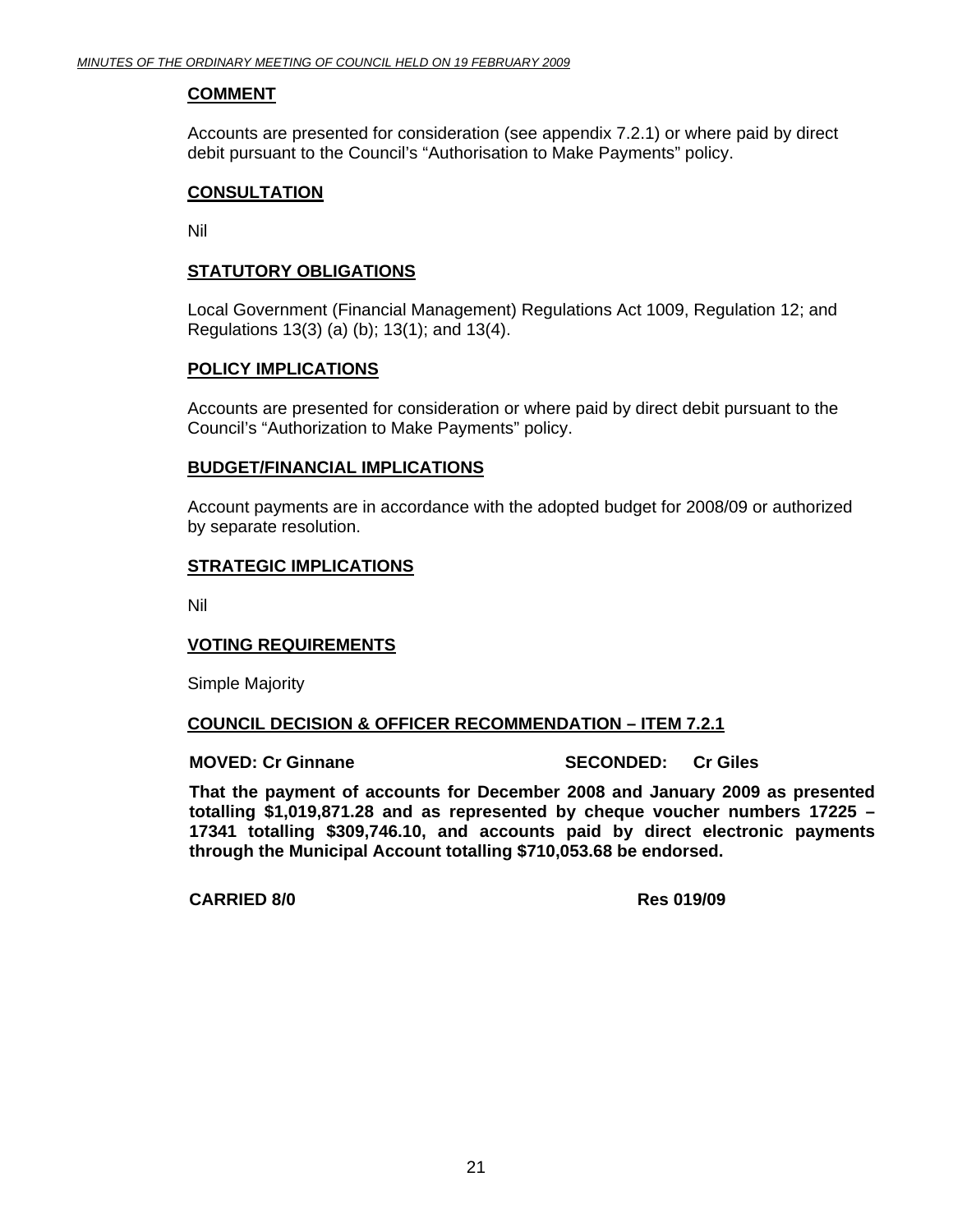#### **7.2.2 December 2008 & January 2009 Monthly Statements of Financial Activity**

<span id="page-21-0"></span>

| Location:                                                            | Not applicable                                                                       |
|----------------------------------------------------------------------|--------------------------------------------------------------------------------------|
| <b>Applicant:</b>                                                    | Not applicable                                                                       |
| <i>File:</i>                                                         | FM/10/003                                                                            |
| <b>Disclosure of Officer Interest:</b>                               | None                                                                                 |
| Date:                                                                | 10 February 2009                                                                     |
| <b>Author:</b><br><b>Authorizing Officer:</b><br><b>Attachments:</b> | Keith Jones - Manager of Finance<br>Not applicable<br><b>Yes - Financial Reports</b> |
|                                                                      |                                                                                      |

#### **SUMMARY**

Report recommends Council receive the Balance Sheet and Operating Statement for the months ended 31 December 2008 and January 2009, and Investment Schedule for the month ended 31 January 2009.

#### **BACKGROUND**

Section 6.4 of the Local Government Act 1995 places financial reporting obligations on local government operations.

Regulation 34 (1)–(4) of the Local Government (Financial Management) Regulations 1996 requires the local government to prepare a 'Monthly Statement of Financial Activity'.

The regulations also prescribe the content of the report.

The reports are attached – see appendix 7.2.2

#### **COMMENT**

Nil

#### **CONSULTATION**

Nil

#### **STATUTORY OBLIGATIONS**

Local Government (Financial Management) Regulations 1996, s34 (1) (a) Local Government (Financial Management) Regulations 1996, s19 (1) (2) (a) (b) Local Government (Financial Management) Regulations 1996, s34 (2) (a) (b)

#### **POLICY IMPLICATIONS**

Nil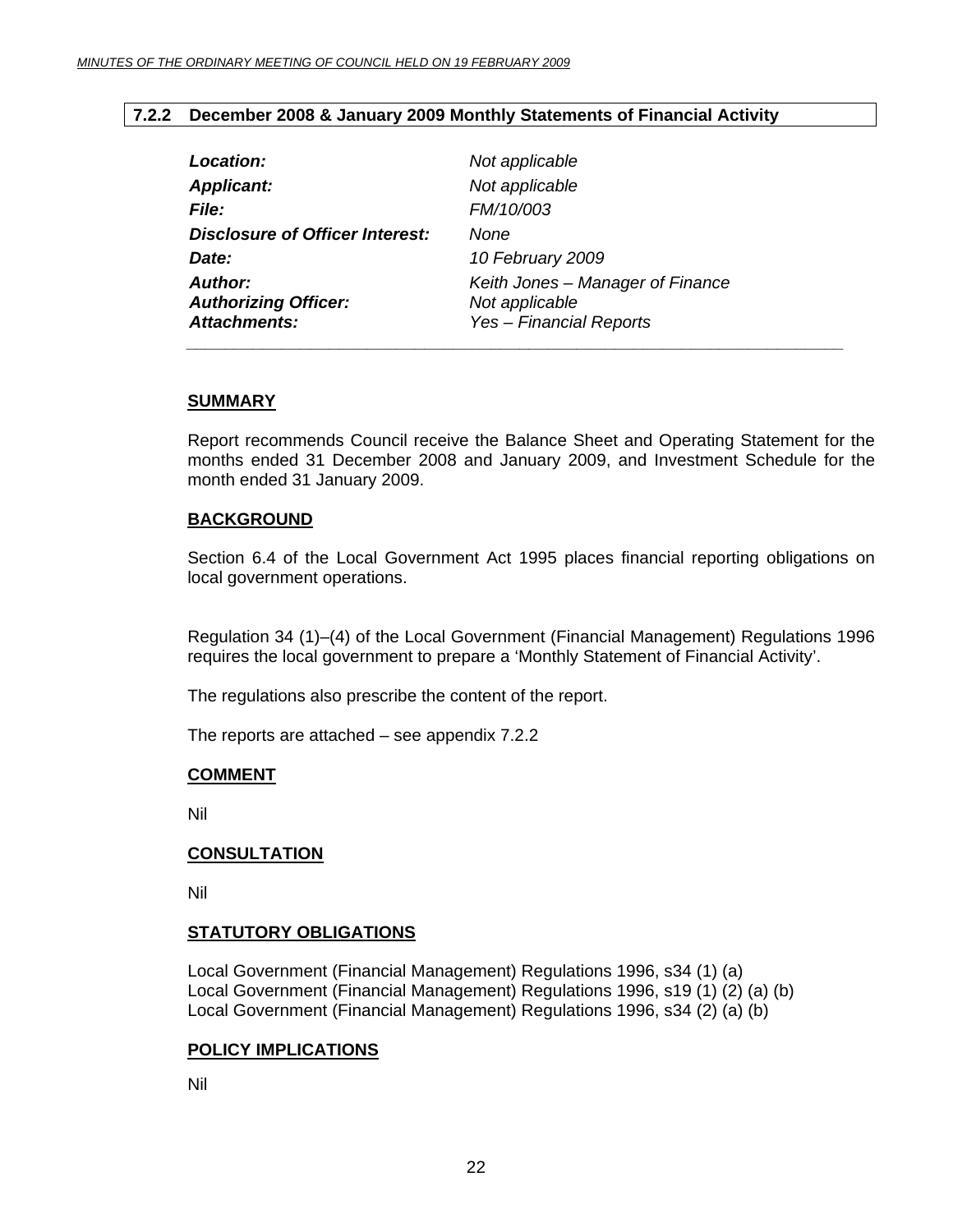#### **BUDGET/FINANCIAL IMPLICATIONS**

Nil

#### **STRATEGIC IMPLICATIONS**

Nil

#### **VOTING REQUIREMENTS**

Simple Majority

#### **COUNCIL DECISION & OFFICER RECOMMENDATION – ITEM 7.2.2**

**MOVED: Cr Giles SECONDED: Cr Piper** 

**That the December 2008 and January 2009 Monthly Statements of Financial Activity as presented, be received.** 

 **CARRIED 7/1 Res 020/09**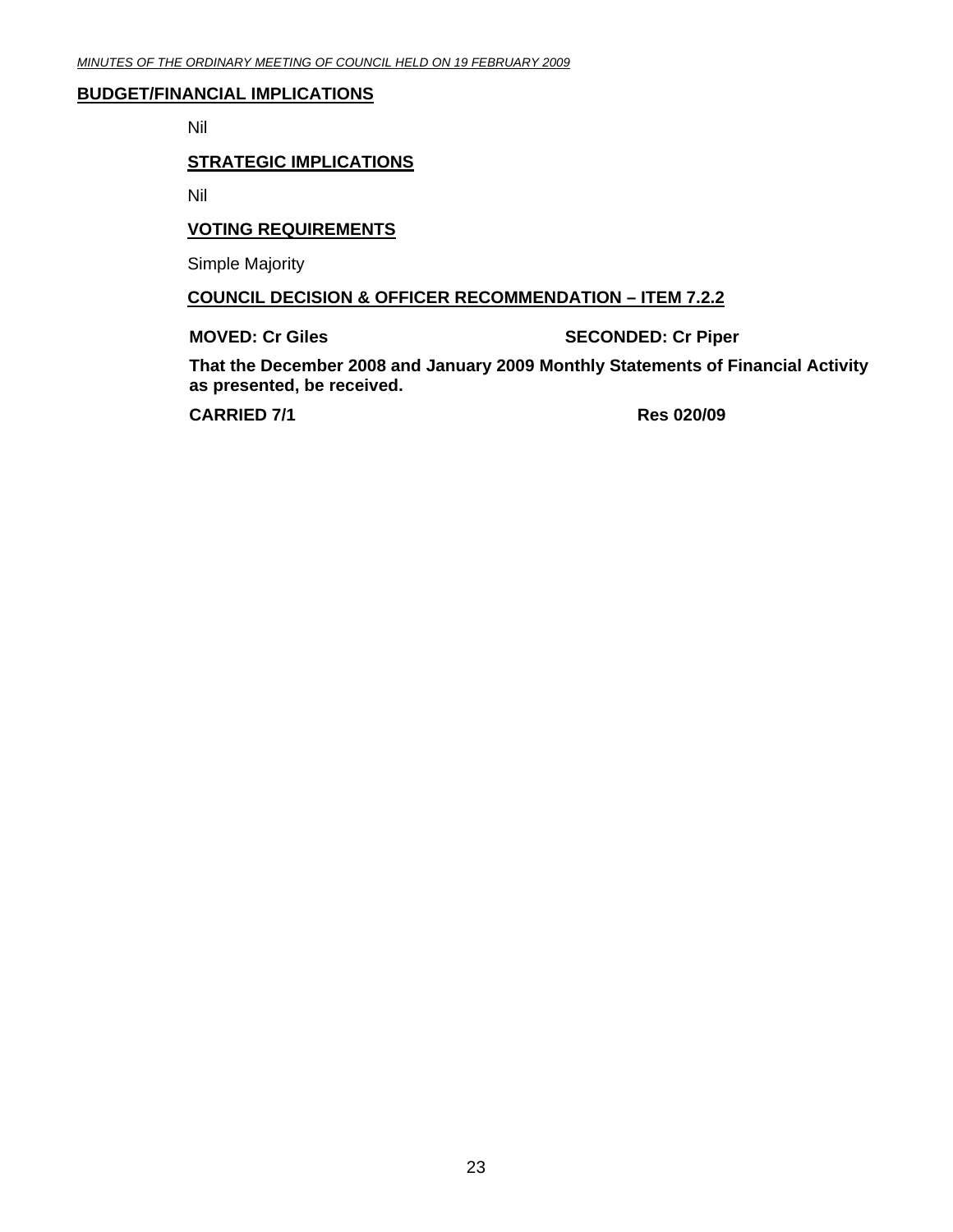### **7.3. CHIEF EXECUTIVE OFFICER**

#### <span id="page-23-0"></span>**7.3.1 Annual Report – 2007/08**

| Location:                       | Shire of Boyup Brook                  |
|---------------------------------|---------------------------------------|
| <b>Applicant:</b>               | Shire of Boyup Brook                  |
| <i>File:</i>                    | CM/52/001                             |
| Disclosure of Officer Interest: | Nil                                   |
| Date:                           | 11 February 2009                      |
| Author:                         | Alan Lamb – Chief Executive Officer   |
| <b>Authorizing Officer:</b>     | N/A                                   |
| Attachments:                    | Yes - 1.5 Draft Annual Report 2007/08 |
|                                 |                                       |

 *\_\_\_\_\_\_\_\_\_\_\_\_\_\_\_\_\_\_\_\_\_\_\_\_\_\_\_\_\_\_\_\_\_\_\_\_\_\_\_\_\_\_\_\_\_\_\_\_\_\_\_\_\_\_\_\_\_\_\_* 

#### **SUMMARY**

The purpose of this report is to present to Council the Annual Report for the year 2007/08 for their acceptance.

#### **BACKGROUND**

The Local Government Act 1995 sets out the requirement for the preparation of Annual Reports and the information to be included:

- A report from the mayor or president;
- A report from the CEO;
- An overview of the plan for the future of the district made in accordance with section 5.56, including major initiatives that are proposed to commence or to continue in the next financial year;
- The financial report for the financial year;
- Such information as may be prescribed in relation to the payments made to employees;
	- i) the number of employees of the local government entitled to an annual salary of \$100 000 or more;
	- ii) the number of employees with an annual salary entitlement that falls within each band of \$10 000 over \$100 000;
- the auditor's report for the financial year;
- a matter on which a report must be made under section 29(2) of the *Disability Services Act 1993*; and
- such other information as may be prescribed.

Council is required to accept the Annual Report when presented with or without modification:-

- (1) Subject to subsection (2), the annual report for a financial year is to be accepted\* by the local government no later than 31 December after that financial year.
- *\* Absolute Majority required.*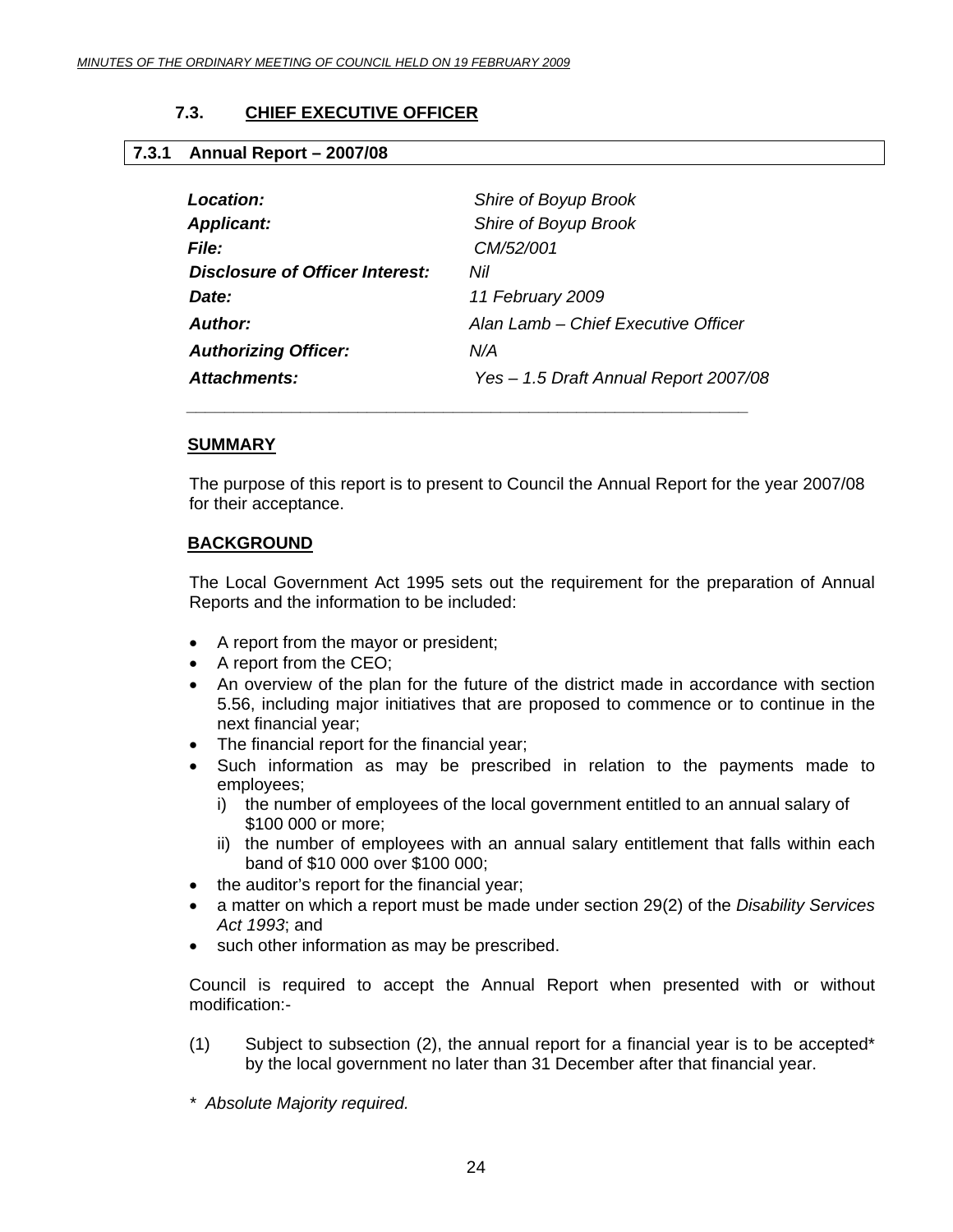(2) If the auditor's report is not available in time for the annual report for a financial year to be accepted by 31 December after that financial year, the annual report is to be accepted by the local government no later than 2 months after the auditor's report becomes available.

#### **CONSULTATION**

Shire President, Manager of Finance, Manager of Works.

#### **STATUTORY OBLIGATIONS**

Local Government Act 1995 Sections 5.53 & 5.54 Annual Report, Sections 5.27 & 5.29 Electors Meeting Local Government (Administration) Regulations 1996 Section 19B

#### **COMMENT**

The report presented has been prepared in accordance with the past format and includes the information required in the background section of this report.

Council will need to agree on a date to hold the Annual General Meeting of Electors which must be prior to 2nd April 2009 but not before (14) days local public notice is given.

It is recommended that Council accept the report as presented.

#### **POLICY IMPLICATIONS**

No specific policy in relation to the Annual Report and or Annual Electors Meetings.

#### **BUDGET/FINANCIAL IMPLICATIONS**

The costs associated with producing the Annual Report and holding Annual Electors meeting are provided for in the 2008/09 budget.

#### **STRATEGIC IMPLICATIONS**

 The Annual Report provides information about the Shire for 2007/08 and the plan for the future.

#### **SUSTAINABILITY IMPLICATIONS**

Nil

#### **VOTING REQUIREMENTS**

Absolute Majority Item 1 Simple Majority Item 2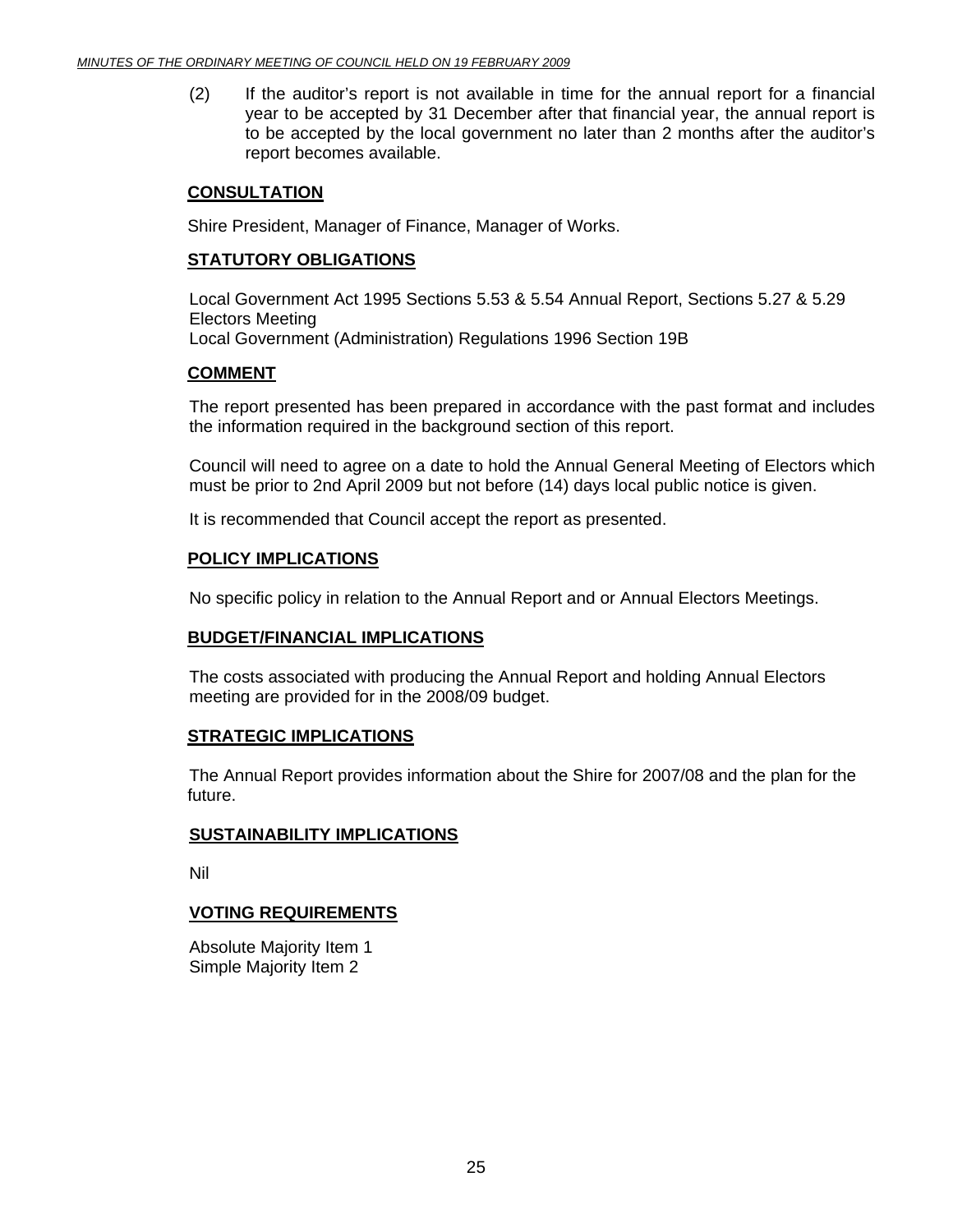#### <span id="page-25-0"></span>**COUNCIL DECISION & OFFICER RECOMMENDATION – ITEM 7.3.1**

**MOVED: Cr Ginnane SECONDED: Cr O'Hare** 

- **1, That Council accepts the Annual Report as presented for the 2007/08 financial year subject to minor alterations as agreed at the meeting.**
- **2. That the Annual meeting of Electors for the year 2007/08 be held in the Council Chambers on Thursday 19th March 2009 at 7.30pm.**

**CARRIED BY ABSOLUTE MAJORITY 8/0 Res 021/09** 

#### **FINANCIAL INTEREST**

5.28pm Cr Downing declared a financial interest in item 7.3.2, Cr Marshall assumed the Chair.

#### **7.3.2 Anzac Day - Sandakan**

| Location:                       | N/A                                |
|---------------------------------|------------------------------------|
| <b>Applicant:</b>               | N/A                                |
| <b>File:</b>                    | CR/26/006                          |
| Disclosure of Officer Interest: | none                               |
| Date:                           | 10 <sup>th</sup> February 2009     |
| Author:                         | Alan Lamb, Chief Executive Officer |
| <b>Authorizing Officer:</b>     | <b>Not Applicable</b>              |
| Attachments:                    | Nil                                |

#### **SUMMARY**

 The Shire President will be travelling to Sandakan to meet with the new President of the Sandakan Municipal Council and attend the Anzac Day ceremonies there. It is recommended that The Shire President's costs be met.

#### **BACKGROUND**

This Shire has a long standing association with the Sandakan Council and community and there have been regular reciprocal visits by Presidents and other dignitaries. There has been a change in the Sandakan Council President position.

#### **CONSULTATION**

Nil

#### **STATUTORY OBLIGATIONS**

Nil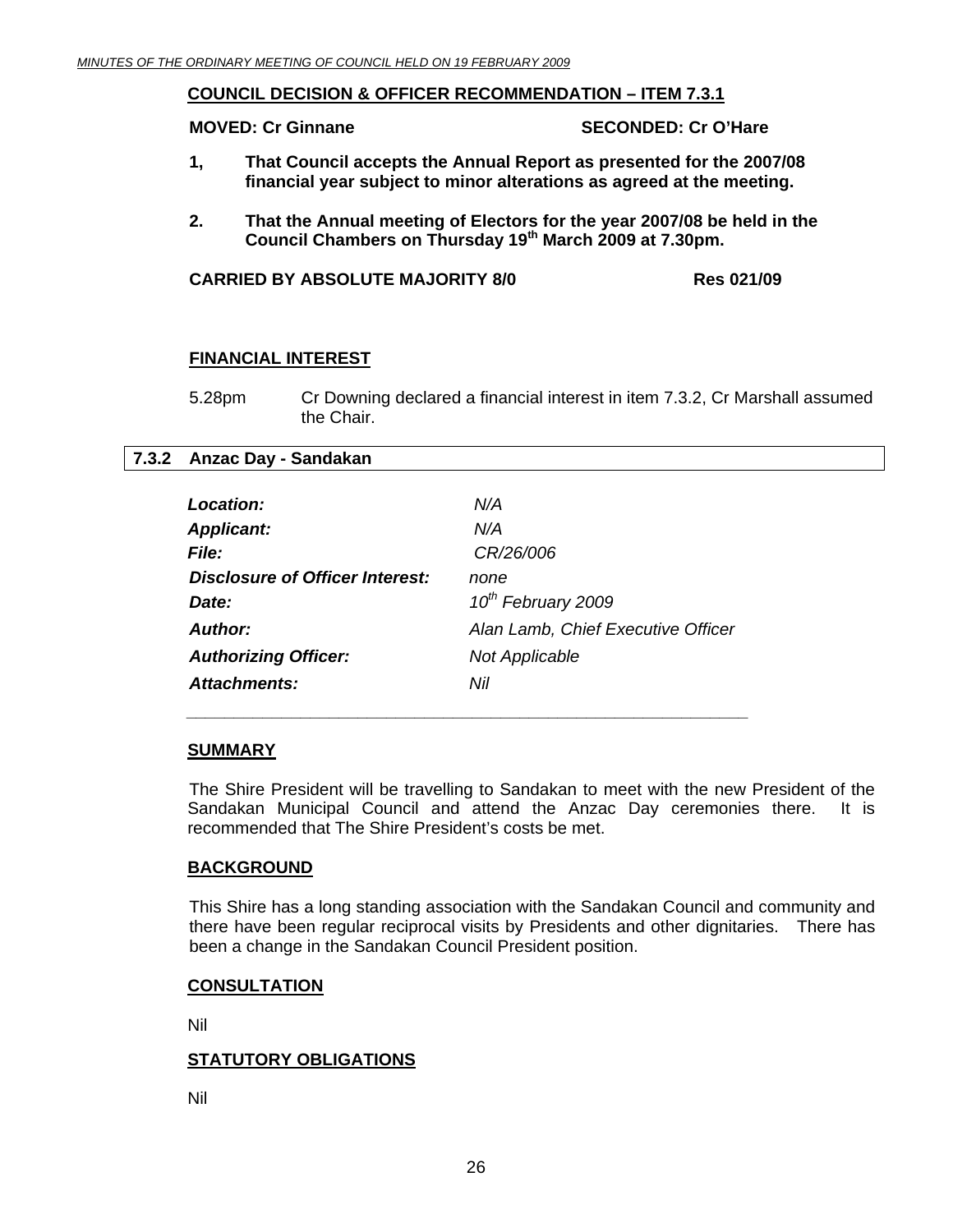#### **COMMENT**

This Council has a long and strong tie to the Sandakan community through the remembrance of terrible, and largely unknown, World War II (WWII) events in that region. Representatives from each municipality have honoured the supreme sacrifice that Australians and Sanakans made during this conflict by travelling to attend each others ceremonies held to commemorate the Sandakan march and Anzac Day.

Ceremonies held in Sandakan are attended by Australian Service personnel, Parliamentarians and others and the Shire President has made travel arrangements that will allow him to attend this years Anzac Day service in Sandakan.

It is suggested that Council has taken the course to strongly recognise the sad events in Sandakan in WWII and that the President's planned visit to meet with the new Council President and attend Anzac Day commemorative functions should be supported by Council.

#### **POLICY IMPLICATIONS**

Council's "Conferences – Attendances and Expenses by Councillors" policy has application

#### **BUDGET/FINANCIAL IMPLICATIONS**

Identified costs total to just over \$1,000 however there will be additional costs and it is estimated that the total cost would not exceed \$1,200.

Council budgeted \$11,500 for Conferences and Seminars and to date \$11,419.50 has been allocated to this account. Council also budgeted \$2,500 for Training and there has been no allocation to this account to date.

#### **STRATEGIC IMPLICATIONS**

Nil

#### **SUSTAINABILITY IMPLICATIONS**

¾ **Environmental:** 

There are no known environmental issues at this stage.

#### ¾ **Economic:**

There are no known economic issues at this stage.

¾ **Social:** 

Council forged a link with Sandakan some years ago and the significance of the WWII tragedy that occurred there has become a part of the community's focus. The President's planned visit is designed to strengthen the links between the two communities.

#### **VOTING REQUIREMENTS**

Absolute Majority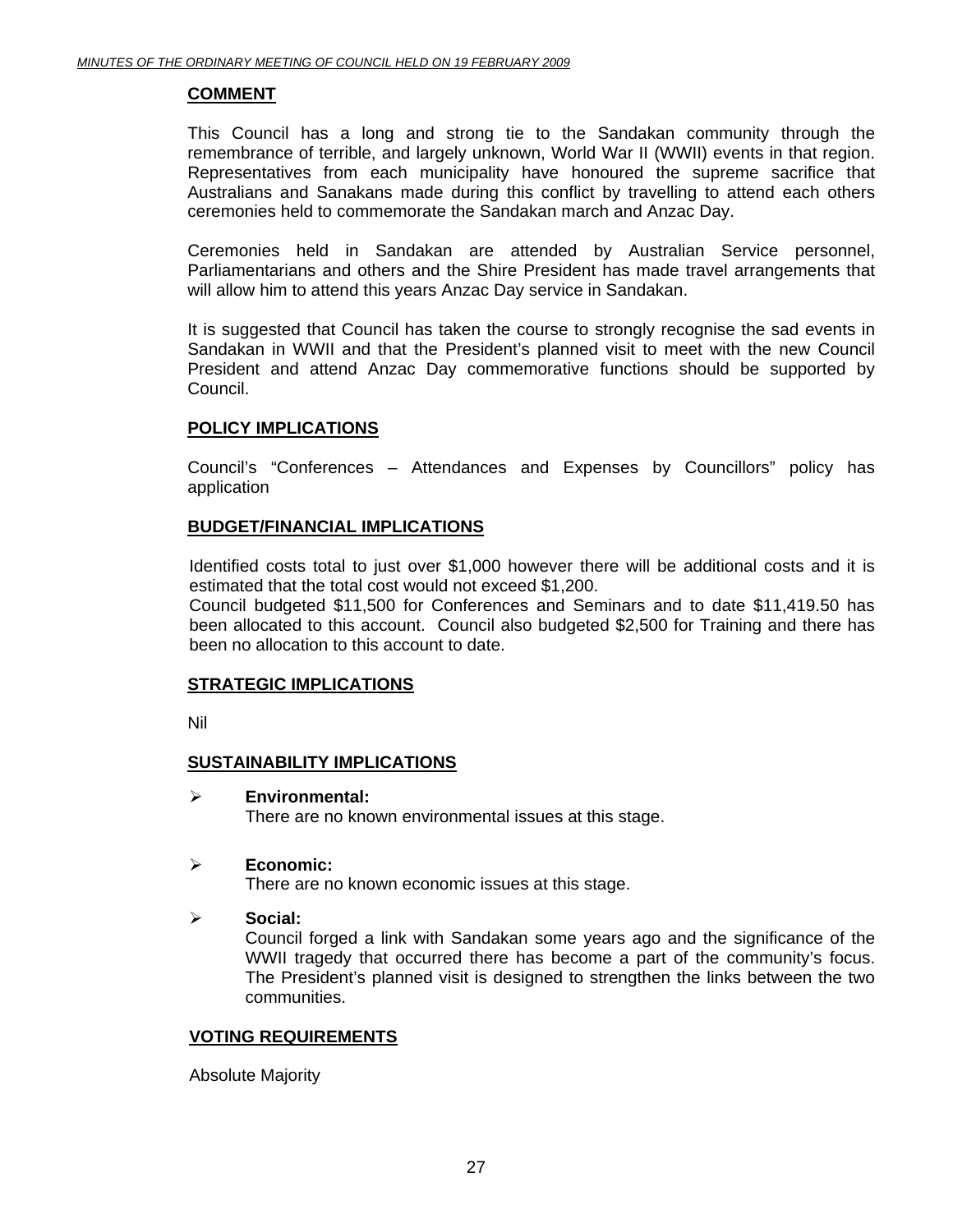#### <span id="page-27-0"></span>**COUNCIL DECISION & OFFICER RECOMMENDATION – ITEM 7.3.2**

#### **MOVED: Cr Piper SECONDED: Cr Broadhurst**

 **That Council support the Shire President's planned trip to Sandakan to meet with that municipality's new President and attend Anzac Day functions and that travel, accommodation and ancillary costs be met to a maximum of \$1,200.** 

#### **CARRIED BY ABSOLUTE MAJORITY 7/0 Res 022/09**

5.31pm – Cr Downing returned to the Chambers and assumed the Chair.

#### **7.3.3 Donation Request – Boyup Brook Bowling Club**

| Location:                              | <b>Boyup Brook district</b>        |
|----------------------------------------|------------------------------------|
| <b>Applicant:</b>                      | <b>Boyup Brook Bowling Club</b>    |
| <i>File:</i>                           | <b>FM/25/040</b>                   |
| <b>Disclosure of Officer Interest:</b> | none                               |
| Date:                                  | 11 February 2009                   |
| <b>Author:</b>                         | Alan Lamb, Chief Executive Officer |
| <b>Authorizing Officer:</b>            | <b>Not Applicable</b>              |
| <b>Attachments:</b>                    | Yes - Letter from Club             |

#### **COUNCIL DECISION – MOVE INTO COMMITTEE**

 *\_\_\_\_\_\_\_\_\_\_\_\_\_\_\_\_\_\_\_\_\_\_\_\_\_\_\_\_\_\_\_\_\_\_\_\_\_\_\_\_\_\_\_\_\_\_\_\_\_\_\_\_\_\_\_\_\_\_\_* 

**MOVED: Cr Piper SECONDED: Cr Muncey** 

**That the Council move into a committee of the whole under clause 15.6 of the Standing Orders, Local Law No.1**.**to allow members free discussion on the matter.** 

#### **CARRIED 8/0 Res 023/09**

**COUNCIL DECISION – MOVE OUT OF COMMITTEE**

**MOVED: Cr Piper SECONDED: Cr Giles** 

**That the Council moves out of committee of the whole under clause 15.6 of the Standing Orders, Local Law No.1.** 

#### **CARRIED 8/0 Res 024/09**

#### **SUMMARY**

The club seeks a grant of \$50,000 toward its synthetic turf project and the recommendation is that the request be dealt with in accordance with Council policy.

#### **BACKGROUND**

The club has been working on its synthetic green project for some time and now seeks financial assistance from Council.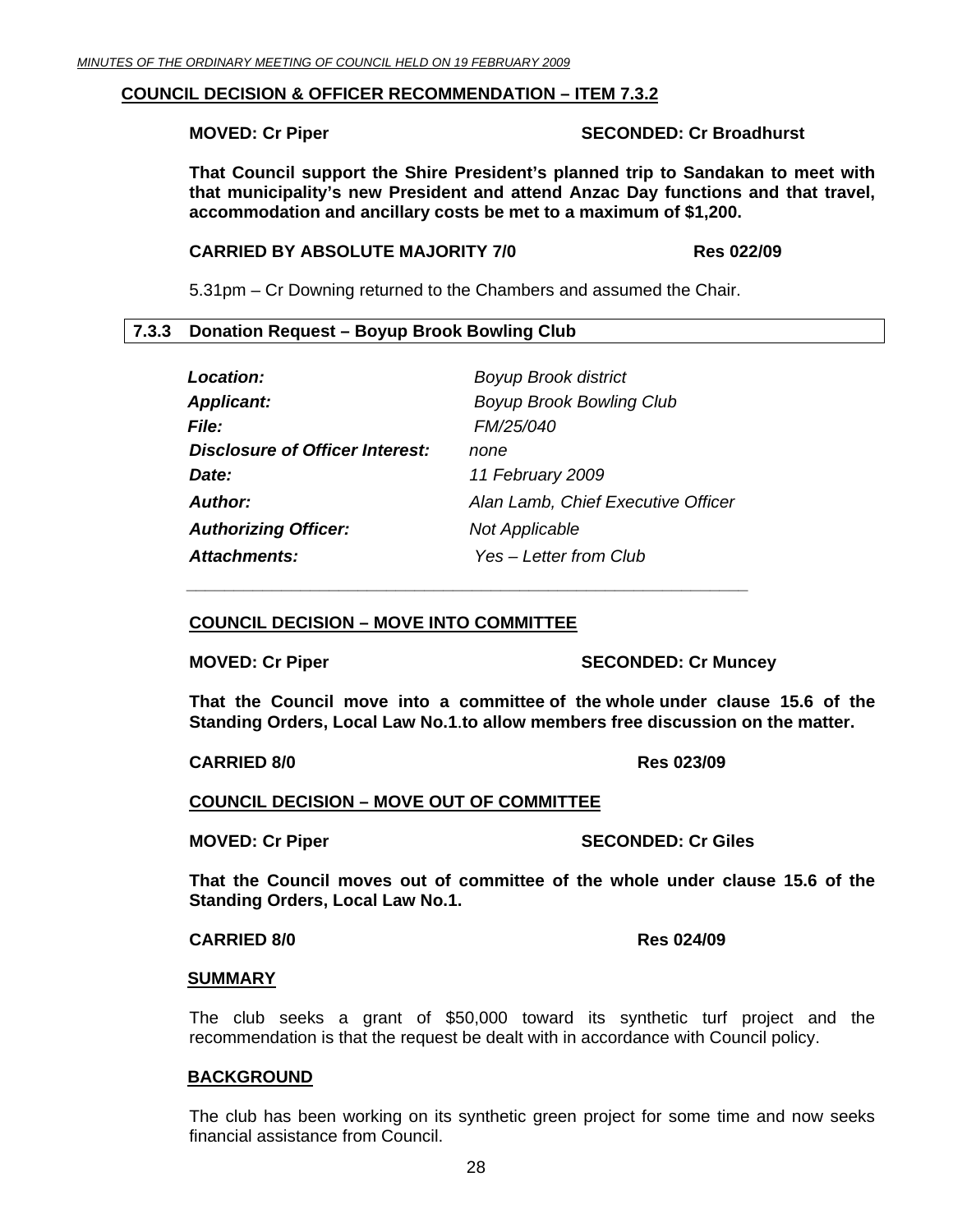#### **COMMENT**

The Royalties for Regions funding available to Council through the Country Local Government Fund is tied to Council owned assets and as the green is to be built on Boyup Brook Club owned land these funds could not be applied to this project.

Council has also reinforced its adherence to its Donation Policy in recent times and it may seem inconsistent if it were to deal with this request at this time.

#### **CONSULTATION**

Nil

#### **STATUTORY OBLIGATIONS**

Nil

#### **POLICY IMPLICATIONS**

Council's Donations Policy applies.

#### **BUDGET/FINANCIAL IMPLICATIONS**

Nil

#### **STRATEGIC IMPLICATIONS**

Nil

#### **SUSTAINABILITY IMPLICATIONS**

¾ **Environmental:**  There are no known environmental issues at this stage

**Economic:**  There are no known economic issues at this stage.

¾ **Social:**  There are no known social issues at this stage.

#### **VOTING REQUIREMENTS**

Simple Majority

**COUNCIL DECISION & OFFICER RECOMMENDATION – ITEM 7.3.3**

**MOVED: Cr Marshall SECONDED: Cr Ginnane** 

**That Council request that the Boyup Brook Bowling Club make its donation application in accordance with Council's Donations Policy.** 

**CARRIED 8/0 Res 025/09**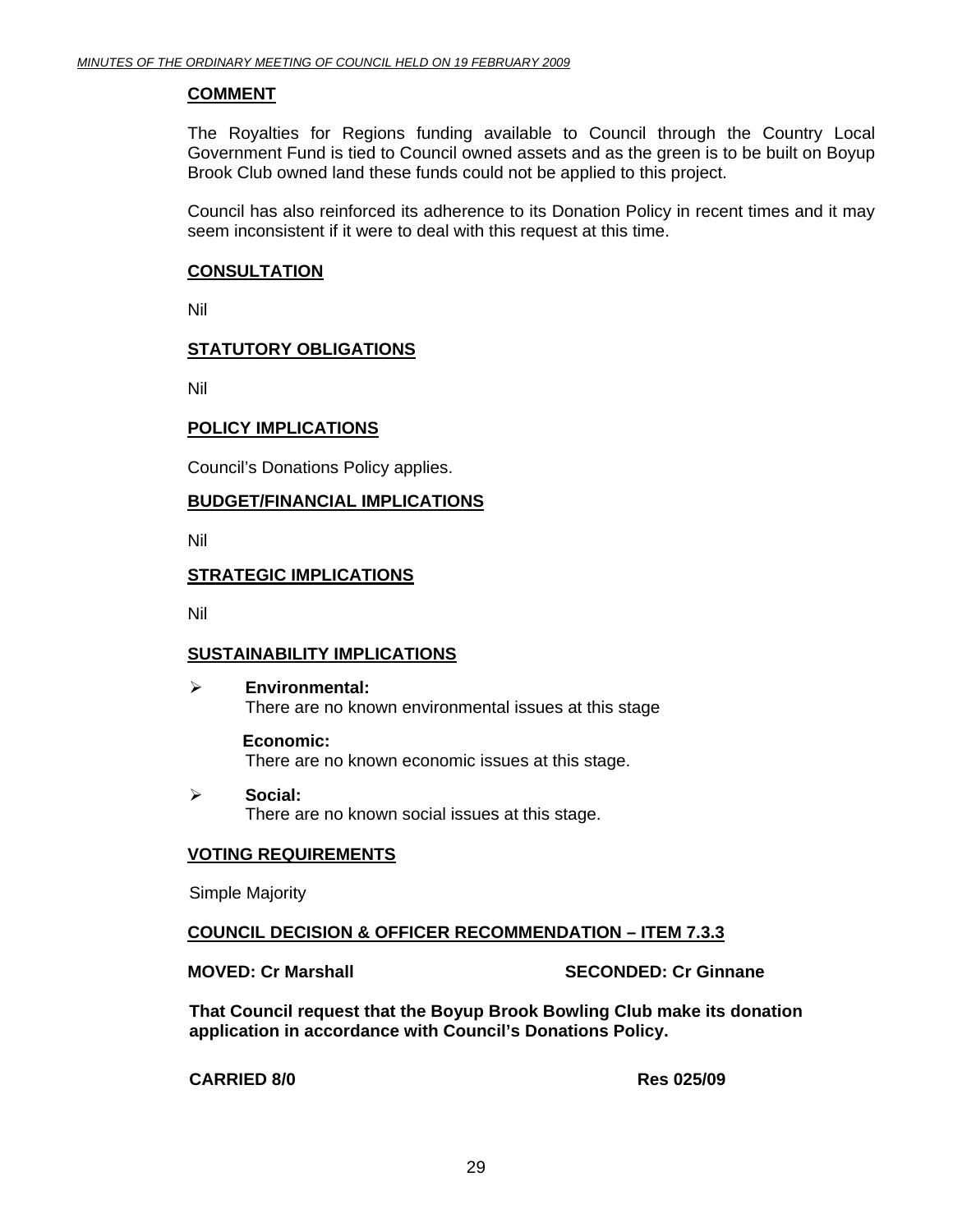#### <span id="page-29-0"></span>**7.3.4 DEC Focus Group – Shire Representative**

| Location:                       | <b>Boyup Brook district</b>        |
|---------------------------------|------------------------------------|
| <b>Applicant:</b>               | DEC                                |
| <i>File:</i>                    | EN/31/002                          |
| Disclosure of Officer Interest: | none                               |
| Date:                           | 11 February 2009                   |
| <b>Author:</b>                  | Alan Lamb, Chief Executive Officer |
| <b>Authorizing Officer:</b>     | <b>Not Applicable</b>              |
| <b>Attachments:</b>             | Yes – DEC Letter                   |

 *\_\_\_\_\_\_\_\_\_\_\_\_\_\_\_\_\_\_\_\_\_\_\_\_\_\_\_\_\_\_\_\_\_\_\_\_\_\_\_\_\_\_\_\_\_\_\_\_\_\_\_\_\_\_\_\_\_\_\_* 

#### **SUMMARY**

The Department of Environment and Conservation (DEC) is establishing a focus group and seeks a Shire representative.

#### **BACKGROUND**

The Department of Environment and Conservation (DEC) is establishing a focus group to provide community input and advice to DEC in preparing a management plan for the parks and reserves of the Lake Muir, Perup, Kingston, Tone and Unicup area. As much of this area is in the Boyup Brook Shire DEC seeks a Shire representative to work on this group. The first meeting was to be held in February and there would be 4 to 5 meetings in total.

DEC needed an early response and so the Shire President's name was put forward as the Shire representative with a note to advise that the matter would be put to this Council meeting and that there may then be a change.

#### **COMMENT**

This presents an opportunity for the Shire to have input into DEC management plans for parks and reserves in the Shire. It is understood that the first meeting will be a public meeting and that attendance is expected to be relatively high but that fewer numbers are expected at subsequent meetings. Also that there will be a reasonable work load for delegates.

#### **CONSULTATION**

The author has spoken with a DEC representative and the Shire President.

#### **STATUTORY OBLIGATIONS**

Nil

#### **POLICY IMPLICATIONS**

Nil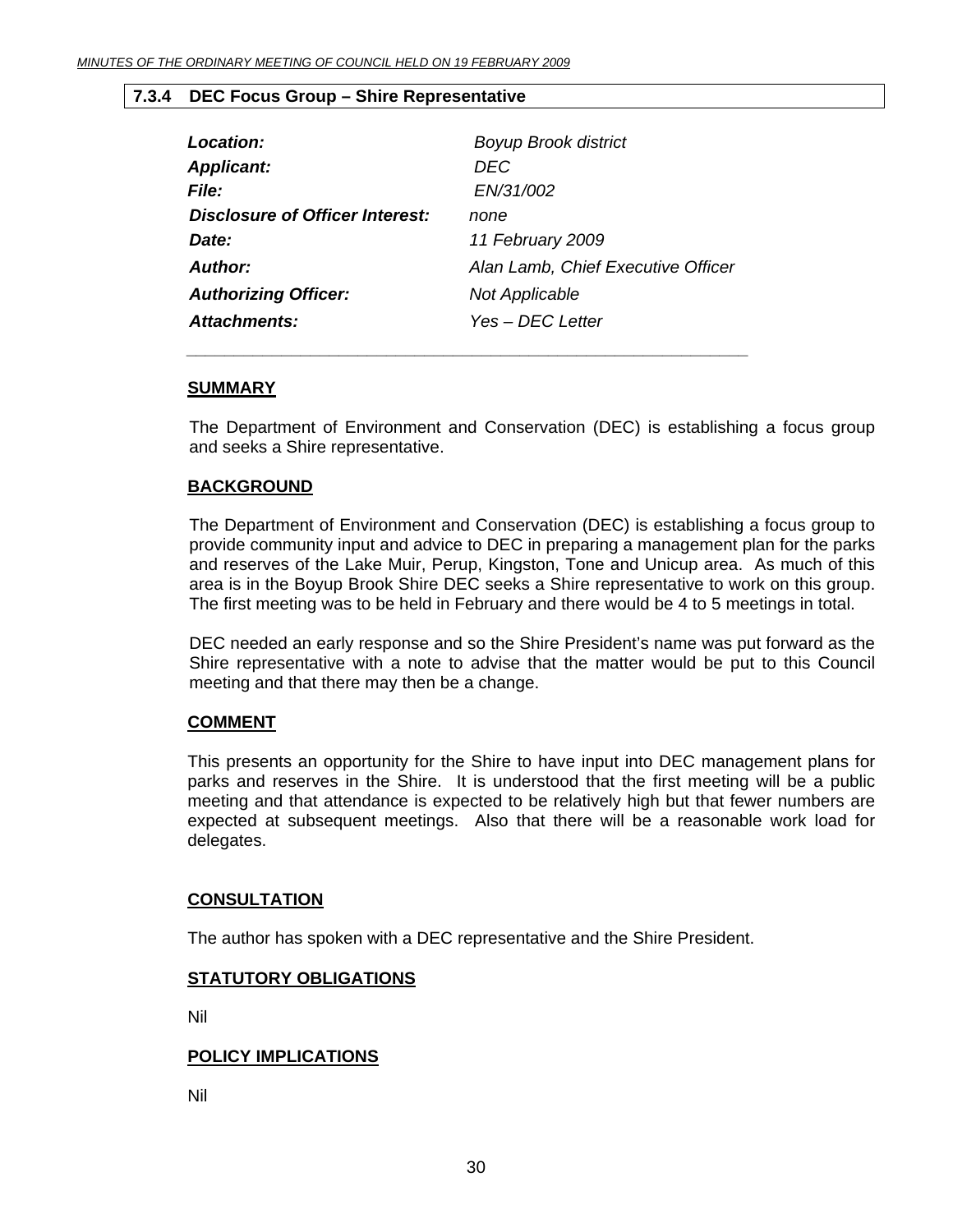#### **BUDGET/FINANCIAL IMPLICATION** Nil

#### **STRATEGIC IMPLICATIONS**

Nil

#### **SUSTAINABILITY IMPLICATIONS**

- ¾ **Environmental:**  There are no known environmental issues at this stage.
- ¾ **Economic:**  There are no known economic issues at this stage.
- ¾ **Social:**  There are no known social issues at this stage.

#### **VOTING REQUIREMENTS**

Simple Majority

#### **OFFICER RECOMMENDATION – ITEM 7.3.4**

**That Council nominate Councillor ………………………… as its representative on the Department of Environment and Conservation's focus group for a management plan for its parks and reserves in the region.** 

#### **COUNCIL DECISION – ITEM 7.3.4**

**MOVED: Cr Giles SECONDED: Cr Marshall**  SECONDED: Cr Marshall

**That Council nominate Mr Kevin Henderson as its representative on the Department of Environment and Conservation's focus group for a management plan for its parks and reserves in the region.** 

**CARRIED 8/0 Res 026/09**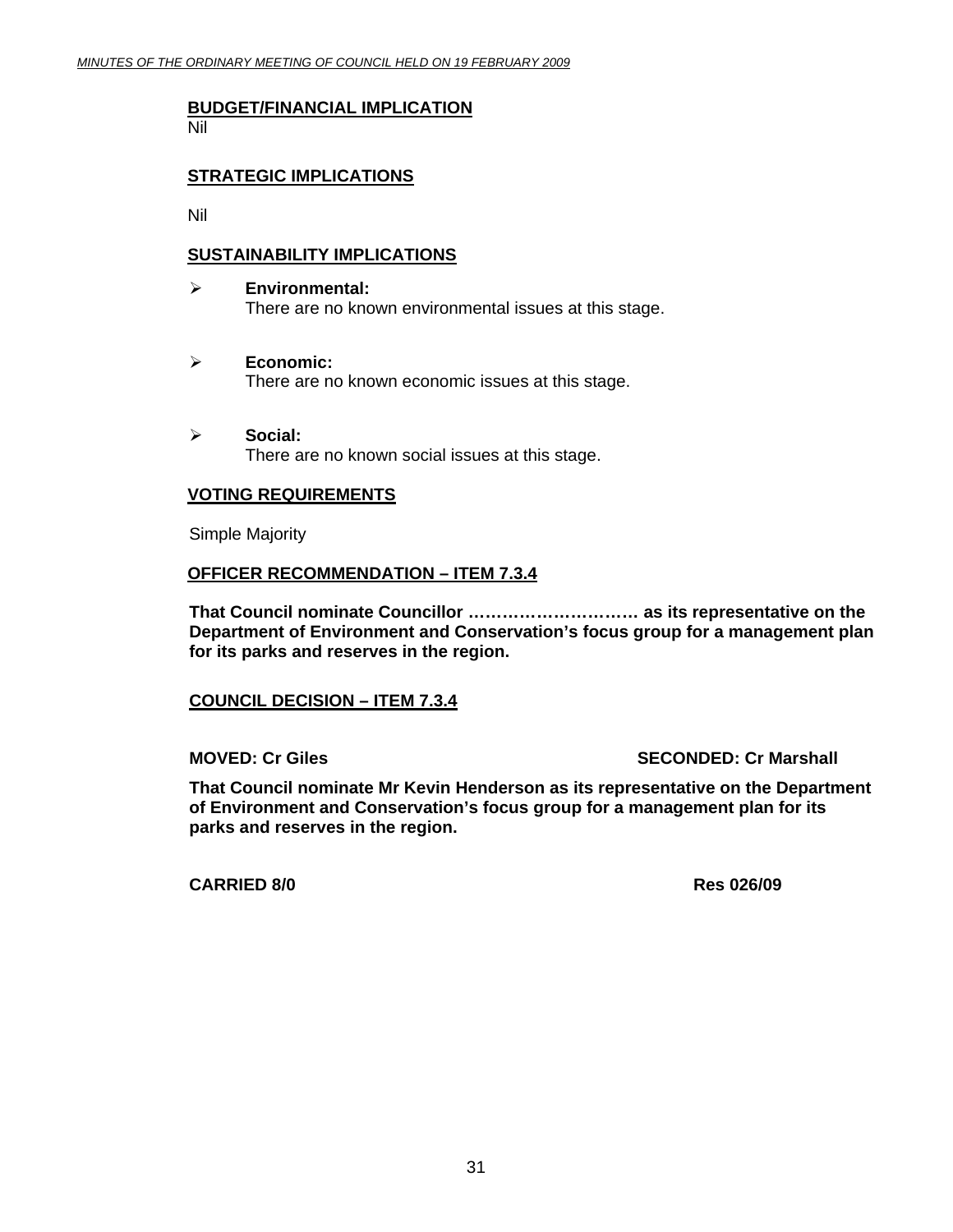#### <span id="page-31-0"></span>**7.3.5 Royalties for Regions – Country Local Government Fund**

 *\_\_\_\_\_\_\_\_\_\_\_\_\_\_\_\_\_\_\_\_\_\_\_\_\_\_\_\_\_\_\_\_\_\_\_\_\_\_\_\_\_\_\_\_\_\_\_\_\_\_\_\_\_\_\_\_\_\_\_* 

| Location:                              | <b>Boyup Brook district</b>                                 |
|----------------------------------------|-------------------------------------------------------------|
| <b>Applicant:</b>                      | N/A                                                         |
| <i>File:</i>                           | GR/31/001                                                   |
| Disclosure of Officer Interest:        | none                                                        |
| Date:                                  | 11 February 2009                                            |
| Author:<br><b>Authorizing Officer:</b> | Alan Lamb, Chief Executive Officer<br><b>Not Applicable</b> |
| Attachments:                           | Yes – DLGRD letter and Grant Guidelines                     |

#### **SUMMARY**

This Council's grant for 2008/09 is \$579,414 and it is recommended that the funds be applied to works at the Town Hall and the Shire Administration/library building.

#### **BACKGROUND**

Consistent with election promises, the State Government has announced its Royalties for Regions grant planning and in the current year Boyup Brook is entitled to \$579,414. The Country Local Government Fund (CLGF) is to be distributed direct to Councils in the current year and then, according to information provided by the Department of Local Government and Regional Development (DLGRD), "up to 50% of the Country Local Government Fund in years two, three and four will be allocated through existing and emerging regional governance groups of local governments".

#### **COMMENT**

The guidelines, as attached, restrict what the funds may be spent on. The funds may be applied to building and infrastructure assets. However, it is likely that the Grants Commission will take into account CLGF funds applied to road asset preservation and renewal which may adversely affect the financial assistance grant allocations. Because of this uncertainty and as there may be difficult to gear up for additional road works jobs (noting also that there may well be additional Federal Government funding for 2009/10 which, based on announcements, may well be aimed at infrastructure) it is suggested that the funds be applied to buildings.

Council has the Administration/Library building project that is pending, the Town Hall and Flax Mill which we are waiting for the completion of conservation plans, there are a number of community halls that could benefit from some expenditure, the airfield has been noted as perhaps needing to be extended, the combined sporting complex is in the feasibility stage, and a community group is desirous of capital improvements at the swimming pool. Council may seek to apply its 2008/9 allocation on some of these and to look to applying future years funds on others.

With regard to the Administration/library building project, we are going back to square one to establish more scientifically what floor space is required and then we will be asking the architect to apply this to the plan of the existing building to establish if the planned extension is the right size. This process is expected to be completed by the end of this month.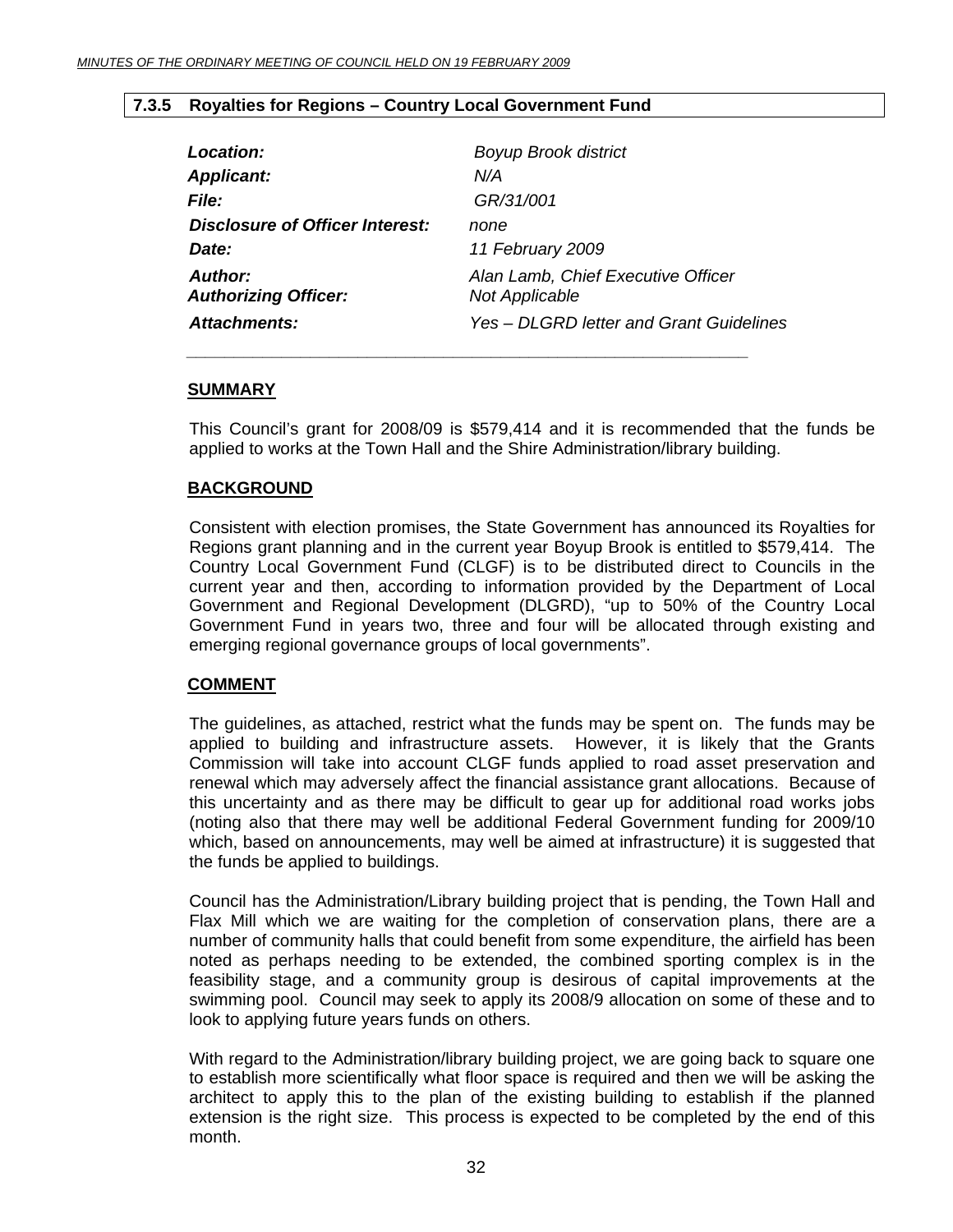The Town Hall and Flax Mill study is in its final stages and the architect expects it to be completed by the end of March. Unfortunately estimated costs were not a part of the consultancy and so we will end up with detail of what is needed but no indicative costs.

The community has already highlighted a need for the hall to be air-conditioned and for the kitchen to be up graded but neither has been costed as yet as they will have to be in keeping with the conservation plan that is being done and costs will be affected by any constrains imposed by the plan.

Community groups are at various stages with maintaining their halls.

No work has been done in relation to the airfield extensions.

The combined sporting complex project's feasibility study is waiting for the architect to meet with the committee and then for the architect and CEO to meet with each sporting group to ascertain their requirements, hopes, plans etc.

The swimming pool group is working with a consultant on a feasibility study and the study is progressing.

Whilst none of the projects is ready for immediate work the Administration/Library, Town Hall and Flax Mill projects are well advanced. Both would also be candidates for additional grant funding (i.e. Admin/library should attract South West Development Commission grant funding for the library and the hall and Flax Mill should be eligible for Lotteries Commission grants).

Information provided by the DLGRD indicates there is no deadline for Council's to select projects and lodge forms. Also that there is provision for amendments to be made and funds can be carried forward past 30 June 2009. The options therefore include putting off a decision on how to apply the grant funds until the March meeting of Council when more information should be available or to send off the grant acceptance form now in the knowledge that it may be amended.

If the latter was chosen then it is suggested that the Administration/Library and Town Hall projects be funded with the current year's allocation with the split being \$400,000 for the former and \$179,414 for the latter.

#### **STATUTORY OBLIGATIONS**

Nil

#### **POLICY IMPLICATIONS**

Nil

#### **BUDGET/FINANCIAL IMPLICATIONS**

Neither the income nor the expenditure of this grant is included in the budget.

#### **STRATEGIC IMPLICATIONS**

The grant is not in the plan but projects that might be funded are.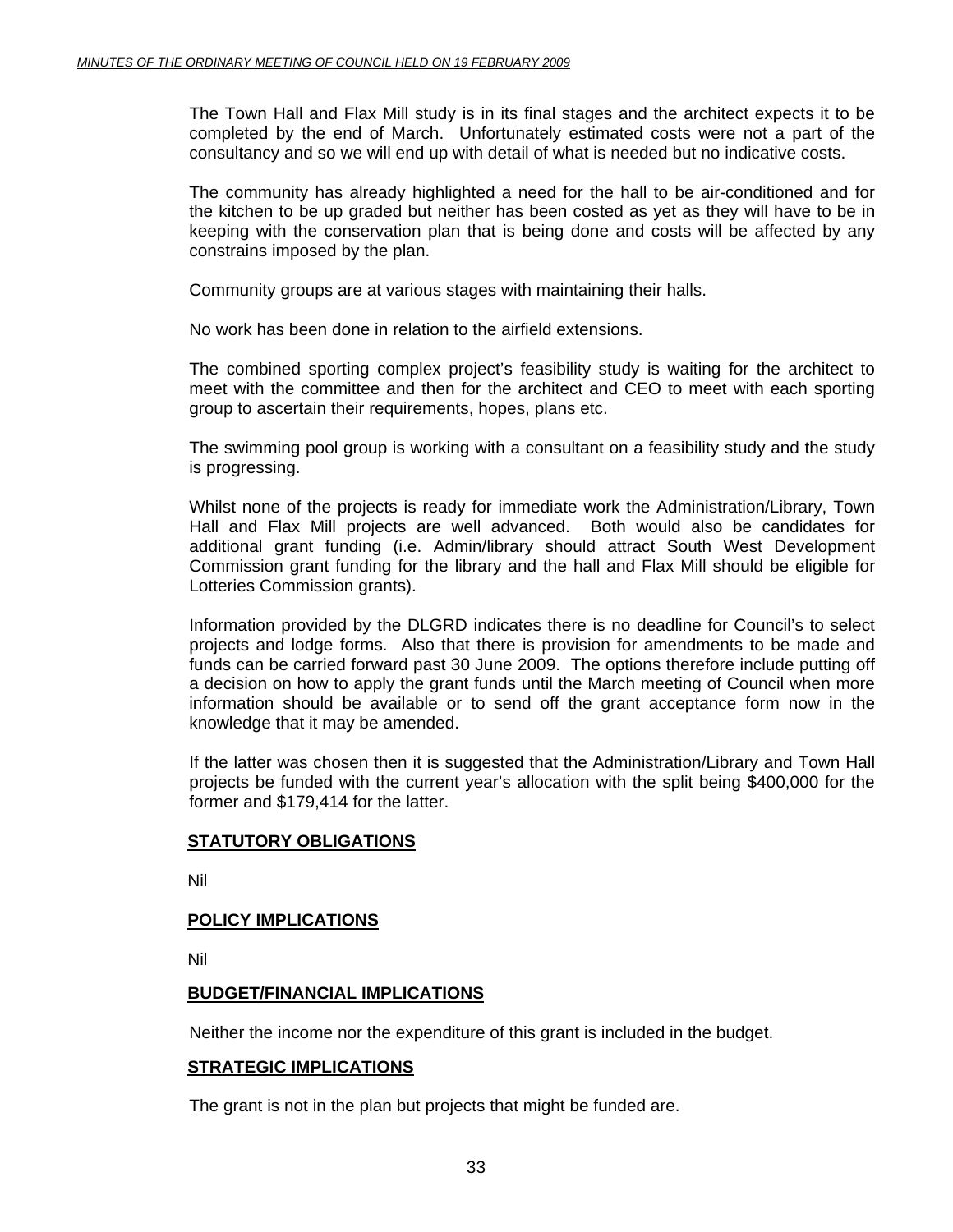#### **SUSTAINABILITY IMPLICATIONS**

#### ¾ **Environmental:**

There are no known environmental issues at this stage.

#### ¾ **Economic:**

There are no known economic issues at this stage.

¾ **Social:**  There are no known social issues at this stage.

#### **VOTING REQUIREMENTS**

Simple Majority

#### **COUNCIL DECISION – MOVE INTO COMMITTEE**

#### **MOVED: Cr Marshall SECONDED: Cr Piper**

**That the Council move into a committee of the whole under clause 15.6 of the Standing Orders, Local Law No.1.to allow members free discussion on the matter.** 

**CARRIED 8/0 Res 027/09** 

#### **COUNCIL DECISION – MOVE OUT OF COMMITTEE**

**MOVED: Cr Piper SECONDED: Cr Giles** 

**That the Council moves out of committee of the whole under clause 15.6 of the Standing Orders, Local Law No.1.** 

#### **CARRIED 8/0 Res 028/09**

#### **OFFICER RECOMMENDATION – ITEM 7.3.5**

**That Council Authorise the Chief Executive Officer to complete the Royalties for Regions Country Local Government Fund Acceptance form with funding being provided for the Administration/Library building extensions (\$400,000) and Boyup Brook Town Hall conservation and improvements (\$179,414)** 

#### **FINANCIAL/PROXIMITY INTEREST**

6.04pm – Cr Marshall declared a proximity/financial interest in item 7.3.5 and left the Chambers.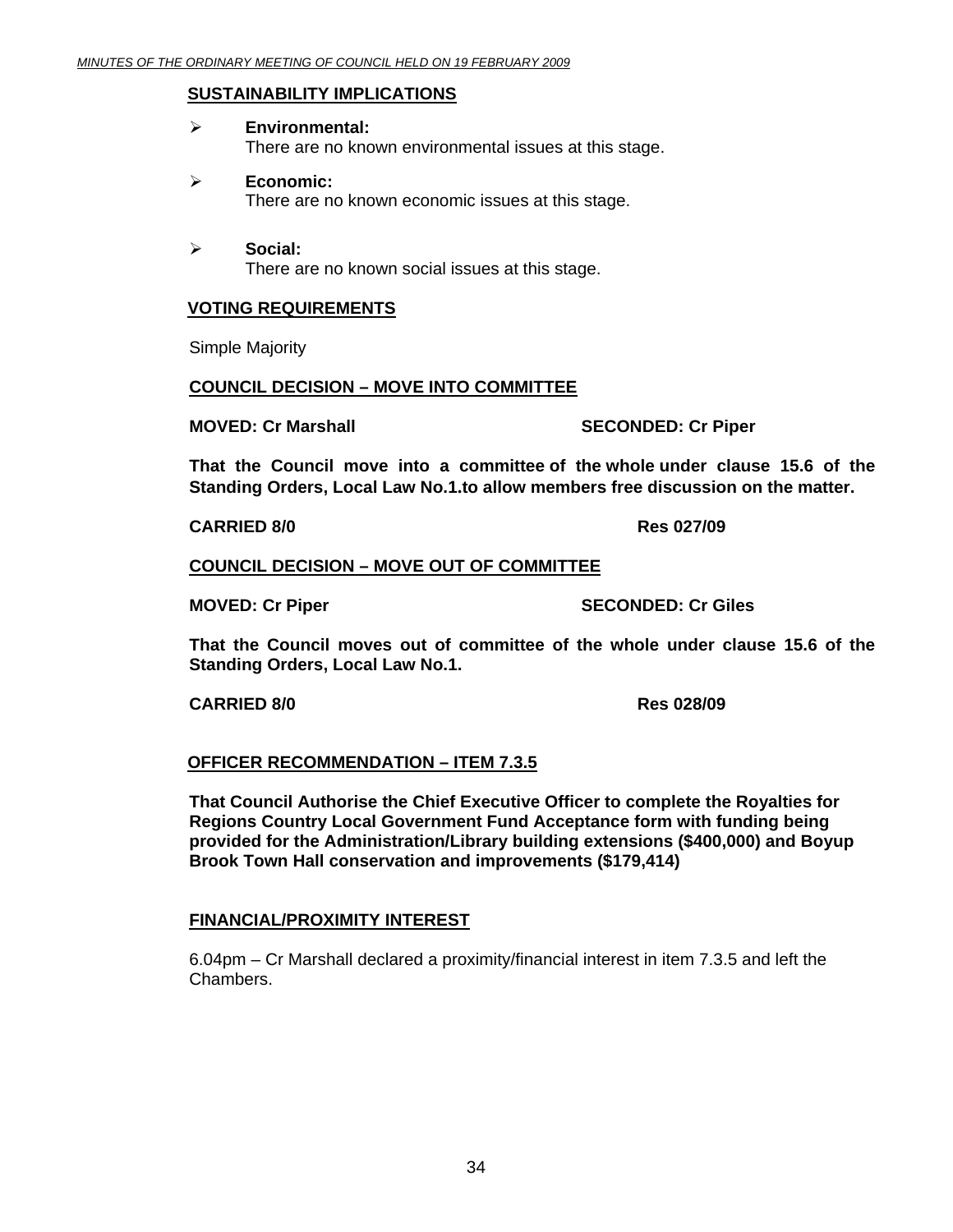#### <span id="page-34-0"></span>**COUNCIL DECISION – ITEM 7.3.5**

#### **MOVED: Cr Giles SECONDED: Cr Ginnane**

**That the Chief Executive Officer prepare estimates and reports on funding the following projects:-** 

- **Heritage Buildings**
- **Sporting Complex**
- **Library/Office**
- **Telecentre**
- **Airstrip**

#### **CARRIED 7/0 Res 029/09**

6.08pm – Cr Marshall returned to the Chambers. - K Jones left the chambers

#### **7.3.6 Review of Delegations of Authority**

| Location:                              | Shire of Boyup Brook                                             |
|----------------------------------------|------------------------------------------------------------------|
| <b>Applicant:</b>                      | Shire of Boyup Brook                                             |
| <b>File:</b>                           | GO/15/004                                                        |
| Disclosure of Officer Interest:        | Nil                                                              |
| Date:                                  | 11 February 2009                                                 |
| Author:<br><b>Authorizing Officer:</b> | Alan Lamb, Chief Executive Officer<br><b>Not Applicable</b>      |
| Attachments:                           | Yes - 1.6 current Register of Delegations of Authority<br>Manual |

#### **SUMMARY**

This item reviews the existing Delegations of Authority and recommends that the existing delegations continue without change.

 *\_\_\_\_\_\_\_\_\_\_\_\_\_\_\_\_\_\_\_\_\_\_\_\_\_\_\_\_\_\_\_\_\_\_\_\_\_\_\_\_\_\_\_\_\_\_\_\_\_\_\_\_\_\_\_\_\_\_\_\_\_\_\_\_\_\_\_\_\_* 

#### **BACKGROUND**

Local Government Act 1995 section 5.42(1) states a local government may delegate to the CEO the exercise of any of its powers or the discharge of any of its duties under this Act other than those referred to in section 5.43.

Local Government Act 1995 section 5.46(2) states At least once every financial year, delegations made under this Division are to be reviewed by the delegator. Council last reviewed its delegations at the December 2007 Council meeting.

#### **COMMENT**

An extensive review of the Shire of Boyup Brook Delegations of Authority conducted in December 2007 and it is suggested that no further changes are needed at this time.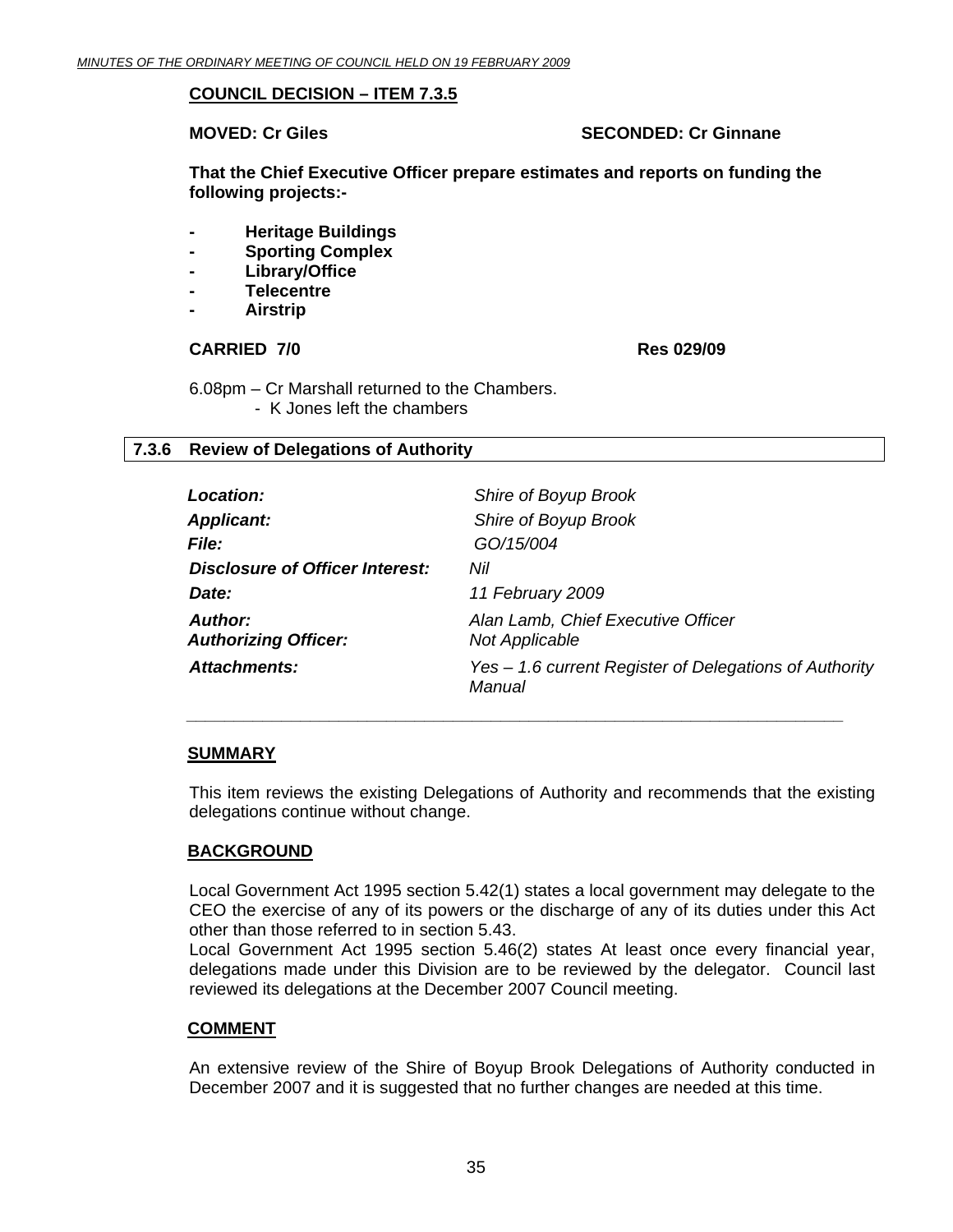#### **CONSULTATION**

Manager of Works and Services Manager of Finance Health & Building Officer

#### **STATUTORY OBLIGATIONS**

Local Government Act 1995 (various sections) Local Government Act (Administration) Regulations 1996 Local Government Act (Functions and General) Regulations 1996 Occupational Safety and Health Act 1984 and Regulations 1986 Local Government (Financial Management) Regulations 1996 Local Government (Miscellaneous Provisions) Act 1960

#### **POLICY IMPLICATIONS**

Nil

#### **BUDGET/FINANCIAL IMPLICATIONS**

 The adoption and implementation of this Delegations Authority will not require any additional expenditure.

#### **STRATEGIC IMPLICATIONS**

The Delegations of Authority will assist with the delivery of "Best Practice" within the industry.

#### **SUSTAINABILITY IMPLICATIONS**

- ¾ **Environmental:**  There are no known environmental issues at this stage.
- ¾ **Economic:**  There are no known economic issues at this stage.
- ¾ **Social:**  There are no known social issues at this stage.

#### **VOTING REQUIREMENTS**

Simple Majority

#### **COUNCIL DECISION & OFFICER RECOMMENDATION – ITEM 7.3.6**

**MOVED: Cr Giles SECONDED: Cr O'Hare** 

**That, following a review, Council adopt the Delegations of Authority as presented and the same be implemented as from 19 February 2009.** 

**CARRIED 8/0 Res 030/09**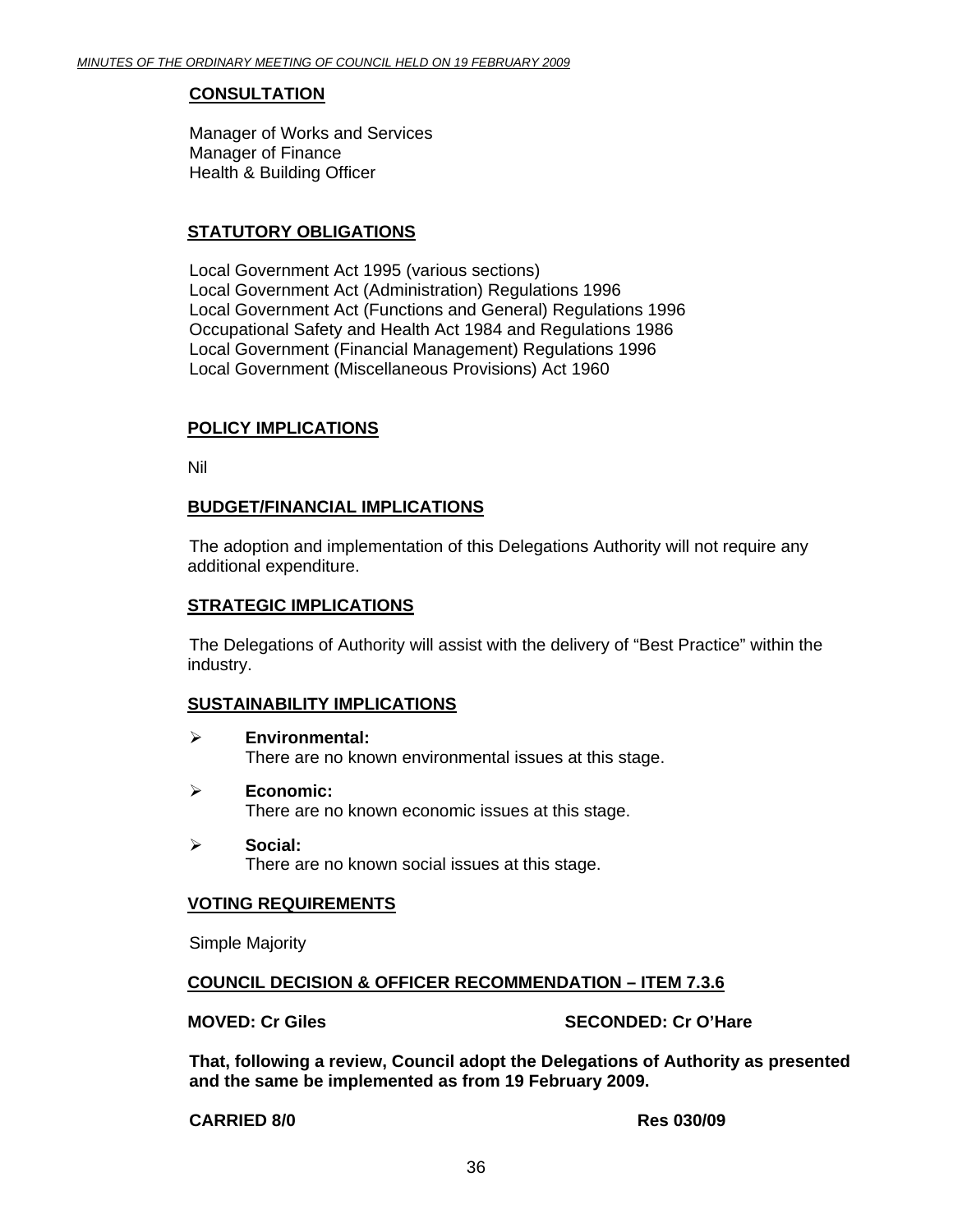6.11pm – Keith Jones returned to the Chambers.

# **7.3.7 FESA Review of Plantation Fire Guidelines**

| Location:                              | <b>Whole of Shire</b>               |
|----------------------------------------|-------------------------------------|
| <b>Applicant:</b>                      | <b>FESA</b>                         |
| <i>File:</i>                           | EM/31/001                           |
| <b>Disclosure of Officer Interest:</b> | Nil                                 |
| Date:                                  | $9th$ February 2009                 |
| Author:                                | <b>Geoffrey Lush</b>                |
| <b>Authorizing Officer:</b>            | Alan Lamb - Chief Executive Officer |
| Attachments:                           | No                                  |

\_\_\_\_\_\_\_\_\_\_\_\_\_\_\_\_\_\_\_\_\_\_\_\_\_\_\_\_\_\_\_\_\_\_\_\_\_\_\_\_\_\_\_\_\_\_\_\_\_\_\_\_\_\_\_\_\_\_\_\_\_\_\_\_\_\_\_\_\_

# **SUMMARY**

FESA has circulated a review of the 2001"Guidelines for Plantation fire protection" and is seeking Council's comments on this matter.

# **BACKGROUND**

The review of the FESA guidelines for plantation fire protection has been continuing for several years for the purpose of updating the 2001 "Guidelines for Plantation fire protection" to reflect the changing needs of the timber industry, local government and fire services in regards to plantations.

These guidelines are currently being rewritten to encompass a range of plantation species and conditions as relevant to the growing number and types of plantations across WA. Stakeholders from the plantation industry, DEC, Forest Products Commission, WALGA and local shires who have expressed an interest in the draft have received the document to provide comment.

The revised Guidelines address:-

- 2. Planning for Plantation Fire Management
- 2.1 External breaks and set back distances
- 2.2 Fuel load Reduction
- 3. Fire Management Plans
- 4. Plantation Fire Protection Specifications
- 4.1 Compartment size
- 4.2 Fire Breaks and Access
- 4.3 Water Supplies

### 5. Equipment and Training Standards

- 5.1 Equipment Standards
- 5.2 Training
- 6. Harvesting and Post plantation Management
- 6.1 Harvesting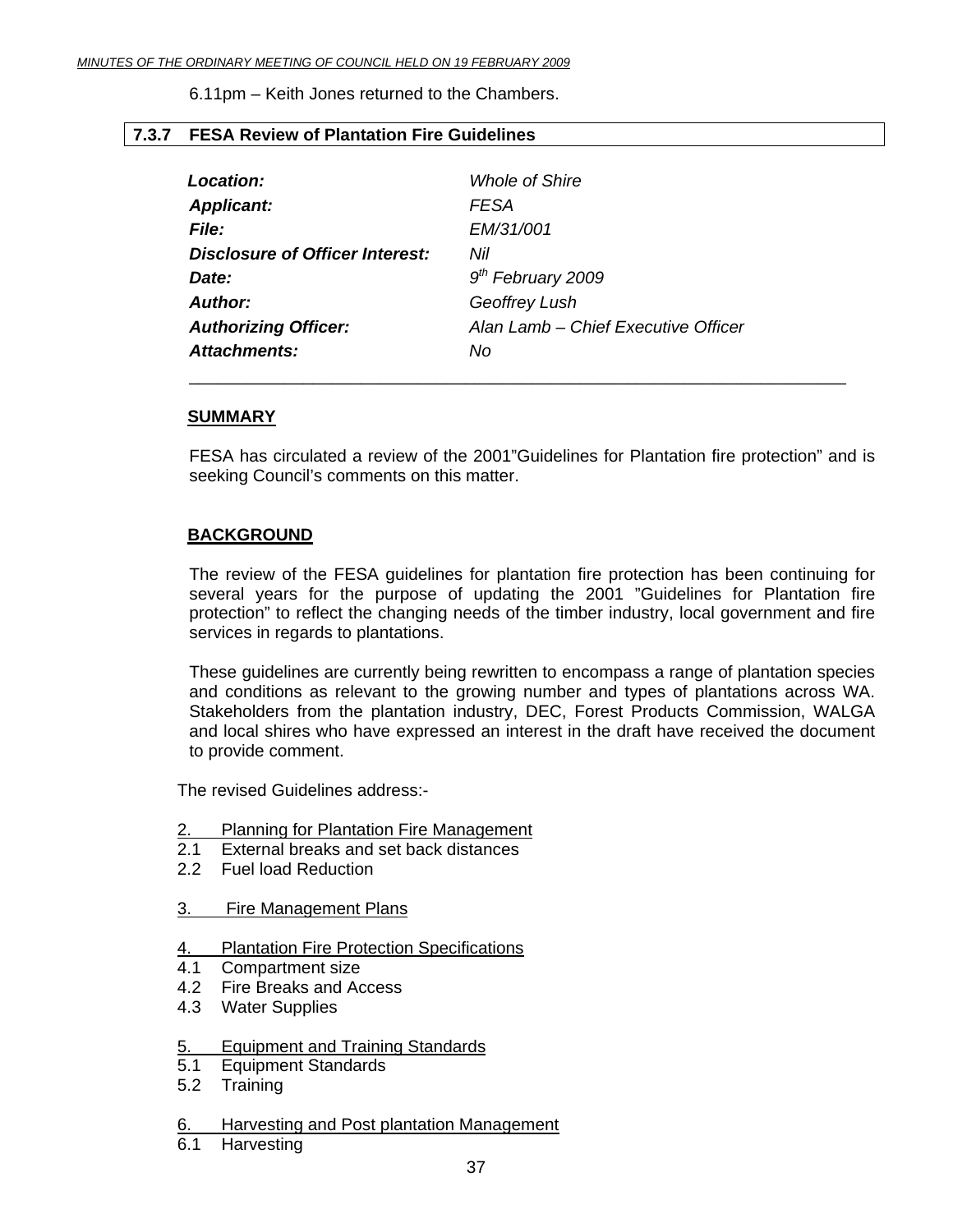### 6.2 Post Plantation Management

# 7. Plantation Life Cycles and Species specific information

- 7.1 Eucalyptus globulus
- 7.2 Pinus species
- 7.3 Santalum species

# **COMMENT**

A summary comparison between the existing and revised Guidelines is shown in the following Table. The Guidelines promote many of the existing measures contained in Planning for Bushfire Protection and treat plantations as a high or extreme fire hazard.

It is acknowledged that the plantation industry now contains a variety of species covering a large area and one set of criteria will not meet the needs of all the various plantation types. The Guide notes that every plantation grower must have the potential to attend a fire on their own plantation, and have a legal responsibility to try and prevent fire from escaping their land in line with the Bush Fires Act 1954.

The revised Guidelines state that:-

A statutory ability for Local Government Authorities (LGA's) to consider the impact of plantations and implement provisions of these guidelines may be achieved by their inclusion within a town planning scheme. This may be by the use of a policy statement and / or the consideration of tree plantations as a development requiring Local Government determination through town planning schemes.

The Guidelines reinforce the need for appropriate site selection for plantations including: the following separation distances:-

- A minimum distance of 100m between the plantation and an existing or approved habitable building. If a plantation is less than 100m from a habitable structure, the structure must be built to increased construction standards in accordance with Australian Standards -AS 3959 Construction of buildings in bush fire prone areas.
- A minimum distance of 50m between the plantation and an existing or approved nonhabitable structure (i.e. sheds and enclosed storage areas); and
- Plantations within 1 km of intensive development such as Urban, Special Residential, Residential Development, Special Rural, etc may be required to provide additional fire protection measures.

There is no specific reference to the separation from houses within the plantation property and it would be assumed that the above separation distances also apply to them.

In relation to firebreaks the revised Guidelines distinguish between various species such as eucalyptus, pine, mallee oil and sandalwood. It retains the 15m boundary firebreaks for Eucalyptus (the same as present) but it acknowledges that this may be a minimum of 10m. This effectively means that the boundary firebreaks can be reduced unless there are reasons not to do so.

The 2001 FESA Guidelines for Plantation Fire Protection recommended the following minimum equipment standards:

1. For plantations less than 100 ha – one fast attack unit;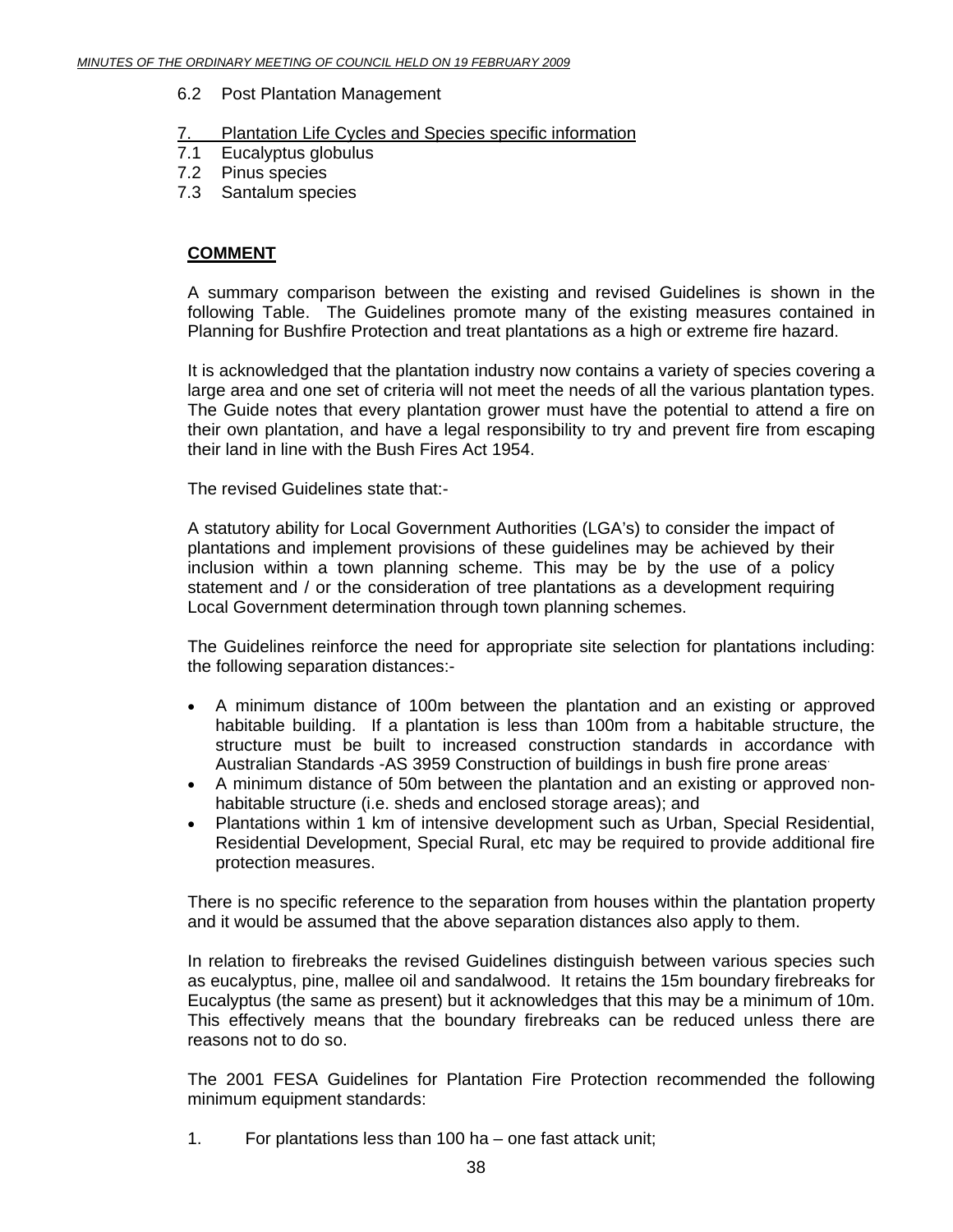- 2. For plantations between 100 and 1000 ha one 2.4 medium duty appliance; and<br>3. For plantations greater than 1000 ha one 3.4 heavy duty appliance.
	- For plantations greater than 1000 ha one 3.4 heavy duty appliance.

The revised Guidelines has deleted the requirement for any specific equipment standards. The Guide notes that a mobile fire fighting unit should be in the plantation at the time of harvesting, during the restricted and prohibited burning periods and should remain on site immediately post harvest each day of harvest to ensure breakouts do not occur.

| Standard /                                      | <b>Guidelines for Plantation</b>                                                                                                                                                                                                                                                                                      | <b>FESA Standards for Plantation Fire</b>                                                                                                                                                                                                                                                |
|-------------------------------------------------|-----------------------------------------------------------------------------------------------------------------------------------------------------------------------------------------------------------------------------------------------------------------------------------------------------------------------|------------------------------------------------------------------------------------------------------------------------------------------------------------------------------------------------------------------------------------------------------------------------------------------|
| <b>Requirement</b>                              | <b>Fire Protection 2001</b>                                                                                                                                                                                                                                                                                           | <b>Protection (proposed)</b>                                                                                                                                                                                                                                                             |
| <b>Plantation Setback Distances</b>             | (current)                                                                                                                                                                                                                                                                                                             |                                                                                                                                                                                                                                                                                          |
| <b>Existing structures</b>                      | No plantation trees planted<br>$\equiv$                                                                                                                                                                                                                                                                               | A minimum 100m wide 'hazard separation<br>$\overline{\phantom{a}}$                                                                                                                                                                                                                       |
|                                                 | within 50 metres of any<br>existing<br>proposed<br>or<br>structure and<br>A further 50 meters of<br>$\qquad \qquad -$<br>plantation should be pruned<br>and have ground fuels<br>reduced<br>to<br>provide<br>a<br>minimum of a 100 metre low<br>fuel<br>immediately<br>area<br>surrounding the structure<br>$(p.5)$ . | zone' to a habitable structure.<br>Habitable<br>be subject to<br>structures will<br>increased<br>construction standards if located within the<br>100m wide 'hazard separation zone'.<br>A minimum 50m wide 'hazard separation<br>$\qquad \qquad -$<br>zone' to non-habitable structures. |
| <b>External Firebreak</b>                       | standard<br>minimum<br>A<br>$\equiv$                                                                                                                                                                                                                                                                                  | Tabulated on page 7 and is based upon the<br>$\equiv$                                                                                                                                                                                                                                    |
| <b>Requirements /</b><br><b>Boundary Breaks</b> | boundary setback of fifteen<br>$(15)$ metres.                                                                                                                                                                                                                                                                         | type of tree species.<br>The minimum has been reduced to 10m for<br>$-$                                                                                                                                                                                                                  |
|                                                 | This section only relates to<br>$\overline{\phantom{0}}$                                                                                                                                                                                                                                                              | Eucalyptus and Oil Mallee plantations.                                                                                                                                                                                                                                                   |
|                                                 | setbacks from boundaries.                                                                                                                                                                                                                                                                                             | Other tree species retain a 15m wide                                                                                                                                                                                                                                                     |
|                                                 | A minimum 15m firebreak<br>provided<br>to<br>be<br>to<br>İS                                                                                                                                                                                                                                                           | firebreak.<br>The external setback requirements relate to                                                                                                                                                                                                                                |
|                                                 | adjoining public roads.                                                                                                                                                                                                                                                                                               | roads, as well as, boundaries.                                                                                                                                                                                                                                                           |
| <b>Other infrastructure</b>                     | A brief section in the report that<br>only related to setbacks to<br>power lines, which referred the<br>reader to contact Western<br>Power.                                                                                                                                                                           | New inclusions of new firebreak standards for a<br>variety of infrastructure are tabulated in Section 2.<br>Such<br>infrastructure<br>includes<br>power,<br>telecommunications<br>pipelines.<br>The<br>and<br>specifications are based upon the type of plantation.                      |
| <b>Compartment Break</b>                        | $\equiv$<br>Internal<br>firebreaks                                                                                                                                                                                                                                                                                    | Includes additional internal firebreak<br>$\equiv$                                                                                                                                                                                                                                       |
| / Internal Firebreaks                           | between<br>measured<br>compartments of up to 30                                                                                                                                                                                                                                                                       | requirements for native vegetation.<br>Firebreaks for plantations have not changed.<br>$\overline{\phantom{a}}$                                                                                                                                                                          |
|                                                 | hectares<br>must<br>be<br>a                                                                                                                                                                                                                                                                                           | Horizontal clearing minimum of 5m and<br>$\qquad \qquad -$                                                                                                                                                                                                                               |
|                                                 | minimum of 6 metres.                                                                                                                                                                                                                                                                                                  | vertical clearing minimum of 5m for                                                                                                                                                                                                                                                      |
|                                                 | For compartments over 30<br>hectares, a minimum of 10                                                                                                                                                                                                                                                                 | plantations.<br>Maximum grade for firebreaks no greater than<br>$\qquad \qquad -$                                                                                                                                                                                                        |
|                                                 | metres wide.                                                                                                                                                                                                                                                                                                          | 1 in 8 slope.                                                                                                                                                                                                                                                                            |
|                                                 | Horizontal<br>clearing                                                                                                                                                                                                                                                                                                |                                                                                                                                                                                                                                                                                          |
|                                                 | minimum of 5m and vertical                                                                                                                                                                                                                                                                                            |                                                                                                                                                                                                                                                                                          |
| <b>Compartment layout</b>                       | clearing minimum of 4m.<br>Section 4.1 provides a brief<br>$\overline{\phantom{a}}$                                                                                                                                                                                                                                   | Section 4.1 provides additional requirements                                                                                                                                                                                                                                             |
|                                                 | summary of key points.                                                                                                                                                                                                                                                                                                | to regulate the compartment size and layout.                                                                                                                                                                                                                                             |
| <b>Access</b>                                   | No recommendations for<br>$\equiv$                                                                                                                                                                                                                                                                                    | Recommendation for passing bays to be<br>$\overline{\phantom{a}}$                                                                                                                                                                                                                        |
|                                                 | passing bays provided.<br>Minimum trafficable surface<br>$\overline{\phantom{a}}$                                                                                                                                                                                                                                     | provided at 200m intervals with a minimum<br>length of 20m and a minimum width of 6m.                                                                                                                                                                                                    |
|                                                 | (running surface) of 5m                                                                                                                                                                                                                                                                                               | Recommended minimum trafficable surface<br>$\overline{\phantom{0}}$                                                                                                                                                                                                                      |
|                                                 |                                                                                                                                                                                                                                                                                                                       | (or running surface) of 6m in width.                                                                                                                                                                                                                                                     |
| <b>Water Supply</b>                             |                                                                                                                                                                                                                                                                                                                       |                                                                                                                                                                                                                                                                                          |
| <b>Water Supplies</b>                           | facilities<br>Water<br>supply<br>are                                                                                                                                                                                                                                                                                  | Section 4.3 states that it is the plantation growers'                                                                                                                                                                                                                                    |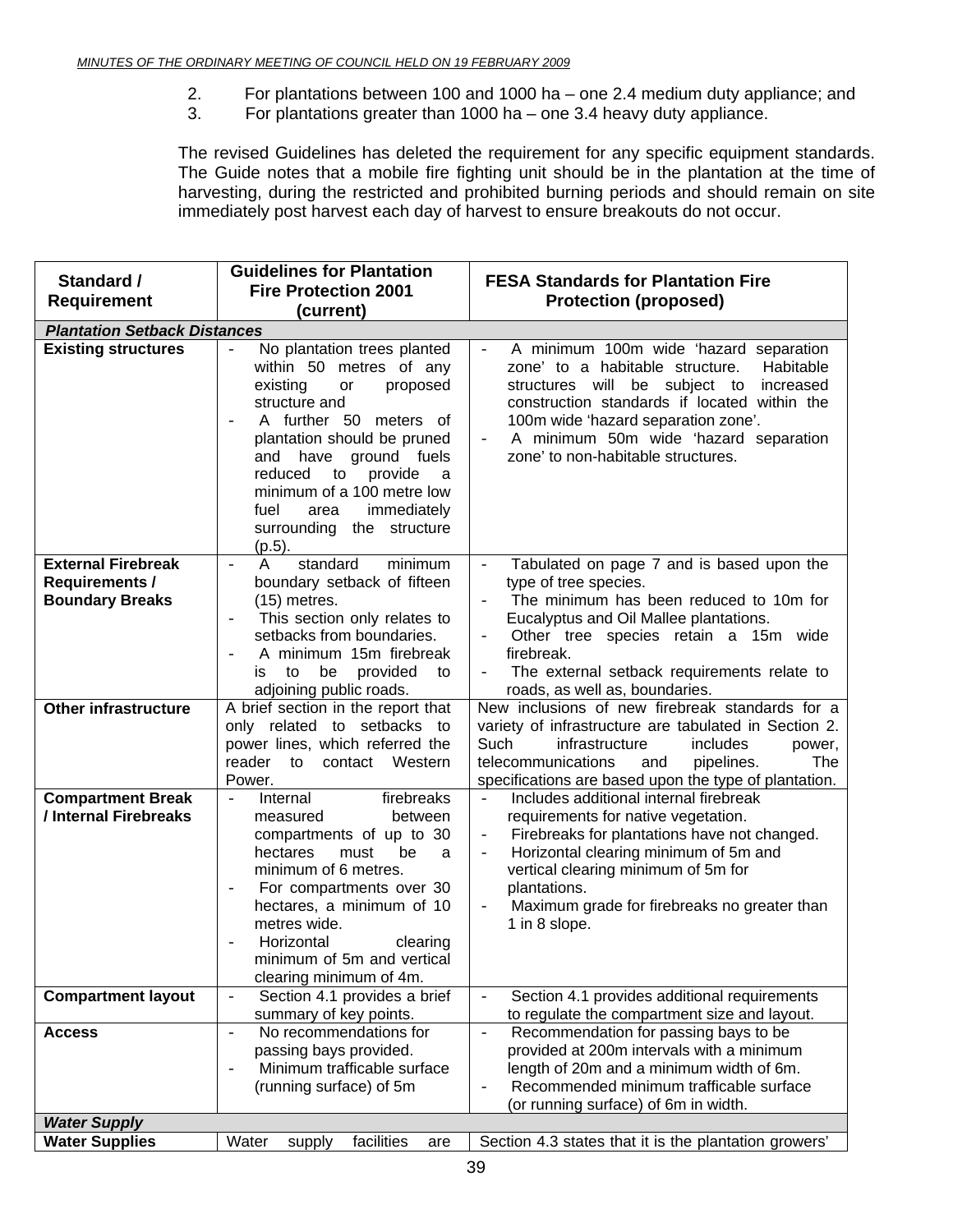| Standard /<br><b>Requirement</b>            | <b>Guidelines for Plantation</b><br><b>Fire Protection 2001</b><br>(current)                                                                                                          | <b>FESA Standards for Plantation Fire</b><br><b>Protection (proposed)</b>                                                                                                                                                                                                                                                                                                                                                                                                                                                                                |
|---------------------------------------------|---------------------------------------------------------------------------------------------------------------------------------------------------------------------------------------|----------------------------------------------------------------------------------------------------------------------------------------------------------------------------------------------------------------------------------------------------------------------------------------------------------------------------------------------------------------------------------------------------------------------------------------------------------------------------------------------------------------------------------------------------------|
|                                             | designed and constructed to<br>Bush Fire Service or CALM<br>specifications.                                                                                                           | responsibility to provide water for fire fighting<br>purposes. This section has been expanded upon<br>to provide additional requirements.                                                                                                                                                                                                                                                                                                                                                                                                                |
| <b>Water Supply</b><br><b>Standards</b>     | Are included within Appendix 2.<br>requirements<br>for<br>the<br>The<br>location of Dams and Water<br>Points are more detailed.                                                       | Are found in Appendix 1. The water supply<br>standards are generally the same as the original<br>water supply standards found<br>within<br>the<br>Guidelines<br>Plantation<br>Fire<br>Protection<br>for<br>document. The note section has been updated to<br>reference the 'Planning for Bushfire Protection'<br>document. This provides some confusion as the<br>minimum discharge rate from standpipes and<br>hydrants is 600 litres per minute in Planning for<br>Bush Fire, whereas this document refers to 450<br>litres per minute as the minimum. |
| <b>Equipment Standards and Training</b>     |                                                                                                                                                                                       |                                                                                                                                                                                                                                                                                                                                                                                                                                                                                                                                                          |
| <b>Equipment</b>                            | Plantation growers required to<br>supply fire fighting equipment to<br>local brigades, if the plantation<br>was located within a brigade<br>area.                                     | No contribution for fire fighting equipment required.<br>Plantation growers are now responsible for<br>attending to a fire on their own plantation, and<br>have a legal responsibility to try and prevent fire<br>from escaping their land in accordance with the<br>Bush Fires Act 1954 and subject to equipment<br>standards listed in section 5.1.                                                                                                                                                                                                    |
| <b>Training</b>                             | No section for training provided.                                                                                                                                                     | New recommendations are provided in section 5.2.<br>These recommendations do not bind the plantation<br>growers to committing to training their employees.                                                                                                                                                                                                                                                                                                                                                                                               |
| <b>Fire Management Plans</b>                |                                                                                                                                                                                       |                                                                                                                                                                                                                                                                                                                                                                                                                                                                                                                                                          |
| <b>Fire Management</b><br>Plan              | A Model Fire Management Plan<br>is found in Appendix 1. This<br>Model provides a clear summary<br>of what information is required<br>to be included within a fire<br>Management Plan. | Guidelines for the preparation of a Fire<br>Management Plan are found in Section 7. These<br>guidelines require additional fire protection<br>measures relating to harvesting procedures and<br>the preparation of a Fuel Reduction Program. The<br>guidelines also require Fire Management Plans to<br>provide information on surrounding remnant<br>vegetation. Additional provisions for the<br>preparation of Fire Management Maps are also<br>included within the guidelines.                                                                       |
| <b>Additional Standards / Requirements</b>  |                                                                                                                                                                                       |                                                                                                                                                                                                                                                                                                                                                                                                                                                                                                                                                          |
| <b>Harvesting</b>                           | Not provided.                                                                                                                                                                         | Additional requirements found in Section 6, which<br>relate to the FIFWAs 'Fire Season Requirements'.<br>For example, harvesting operations (operation of<br>machinery) in restriction periods.                                                                                                                                                                                                                                                                                                                                                          |
| <b>Sign Posting/Maps</b>                    | Section 4.4 lists several items<br>that are required to be shown on<br>Sign Postings and/or Maps.                                                                                     | Guidelines for maps, but not sign postings are<br>provided in Section 7.                                                                                                                                                                                                                                                                                                                                                                                                                                                                                 |
| <b>Post Plantation</b><br><b>Management</b> | Not provided.                                                                                                                                                                         | Additional requirements found in Section 6, which<br>bind the landowner to maintaining established<br>firebreaks post harvesting.                                                                                                                                                                                                                                                                                                                                                                                                                        |
| <b>Fuel Reduction</b>                       | Not provided.                                                                                                                                                                         | Recommendations for modifying and reducing fuel<br>loads to increase the effectiveness of firebreaks.                                                                                                                                                                                                                                                                                                                                                                                                                                                    |
| <b>Plantation Lifecycles</b>                | Not provided.                                                                                                                                                                         | Refer to section 7, which provides an explanation<br>of the changing fuel dynamics within the plantation<br>cycle of four (4) tree species and the impacts on<br>fire behaviour.                                                                                                                                                                                                                                                                                                                                                                         |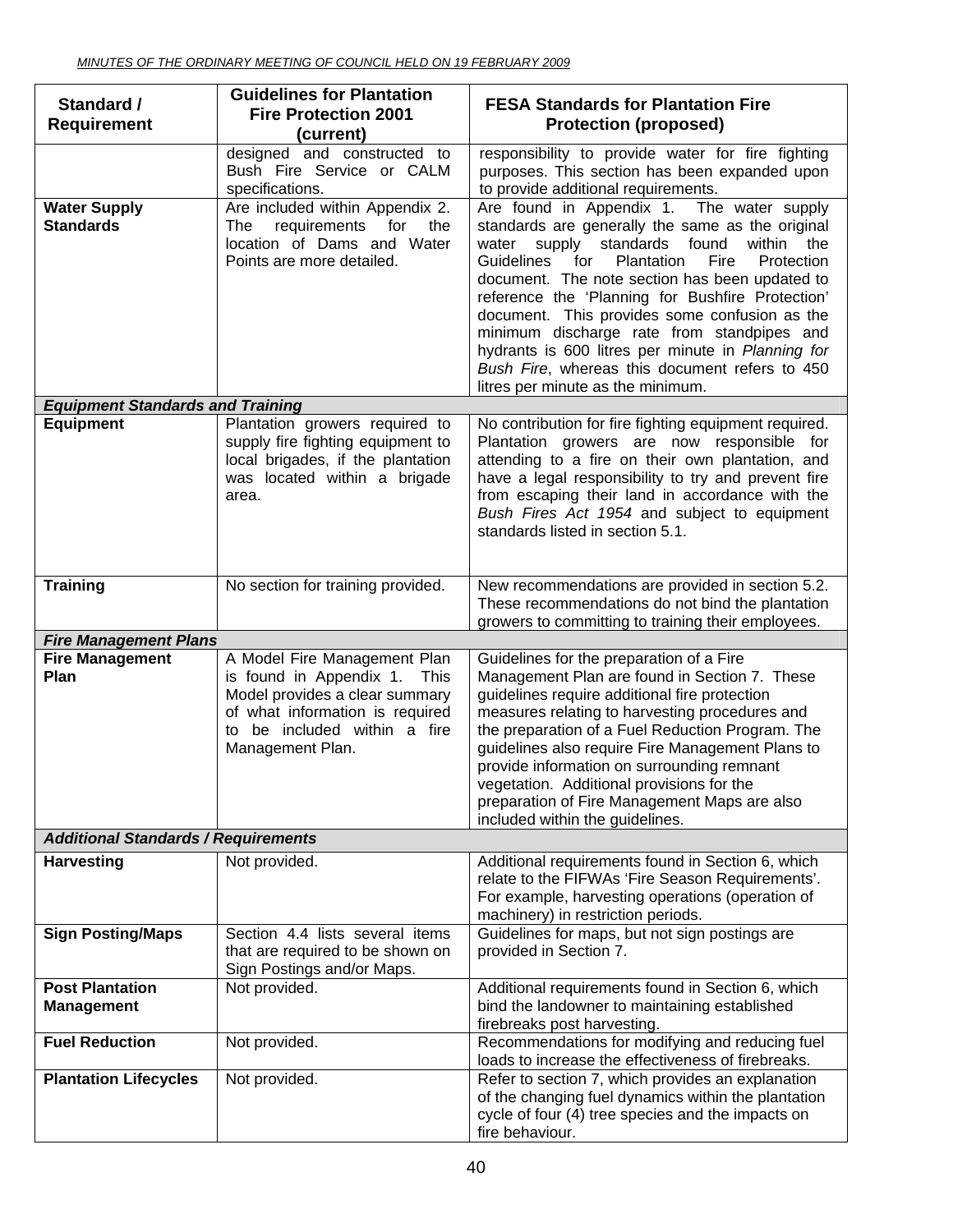| Standard /<br><b>Requirement</b> | <b>Guidelines for Plantation</b><br><b>Fire Protection 2001</b><br>(current) | <b>FESA Standards for Plantation Fire</b><br><b>Protection (proposed)</b>                                            |
|----------------------------------|------------------------------------------------------------------------------|----------------------------------------------------------------------------------------------------------------------|
| Glossary                         | Found at the beginning of the<br>document in Section 2.                      | Found at the end of the document in Appendix 2<br>and has been elaborated upon to include<br>additional definitions. |

Town Planning Scheme No 2 already contains provisions for equipment standards in relation to plantations and the issue is further dealt with through Council's Local Planning Strategy.

Council 'standard' condition relating to equipment standards states that:-

Provision of a minimum manned fast attack fire fighting unit of a standard that complies with the guidelines for plantation fires that is available within (20) minute's response time of this plantation.

# **CONSULTATION**

The draft revised guidelines were circulated to Councils in mid December with a request for comments by the  $12<sup>th</sup>$  January. FESA has advised that it will receive additional comments.

The Shire of Plantagenet has also written to a number of Councils expressing its concern with the revised Guidelines and stated that:-

The existing 10 page Guidelines for Plantation Fire Protection (2001) is simple, precise and prescriptive. We firmly believe this document should remain in place as the industry guide with some minor amendments to update the document, these being:

- The inclusion of a Plantation Life Cycles brief for key plantation species including carbon and biomass plantations;
- Requirements during plantation harvesting, such as the presence of fire fighting units and consideration of vehicle and harvest movement bans. Reference will need to be made to individual Local Government requirements detailed in their Annual Firebreak Notice;
- Requirements for plantation harvest debris, for example coppice and trash heaps;
- Requirements for plantations post harvest;
- Review the minimum discharge rates h m standpipes and hydrants from 450 litres per minute to 600 litres per minute, in line with the Planning for Bush Fire Protection; and
- Training guidelines which include reference to existing Bush Fire Brigade structures, joint training initiatives and membership of the plantation companies on the relevant Bush Fire Brigades where possible, to foster a closer working relationship between plantation companies and local Brigades.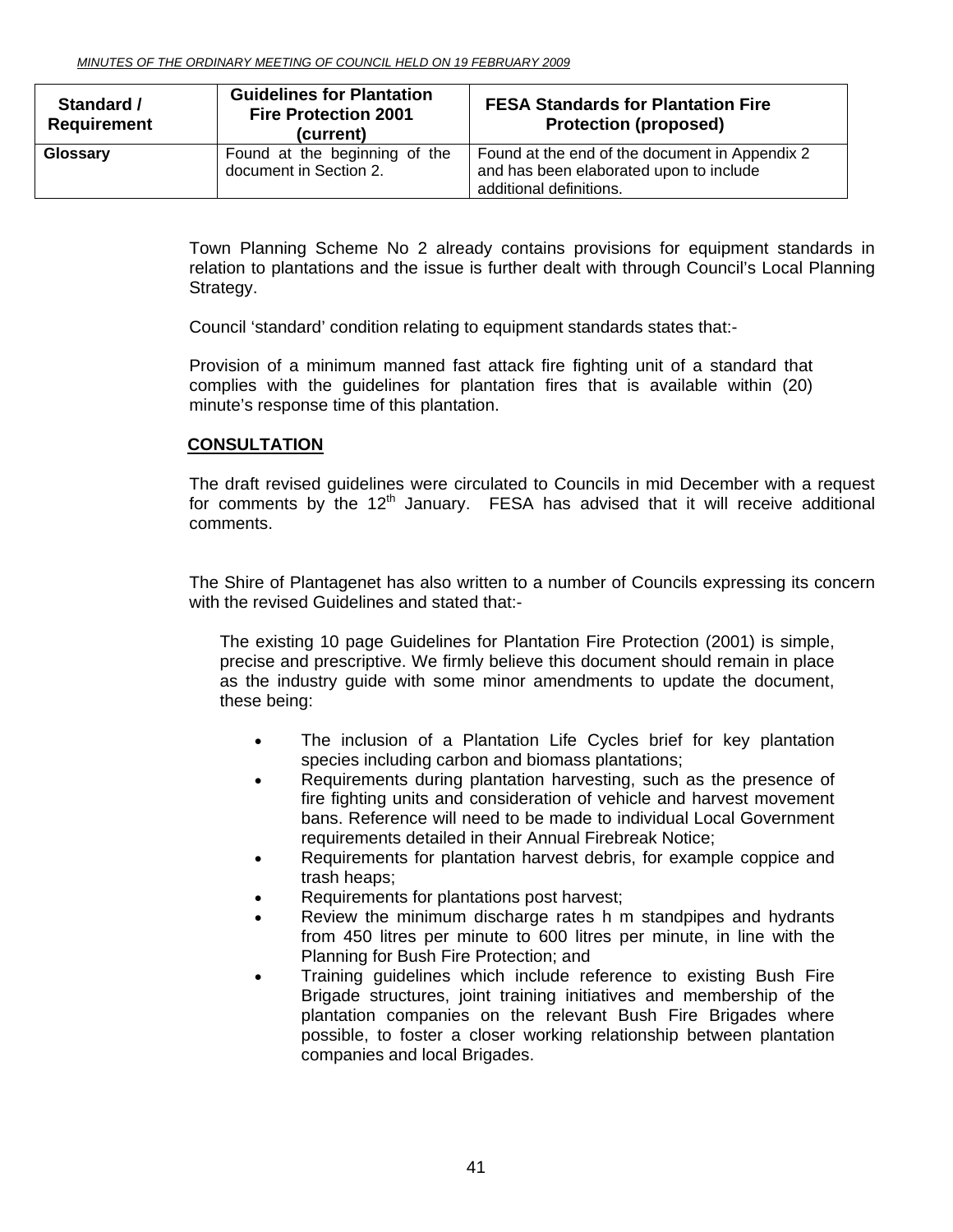# **STATUTORY OBLIGATIONS**

Section 5.18 of the Scheme deals with plantations and requires that:-

 "In addition to those requirements detailed in Clause 3.4 of the Scheme, Council shall, when considering Plantations in the "Rural" zone, require the submission of a fire management plan and a plantation management plan prior to determining the application. In addition to those other matters contained Clause 5.2, Council shall, in considering applications for "Plantations" have regard to, the requirements established in Council's Tree Plantations Policy and generally require compliance with the following:

- i) The Code of Practice for Timber Plantations in Western Australia;
- ii) Firebreak Order 1997/1998 (or subsequent variations thereof); and
- iii) The Lower Great Southern Plantation Fire Advisory Committee Guidelines for Plantation Fire Protection (Draft May 1997) or subsequent versions thereof.

The Lower Great Southern Plantation Fire Advisory Committee Guidelines for Plantation Fire Protection effectively became the FESA 2001"Guidelines for Plantation Fire Protection."

As the revised Guidelines become the 'subsequent version' of these the reference to the specific equipment standards would fall away.

# **POLICY IMPLICATIONS**

The revised Guidelines will have a potential impact upon Council's Firebreak Notice.

### **BUDGET/FINANCIAL IMPLICATIONS**

Nil

# **STRATEGIC IMPLICATIONS**

Councils' Draft Rural Strategy acknowledges plantations and agro forestry as a significant issue within the Shire and addresses:-

- Impact of haulage on local roads;
- Rural Population Decline;
- Fire Management; and
- The Draft Farm Forestry Policy

It recommends that:-

- 1 That Council approval for plantations in all areas will be required as a "discretionary" use in the General Agricultural zone.
- 2 That the draft Scheme contain provisions detailing requirements for; compliance with Code of Practice for Timber Plantations, a silviculture plan, a timber harvesting plan a local road transport strategy and compliance with the Guidelines for Plantation Fire Protection.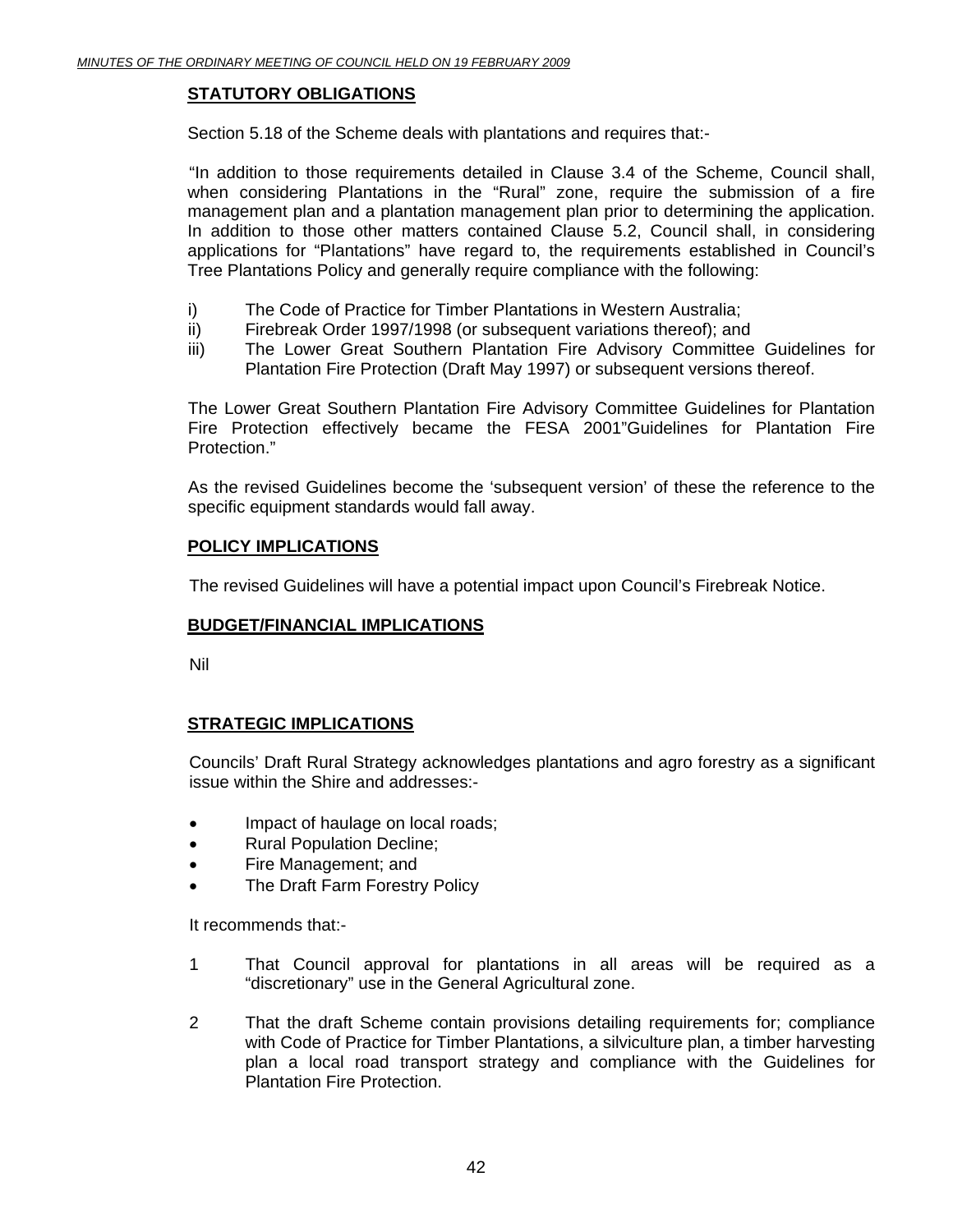- 3 Allow 'agro-forestry' as a permitted use in recognition of environmental and social benefits to the community if forestry is integrated with, rather than replacement of, existing farming systems.
- 4 Continue to work with the South West TIRES Committee and lobby State and Federal Government to secure an adequate response to predicted impacts of log haul traffic from tree plantations on local roads.

The measures within the revised Guidelines can be considered within the above framework.

# **SUSTAINABILITY IMPLICATIONS**

Plantations are a sustainable resource, their establishment and management provide regional employment and financial investment in smaller communities as well as environmental benefits such as aiding in salinity and erosion issues. They must be managed to limit the threat of bushfires to the community.

# **VOTING REQUIREMENTS**

Absolute Majority

# **OFFICER RECOMMENDATION – ITEM 7.3.7**

- 1 That Fire and Emergency Services be advised that:
- 1.1 Council wishes to be kept informed of the progress of the review of the Plantation Guidelines.
- 1.2 If the equipment standards are to be removed they should be replaced by a stronger statement which acknowledges that Council may require specific equipment or water supplies on plantations either as a condition of its Development Approval, or as a condition within the Fire Management Plan.
- 1.3 Council does not support the reduced boundary firebreak width of a minimum of 10 metres. This width should be established in Councils Annual Fire Break Order.
- 1.4 The draft Guidelines should address the management of large scale revegetation (i.e. for Carbon Benefits Trading) which may or may not be harvested and hence may not require any Council approval or the preparation of a Fire Management Plan.
- 1.5 Council's Town Planning Scheme already references the existing equipment standards.
- 2. That the revised Guidelines be referred to Council's Bush Fire Advisory Committee for comment and recommendations.
- 3 That the Shire of Plantagenet be thanked for bringing this matter to Council's attention.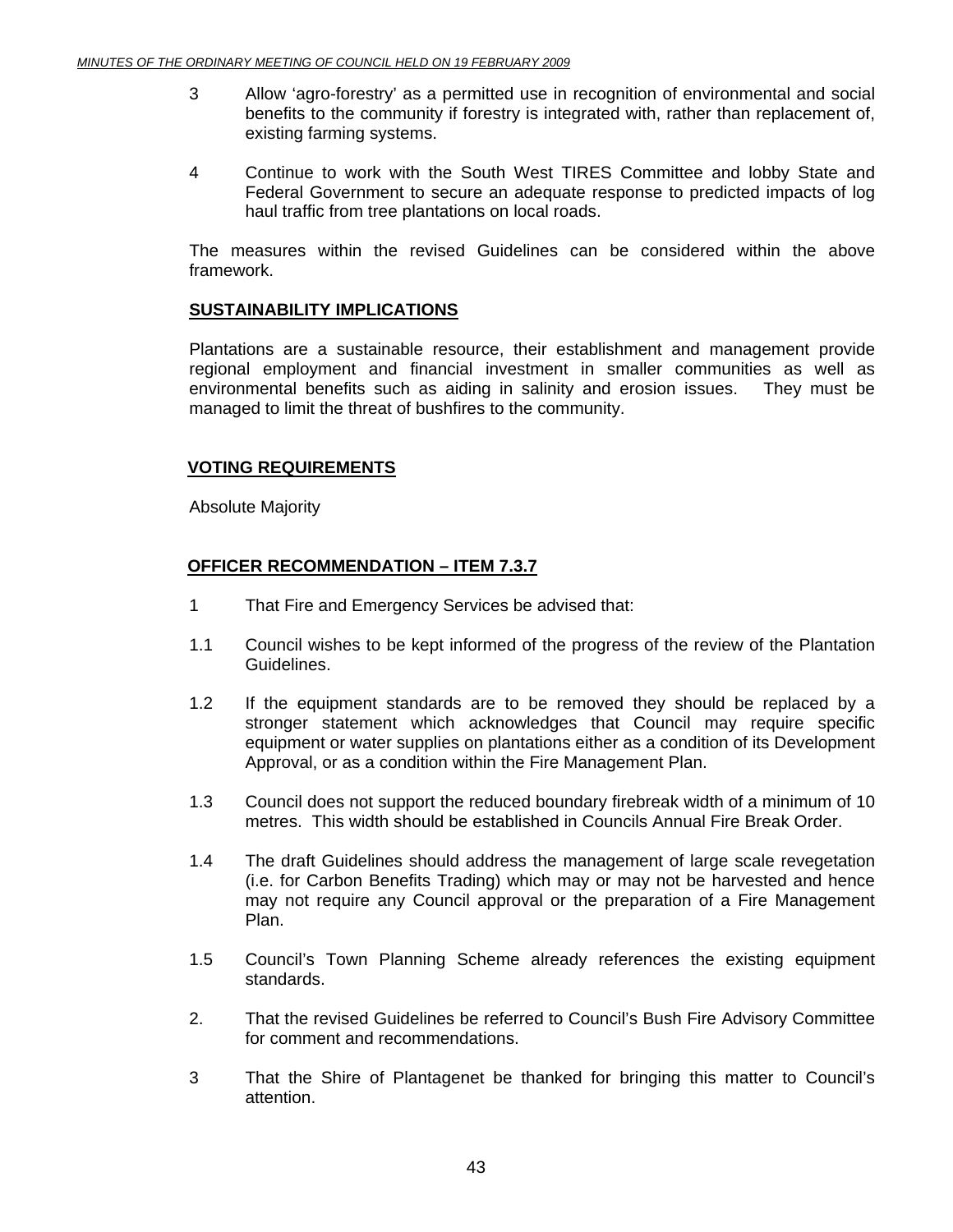# **COUNCIL DECISION – ITEM 7.3.7**

### **MOVED: Cr Ginnane**   $\bullet$  **SECONDED: Cr Muncey**

- **1 That Fire and Emergency Services be advised that:**
- **1.1 That the revised Guidelines be referred to Council's Bush Fire Advisory Committee for comment and recommendations.**
- **1.2 Council wishes to be kept informed of the progress of the review of the Plantation Guidelines.**
- **1.3 If the equipment standards are to be removed they should be replaced by a stronger statement which acknowledges that Council may require specific equipment or water supplies on plantations either as a condition of its Development Approval, or as a condition within the Fire Management Plan.**
- **1.4 Council does not support the reduced boundary firebreak width of a minimum of 10 metres. This width should be established in Councils Annual Fire Break Order.**
- **1.5 The draft Guidelines should address the management of large scale revegetation (i.e. for Carbon Benefits Trading) which may or may not be harvested and hence may not require any Council approval or the preparation of a Fire Management Plan.**
- **1.6 Council's Town Planning Scheme already references the existing equipment standards.**
- **2 That the Shire of Plantagenet be thanked for bringing this matter to Council's attention.**

**CARRIED BY ABSOLUTE MAJORITY 8/0 Res 031/09**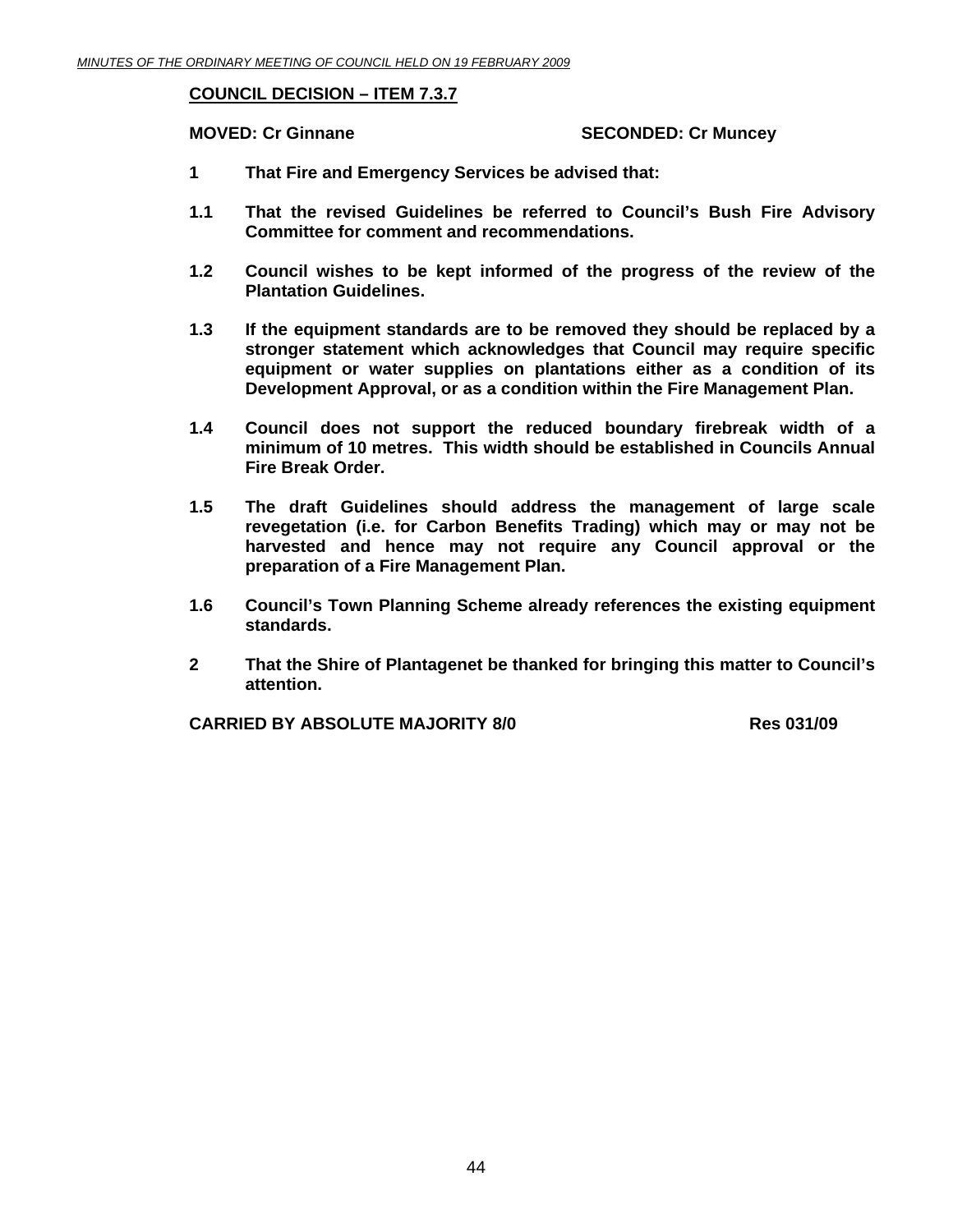# **7.3.10 Subdivision Application (WAPC Ref 139171) Gibbs Road**

| Lots 11843 & 1223 Gibbs Road Dinninup            |
|--------------------------------------------------|
| <b>K Moir Surveyor</b>                           |
| Nil                                              |
| 10 <sup>th</sup> February 2009                   |
| Geoffrey Lush (Council Consultant) and Alan Lamb |
| Alan Lamb - Chief Executive Officer              |
| 1 – Location Plan                                |
| 2 – Cadastral Plan                               |
| 3 – Proposed Subdivision                         |
|                                                  |

### **SUMMARY**

This report is to consider a referral of a subdivision application from the Western Australian Planning Commission. The subject land comprises of Lots 11843 & 1223 Gibbs Road (as shown in Attachment 1).

It is proposed to 're-align' the boundary of the two allotments to create lots with areas of 132 and 52 hectares. The subdivision concept is shown in Attachment 2. For clarity this is a prepared diagram and not the actual plan included with the application.

The site has not been inspected in the preparation of this report.

 $\overline{\phantom{a}}$  , and the contract of the contract of the contract of the contract of the contract of the contract of the contract of the contract of the contract of the contract of the contract of the contract of the contrac

The subject land is owned by H Mitchell

### **BACKGROUND**

The subject land is located approximately 25 kms north east of Boyup Brook. It is located both within the Shire of Boyup Brook and also the Shire of West Arthur (as shown in attachment 2).

The subject land has an area of 184 hectares comprising of:-

Lot 11843 – 83 hectares; and Lot 1223 – 101 hectares.

Lot 1223 has frontage to the Blackwood River but is land locked with no legal road frontage.

There is an existing dwelling on Lot 11843 and this lot is also bisected by an unconstructed road reserve.

The property is used for general farming and grazing. It contains areas of remnant vegetation and steep rocky slopes.

The application states that:-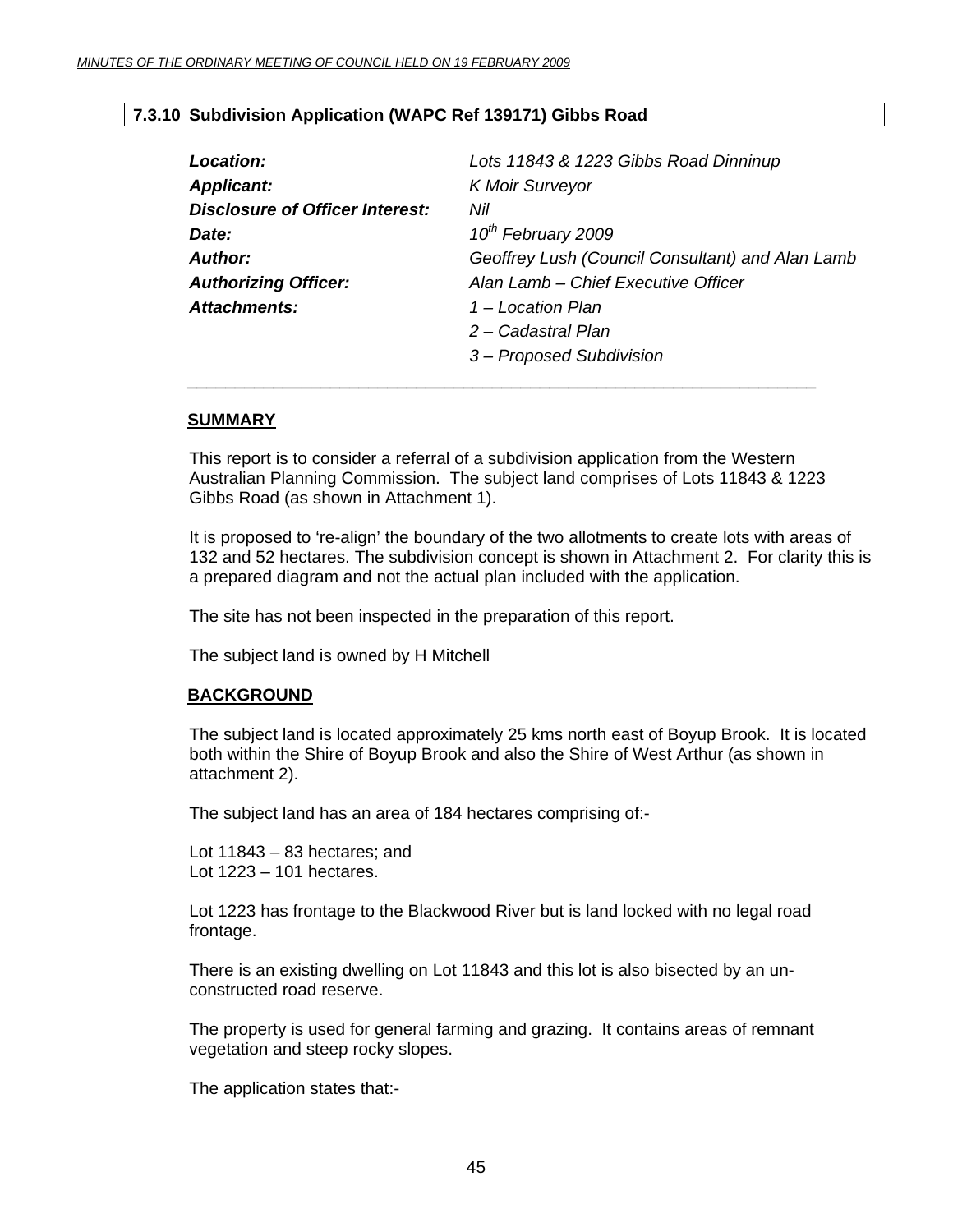"The proposed new boundary is a cleared existing fence line with room for the provision of firebreaks.

The fence line follows the natural ridge line forming a catchment basin above the dam, located in the South Western comer of the proposed lot. The area of clearing above the dam contains approximately 11 ha and forms the main run off area into the dam. The soil type is deep sand and agriculturally is of a poor quality. The other area of clearing, north of the house amounts to approximately 8 ha and is steep in nature, with pockets of rock, soil type is gravel sand over clay.

The remainder of the proposed homestead lot is natural vegetation among rocky outcrops. The areas of bush are in a natural state other than the removal of fencing material in earlier years. The intention is to graze the cleared area for hazard reduction for fire prevention in the summer months.

Mr. Mitchell the current owner has a long history associated with this area. Mr. Mitchell's grandfather was an early surveyor, responsible for many of the surveys carried out both in the Boyup Brook and West Arthur Shires. Surveyor H. Mitchell acquired land in the 1900's and this land is still held by family members in this area.

The current Mr. H Mitchell and his wife are desirous of remaining in their existing accommodation, a relatively new brick and iron roofed house with all modem conveniences."

# **COMMENT**

The purpose of the application is to realign the boundary between the two existing lots. This is to allow the existing dwelling to be created on a 'homestead' lot and the larger balance lot to be sold for farming purposes.

The application can also be considered under the provisions for a homestead lot or a conservation lot.

# **CONSULTATION**

None

### **STATUTORY OBLIGATIONS**

Town Planning Scheme

The subject land is zoned 'Rural' in Town Planning Scheme No.2. The surrounding area is generally zoned 'Rural'.

Clause 5.1 of the Scheme states that in considering applications for subdivision, rezoning and planning consent in the rural zone, Council shall have regard to:

- i) the need to protect the agricultural practices of the rural zone in light of its importance to the District's economy;
- ii) the need to protect the area from uses which will reduce the amount of land available for agriculture;
- iii) the need to preserve the rural character and rural appearance of the area; and
- iv) where rural land is being subdivided for closer development, the proposal should be supported with evidence outlining the land's suitability and capability for further development.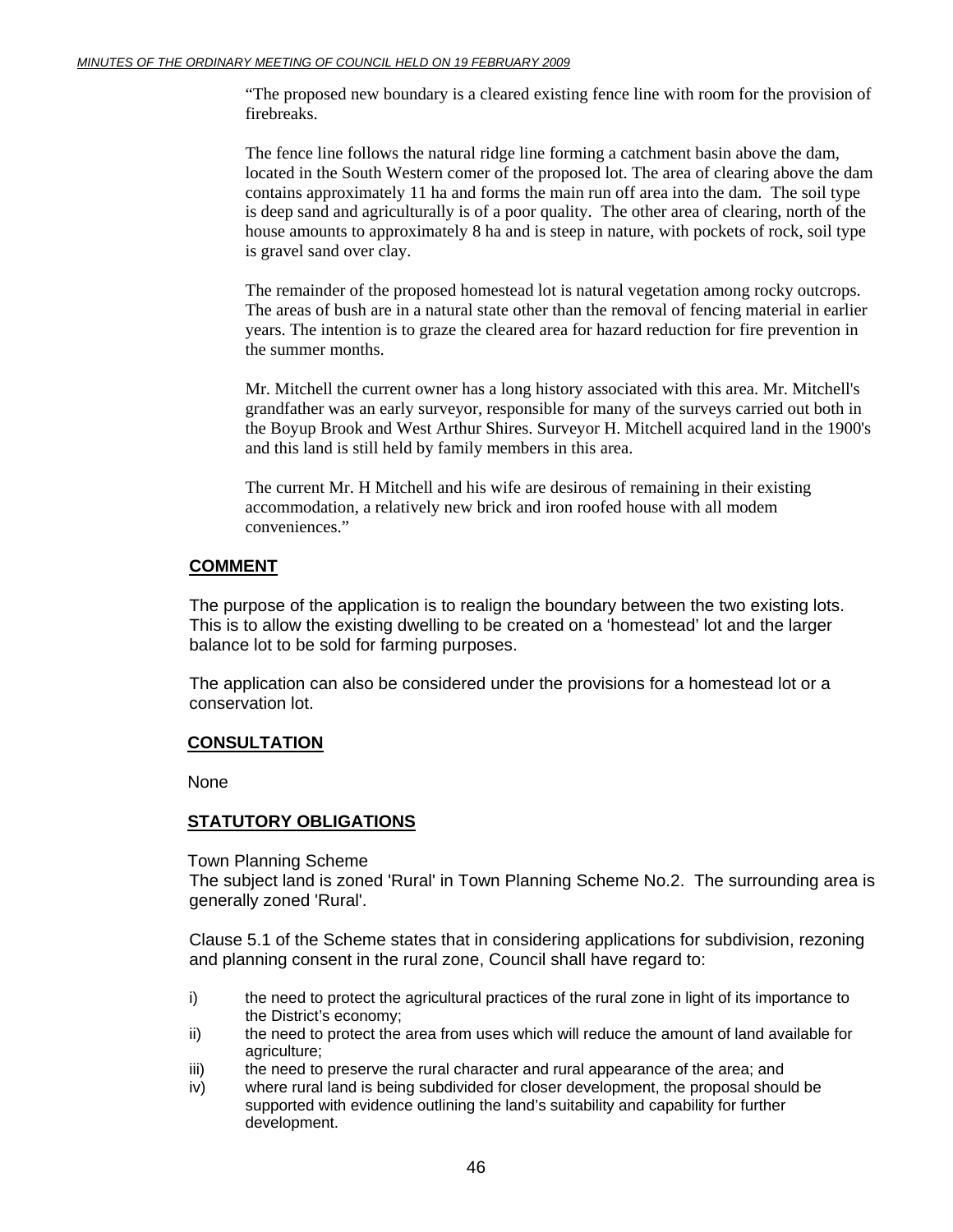The application is considered to be consistent with these objectives.

# *Draft Local Rural Strategy*

Within the draft Local Rural Strategy the subject land is situated in the BBR3 Eastern Policy Area.

In relation to **boundary realignments** the draft Rural Strategy recommendations include:-

- 1 Council's objective is to encourage the redesign of existing (multiple lot) farms into a more appropriate configuration of lot boundaries relative to land management and land capability factors, subject to maintenance or reduction of the original number of lots.
- 2 In the case of lifestyle lots, the land is located within 10kms of a major townsite.
- 3 That for the purpose of the above provision a "lifestyle" lot is defined as having a minimum area of 20 hectares (being within 10kms of the townsite).

In relation to **homestead lots** the draft Rural Strategy recommendations include:-

That Council support subdivision of rural land where it is for the purpose of creating a 'Homestead Lot' subject to the following criteria.

- the land contains an existing habitable dwelling.
- legal road frontage to a constructed road.
- of sufficient size and configuration to provide an appropriate buffer from any adjacent existing intensive land use activities including chemical spraying
- have existing access to power, and a water supply sufficient for domestic and garden uses.
- encompass, as far as practical, any existing farm sheds and farm infrastructure.

In relation to **conservation lots** the draft Rural Strategy recommendations include:-

- 1 Council will support the creation of conservation lots where the proposals are consistent with the provisions of Commission Policy DC 3.4 and, where it is satisfied that such lots will provide a means of:
- Protecting areas of remnant vegetation;
- Implementing vegetation corridors in agreed locations; and
- Encouraging the rehabilitation of selected areas and features
- 2 Where a lot is 40ha in area or larger, any proposal will need ensure that there are adequate management measures.
- 3 Lots less than 40ha should only be permitted in exceptional circumstances having regard to natural features, roads, boundaries etc. They should not in any case be smaller than 20ha in a 'Rural' zoning.
- 4 Where the lots are less than 20ha a rezoning will be required.

The application is considered to be consistent with these objectives.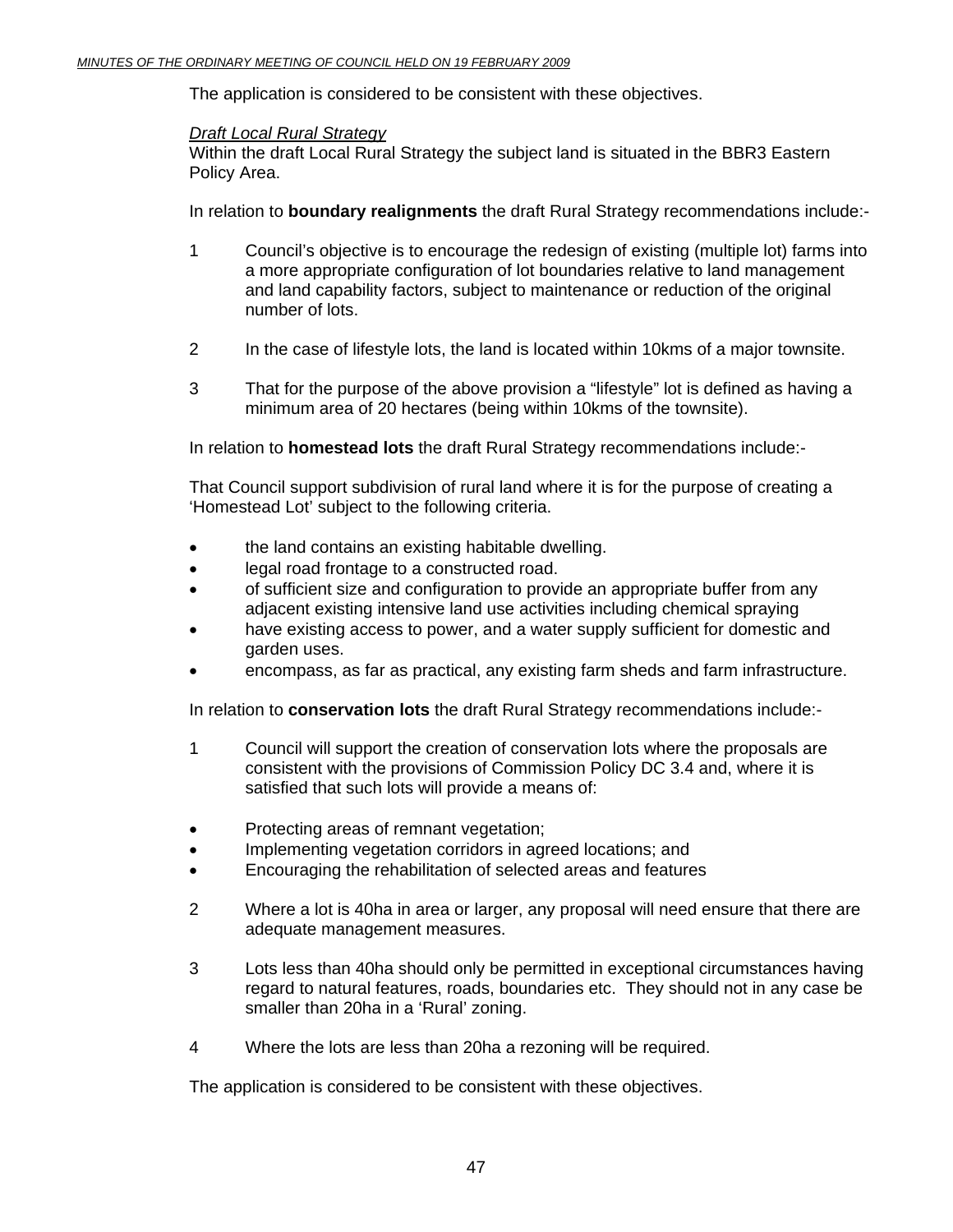# **POLICY IMPLICATIONS**

Council Policy P.03 relates to Subdivisions and Amalgamations. It addresses the general matters contained within Clause 5.2 of the Scheme, the WAPC Policies, Warren Blackwood Rural Strategy and draft Local Rural Strategy

It does states that boundary realignments can be considered where no additional allotments are created.

## **BUDGET/FINANCIAL IMPLICATIONS**

None

# **STRATEGIC IMPLICATIONS**

### **Western Australian Planning Commission**

There are several WAPC Policies affecting boundary realignments for rural land including:-

- DC 3.4 Subdivision of Rural Land; and
- Warren Blackwood Regional Rural Strategy.

The Warren Blackwood Regional Rural Strategy recommends in relation to farm rationalization that the principal issue will be improving the sustainability and long-term agricultural viability of the farming operation and observing the primary principle of protecting and enhancing the productive capacity of agricultural land.

The proposal is consistent with these provisions.

### **SUSTAINABILITY IMPLICATIONS**

- ¾ **Environmental**  There are no known significant environmental issues.
- ¾ **Economic**  There are no known significant economic issues.
- ¾ **Social**  There are no known significant social issues

### **VOTING REQUIREMENTS**

Simple Majority

### **COUNCIL DECISION & OFFICER RECOMMENDATION – ITEM 7.3.10**

### **MOVED: Cr Piper SECONDED: Cr Ginnane**

**That Council advises the Western Australian Planning Commission that it supports the proposed boundary re-alignment of Lots 11843 & 1223 Gibbs Road.** 

**CARRIED 8/0 Res 032/09**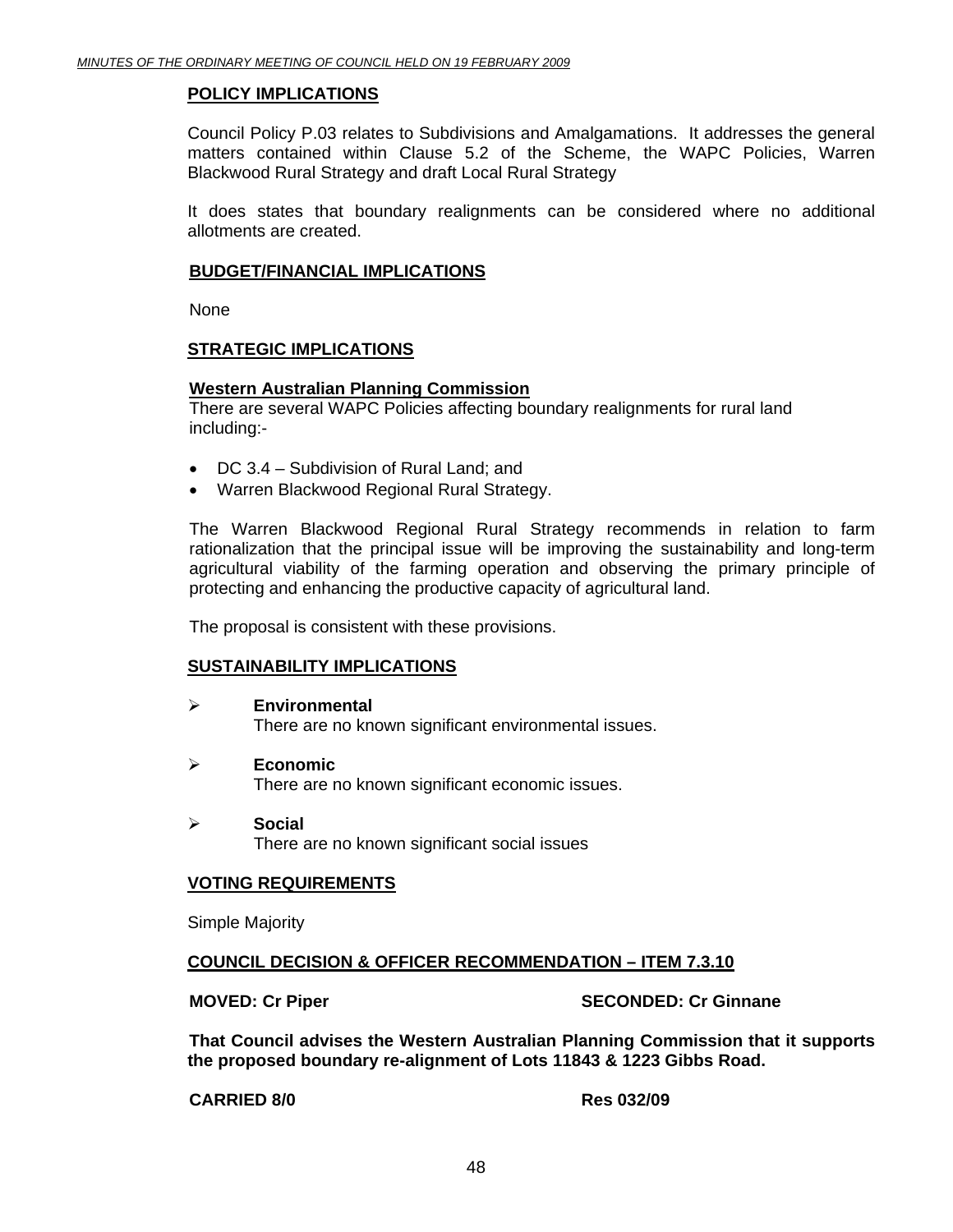### **7.3.11 Subdivision Application (WAPC Ref 139083) Bridgetown Road**

| Location:                       | Lots 16 & 17 off Boyup Brook Bridgetown Road |
|---------------------------------|----------------------------------------------|
| <b>Applicant:</b>               | <b>Harley Survey Group</b>                   |
| <b>File:</b>                    | AS12315                                      |
| Disclosure of Officer Interest: | Nil                                          |
| <i>Date:</i>                    | 10 <sup>th</sup> February 2009               |
| Author:                         | Geoffrey Lush (Council Consultant)           |
| <b>Authorizing Officer:</b>     | Alan Lamb - Chief Executive Officer          |
| Attachments:                    | 1 – Proposed Plan                            |
|                                 | 2 - Proposed Subdivision                     |

 $\overline{\phantom{a}}$  , and the contract of the contract of the contract of the contract of the contract of the contract of the contract of the contract of the contract of the contract of the contract of the contract of the contrac

### **SUMMARY**

This report is to consider a referral of a subdivision application from the Western Australian Planning Commission. The subject land comprises of Lots 16 and 17 off the Boyup Brook Bridgetown Road (as shown in Attachment 1).

It is proposed to 're-align' the boundary of the two allotments to create lots with areas of 46 and 60 hectares. The subdivision concept is shown in Attachment 2. For clarity this is a prepared diagram and not the actual plan included with the application.

The subject land is owned by Samlinc Nominees Pty Ltd.

### **BACKGROUND**

The subject land is located approximately 7 kms west of Boyup Brook between the Boyup Brook Bridgetown Road and Brown Seymour Road. It has an area of 155 hectares comprising of:-

Lot 16 – 62.76 hectares; and Lot 17 – 43.386 hectares.

The property has been developed as a vineyard and contains areas of remnant vegetation.

### **COMMENT**

The purpose of the application id to realign the boundary between the two existing lots. This is to reflect the boundary of the existing vineyard.

As a simple boundary re-alignment no specific conditions are required.

### **CONSULTATION**

None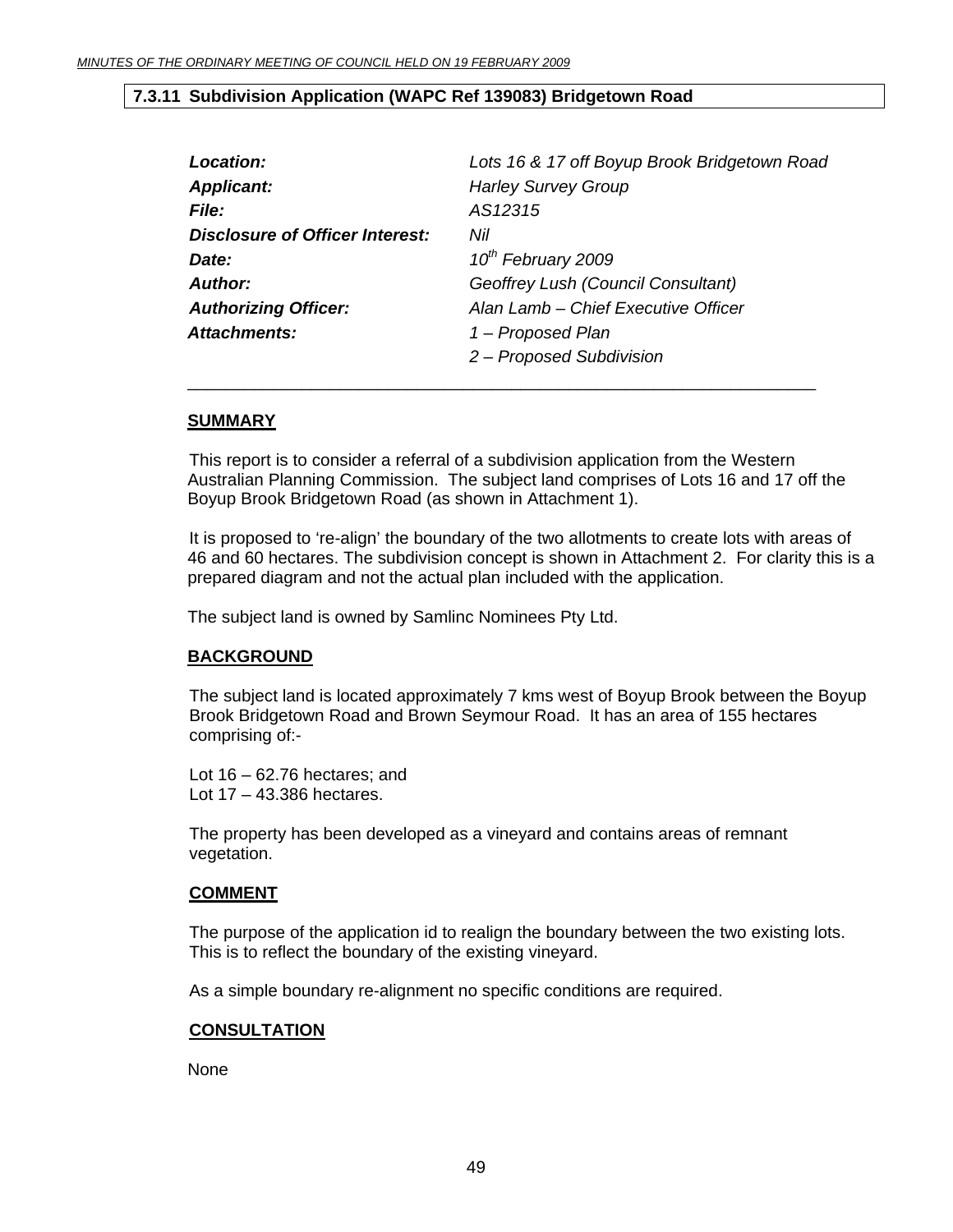# **STATUTORY OBLIGATIONS**

## **Town Planning Scheme**

The subject land is zoned 'Rural' in Town Planning Scheme No.2. The surrounding area is generally zoned 'Rural'.

Clause 5.1 of the Scheme states that in considering applications for subdivision, rezoning and planning consent in the rural zone, Council shall have regard to:

- i) the need to protect the agricultural practices of the rural zone in light of its importance to the District's economy;
- ii) the need to protect the area from uses which will reduce the amount of land available for agriculture;
- iii) the need to preserve the rural character and rural appearance of the area; and
- iv) where rural land is being subdivided for closer development, the proposal should be supported with evidence outlining the land's suitability and capability for further development.

The application is considered to be consistent with these objectives.

### *Draft Local Rural Strategy*

Within the draft Local Rural Strategy the subject land is situated in the BBR2 Western Policy Area.

In relation to boundary realignments the draft Rural Strategy recommendations include:-

- Council's objective is to encourage the redesign of existing (multiple lot) farms into a more appropriate configuration of lot boundaries relative to land management and land capability factors, subject to maintenance or reduction of the original number of lots.
- In the case of lifestyle lots, the land is located within 10kms of a major townsite.
- That for the purpose of the above provision a "lifestyle" lot is defined as having a minimum area of 20 hectares (being within 10kms of the townsite).

The application is considered to be consistent with these objectives.

### **POLICY IMPLICATIONS**

Council Policy P.03 relates to Subdivisions and Amalgamations. It addresses the general matters contained within Clause 5.2 of the Scheme, the WAPC Policies, Warren Blackwood Rural Strategy and draft Local Rural Strategy

It does states that boundary realignments can be considered where no additional allotments are created.

### **BUDGET/FINANCIAL IMPLICATIONS**

None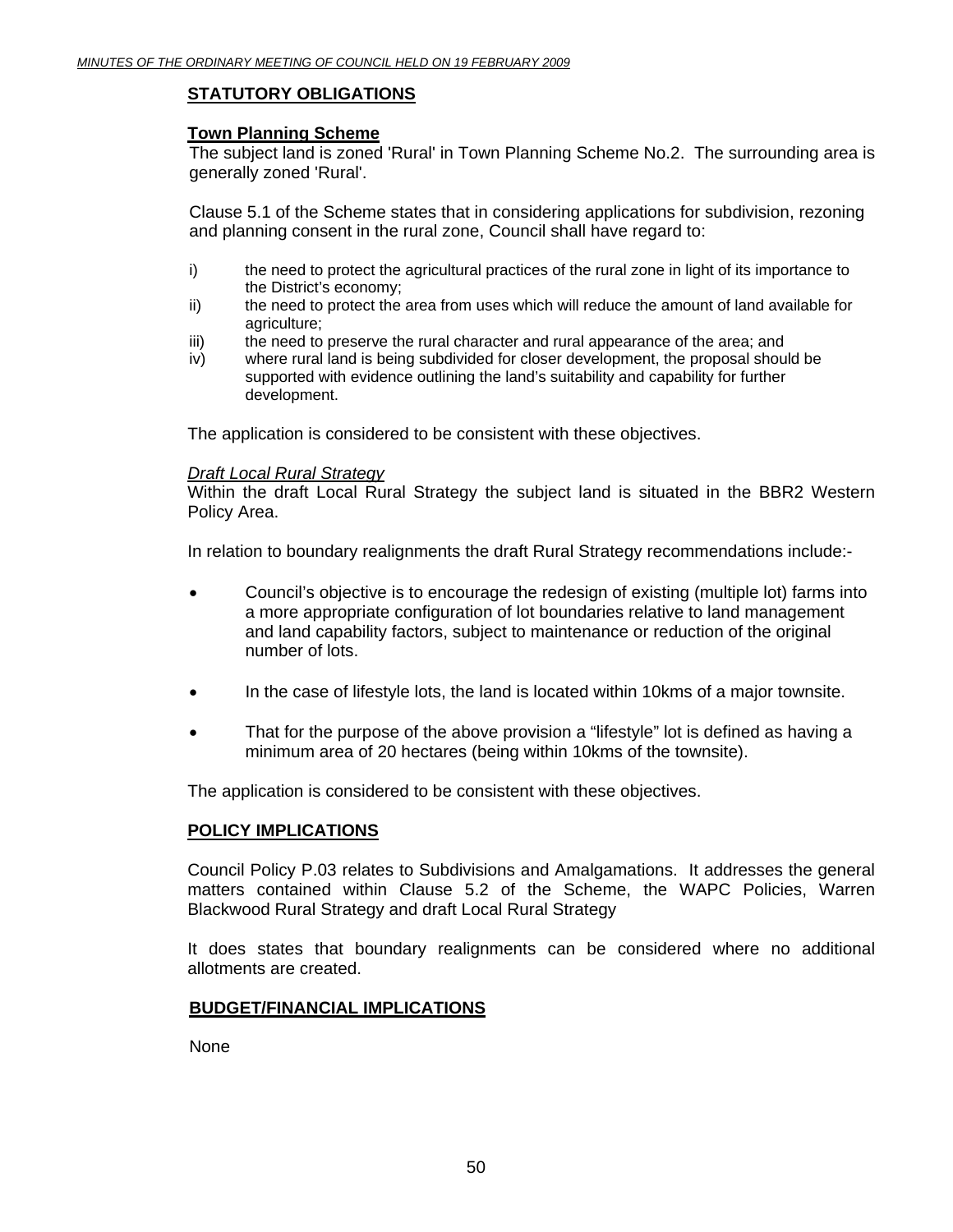# **STRATEGIC IMPLICATIONS**

### Western Australian Planning Commission

There are several WAPC Policies affecting boundary realignments for rural land including:-

- DC 3.4 Subdivision of Rural Land; and
- Warren Blackwood Regional Rural Strategy.

The Warren Blackwood Regional Rural Strategy recommends in relation to farm rationalization that the principal issue will be improving the sustainability and long-term agricultural viability of the farming operation and observing the primary principle of protecting and enhancing the productive capacity of agricultural land.

The proposal is consistent with these provisions.

# **SUSTAINABILITY IMPLICATIONS**

- ¾ **Environmental**  There are no known environmental issues.
- ¾ **Economic**  There are no known economic issues.
- ¾ **Social**  There are no known social issues.

## **VOTING REQUIREMENTS**

Simple Majority

### **COUNCIL DECISION & OFFICER RECOMMENDATION – ITEM 7.3.11**

### **MOVED: Cr O'Hare SECONDED: Cr Piper**

**That Council advises the Western Australian Planning Commission that it supports the proposed boundary re-alignment of Lots 16 and 17 DP 91354 off the Boyup Brook Bridgetown Road.** 

### **CARRIED 8/0 Res 033/09**

### **Proximity Interest**

Cr Roger Downing declared a proximity interest in the item 7.3.12 on the basis that he is an adjoining landowner.

6.20pm – Cr Downing left the Chambers and Cr Marshall assumed the Chair.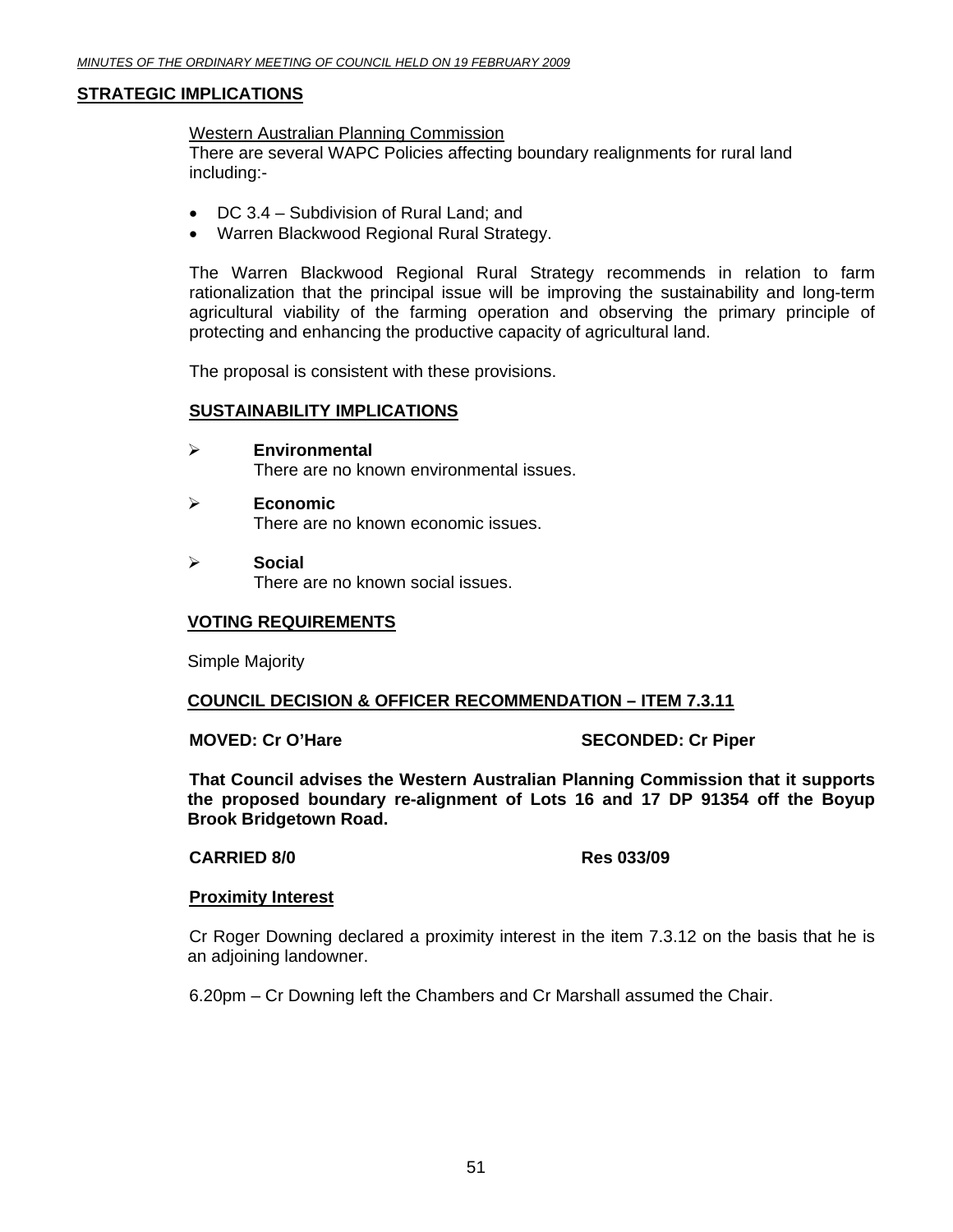# **7.3.12 Subdivision Application (WAPC Ref 137819) Lot 1284 Banks Road, Boyup Brook**

| Location:                       | Lot 1284 Banks Road                                                                               |
|---------------------------------|---------------------------------------------------------------------------------------------------|
| <b>Applicant:</b>               | Civil Technology                                                                                  |
| <b>File:</b>                    | AS21666                                                                                           |
| Disclosure of Officer Interest: | Author acts for owner of adjoining property Lot 720<br>(C Barron) in relation to Amendment No 12. |
| Date:                           | 12 <sup>th</sup> February 2009                                                                    |
| Author:                         | Geoffrey Lush (Council's Consultant Planner)                                                      |
| <b>Authorizing Officer:</b>     | Alan Lamb, Chief Executive Officer                                                                |
| Attachments:                    | 1 – Subdivision Guide Plan                                                                        |
|                                 | 2 – Revised Subdivision Plan                                                                      |
|                                 | 3 – SGP Potential Access Points                                                                   |
|                                 | 4 – Right of Carriageway                                                                          |

### **SUMMARY**

This report is to consider a "reconsideration" request for a subdivision application which has been refused by the Western Australian Planning Commission.

 $\overline{\phantom{a}}$  , and the contract of the contract of the contract of the contract of the contract of the contract of the contract of the contract of the contract of the contract of the contract of the contract of the contrac

The subject land is Lot 1284 Banks Road, Boyup Brook and the proposal is to subdivide the property into nineteen rural residential lots having a minimum area of 2 hectares.

The subdivision proposes to extend Kaufman Close through to Banks Road. The subject land is owned by EJC Civil Pty Ltd.

# **BACKGROUND**

By letter dated 12 November 2008, the WAPC refused permission for the proposed subdivision the land. The grounds of refusal were:

- 1. The proposed subdivision does not comply with the endorsed Subdivision Guide Plan in respect to:
	- i. Lot Yield
	- ii. Road connectivity to Bank Road
	- iii. Road connectivity with adjoining Lot 735
- 2. The proposal does not comply with provision (i) of Schedule 3 of the Boyup Brook Local Planning Scheme No. 2 applicable to Special Rural Zone No 6, given that the proposal does not comply with the applicable Subdivision Guide Plan.

Council considered this matter at its Meeting of the  $7<sup>th</sup>$  August 2008 (Resolution No 130/08) at which time it resolved that:-

That Council advise the Western Australian Planning Commission that it does not support the proposed subdivision of Lot 1284 Banks Road (Ref No 137819 because: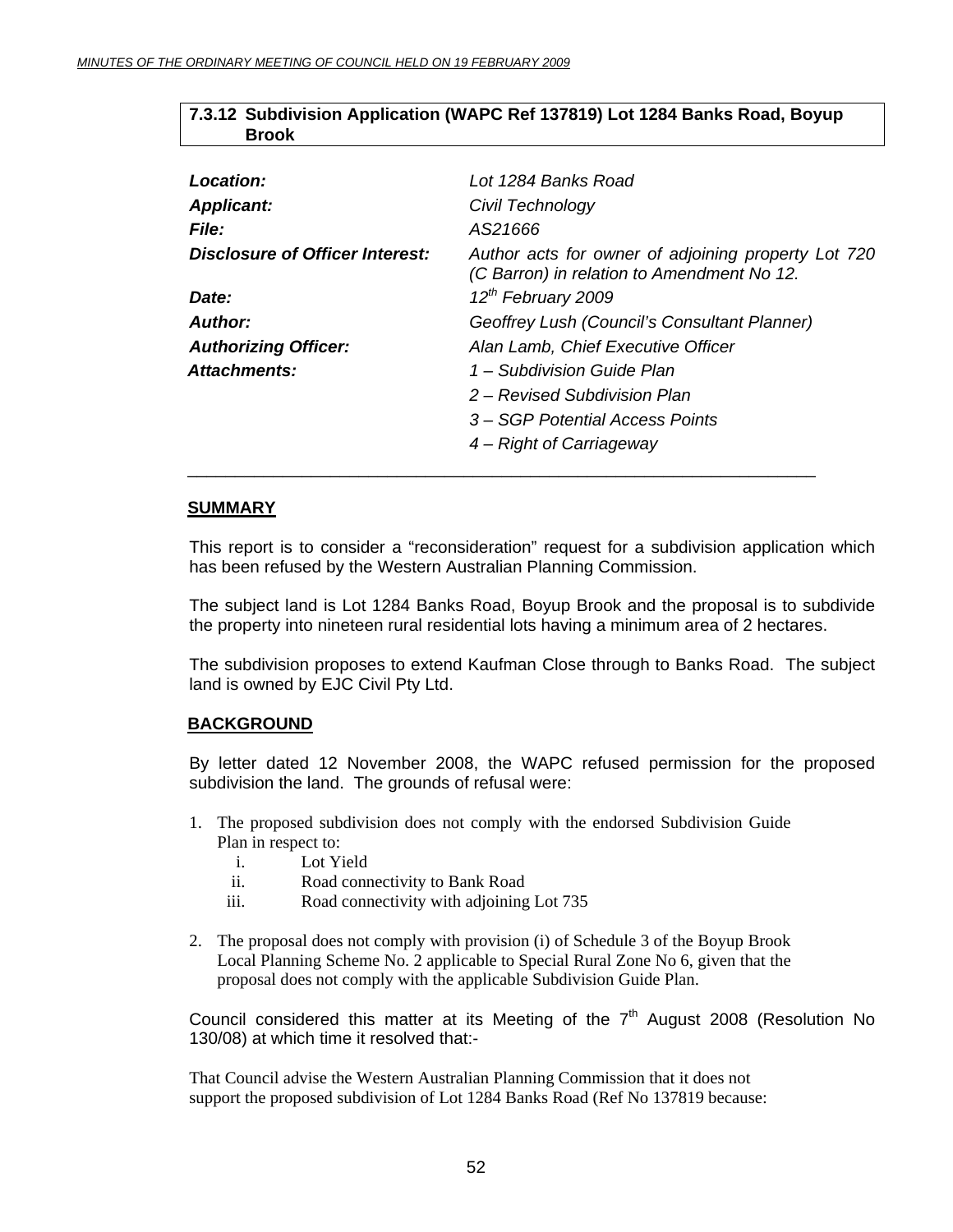- 1 The proposed subdivision does not comply with the adopted subdivision guide plan for Special Rural Zone No 6; and
- 2 The proposed subdivision impinges onto the adjoining Lots 1957 and 735 and as such these lots should be part of the application, with the evidence of the consent of those landowners.

The subdivision guide plan is included as Attachment 1 and the revised subdivision plan is included as Attachment 2.

Lot 1284 has an area of 41.755 hectares and with the Ridge View Estate it forms Special Rural zone No 6. Special Rural zone No 6 is subject to the special conditions contained in Schedule 3 of the Scheme which were introduced by Amendment No 7. Condition 1 states that the subdivision of the land is to be generally in accordance with the Subdivision Guide Plan adopted by Council.

# **COMMENT**

Since consideration of the original application there have been a number of associated issues which have progressed further which now also need to be considered in conjunction with the revised application.

# *Regard to Scheme Provisions*

Section 138 of the Planning and Development Act 2005 states that in considering a subdivision application that the Planning Commission is to have due regard to the provisions of any local planning scheme that applies to the land under consideration and is not to give an approval that conflicts with the provisions of a local planning scheme.

It provides that the Commission may approve a subdivision that conflicts with the provisions of a local planning scheme if :-

- in the opinion of the Commission —
- (i) the conflict is of a minor nature; or
- (ii) the approval is consistent with the general intent of the local planning scheme; and
- The Council has not objected to the application.

As Council objected to the previous application, then the Commission was required to refuse it on the basis that it did not comply with the approved Subdivision Guide Plan.

While the revised subdivision plan may not comply 100% with the current Subdivision Guide Plan; if the Council (after considering the following issues) resolves to support the application, then the Planning Commission has the power to consider the revised plan.

### *Review of the Subdivision Guide Plan (SGP)*

While the present subdivision guide plan applies to Lots 1284 and the adjoining 735, Council is presently reviewing the overall guide plan requirements for the balance of the Special Rural Policy area.

This has come about due to:-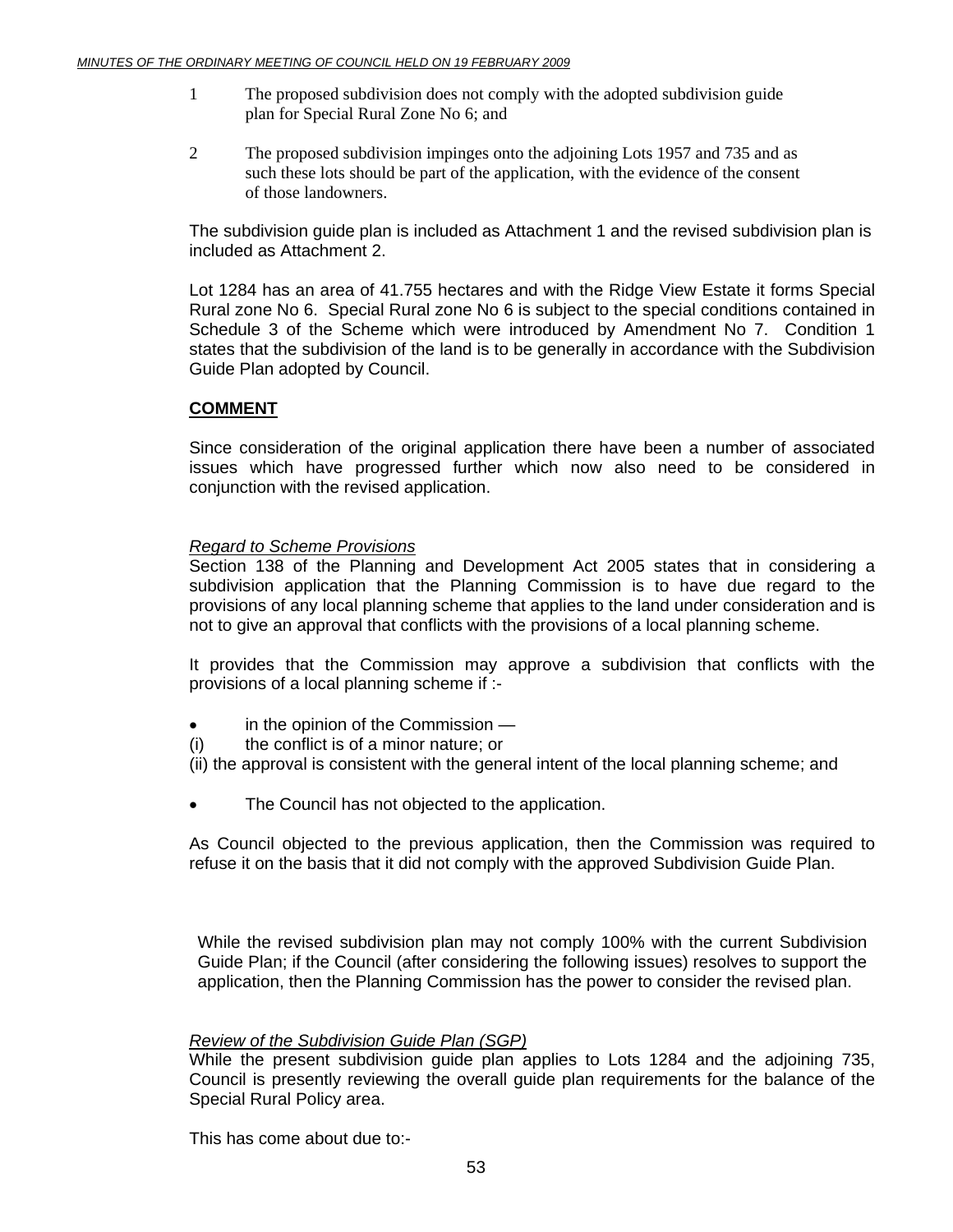- i. Lots 1284 and 735 now being in separate ownership;
- ii. The WAPC directing that the SGP for Amendment 12 provide for a possible linkage between Banks Road and the Bridgetown Road;
- iii. Acknowledgement by the WAPC in the preparation of the Rural Strategy that is it is appropriate for the balance of the Special Rural Policy area to be continued to be developed as two hectare lots without necessarily requiring a reticulated water supply; and
- iv. The WAPC promoting consolidated townsite development which means limiting the extent of rural residential development in the area surrounding the townsite.

The possible review of the SGP has been discussed with all the landowners. While the owners of both Lots 734 & 735 have advised that they don't presently have any desire or intention to subdivide they recognize the need for a coordinated plan.

The main issue for this review is to identify where any future road connections might be located. This is determined by the sight distances and the separation distances of intersections along Banks Road. While Banks Road is relatively straight it has a number of crests which reduce the sight distance.

The most feasible connection through to the Bridgetown Road would appear to be in the vicinity of the common boundary between Lots 734 and 735. This then allows for a further access point on the eastern side of Lot 734 and also reinforces the possible access at the western corner of Lot 735 as part of the existing SGP. These access points are shown on Attachment 3.

If the revised application is likely to comply with the proposed revised Subdivision Guide Plan; this can be used as justification for the application.

# *Subdivision Guide Plan – Road Layout*

As indicated the most likely position for the revised road access points in this area are shown on Attachment 3.

The road layout on the application is generally consistent with the layout shown on the present SGP. The location of the access into Banks Road is also 'likely' to be generally consistent with the revised SGP.

The issue is that the subdivision application does not show this connection but instead shows a cul-de-sac adjacent to the boundary with Lot 735.

# *Banks Road Connection*

The concern with the previous application was that in order to create a road linkage into Banks Road it proposed to extend the subdivision road through the adjoining Lot 735. The owners of Lot 735 were not party to the application and indicated their objection to the proposal.

The application identified that there is a 12m by 12m access easement on Lot 735 which benefits the subject land. This has been confirmed by a title search and is shown in Attachment 4.

There are two issues with this:-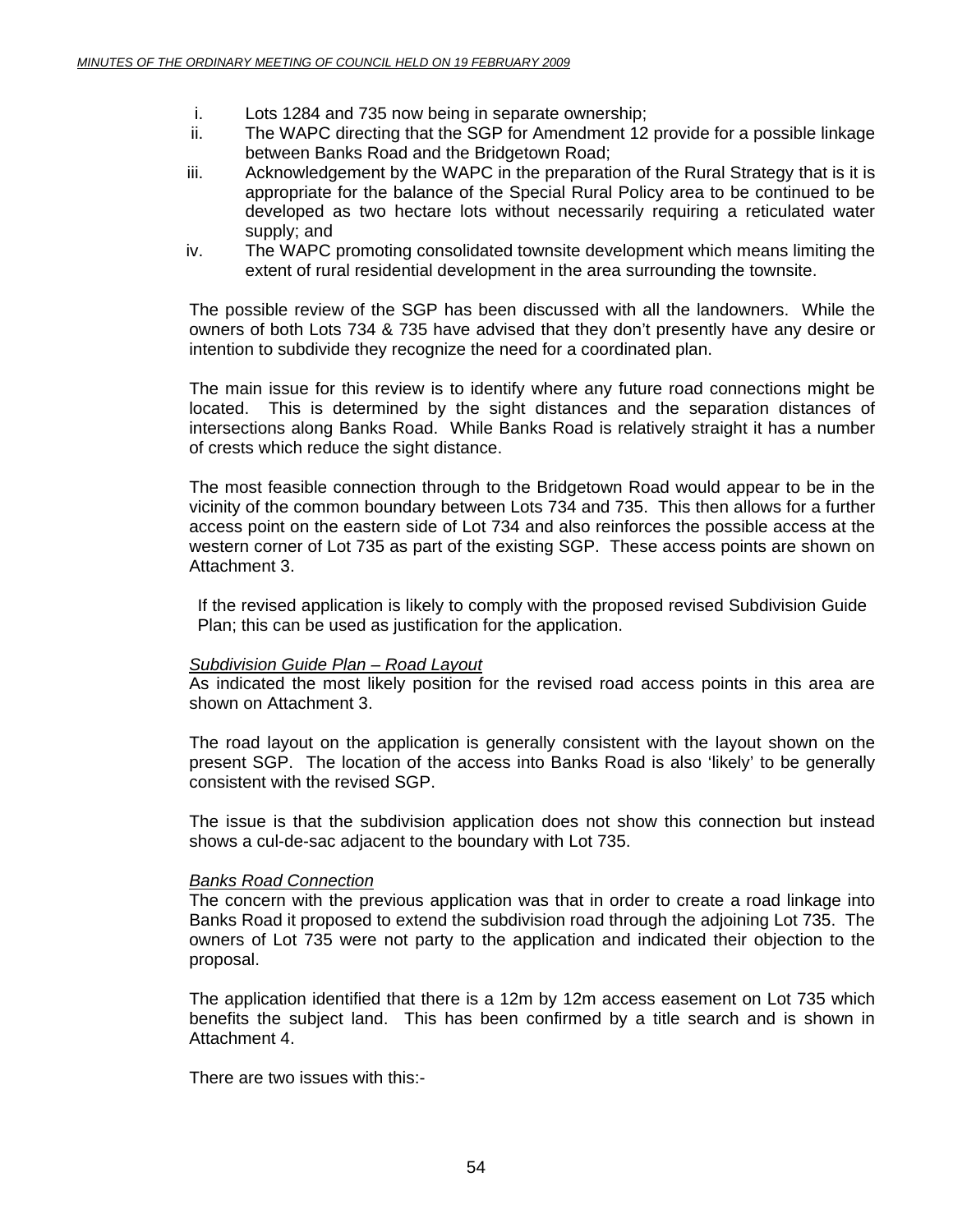- 1. As an easement the land is still part of Lot 735 and is still owned by JF & JE Fortune. The easement cannot become a public road unless agreed to by the owners of Lot 735.
- 2. Will the present easement be 'carried forward' on the subdivision plan and hence also be favour of each of the 19 new lots once Lot 1284 is subdivided?

It must be remembered that it is beyond the powers of the applicant, to create or extend the subdivision road through to Banks Road as he has no power to acquire the land for this.

The question is then is the proposed subdivision "fatally floored" without this connection being in place? In considering this it is noted that:-

- The existing SGP makes no reference to when this connection is required or if needed for the subdivision of Lot 1284.
- The connection should be created upon the eventual subdivision of Lot 735.
- If the existing easement carries forward to the new lot owners are they entitled to use this as a short cut to Banks Road.
- Who is responsible to the maintenance of the easement.
- If the road was extended through to Banks Road (as part of the subdivision) what responsibility would the owner of Lot 1284 have to the upgrading of Banks Road.

Council must avoid a situation where the subdivision is developed and new lot owners pressure Council into compulsory acquiring and constructing the road connection.

# *Intersection and Road Upgrading*

Normally the development of this subdivision would require some upgrading of Banks Road in association with the construction of the intersection. This might be:-

- Extending the subdivision road seal at the intersection;
- Removal of vegetation to improve sight distances;
- Possible relocation of the existing power pole and lines;
- Removal of the crest in Banks Road to the east of the intersection point.

Council would normally require these works to be at the cost of the applicant and may recommend that a contribution also be made to the general upgrading of Banks Road as a result of the subdivision.

If the subdivision road does not connect through to Banks Road then Council cannot request such conditions.

### *Subdivision Guide Plan – Lot Design*

The revised subdivision plan is similar to the lot design on the SGP except that:-

- The SGP shows fifteen lots wholly within Lot 1284 and one lot extending over the boundary of Lot 735. The subdivision application shows 19 lots wholly contained within Lot 1284.
- The SGP shows lots with areas ranging from 2 to 4 hectares. The subdivision application shows 2 hectare sized lots.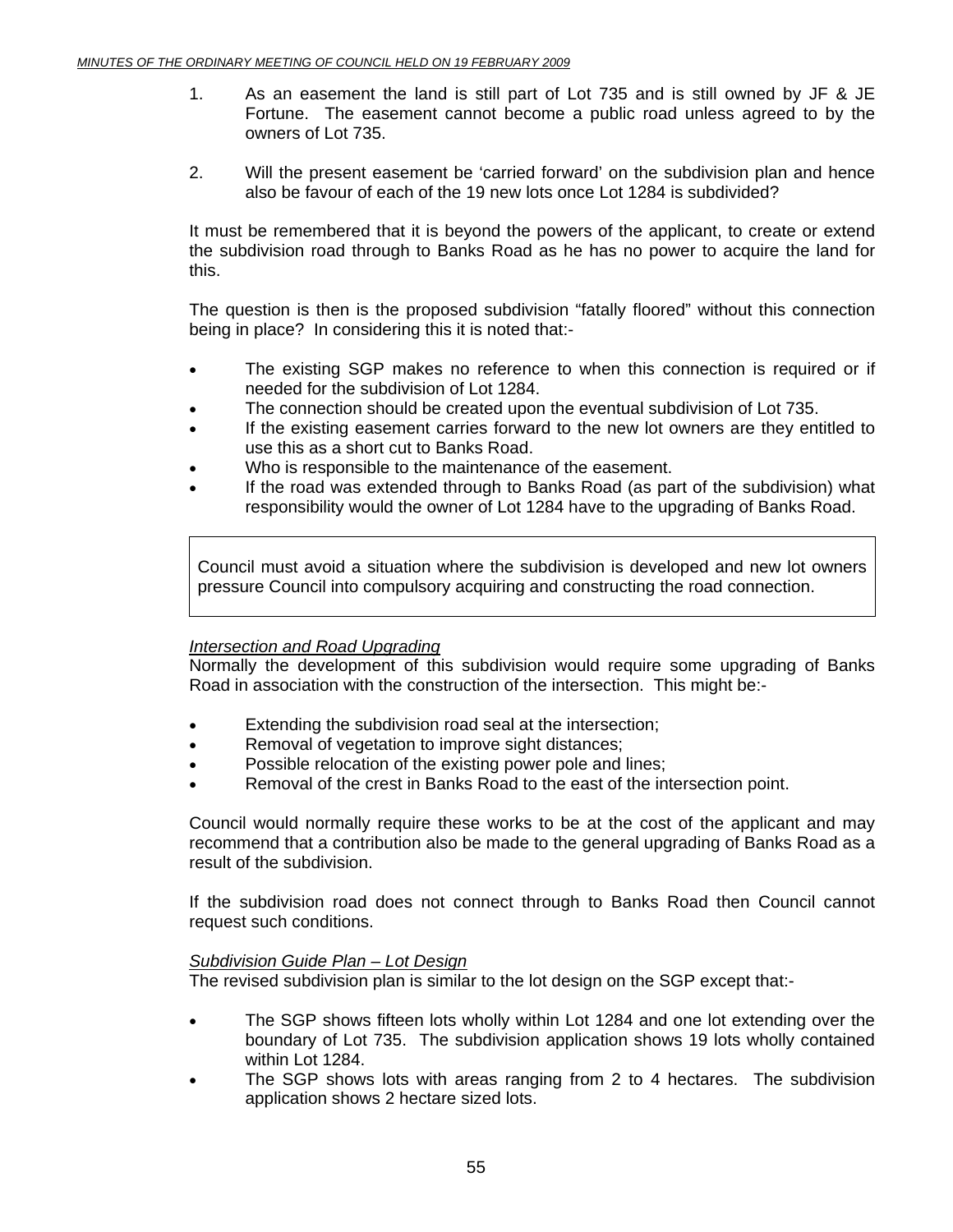It is always preferable to avoid proposed lots extending over the boundary of the subject land. In effect the applicant cannot create this lot until the adjoining land is subdivided.

Schedule 3 of the Scheme provides for a minimum lot size of 2 hectares within Special Rural Zone No 6. There is no indication on the SGP why some larger lots have been requested.

No examination or assessment of the proposed new lot boundaries has been conducted on the site. The application does not provide any information justifying these boundary positions.

Of particular concern would be the proposed boundary locations in relation to the existing drainage lines and areas of remnant vegetation. The assessment of these boundaries can be considered in conjunction with identifying any building exclusion areas.

A Subdivision Guide Plan is a 'guide' and is not a definitive plan in terms of the subdivision design. It is unclear what level of site investigation occurred for the preparation of the plan. It would be expected that the subdivision application should have a more detailed site investigation that occurred for the SGP. Hence the Scheme refers to the subdivision being "generally in accordance" with the SGP which recognizes that some alterations may occur in the final design of the subdivision.

It is whether the creation of an additional three lots and a corresponding reduction in lot sizes is still considered to be "generally in accordance" with the SGP.

### *Building Envelopes*

No building envelopes have been shown on the plan. Special Condition (vi) does not require defined building envelopes but instead stipulates 'building exclusions areas' which are setback:-

- 30m from the road:
- 20m from side boundaries:
- 25m from rear boundaries: and
- 30m from water courses and heavily vegetated areas (as defined by Council) and skylines.

Special Condition (vii) also provides that Council may vary the above setbacks for the purpose of retaining natural flora, sound environmental reasons or the physical constraints of a site dictate.

As there are a number of vegetated areas, it is appropriate to request as a condition of approval, that a definitive building setback plan be approved by Council.

### *Fire Management*

A subdivision application should be accompanied by an initial Fire Hazard Assessment report prepared in accordance with Planning for Bushfire Protection (FESA 2001). Given that the sire is predominantly cleared grazing land with remnant vegetation along the drainage line and in other isolated pockets, the site is likely to be classified as having a low to medium fire hazard rating.

A formal fire management plan is often required as a condition of subdivision approval to address the detailed fire management recommendations. There are a number of fire issues which might affect the subdivision design including: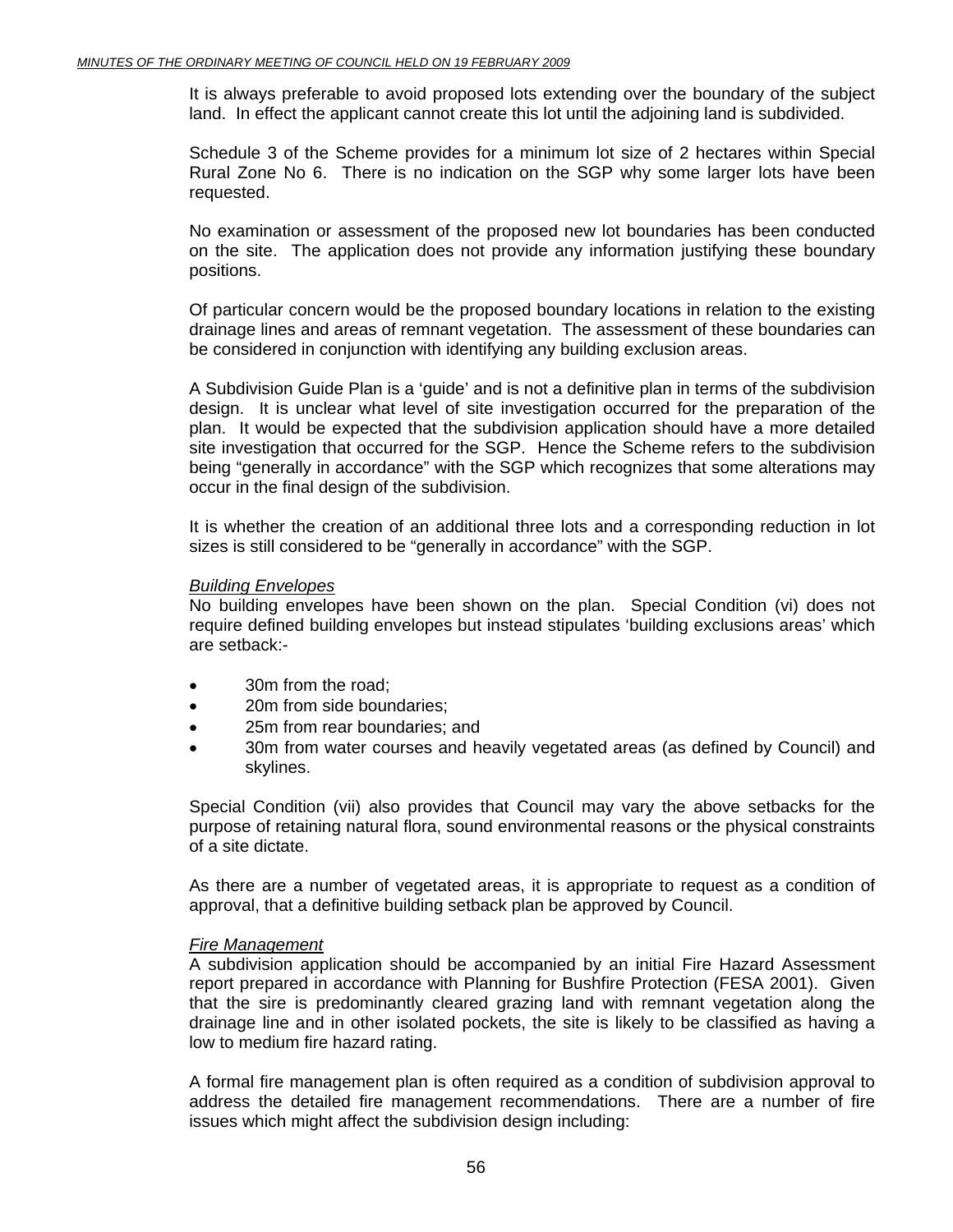- Location of strategic firebreaks;
- Hazard separation and low fuel zones (which may affect the building envelopes); and
- Strategic water supplies.

The Planning for Bushfire Protection guidelines recommend that a 50,000L tank or 200 cubic meter dam be provided per every 25 allotments. Some Council's will require this to be located on a public reserve excised from one of the lots and shown on the subdivision plan.

The other potential main fire issue is the length of the cul-de-sac as it exceeds the recommended maximum length of 200 meters. However this can be addressed by designating the carriageway easement over Lot 735 as an "emergency access way" with appropriate gates and sign posting.

A fire access way requires a formed gravel surface having a minimum width of 4m with 1m shoulders and it must be suitable for 2WD access. This makes it more convenient for use by the new residents as a de facto everyday shortcut to Banks Road.

It might also require the Deed for the Right of Carriageway to be altered to specify that emergency access gates can be installed across the easement.

### *Summary*

It must be acknowledged that Council is reviewing the SGP for this area and that the road layout for the proposed subdivision is in accordance with the present SGP and is likely to be in accordance with the revised SGP.

While the size and number of the allotments is not generally in accordance with the SGP, it is acknowledged that in the review of the SGP that 2 hectare sized lots are likely to be acceptable. The position of the proposed lot boundaries can be assessed and approved as a possible condition of subdivision.

The termination of the subdivision road as a cul-de-sac is undesirable, but is beyond the power of the applicant to address. It is likely that this connection will be completed as part of the subdivision of Lot 735.

It is expected that the right of carriageway will also benefit the subdivided lots. While it can be used for a fire emergency access way, it should not be used for general access as a private road.

It is considered that on the basis of the above that it is appropriate for Council to support the revised application.

# **CONSULTATION**

Department for Planning and Infrastructure. Applicant. Adjoining landowners

# **STATUTORY OBLIGATIONS**

Compliance with Town Planning Scheme No 2.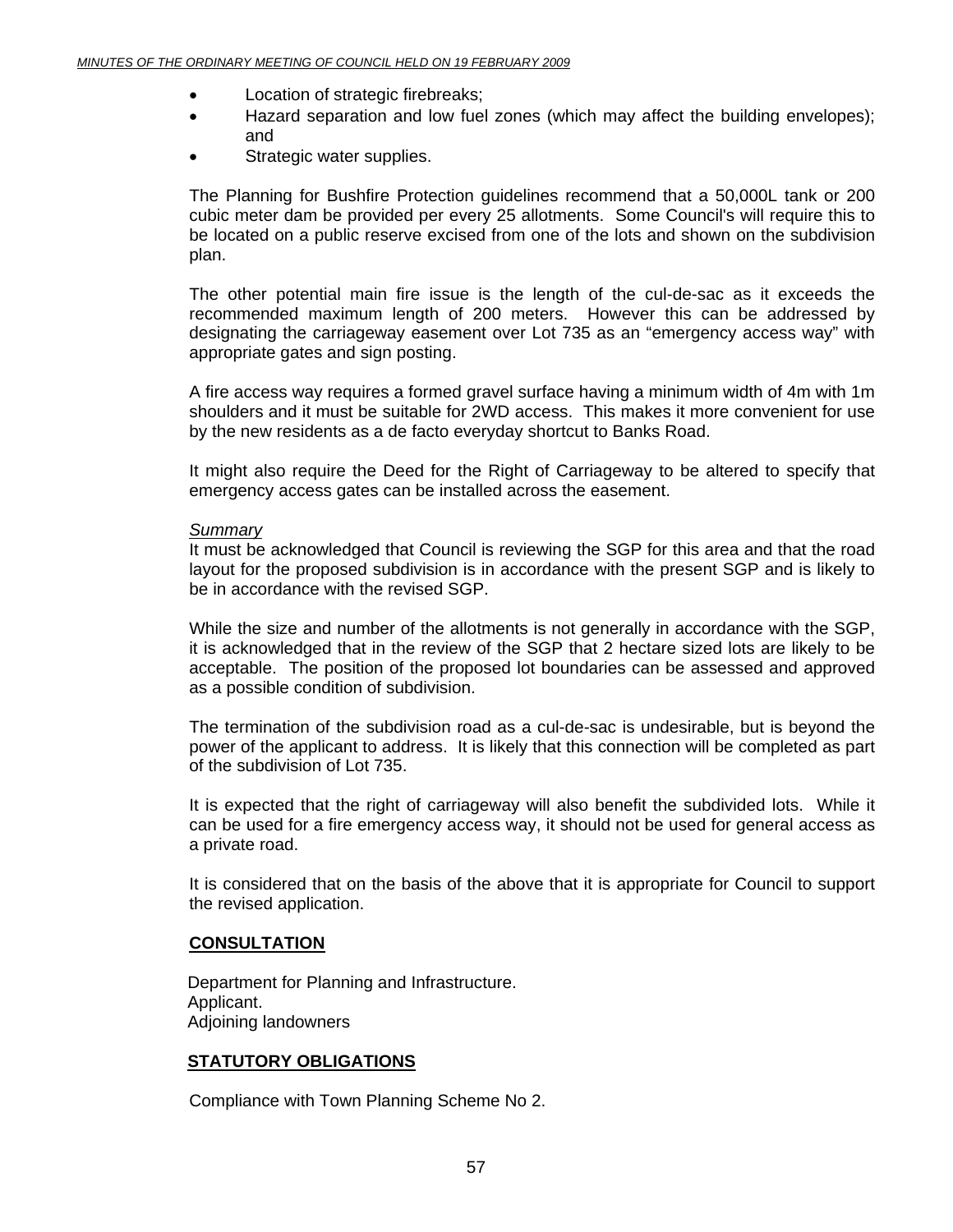# **POLICY IMPLICATIONS**

Nil

# **BUDGET/FINANCIAL IMPLICATIONS**

Nil

# **STRATEGIC IMPLICATIONS**

Nil

### **SUSTAINABILITY IMPLICATIONS**

- ¾ **Environmental:**  There are no known environmental issues at this stage.
- ¾ **Economic:**  There are no known economic issues at this stage.
- ¾ **Social:**  There are no known social issues at this stage.

### **VOTING REQUIREMENTS**

Simple majority

6.22pm – Cr Giles left the Chambers. 6.30pm – Cr Giles returned to the Chambers.

6.45pm – Cr Giles left the Chambers. 6.48pm – Cr Giles returned to the Chambers.

# **OFFICER RECOMMENDATION – ITEM 7.3.12**

- A That the Western Australian Planning Commission be advised that the revised subdivision application for Lot 1284 Banks Road (WAPC Ref 137819) is supported by Council as:-
	- The conflict with the provisions of Town Planning Scheme No 2 (being the approved subdivision guide plan) is considered minor in terms of how the subdivision guide plan specifically applies to Lot 1284; and
	- The proposal is likely to be consistent with the general intent of the local planning scheme, given the progress of the review of the subdivision guide plan for this area, especially in relation to lot sizes.
- B That the Western Australian Planning Commission be requested to include the following conditions on any subdivision approval:-
	- 1. That prior to commencement of site works, a detailed plan identifying:-
		- Building envelope(s) or building exclusion zones;
		- Areas of remnant vegetation;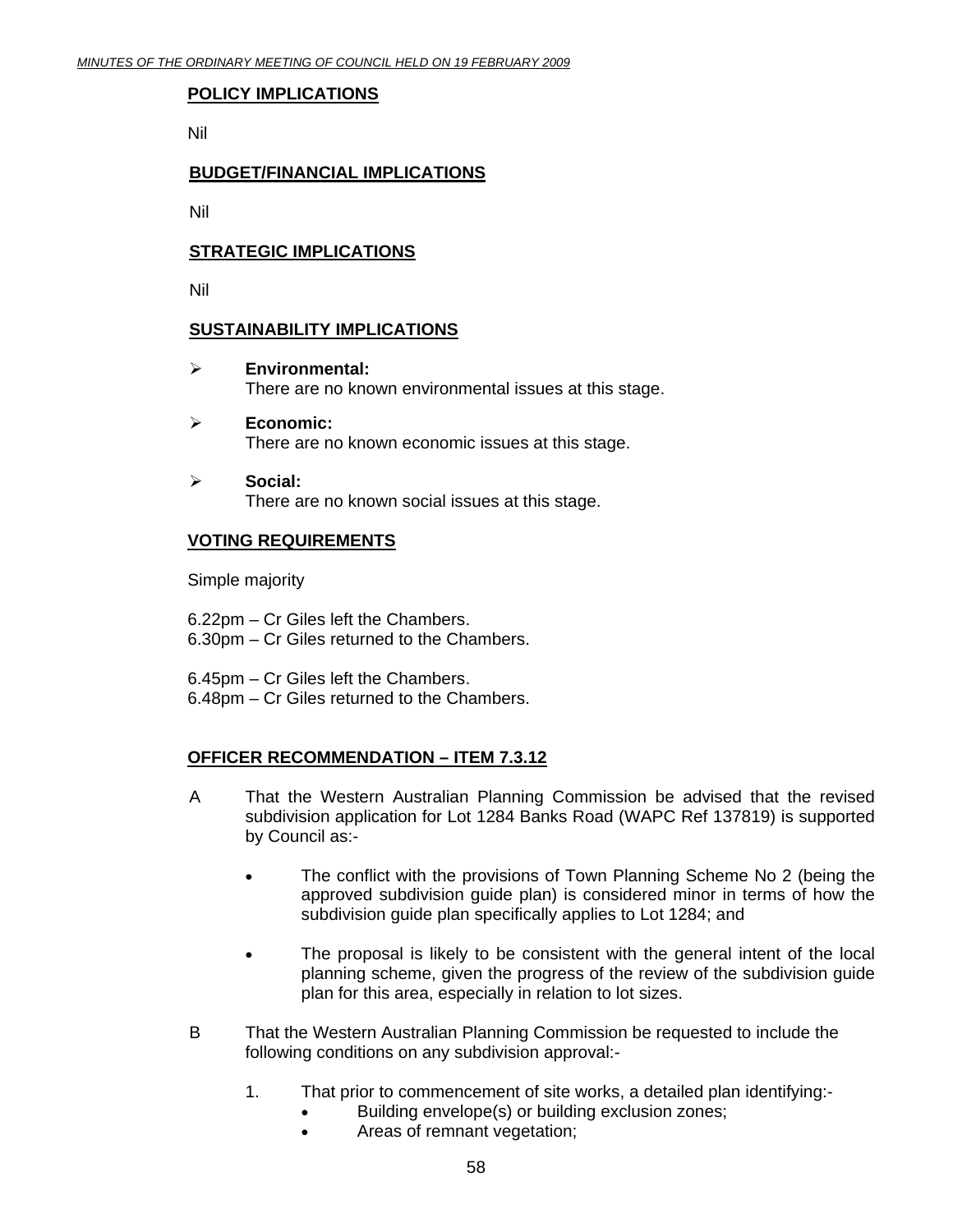- Drainage lines;
- Proposed landscaping; and
	- Justification of all proposed lot boundaries.

Is to be prepared to the requirements and satisfaction of the Council. (Local Government)

- 2. Those lots not fronting an existing road being provided with frontage to a constructed road(s) connected by a constructed road(s) to the local road system and such road(s) being constructed and drained at the applicant/owner's cost. As an alternative the WAPC is prepared to accept the applicant/owner paying to the local government the cost of such road works as estimated by the local government subject to the local government providing formal assurance to the WAPC confirming that the works will be completed within a reasonable period as agreed by the WAPC. (Local Government)
- 3. The cul-de-sac heads being designed and constructed to the satisfaction of the local government. (Local Government).
- 4. The fire access way being designed and constructed to the satisfaction of the local government. (Local Government).
- 5. The battleaxe legs being designed and constructed to the satisfaction of the local government. (Local Government).
- 6. Suitable arrangements being made with the local government for the provision of vehicular crossover(s) to service the lot(s) shown on the approved plan of subdivision. (Local Government)
- 7. The applicant providing a geotechnical report certifying that any filling or backfilling has been adequately compacted. (Local Government)
- 8. All buildings and effluent disposal systems having the necessary clearance from the new boundaries as required under the relevant legislation. (Local Government)
- 9. A Fire Management Plan being prepared and implemented to the specifications of the local government and the Fire and Emergency Services Authority (Local Government).
- 10. The existing right of carriageway over Lot 735 being amended to:-
	- Specify that this is only for emergency access until such time as a public road is constructed through Lot 735.
	- Allow for the provision of gates, signs and other measures necessary to prevent the general use of the carriageway.
- 11. Notification in the form of a section 70A notification, pursuant to the Transfer of Lands Act 1893 (as amended) is to be placed on the Certificates of Title of the proposed lot(s) advising that:-
	- *The subdivision is subject to specific land use and development provisions within Town Planning Scheme No 2.*
	- *The subdivision is subject to an approved Fire Management Plan.*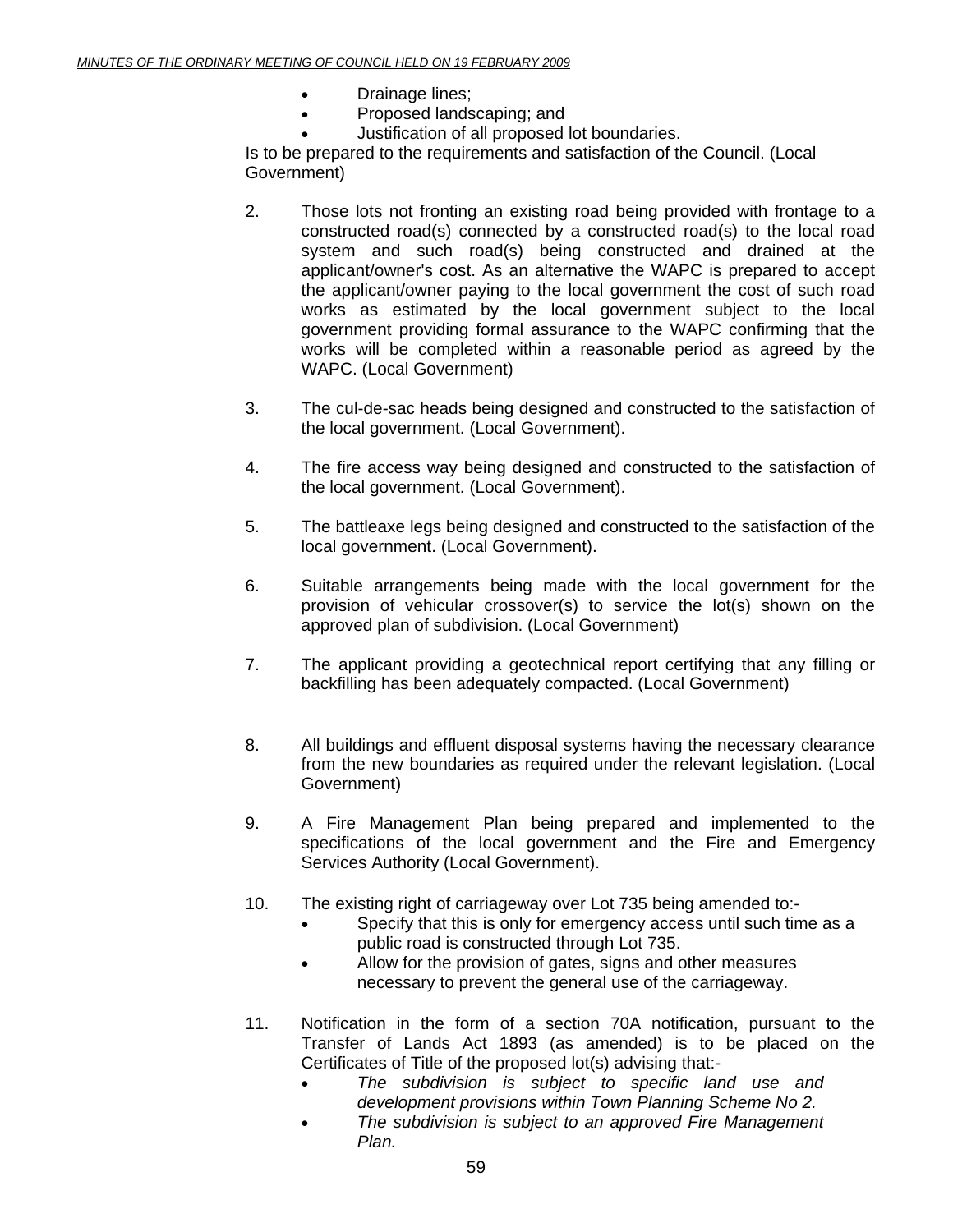• *The right of carriageway over Lot 735 is designed for use for emergency access and not for general thoroughfare. Council will not be constructing or seeking its construction as a public road unless as part of the subdivision of Lot 735.* 

# **COUNCIL DECISION – ITEM 7.3.12**

## **MOVED: Cr Ginnane SECONDED: Cr Muncey**

- **A That the Western Australian Planning Commission be advised that the revised subdivision application for Lot 1284 Banks Road (WAPC Ref 137819) is supported by Council as:-** 
	- **The conflict with the provisions of Town Planning Scheme No 2 (being the approved subdivision guide plan) is considered minor in terms of how the subdivision guide plan specifically applies to Lot 1284; and**
	- **The proposal is likely to be consistent with the general intent of the local planning scheme, given the progress of the review of the subdivision guide plan for this area, especially in relation to lot sizes.**
- **B That the Western Australian Planning Commission be requested to include the following conditions on any subdivision approval:-** 
	- **1. That prior to commencement of site works, a detailed plan identifying:-** 
		- **Building envelope(s) or building exclusion zones;**
		- **Areas of remnant vegetation;**
		- **Drainage lines;**
		- **Proposed landscaping; and**
		- **Justification of all proposed lot boundaries.**

**Is to be prepared to the requirements and satisfaction of the Council. (Local Government)** 

- **2. Those lots not fronting an existing road being provided with frontage to a constructed road(s) connected by a constructed road(s) to the local road system and such road(s) being constructed and drained at the applicant/owner's cost. As an alternative the WAPC is prepared to accept the applicant/owner paying to the local government the cost of such road works as estimated by the local government subject to the local government providing formal assurance to the WAPC confirming that the works will be completed within a reasonable period as agreed by the WAPC. (Local Government)**
- **3. The cul-de-sac heads being designed and constructed to the satisfaction of the local government. (Local Government).**
- **4.1 The fire access way being designed and constructed to the satisfaction of the local government. (Local Government).**
- **4.2 That the eastern boundary of lot 301 be modified to facilitate an access way.**
- **4.3 That the access way be fenced and gated to limit public access.**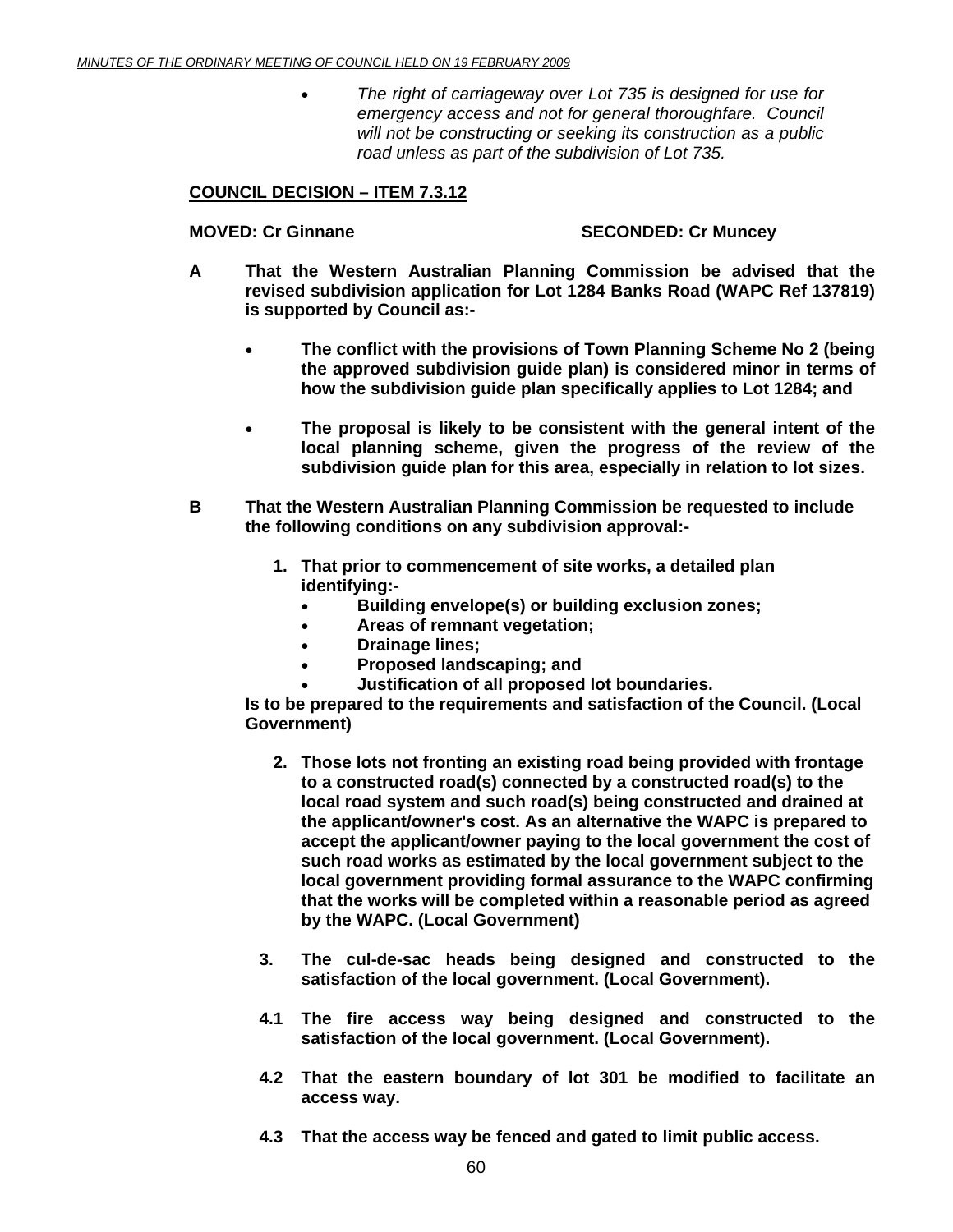- **5. The battleaxe legs being designed and constructed to the satisfaction of the local government. (Local Government).**
- **6. Suitable arrangements being made with the local government for the provision of vehicular crossover(s) to service the lot(s) shown on the approved plan of subdivision. (Local Government)**
- **7. The applicant providing a geotechnical report certifying that any filling or backfilling has been adequately compacted. (Local Government)**
- **8. All buildings and effluent disposal systems having the necessary clearance from the new boundaries as required under the relevant legislation. (Local Government)**
- **9. A Fire Management Plan being prepared and implemented to the specifications of the local government and the Fire and Emergency Services Authority (Local Government).**
- **10. The existing right of carriageway over Lot 735 being amended to:-** 
	- **Specify that this is only for emergency access until such time as a public road is constructed through Lot 735.**
	- **Allow for the provision of gates, signs and other measures necessary to prevent the general use of the carriageway.**
- **11. Notification in the form of a section 70A notification, pursuant to the Transfer of Lands Act 1893 (as amended) is to be placed on the Certificates of Title of the proposed lot(s) advising that:-** 
	- *The subdivision is subject to specific land use and development provisions within Town Planning Scheme No 2.*
	- *The subdivision is subject to an approved Fire Management Plan.*
	- *The right of carriageway over Lot 735 is designed for use for emergency access and not for general thoroughfare. Council will not be constructing or seeking its construction as a public road unless as part of the subdivision of Lot 735.*
- **12. Prepare a traffic management plan regarding access to Banks Road.**
- **13. The applicant makes modifications to Banks Road at the intersection of the fire access way to the satisfaction of Local Government.**

### **CARRIED 6/1 Res 034/09**

6.52pm – Cr Roger Downing returned to the Chambers and assumed the Chair.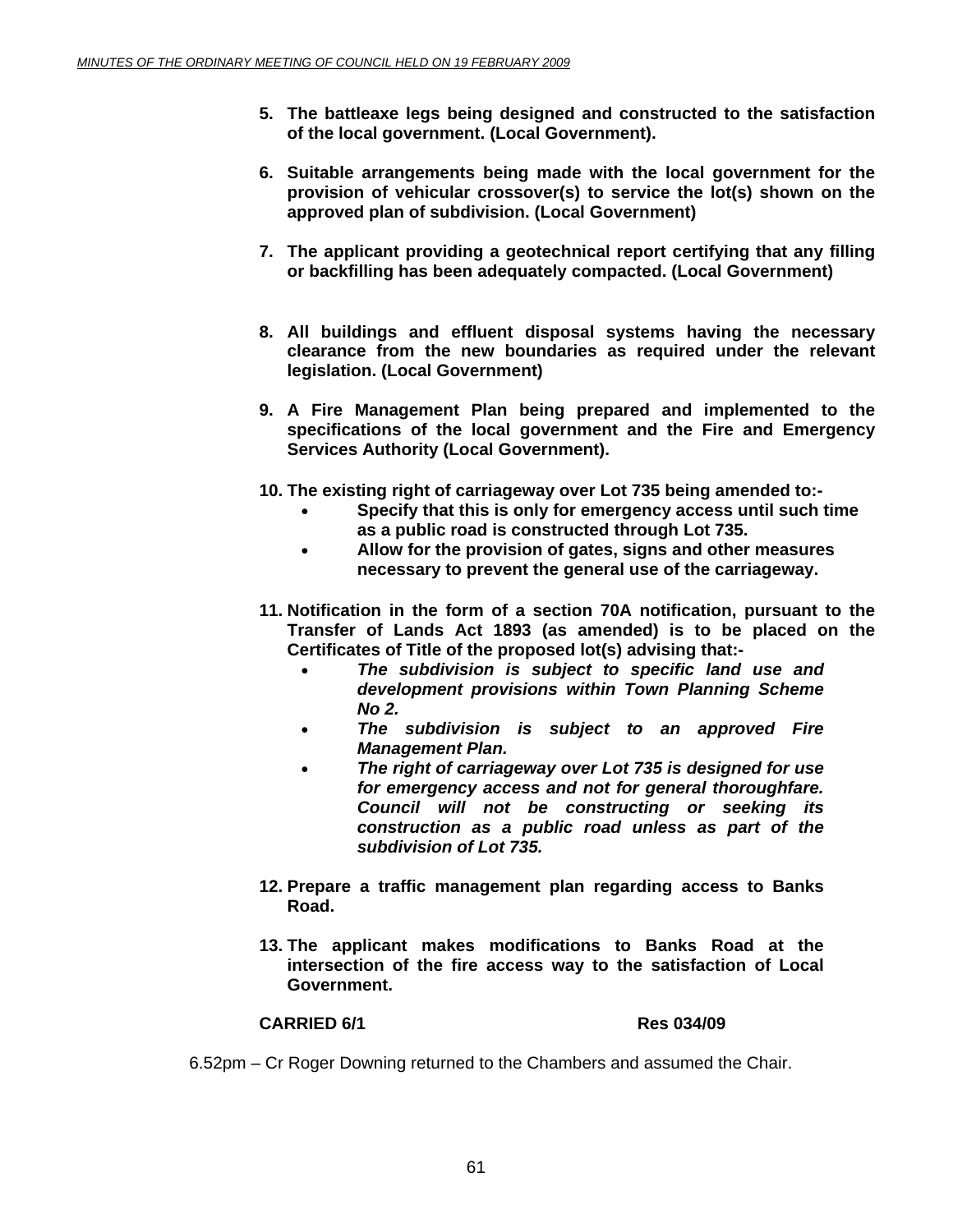# **7.3.13 Subdivision Application (WAPC Ref 138938) Six Mile Road – Review of Council resolution.**

| <b>Location:</b>                       | <b>Boyup Brook district</b>                                                                                                                                                                                                                                                                      |
|----------------------------------------|--------------------------------------------------------------------------------------------------------------------------------------------------------------------------------------------------------------------------------------------------------------------------------------------------|
| <b>Applicant:</b>                      | Mr Terry Mondy                                                                                                                                                                                                                                                                                   |
| <i><b>File:</b></i>                    | AS7960                                                                                                                                                                                                                                                                                           |
| <b>Disclosure of Officer Interest:</b> | none                                                                                                                                                                                                                                                                                             |
| Date:                                  | 11 February 2009                                                                                                                                                                                                                                                                                 |
| <b>Author:</b>                         | Alan Lamb, Chief Executive Officer                                                                                                                                                                                                                                                               |
| <b>Authorizing Officer:</b>            | Not Applicable                                                                                                                                                                                                                                                                                   |
| <b>Attachments:</b>                    | Yes – Letter from Mr Mondy, WAPC letter to Council<br>re subdivision application 138938, Landgate map<br>marked up with road names and indicating road<br>reserves where there is no constructed road, from<br>the December 2008 Council meeting minutes,<br>Council's Road Contribution Policy. |

# **SUMMARY**

 Council dealt with the subdivision application at its December 2008 meeting and made recommendation to the Western Australian Planning Commission (WAPC). The property owner requests that that Council further consider its Road Contributions Policy.

# **BACKGROUND**

KJ Moir lodged an application with the WAPC to subdivide Lot 6 Six mile Road and Locations 2408, 2409 and 4355 Roland Road.

The WAPC sought comment from Council and Council, at its December 2008 meeting, Resolved as follows:

- *A That Council advise the Western Australian Planning Commission that is supports the proposed subdivision of Lot 6 Six Mile Road (as shown on plan ref 3045 dated July 2008), locations 2408, 2409 and 4355 Roland Road on the basis that the application is considered to be consistent the provisions for rural subdivision outlined in:* 
	- *the Shire of Boyup Brook Town Planning Scheme No.2*
	- *WAPC DC 3.4 Subdivision of Rural Land; and*
	- *The Warren Blackwood Rural Strategy.*

 *\_\_\_\_\_\_\_\_\_\_\_\_\_\_\_\_\_\_\_\_\_\_\_\_\_\_\_\_\_\_\_\_\_\_\_\_\_\_\_\_\_\_\_\_\_\_\_\_\_\_\_\_\_\_\_\_\_\_\_* 

- *B That Council advise the WAPC that it does not consider that there will be increased or perceived land use conflict between the existing house on proposed Lot 'A' and the possible farming activities on Proposed Lot 'B'. And;*
- *C The WAPC consider the application of the following Local Government conditions on any conditional approval issued by the Commission that may pertain to WAPC 138938;*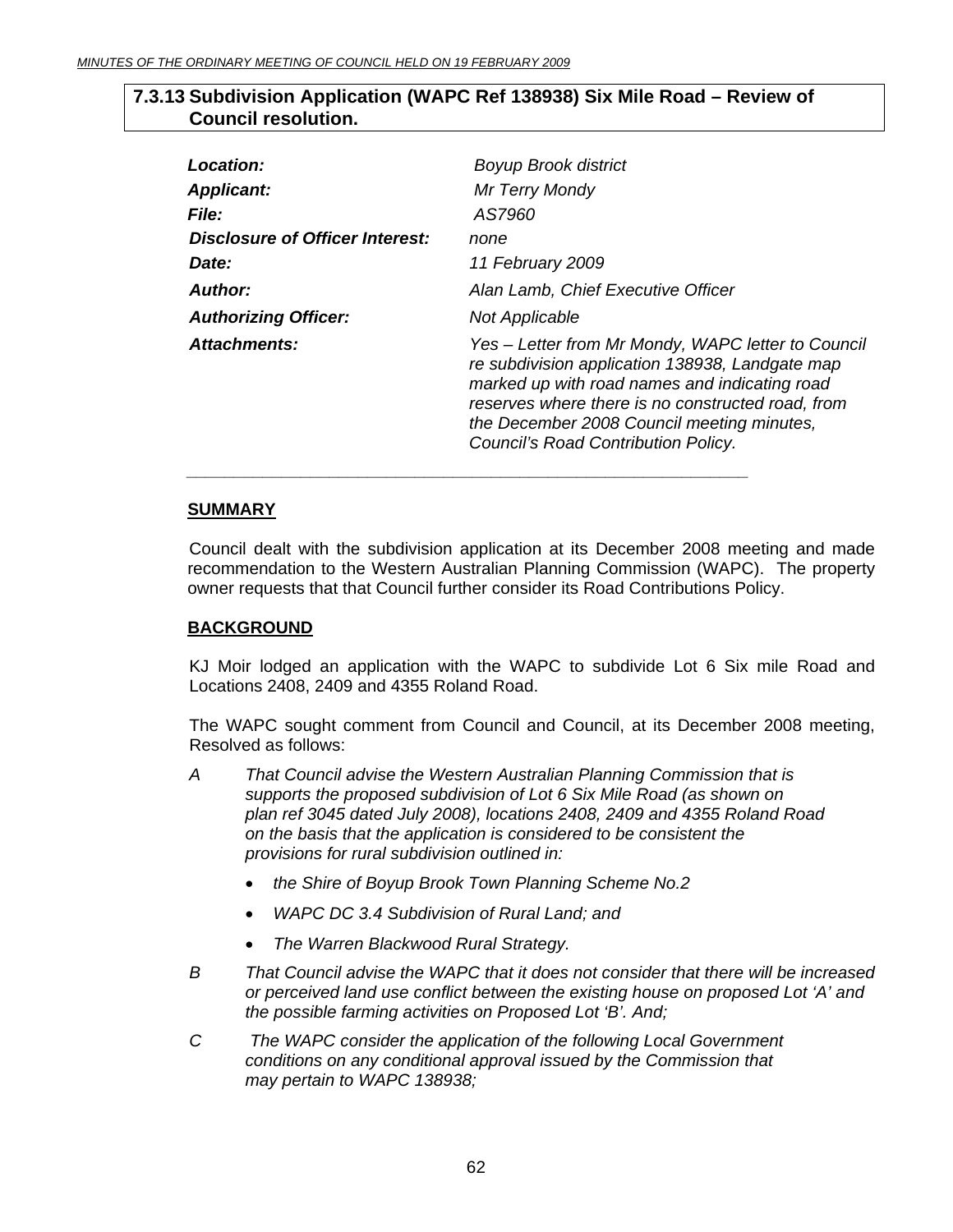- *1. The gazetted road access along the northern boundary with proposed lots B & C being constructed to Council's satisfaction and gazetted road access along the eastern boundary of proposed Lot 'A' being constructed to Council's satisfaction.*
- *2. All buildings having the necessary clearance from all new lot boundaries.*
- *3. Compliance with all relevant health and building requirements.*

*And the applicant being advised that in relation to the construction of the road reserve that Council may consider a road upgrading and maintenance contribution being paid consistent with Council's adopted 'Road contribution Policy'.* 

Mr Mondy has made representation to WAPC Councillors and Council staff suggesting that application of Council's policy is inequitable.

Mr Mondy wrote to Council asking that the matter of the application of Council policy to his proposed subdivision be put on the Council agenda. In his letter he suggests that the policy is too onerous.

There are a number of road reserves in the area of the land that is to be subdivided but only one (Six Mile Road) is a constructed road. There may well be tracks on or in the vicinity of other road reserves but none are constructed roads. It is not clear who may have made the tracks mentioned but none are on Council's road inventory and as none appeared to have been maintained by Council in the last ten years. It is therefore assumed that it was not Council.

Council has made a practice of doing works in payment for gravel and so it is possible that Council machinery has been used to make or do maintenance on tracks but this could not bee seen as anything other than private works.

### **COMMENT**

Council's policy in relation to putting the construction of roads as a requested condition on subdivisions is a standard requirement. When the State was divided up into locations, road reserves were created to provide access. As locations were subdivided (and lots created) further road reserves were added. Roads were not constructed on all of these road reserves probably because of limited resources and ownership of multiple locations and lots resulted in a reduced need. There is no requirement for Councils to construct roads on road reserves. Grants are given to Council's based on their road inventory data and no funding is provided for unmade roads.

Whilst it is not possible to have a separate location or lot that does not front a road reserve, there are a number of examples where, for what ever reason, land locked locations, or lots, have slipped through the system. Mr Mondy's location 2409 is and example (this location does not front a road reserve). The WAPC has taken the opportunity presented by the proposed subdivision to address this and have required that the all of the new lots created have a road reserve frontage. Similarly, Local Governments use such opportunities to get roads constructed or upgraded so that when and if access along these roads is required (i.e. when lots are sold off) there will already be a constructed road. Rightly or wrongly, the system has been developed to trigger standard conditions for subdivisions. This is probably based on the assumption that there will ultimately be a financial gain from the process and so the owner should meet all ancillary costs not the general community.

In this case Council's Road Contribution Policy applies. This policy requires that a 6 meter wide formed gravel surface road with roadside drains be constructed. The policy provides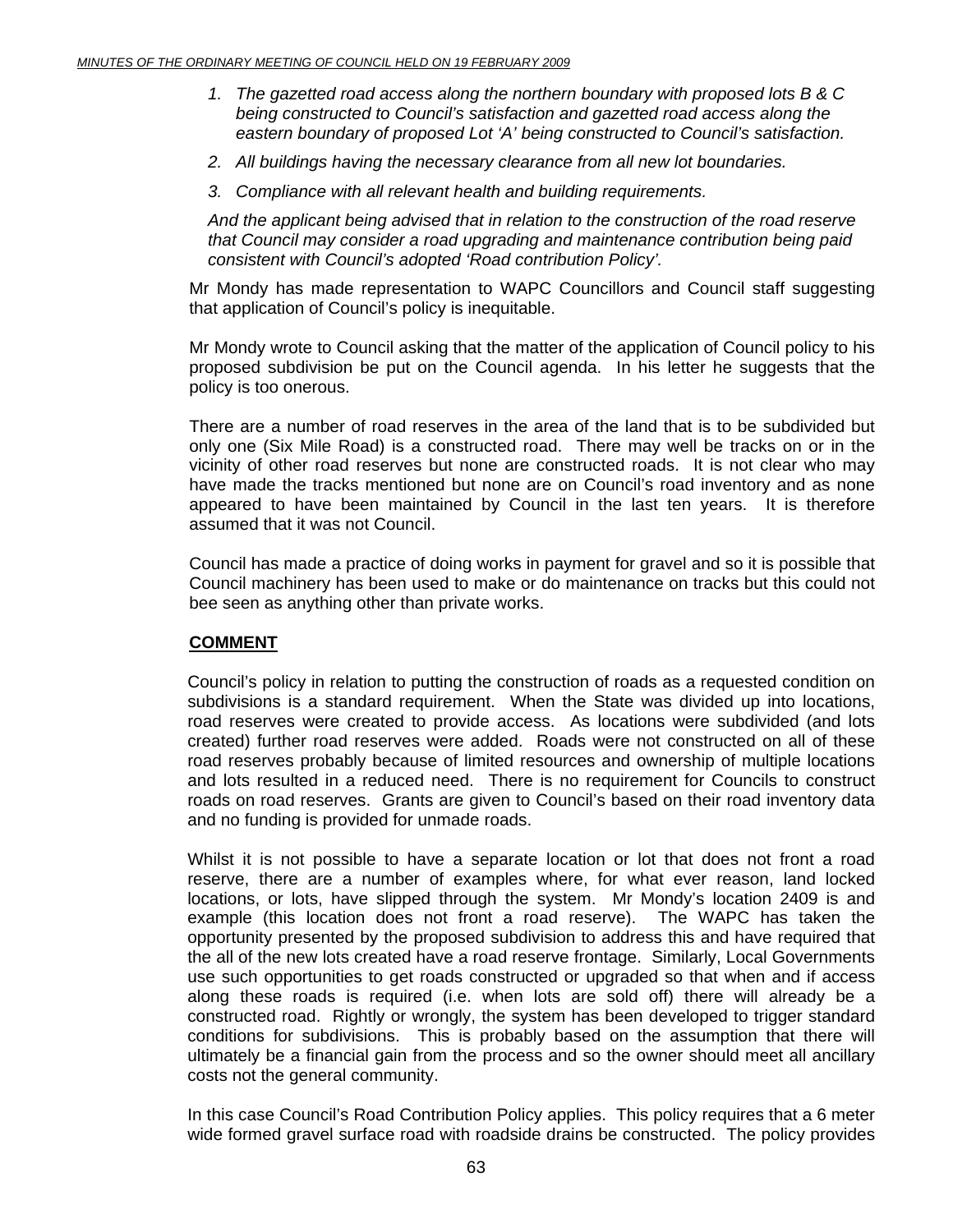for Council to contribute up to a maximum of 50% toward the cost of road construction "where such upgrading is considered by the Council to be in the interests of the Community and its construction program".

In this case the road would service a number of lots but all are owned by the applicant. There is no provision in the construction program to build any of the roads that may provide access to the lots that would be created by Mr Mondy's subdivision.

Mr Mondy notes that there is an access track to location 2408 that he suggests is partly on a road reserve and partly on adjoining land. This track is not on Council's road inventory and there is no record that could be found, of it having been maintained. In the event this road had been constructed and maintained by Council but did not meet its current standards then the policy would still apply and the applicant would be required to upgrade the road to the current standard.

Council's policy has been applied several times and any decision made would have to take this into account. Based on Council's policy and past decisions it is recommended that the requested conditions of subdivision not be amended.

# **CONSULTATION**

The author has spoken with the applicant, Manager of Works and the Shire President.

# **STATUTORY OBLIGATIONS**

Nil

## **POLICY IMPLICATIONS**

Council's Road Contribution Policy has application.

### **BUDGET/FINANCIAL IMPLICATIONS**

Nil at this time.

### **STRATEGIC IMPLICATIONS**

Nil

### **SUSTAINABILITY IMPLICATIONS**

- ¾ **Environmental:**  There are no known environmental issues at this stage.
- ¾ **Economic:**  There are no known economic issues at this stage.
- ¾ **Social:**  There are no known social issues at this stage.

### **VOTING REQUIREMENTS**

Simple Majority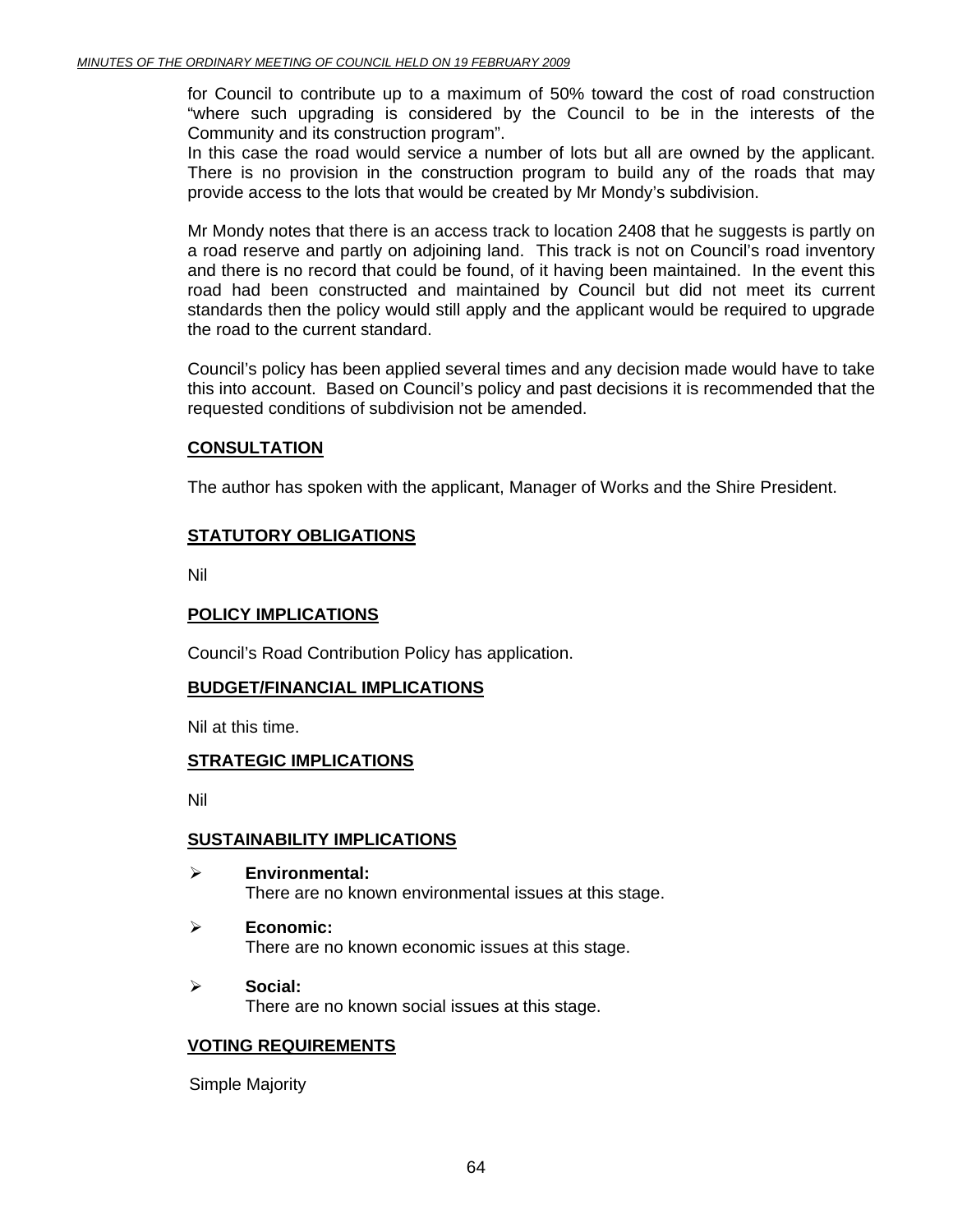### **COUNCIL DECISION – MOVE INTO COMMITTEE**

### **MOVED: Cr Giles SECONDED: Cr Marshall**

**That the Council move into a committee of the whole under clause 15.6 of the Standing Orders, Local Law No.1**.**to allow members free discussion on the matter.** 

**CARRIED 8/0 Res 035/09** 

**COUNCIL DECISION – MOVE OUT OF COMMITTEE**

**MOVED: Cr Giles SECONDED: Cr Ginnane** 

**That the Council moves out of committee of the whole under clause 15.6 of the Standing Orders, Local Law No.1.** 

**CARRIED 5/3 Res 036/09** 

# **COUNCIL DECISION & OFFICER RECOMMENDATION – ITEM 7.3.13**

**MOVED: Cr Muncey SECONDED: Cr Ginnane** 

**That Council reaffirm its resolution made at the December 2008 Council meeting in relation to Western Australian Planning Commission application 138938.** 

 **CARRIED 8/0 Res 037/09** 

# **7.3.14 Appointment of an Emergency Recovery Coordinator**

| Location:                       | <b>Boyup Brook district</b>                                            |
|---------------------------------|------------------------------------------------------------------------|
| <b>Applicant:</b>               | N/A                                                                    |
| <i>File:</i>                    | N/A                                                                    |
| Disclosure of Officer Interest: | none                                                                   |
| Date:                           | 10 <sup>th</sup> January 2009                                          |
| Author:                         | Wayne Jolley - Emergency Risk Management<br><b>Project Coordinator</b> |
| <b>Authorizing Officer:</b>     | Alan Lamb - Chief Executive Officer                                    |
| <b>Attachments:</b>             | Nil                                                                    |
|                                 |                                                                        |

### **SUMMARY**

The Emergency Management Act 2005 requires each local government to appoint an Emergency Recovery Coordinator. Accordingly, it is recommended that the Shire Chief Executive Officer, Alan Lamb is so appointed.

### **BACKGROUND**

Clause 36 of the Emergency Management Act states: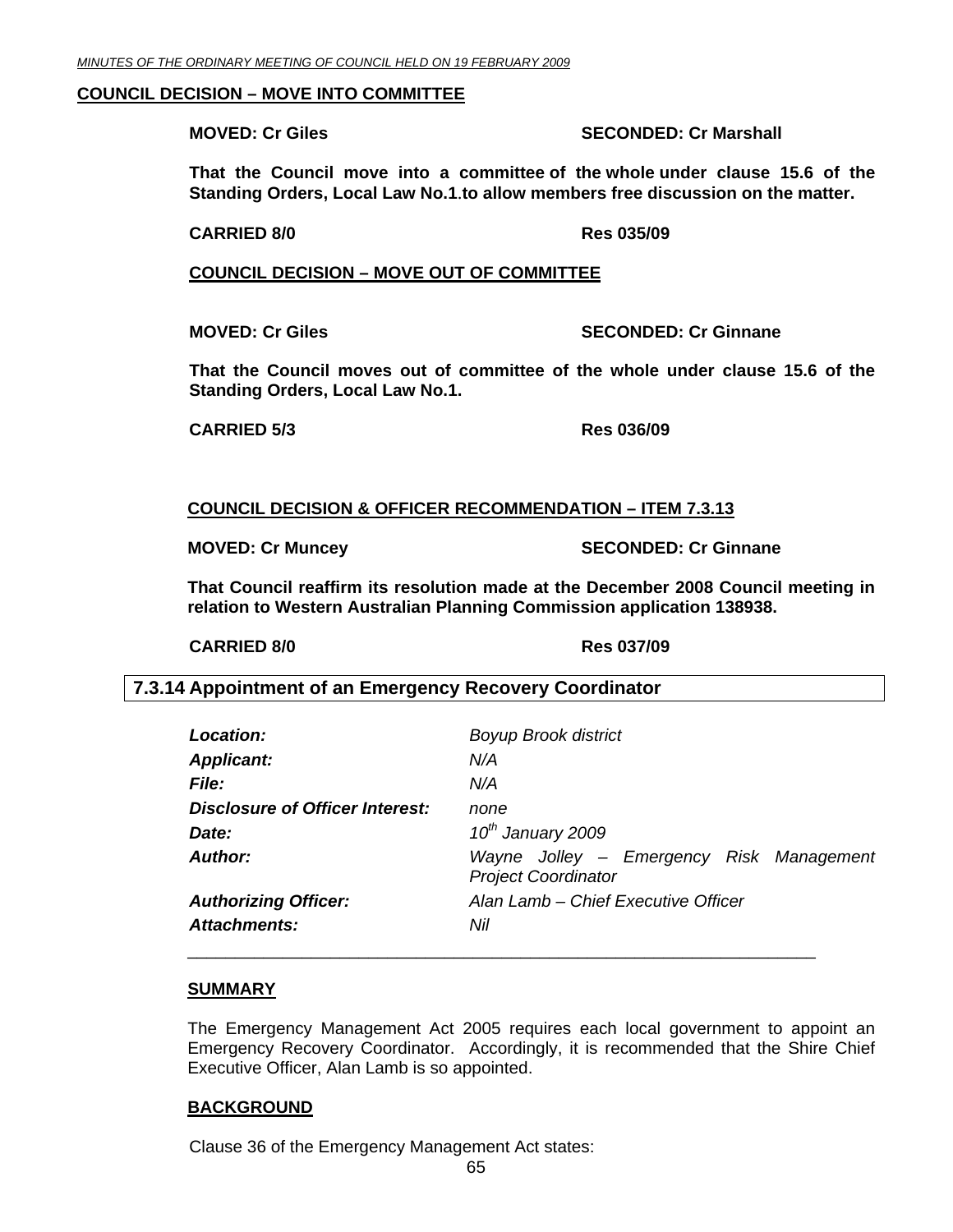*It is a function of a local government –* 

- *(a) subject to this Act, to ensure that effective local emergency management arrangements are prepared and maintained for its district;*
- *(b) to manage recovery following an emergency affecting the community in its district;*
- *(c) …………………………………………….*

Clause 41 goes on to state:

- *(1) A local government is to ensure that arrangements (local emergency management arrangements) for emergency management in the local government's district are prepared.*
- *(2) …………………………………………………*
- *(3) …………………………………………………*
- *(4) Local emergency management arrangements are to include a recovery plan and the nomination of a local recovery coordinator.*

Emergency Management Arrangements and a Recovery Plan have been prepared and adopted by Council at its December 2008 meeting but an Emergency Recovery Coordinator has not yet been appointed. The name and details of the appointed Emergency Recovery Coordinator will be recorded in both of the above documents.

# **COMMENT**

Emergency recovery management is about returning a community to normality in the wake of an emergency. It includes functional, financial and social recovery. Since local governments are at the forefront of providing major infrastructure and public services/support for a community, it stands to reason that it will be a leader in recovering from any damage to infrastructure or disruption of services arising from an emergency.

FESA provides no guidance in terms of the type of person or position that should be considered for the office of Emergency Recovery Coordinator.

However, the issue was considered at a recent meeting between the LEMC Chairman (Cr Roger Downing), the CEO (Alan Lamb), the Senior Administration Officer (Jim Ferguson) and the AWARE Project Coordinator (Wayne Jolley). It was agreed that the CEO should be recommended to Council for appointment as the Emergency Recovery Coordinator because:

- He has authority to access all Shire resources;
- He has the authority to call on Shire officers assist him or assign staff to whatever tasks are necessary; and
- He has authority to engage individuals or groups (external to the Shire) as required.

While the position of LEMC Chairman was considered for the appointment, it was reasoned that in the event of a significant emergency, he or she would assume the role of Chairman of the Recovery Committee, a role that is itself demanding.

# **CONSULTATION**

Nil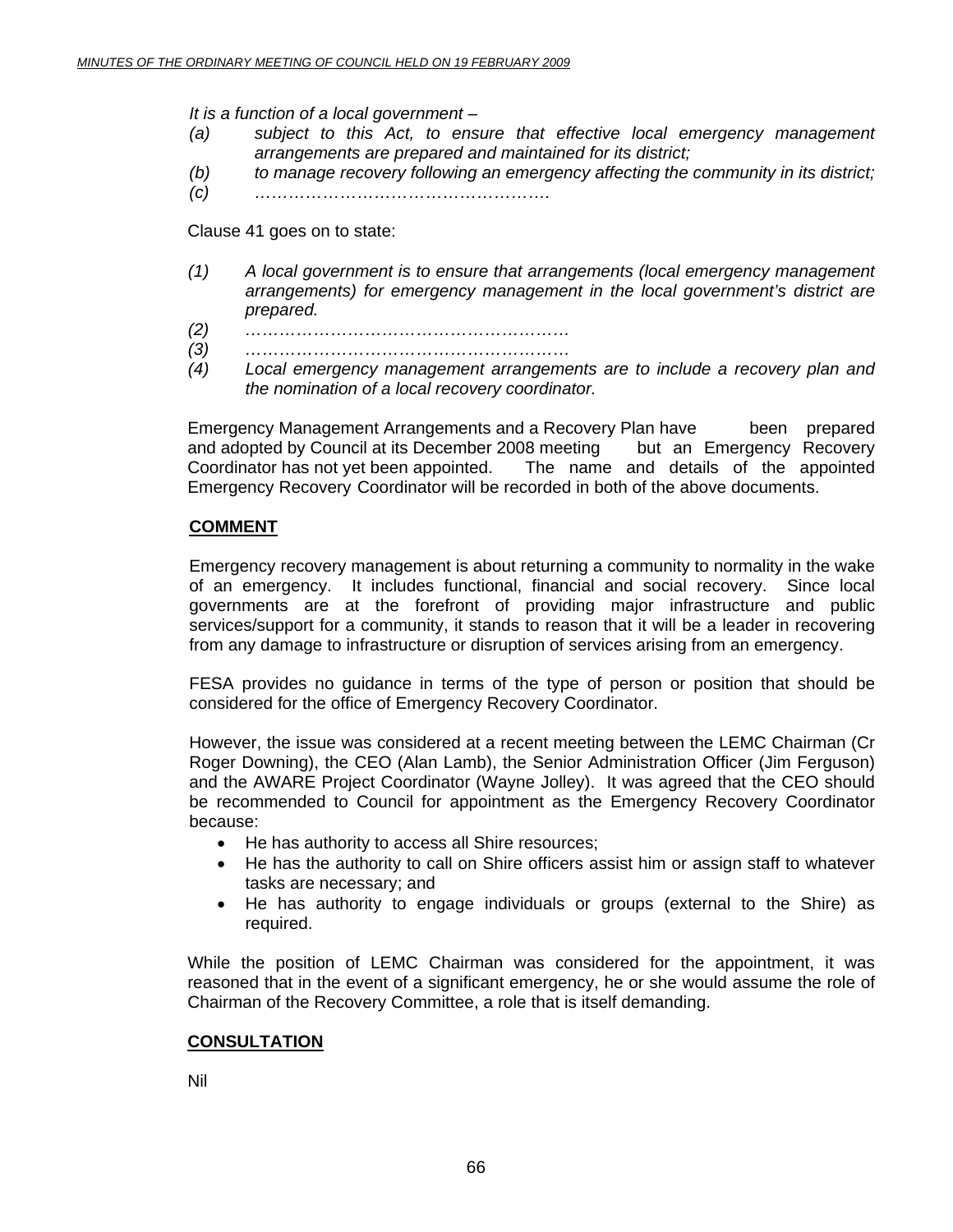# **STATUTORY OBLIGATIONS**

Emergency Management Act 2005 - Clause 41(4)

# **POLICY IMPLICATIONS**

Nil

# **BUDGET/FINANCIAL IMPLICATIONS**

There are no known budget/financial implications

### **STRATEGIC IMPLICATIONS**

There are no known strategic issues

### **SUSTAINABILITY IMPLICATIONS**

- ¾ **Environmental**  There are no known environmental issues at this stage.
- ¾ **Economic**  There are no known economic issues at this stage.
- ¾ **Social**  There are no known social issues at this stage.

# **VOTING REQUIREMENTS**

Simple Majority

# **COUNCIL DECISION & OFFICER RECOMMENDATION – ITEM 7.3.14**

**MOVED: Cr Ginnane SECONDED: Cr Broadhurst** 

**That Council appoint the Chief Executive Officer, Mr Alan Lamb as the Emergency Recovery Coordinator.** 

**CARRIED 8/0 Res 038/09**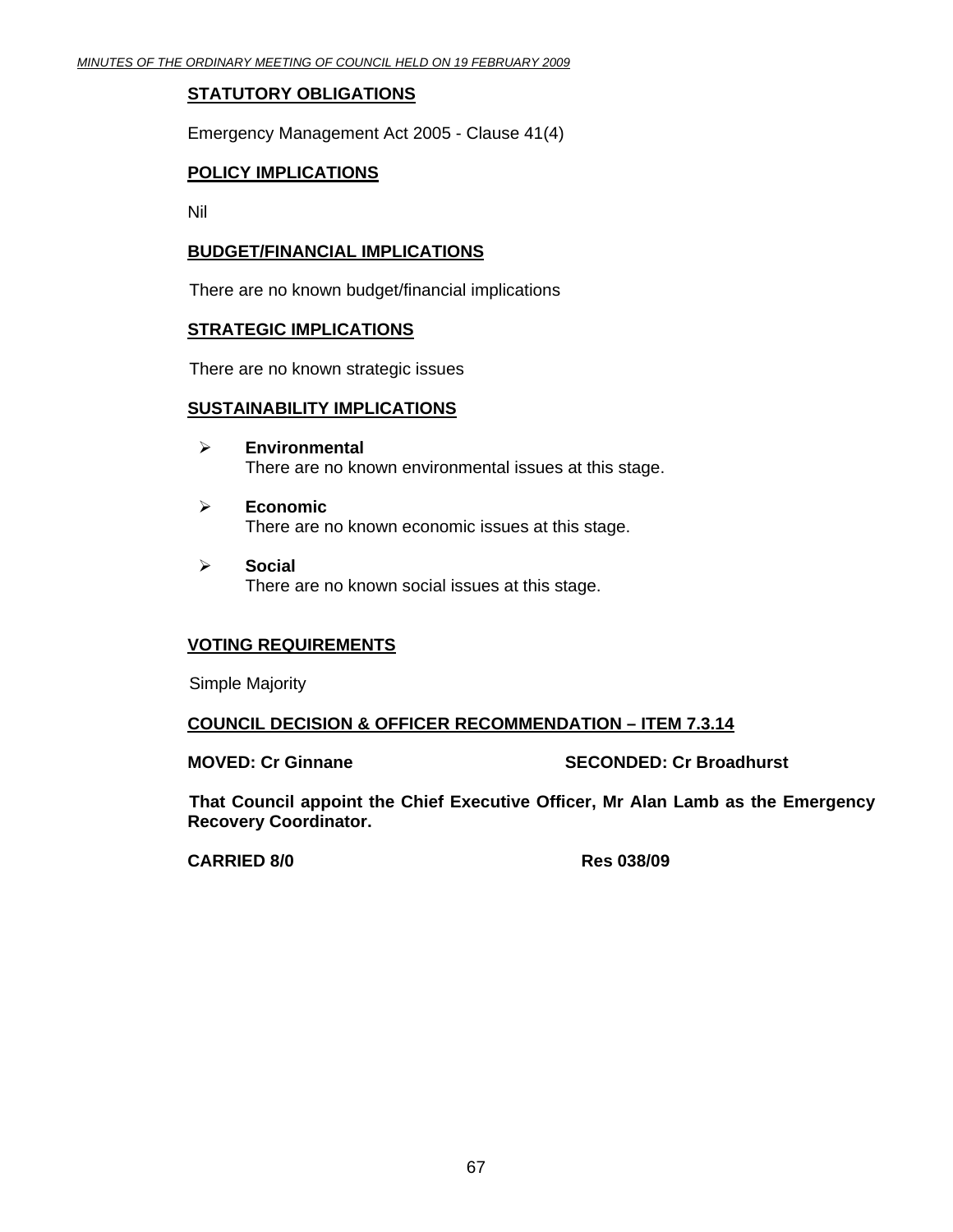# **7.3.15 Application for a Traders Permit**

| Location:<br>Applicant:     | Boyup Brook district (Town-site)<br>Albert Rhodes (trading as "Mr Wave") |
|-----------------------------|--------------------------------------------------------------------------|
| File:                       | PH/6/001                                                                 |
| Disclosure of Interest:     | None                                                                     |
| Date:                       | 11 February 2009                                                         |
| Author:                     | Wayne Jolley Environmental Health Officer                                |
| <b>Authorizing Officer:</b> | Alan Lamb - Chief Executive Officer                                      |
| Attachments:                | Yes - Shire of Boyup Brook Activities in Thoroughfares and               |
|                             | Public Places Local Law, parts 6 & 7.                                    |
|                             |                                                                          |

# **SUMMARY**

Mr. Mark Rhodes from Collie wishes to sell soft serve ice creams from his ice cream van, within the Boyup Brook district (town-site). The vehicle has been inspected and is suitable for the purpose.

Before he can commence operations, he must obtain a 'traders permit' under the Shire's Activities in Thoroughfares and Public Places and Trading Local Law, and has accordingly submitted an application.

# **BACKGROUND**

Mr. Rhodes has a soft serve ice cream van identified as "Mr Wave", which he proposes to operate in the Boyup Brook district, principally in the Boyup Brook town-site, although not within 300m of any shop selling ice creams. He seeks approval to operate on any day of the week between the hours of 10.00am and dark.

The author inspected the ice cream van on 18 November 2008. It was found to comply with the Food Act 2008 (Food Safety Standards). The van currently operates with permits in several local government areas.

### **COMMENT**

Ice cream vans of this kind are often licensed as Itinerant Food Vendors under local government Health Local Laws. Such a Local Law does not exist in this Shire. However the intended nature of the operation constitutes 'trading' and is consequently captured by Council's Activities in Thoroughfares and Public Places and Trading Local Law.

The Local Law requires that an application is on a prescribed form and provides certain information. Although there is no appropriate Shire form, Mr. Rhodes has submitted the required information on an existing 'Temporary Food Stall Application" form, together with the prescribed fee (Shire Budget) of \$100.00.

In considering an application, the Local Law (6.5) requires that a number of matters be considered, including:

- Any relevant policies of the local government; (*There are no such policies.)*
- The desirability of the proposed activity;
- The location of the proposed activities;
- The principles set out in the Competition Principles Agreement.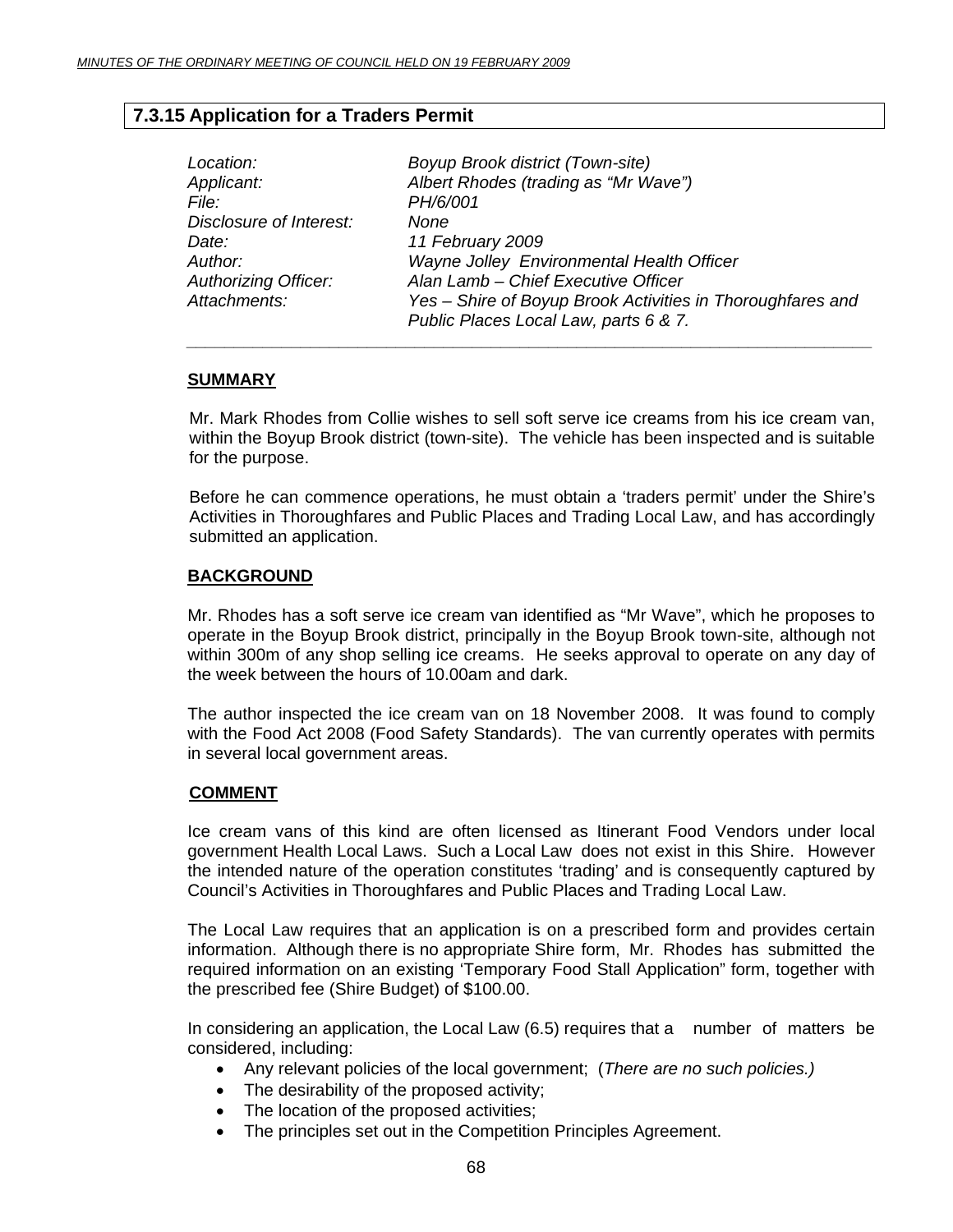The Local Law enables a local government to refuse an application, on the basis that:

- The needs of the district or the part, for which the permit is sought, are adequately catered for by established shops or by persons who have a valid permit to carry on trading or to conduct a stall. *(There are no other such trader permits).*
- Such other grounds as the local government may consider to be relevant in the circumstances of the case.

 In approving an application, the Local Law enables the local government to set certain conditions, including:

- The place, the part of the district, or the thoroughfare to which the permit applies; *(While 300m from any shop selling the same goods is required by the Local Law and appears to be an accepted standard, Council could impose greater limitations).*
- The days and hours during which a permit holder may conduct a stall or trade; *(If Council is concerned about any impact to established shops, it could stipulate trading only outside of normal shopping hours).*

The Local Law also sets out requirements for the conduct of a Trader under clause 6.8.

# **CONSULTATION**

Nil

# **STATUTORY OBLIGATIONS**

- Food Act (Food Safety Standards)
- Shire of Boyup Brook Activities in Thoroughfares and Public Places and Trading Local Law

# **POLICY IMPLICATIONS**

Nil

# **BUDGET/FINANCIAL IMPLICATIONS**

Nil

# **STRATEGIC IMPLICATIONS**

There are no known strategic issues

# **SUSTAINABILITY IMPLICATIONS**

¾ **Environmental**  There are no known environmental issues at this stage.

# ¾ **Economic**

There may be an impact on the sale of ice creams by established shopkeepers should the application be approved.

# ¾ **Social**

Approval of the application would lead to an additional service being provided in Boyup Brook.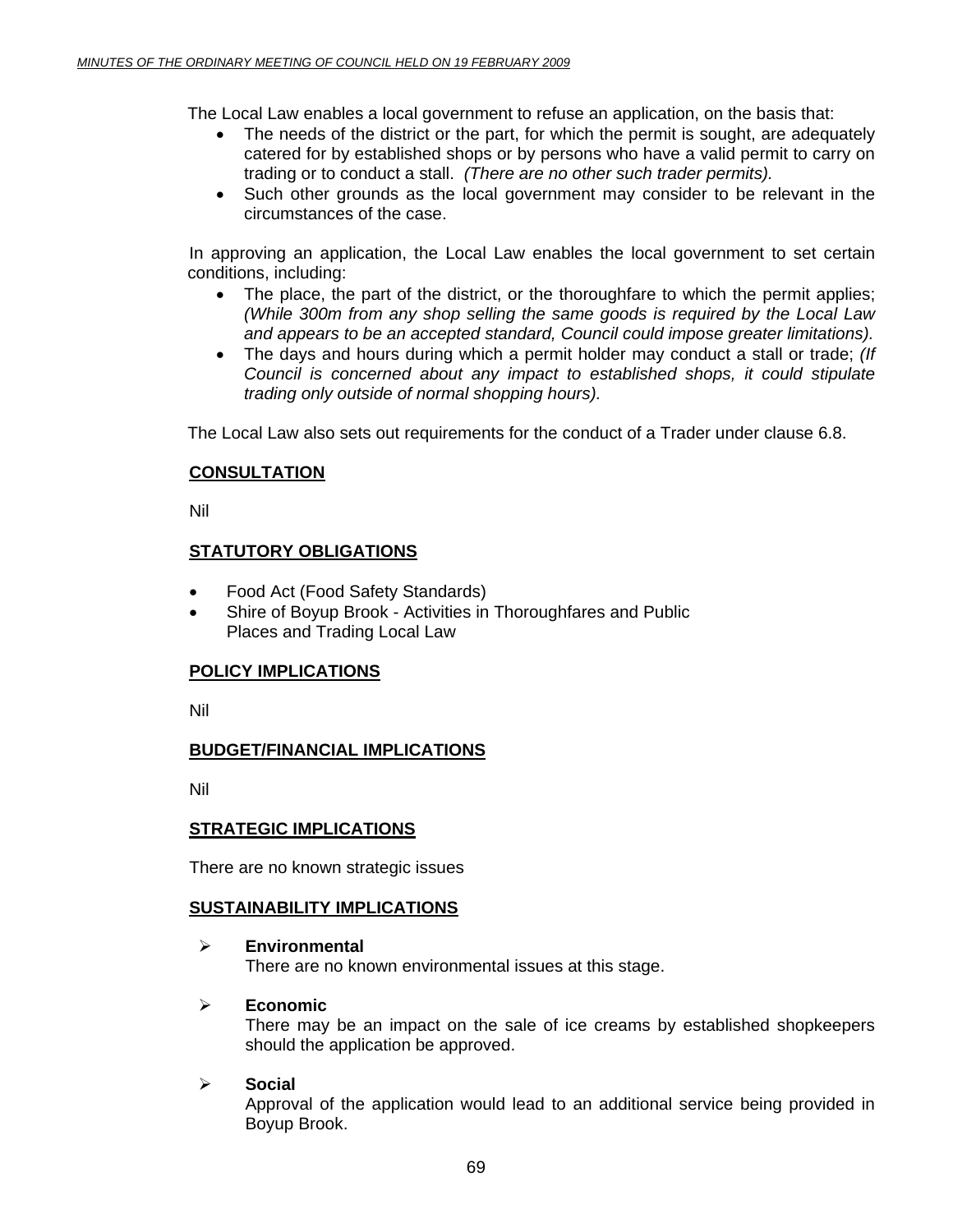# **VOTING REQUIREMENTS**

Simple Majority

# **COUNCIL DECISION & OFFICER RECOMMENDATION – ITEM 7.3.15**

# **MOVED: Cr Marshall SECONDED: Cr Muncey**  SECONDED: Cr Muncey

**That Council approve Mr. Rhodes' application for a Traders Permit, within the parameters set by the Shire's Activities in Thoroughfares and Public Places and Trading Local Law, and with the following conditions:** 

- **1 May operate on any day of the week between the hours of 10.00am and dark only.**
- **2 May not operate within 300 metres of any shop that is open, selling similar goods.**

**CARRIED 7/1 Res 039/09** 

# **7.3.16 Planning Application – Oversized Outbuilding on Residential Lot – Boyup Brook**

| Location:                       | Lot 24 Bridge Street, Boyup Brook   |
|---------------------------------|-------------------------------------|
| <b>Applicant:</b>               | Richard and Raema Chudziak          |
| <b>File:</b>                    | AS410                               |
| Disclosure of Officer Interest: | None                                |
| Date:                           | 11 <sup>th</sup> February 2009      |
| Author:                         | Wayne Jolley - Building Surveyor    |
| <b>Authorizing Officer:</b>     | Alan Lamb - Chief Executive Officer |
| Attachments:                    | Yes - Plans of proposed building    |

# **SUMMARY**

The owners of this property, Mr and Mrs Chudziak propose to construct an open carport between a recently constructed shed and a previously existing garage, for the purpose of parking vehicles. Additionally, it is proposed to remove existing brick arches of the previously existing garage and replace the skillion roof with a gable roof, in order to ensure a more visually pleasing connection of the three structures. This report recommends that the application be approved.

\_\_\_\_\_\_\_\_\_\_\_\_\_\_\_\_\_\_\_\_\_\_\_\_\_\_\_\_\_\_\_\_\_\_\_\_\_\_\_\_\_\_\_\_\_\_\_\_\_\_\_\_\_\_\_\_\_\_\_\_\_\_\_\_\_\_\_\_\_\_\_\_

# **BACKGROUND**

The subject land is situated on Bridge Street within the town-site Residential zone and is used as both a residence and for Bed & Breakfast accommodation. The area of the lot is 1.1194ha and is bounded by other residential lots.

In June 2008, Mr and Mrs Chudziak obtained conditional planning approval to build a shed on their property that was larger than Council Policy P.04 allowed. The condition (i.e. obtaining consent from all of their neighbours) was subsequently met and the shed constructed.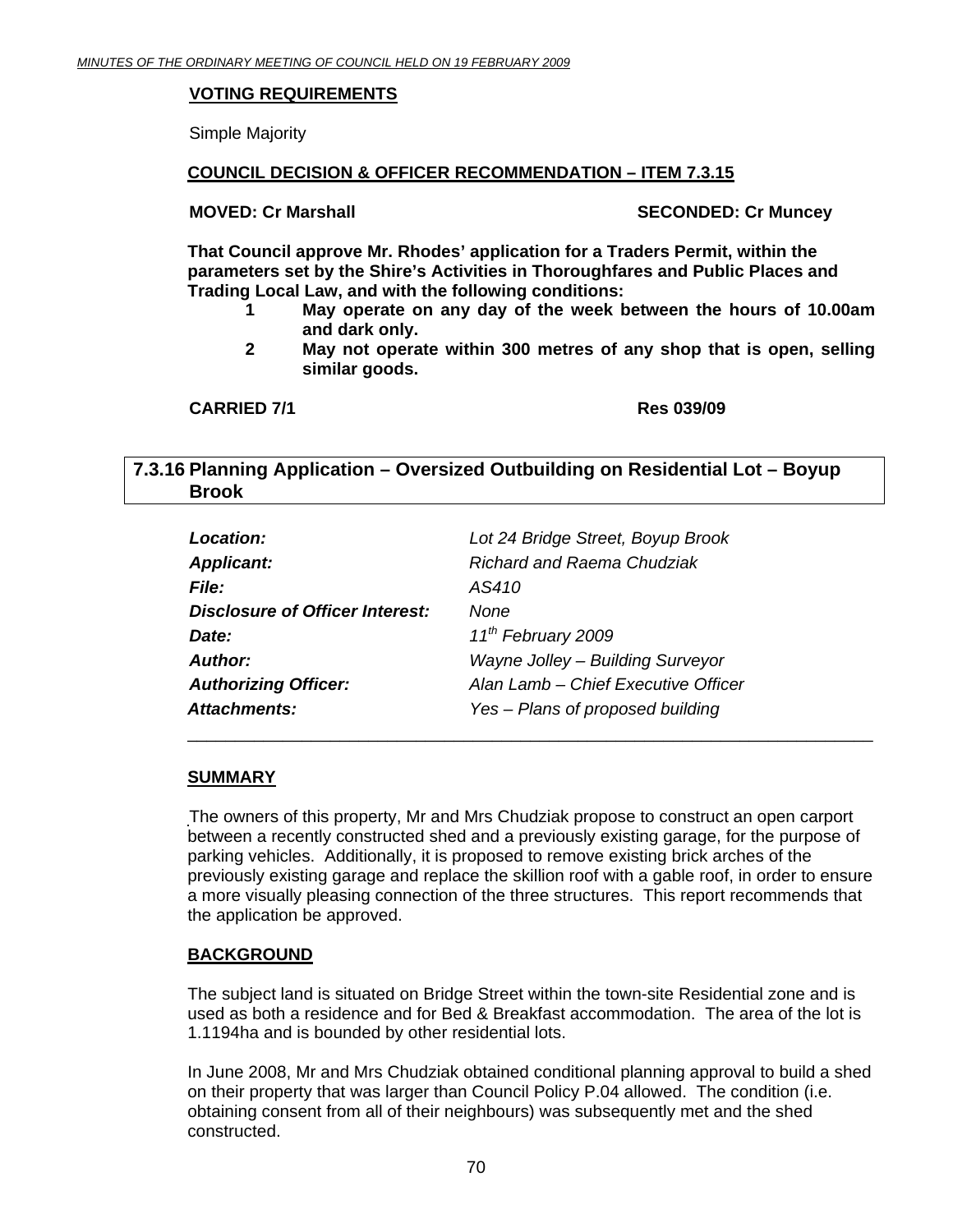Mr and Mrs Chudziak now wish to construct an 8.72m x 6.65m (58m<sup>2</sup>) carport between the existing garage and recently constructed colorbond shed, and modify the appearance of the pre-existing garage to create a visually pleasing connection of the three structures (see attached elevations).

It is intended to use the carport for parking of the owners and guests vehicles.

# **COMMENT**

Under Council Policy No P.04 – Outbuildings, a Residential/Urban block greater than 1,012m, is permitted a total outbuilding area of  $120m^2$  with any individual outbuilding no more than 100m<sup>2</sup>.

This proposal does not comply with the Policy because the total outbuilding area will exceed the permitted 120m<sup>2</sup> by 113m<sup>2</sup>

The proposal meets other requirements of the Policy such as ridge/eave heights and boundary setbacks. Ridge and eave heights of the proposed carport are to approximately match the adjacent garage (when modified) and shed, to create a relatively horizontal vista across the three gabled rooflines.

The land area of Lot 24 is very much larger than that of surrounding Residential lots, which accommodates the generous 11m set-back between the proposed carport and the nearest boundary. The area, positioning, colour and indicated use of the proposed carport are such that it is very unlikely to have any visual or amenity impact on neighbours.

The Policy permits Council to consider a planning application outside the domain of the standards relating to permitted areas but states that Council will require that:

- The proposed outbuilding(s) are of masonry construction or clad in factory applied colorbond or zincalume;
- The height of any opening to the outbuilding(s) is less than 3.0 metres;
- The ridge/gable height is less than shown in the table (4.5m);
- The outbuilding(s) must be totally or partially screened from the street by a dwelling and/or landscaping capable of reaching a height equivalent to the eave height of the outbuilding(s) upon maturity;
- Your proposal will not have a detrimental effect on your neighbours or on the street in general.

These additional requirements are met by the proposal with the exception of dot-point 2. When taken from the existing sloping ground level to the underside of the ridge, the actual opening height indicated on the drawings, scales to around 3.7m, whereas the Policy maximum is stipulated as 3.0m. This is a result of creating horizontal unity with the adjacent garage and carport rooflines, which in this case is considered more visually relevant than the opening height. There is little or no aesthetic advantage to reducing opening heights, because the carport is totally behind the house and at 90º to the property frontage. Nevertheless, the opening heights could be reduced with the provision of a gable at each end of the carport.

As was pointed out in June 2008, there is potential in the future for the land to be subdivided into small residential lots. Even so, the positioning of the proposed carport would meet minimum side and rear boundary setbacks (1m) for Residential areas.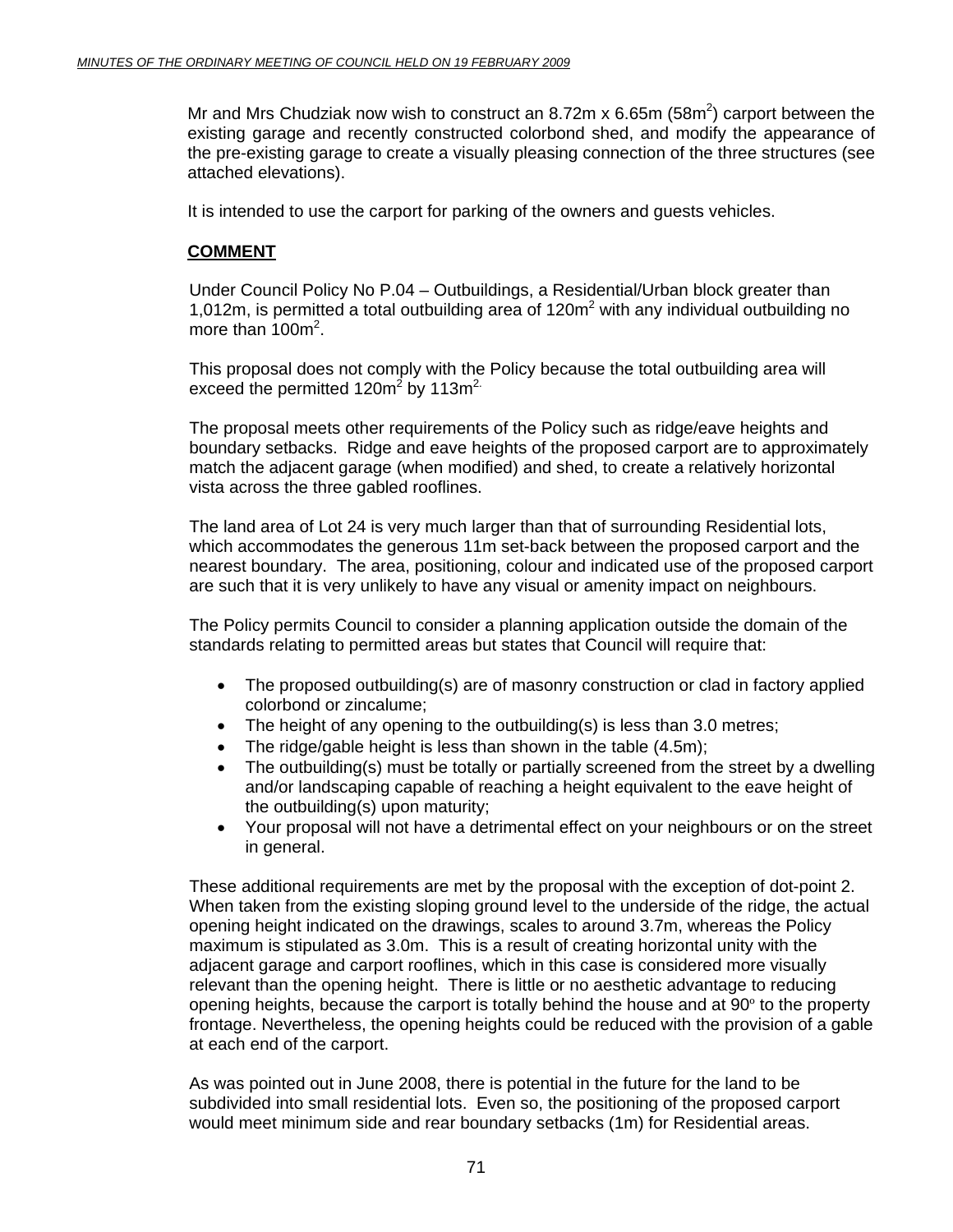It is recommended that planning approval be granted to build the proposed carport in accordance with the site plan and elevations submitted with this application.

## **CONSULTATION**

Nil

# **STATUTORY OBLIGATIONS**

Shire of Boyup Brook Town Planning Scheme No 2

# **POLICY IMPLICATIONS**

Council Policy No P.04 - Outbuildings

# **BUDGET/FINANCIAL IMPLICATIONS**

Nil

# **STRATEGIC IMPLICATIONS**

Compliance with adopted policies and Shire Boyup Brook Town Planning Scheme No 2 will ensure Council's objectives for the Residential Zone are maintained.

### **SUSTAINABILITY IMPLICATIONS**

- ¾ **Environmental:**  There are no known significant environmental considerations
- ¾ **Economic:**  Key criteria for economic development is land availability, both residential and industrial.
- ¾ **Social:**  There are no known significant social considerations

### **VOTING REQUIREMENTS**

Simple Majority

### **COUNCIL DECISION & OFFICER RECOMMENDATION – ITEM 7.3.16**

### **MOVED: Cr Piper SECONDED: Cr O'Hare**

**That planning approval be granted to Mr and Mrs R Chudziak to erect an additional outbuilding (carport) on Lot 24 Bridge Street, in accordance with the plans submitted with this planning application.** 

**CARRIED 7/1 Res 040/09**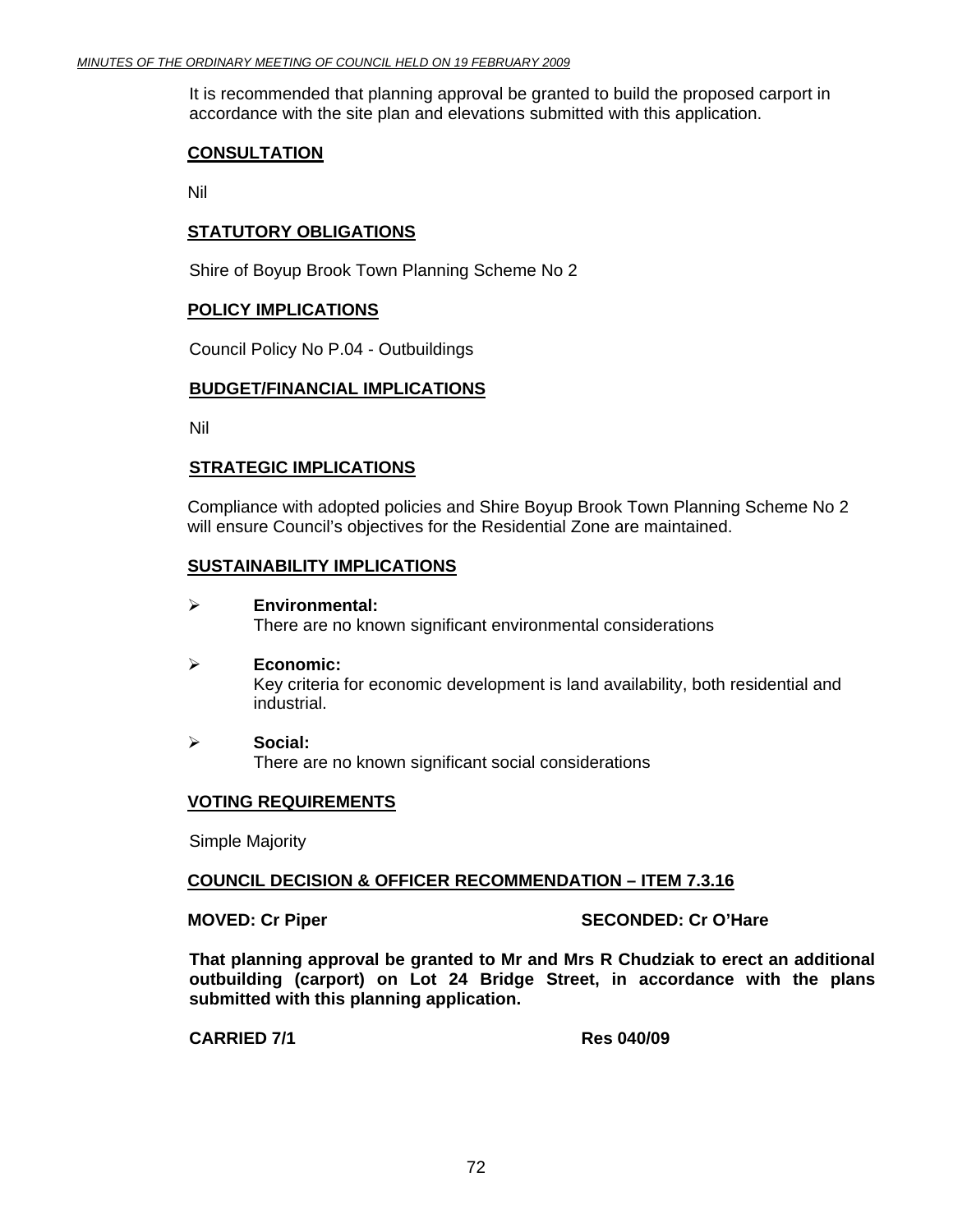# **7.3.17 Boyup Brook Pistol Club**

| Location:                       | Boyup Brook Town Lot 336           |
|---------------------------------|------------------------------------|
| <b>Applicant:</b>               | <b>Boyup Brook Pistol Club</b>     |
| <i>File:</i>                    | N/A                                |
| Disclosure of Officer Interest: | Nil                                |
| Date:                           | 13 February, 2009                  |
| Author:                         | Alan lamb, Chief Executive Officer |
| <b>Authorizing Officer:</b>     | Not Applicable                     |
| Attachments:                    | Nil                                |
|                                 |                                    |

#### **SUMMARY**

The Boyup Brook Pistol Club seeks to make improvements to its facilities on lot 336 and it is recommended that Council approves this being done.

#### **BACKGROUND**

The Pistol Club occupies a portion of Boyup Brook Town Lot 336 which is owned (freehold title) by the Shire and seeks to make improvements to its range and clubhouse.

#### **COMMENT**

The club wants to extend a shed on its range and to build a new kitchen attached to its clubhouse. It has been working with Council's Building Surveyor and an architect to ensure its plans will meet all relevant requirements.

Council is the land owner and so its approval, as the owner, is required before any more work is done on progressing plans to Building license stage. Plans of what the club wants to do will be tabled at the Council meeting.

#### **CONSULTATION**

The author has spoken with representatives of the club and Council staff.

#### **STATUTORY OBLIGATIONS**

Nil

#### **POLICY IMPLICATIONS**

Nil

#### **BUDGET/FINANCIAL IMPLICATIONS**

Nil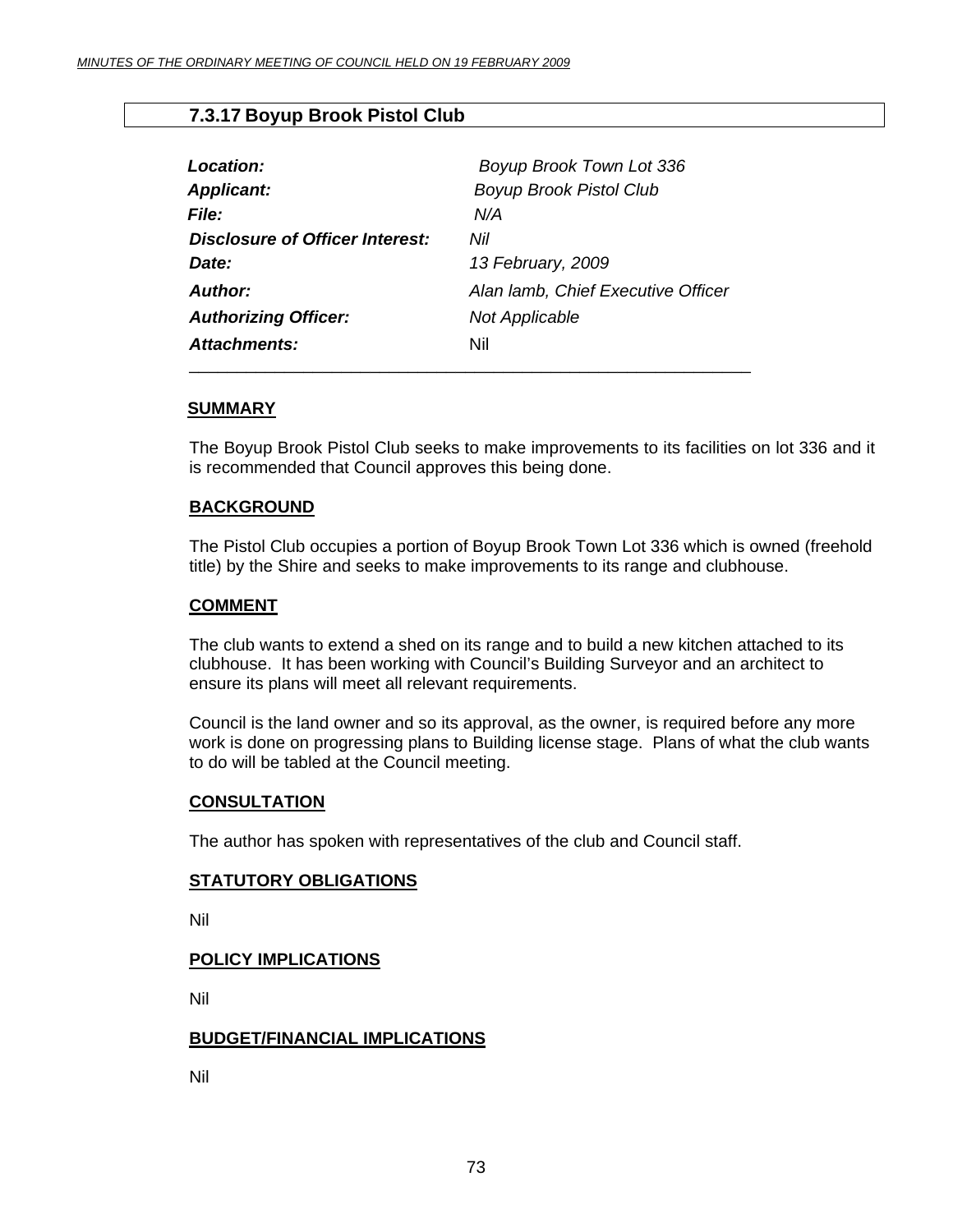# **STRATEGIC IMPLICATIONS**

Nil

#### **SUSTAINABILITY ISSUES**

- ¾ **Environmental**  There are no known significant environmental issues.
- ¾ **Economic**  There are no known significant economic issues.
- ¾ **Socia**l There are no known significant social issues.

#### **VOTING REQUIREMENTS**

Simple majority

#### **COUNCIL DECISION & OFFICER RECOMMENDATION – ITEM 7.3.17**

**MOVED: Cr O'Hare SECONDED: Cr Muncey** 

**That the request from the Boyup Brook Pistol Club to extend a shed on its range and make improvements to its clubhouse, in line with plans provided, be approved.** 

**CARRIED 8/0 Res 041/09** 

# **8 COMMITTEE REPORTS**

# **8.1.1 Youth Advisory Committee Minutes**

| Location:                       | N/A              |
|---------------------------------|------------------|
| <b>Applicant:</b>               | N/A              |
| <b>File:</b>                    | <i>IM/37/004</i> |
| Disclosure of Officer Interest: | Nil              |
| Date:                           | 11 February 2009 |
| <b>Author:</b>                  | Annie Jones      |
| <b>Authorizing Officer:</b>     | Alan Lamb        |
| <b>Attachments:</b>             | Yes - Minutes    |
|                                 |                  |

#### **BACKGROUND:**

A Meeting of the Youth Advisory Committee was held on 10 February 2009. *(refer to appendix 8.1.1).* 

 *\_\_\_\_\_\_\_\_\_\_\_\_\_\_\_\_\_\_\_\_\_\_\_\_\_\_\_\_\_\_\_\_\_\_\_\_\_\_\_\_\_\_\_\_\_\_\_\_\_\_\_\_\_\_\_\_\_\_\_\_\_\_\_\_\_\_\_\_\_\_\_\_\_* 

Minutes of the meetings are laid on the table and circulated (*refer to appendix 8.1.1*).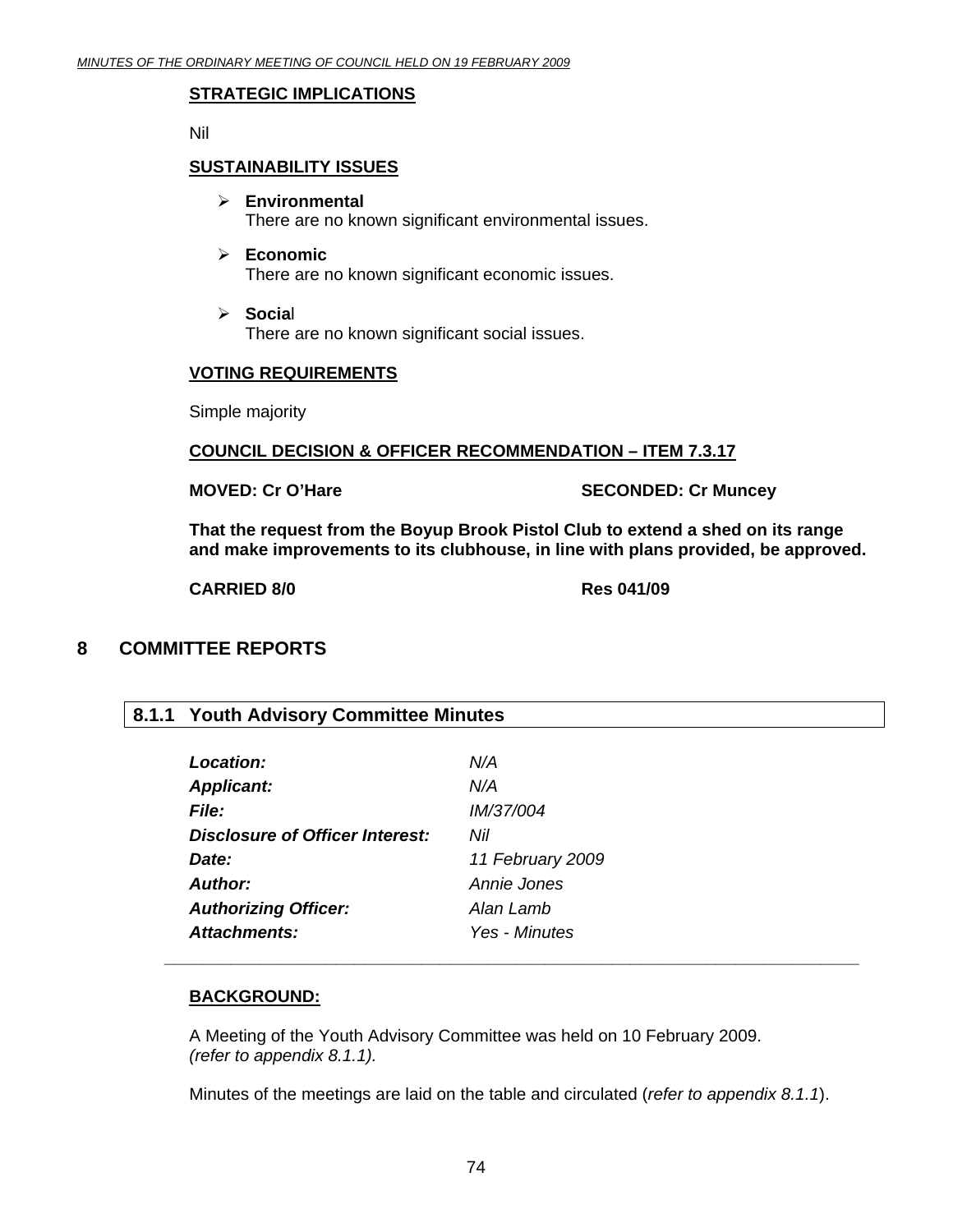#### **COUNCIL DECISION & OFFICER RECOMMENDATION – ITEM 8.1.1**

**MOVED: Cr Ginnane SECONDED: Cr Broadhurst**  SECONDED: Cr Broadhurst

**That the minutes of the Youth Advisory Committee held on 10 February 2009 be received.** 

**CARRIED 8/0 Res 042/09** 

# **8.1.2 Annual General Meeting of the Boyup Brook Local Drug Action Group Inc.**

| <b>Location:</b>                | N/A              |
|---------------------------------|------------------|
| <b>Applicant:</b>               | N/A              |
| <i><b>File:</b></i>             | <i>IM/37/004</i> |
| Disclosure of Officer Interest: | Nil              |
| Date:                           | 11 February 2009 |
| <b>Author:</b>                  | Annie Jones      |
| <b>Authorizing Officer:</b>     | Alan Lamb        |
| <b>Attachments:</b>             | Yes - Minutes    |
|                                 |                  |

# **BACKGROUND:**

A Meeting of the Local Drug Action Group Inc was held on 10 February 2009.

 *\_\_\_\_\_\_\_\_\_\_\_\_\_\_\_\_\_\_\_\_\_\_\_\_\_\_\_\_\_\_\_\_\_\_\_\_\_\_\_\_\_\_\_\_\_\_\_\_\_\_\_\_\_\_\_\_\_\_\_\_\_\_\_\_\_\_\_\_\_\_\_\_* 

Minutes of the meetings are laid on the table and circulated (*refer to appendix 8.1.2*).

#### **COUNCIL DECISION & OFFICER RECOMMENDATION – ITEM 8.1.2**

**MOVED: Cr O'Hare SECONDED: Cr Muncey** 

**That the minutes of the Local Drug Action Group Committee held on 10 February 2009 be received.** 

**CARRIED 8/0 Res 043/09**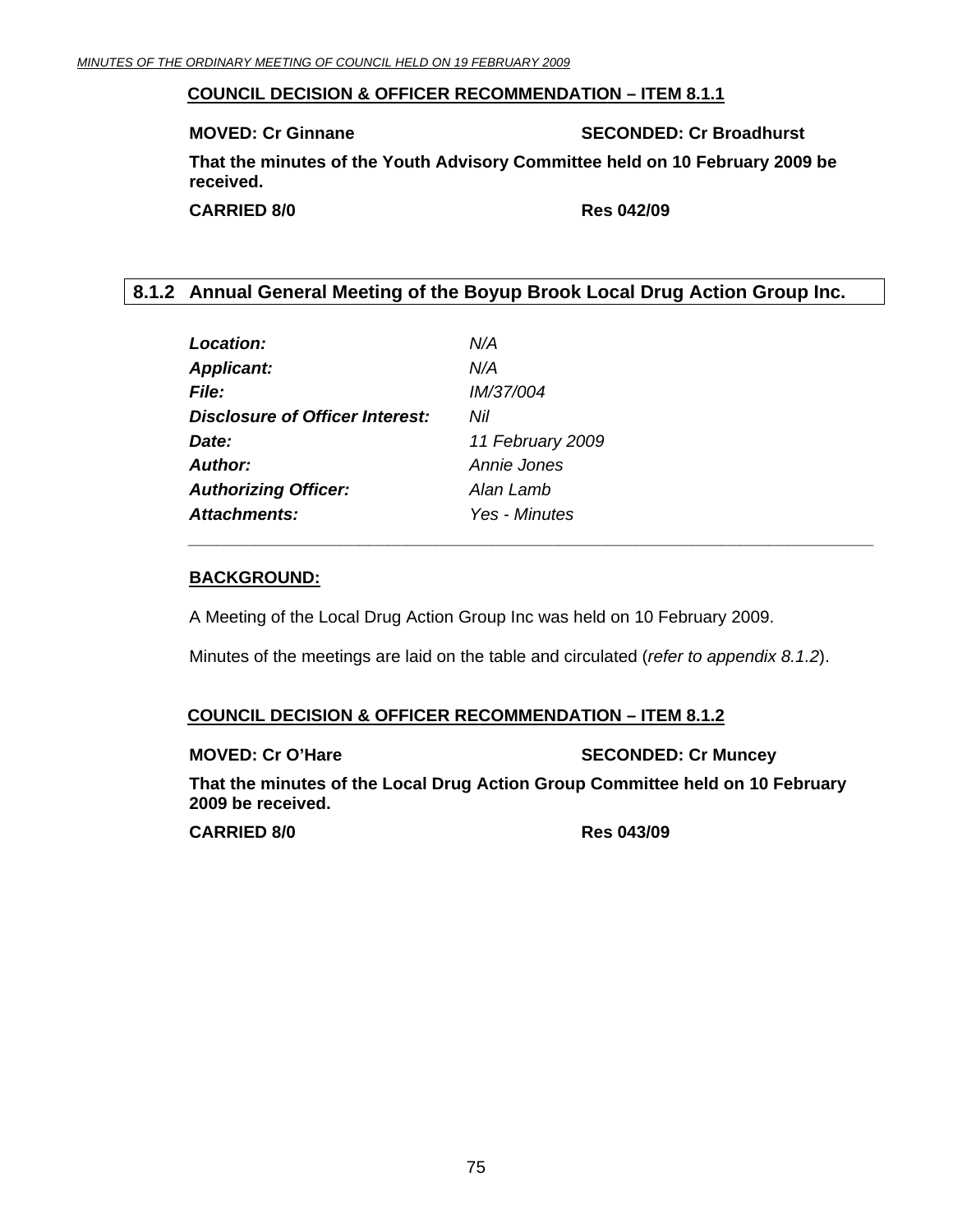# **8.1.3 Bushfire Advisory Committee Meeting**

| Location:                       | N/A                   |
|---------------------------------|-----------------------|
| <b>Applicant:</b>               | N/A                   |
| <b>File:</b>                    | RS/37/001             |
| Disclosure of Officer Interest: | Nil                   |
| Date:                           | 12 February 2009      |
| Author:                         | Keith Jones           |
| <b>Authorizing Officer:</b>     | <b>Not Applicable</b> |
| Attachments:                    | Yes - Minutes         |

#### **BACKGROUND:**

A Meeting of the Bushfire Advisory Committee was held on 10 February 2009.

 *\_\_\_\_\_\_\_\_\_\_\_\_\_\_\_\_\_\_\_\_\_\_\_\_\_\_\_\_\_\_\_\_\_\_\_\_\_\_\_\_\_\_\_\_\_\_\_\_\_\_\_\_\_\_\_\_\_\_\_\_\_\_\_\_\_\_\_\_\_\_\_\_* 

There are five recommendations for Council to consider, that is:

| $\sim$ | Item $6.3$  | Hazard Reduction Burns - roadside verges              |
|--------|-------------|-------------------------------------------------------|
| $\sim$ | Item $6.3$  | Hazard Reduction Burns – townsite areas               |
| $\sim$ | Item $6.3$  | Hazard Reduction Burns - Main Roads roadside burns    |
| $\sim$ | Item 6.8    | Special Rural Firebreaks – access gates               |
| $\sim$ | Item $6.12$ | Slip-On fire fighting units - lobby FESA and Minister |

The recommendations are administrative in nature and should be supported by Council.

# COMMITTEE RECOMMENDATIONS – ITEM 8.1.3

- 1. That the Shire roadside verges be cleaned up in the autumn period.
- 2. That the townsite private, shire and crown land blocks be cleaned up in the autumn period.
- 3. That the Shire write a letter to Main Roads Department requesting the Donnybrook-Kojonup Road be prioritised for removing fire fuel from the roadside verges.
- 4. That the Shire require small land holdings in future subdivisions to install access gates between properties to allow fire fighting personnel better access to a fire.
- 5. That the Shire writes to the minister and the CEO of FESA expressing the need for more slip-on appliances for rural brigades and that the FESA policy of not providing them is changed.

# **OFFICER RECOMMENDATION – ITEM 8.1.3**

- 1 That the Minutes of the Shire of Boyup Brook Bushfire Advisory Committee meeting, held on Tuesday 10th February, 2009 be received.
- 2 That in relation to the Committee Recommendations: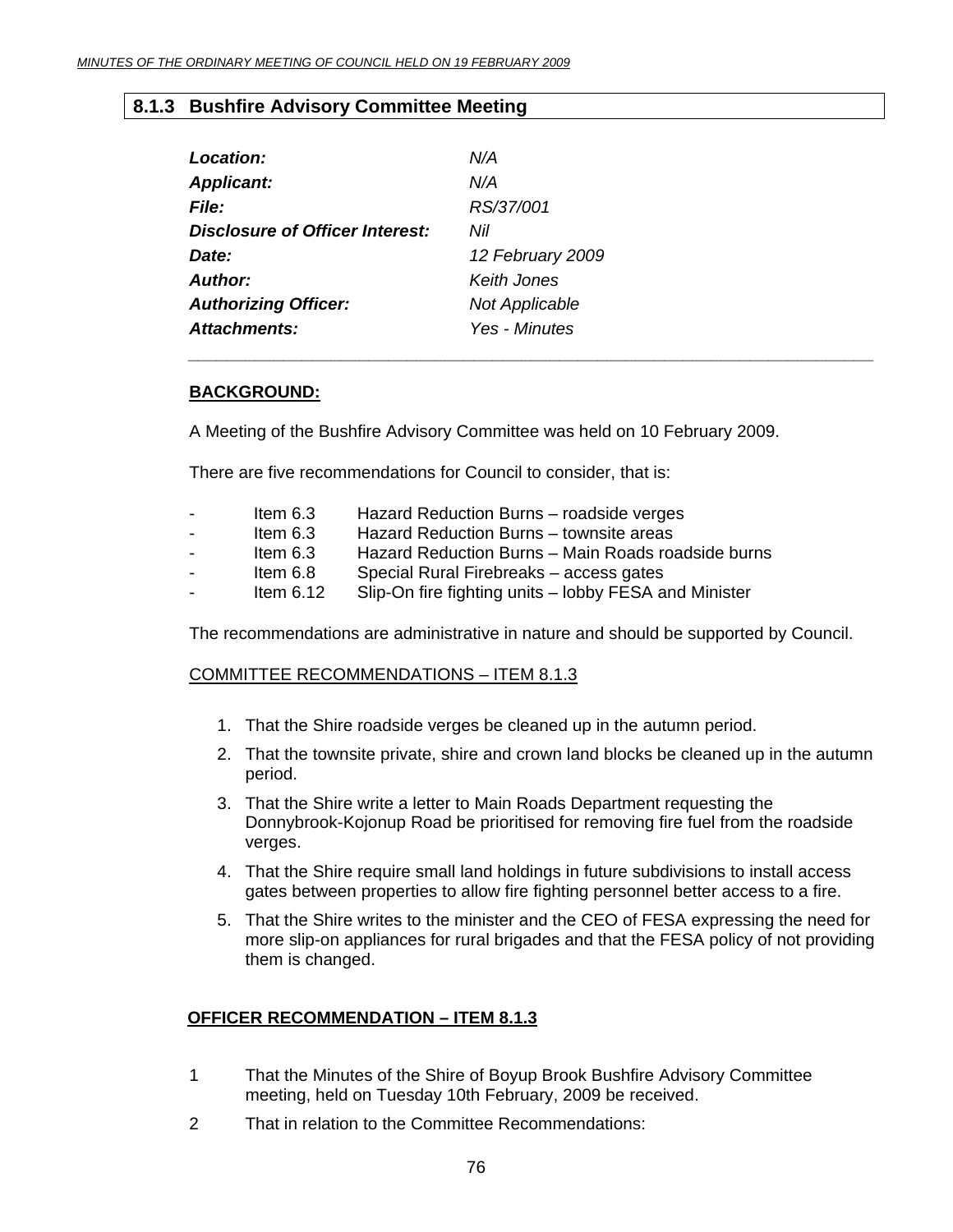- 2.1 Boyup Brook Bushfire Brigades be asked to conduct road verge clean ups in the autumn period each year with costs being met from Emergency Services Levy funding.
- 2.2 Administration work toward having all townsite blocks, including those owned privately, owned and/or managed by the Shire, Reserves managed by others and Unallocated Crown Land cleaned up in the autumn period each year.
- 2.3 Administration write to Main Roads Western Australia requesting that the Donnybrook-Kojonup Road be prioritised for removing fire fuel from road side verges.
- 2.4 Administration prepare a draft planning policy, for consideration by Council, requiring that all small land holdings in future subdivisions be required to install access gates between properties to allow fire fighting personnel better access to a fire.
- 2.5 Administration writes to the Minister and Chief Executive Officer of the Fire and Emergency Services Authority expressing the need for more slip-on appliances for rural brigades and requesting that the Authorities policy of not providing them be reviewed and changed.

# **COUNCIL DECISION – MOVE INTO COMMITTEE**

#### **MOVED: Cr Ginnane SECONDED: Cr Piper**

**That the Council move into a committee of the whole under clause 15.6 of the Standing Orders, Local Law No.1.to allow members free discussion on the matter.** 

# **CARRIED 8/0 Res 044/09**

 7.23pm – Cr Muncey left the Chambers. 7.25pm – Cr Muncey returned to the Chambers.

# **COUNCIL DECISION – MOVE OUT OF COMMITTEE**

**MOVED: Cr Piper SECONDED: Cr Ginnane** 

**That the Council moves out of committee of the whole under clause 15.6 of the Standing Orders, Local Law No.1.** 

#### **CARRIED 8/0 Res 045/09**

# **COUNCIL DECISION – ITEM 8.1.3**

**MOVED: Cr Ginnane SECONDED: Cr Piper** 

**1 That the Minutes of the Shire of Boyup Brook Bushfire Advisory Committee meeting, held on Tuesday 10th February, 2009 be received.** 

**CARRIED 8/0 Res 046/09**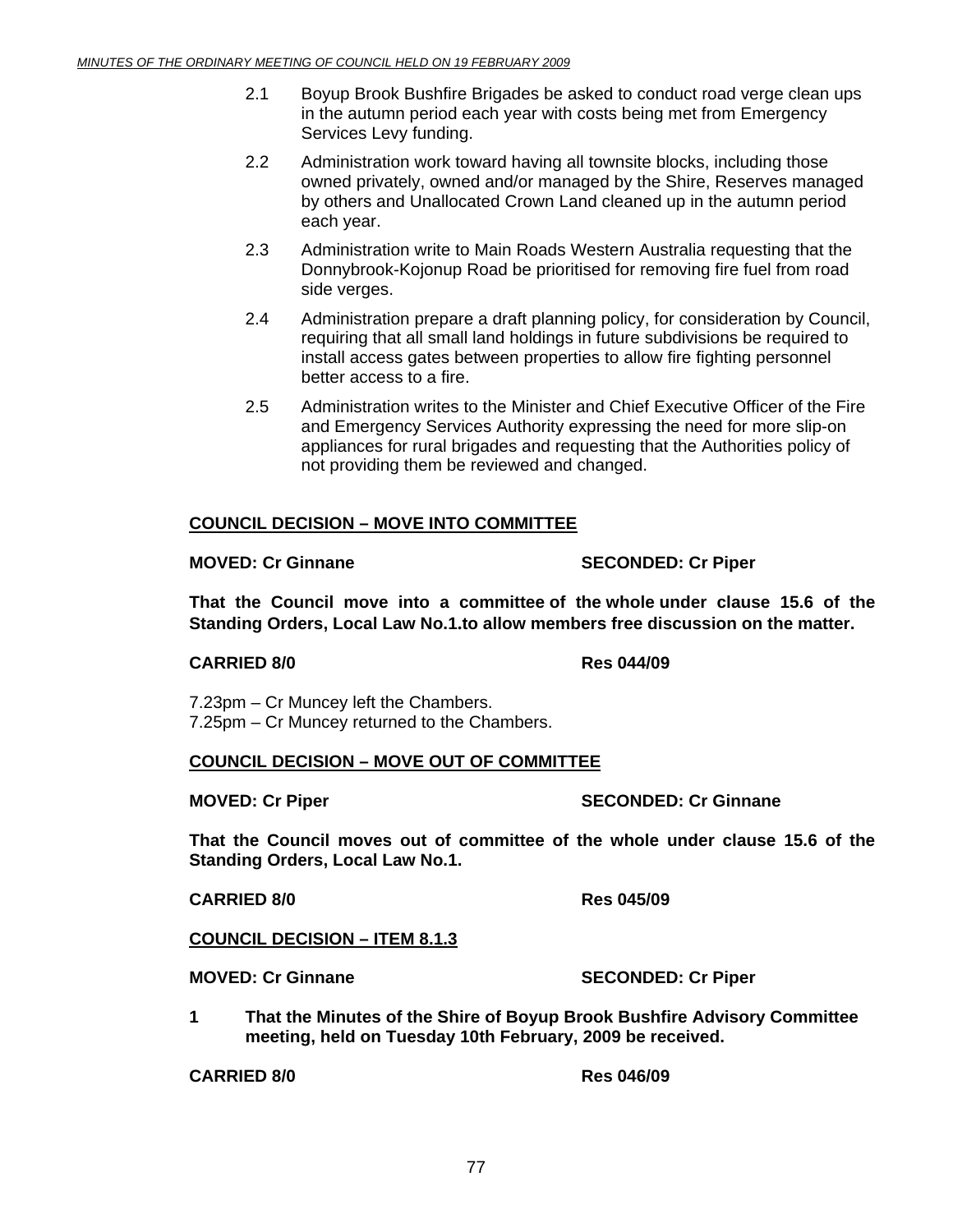#### **MOVED: Cr Ginnane SECONDED: Cr Muncey**

- **2 That in relation to the Committee Recommendations:** 
	- **2.1 Boyup Brook Bushfire Brigades be asked to conduct road verge clean ups in the autumn period each year with costs being met from Emergency Services Levy funding.**
	- **2.2 Administration work toward having all townsite blocks, including those owned privately, owned and/or managed by the Shire, Reserves managed by others and Unallocated Crown Land cleaned up in the autumn period each year.**
	- **2.3 Administration write to Main Roads Western Australia requesting that the Donnybrook-Kojonup Road be prioritised for removing fire fuel from road side verges.**
	- **2.4 Administration prepare a draft planning policy, for consideration by Council, requiring that the developer of all small land holdings in future subdivisions be required to install access gates between properties to allow fire fighting personnel better access to a fire.**
	- **2.5 Administration writes to the Minister and Chief Executive Officer of the Fire and Emergency Services Authority expressing the need for more slip-on appliances for rural brigades and requesting that the Authorities policy of not providing them be reviewed and changed.**

#### **CARRIED 8/0 Res 047/09**

# **8.1.4 Audit Committee Minutes**

# **COUNCIL DECISION & OFFICER RECOMMENDATION – ITEM 8.1.4**

That the Minutes of the Audit Committee meeting, held on Thursday 19<sup>th</sup> February, **2009 be received.** 

**MOVED: Cr O'Hare SECONDED: Cr Muncey** 

**CARRIED 8/0 Res 048/09** 

# **9 MOTIONS OF WHICH PREVIOUS NOTICE HAS BEEN GIVEN**

Nil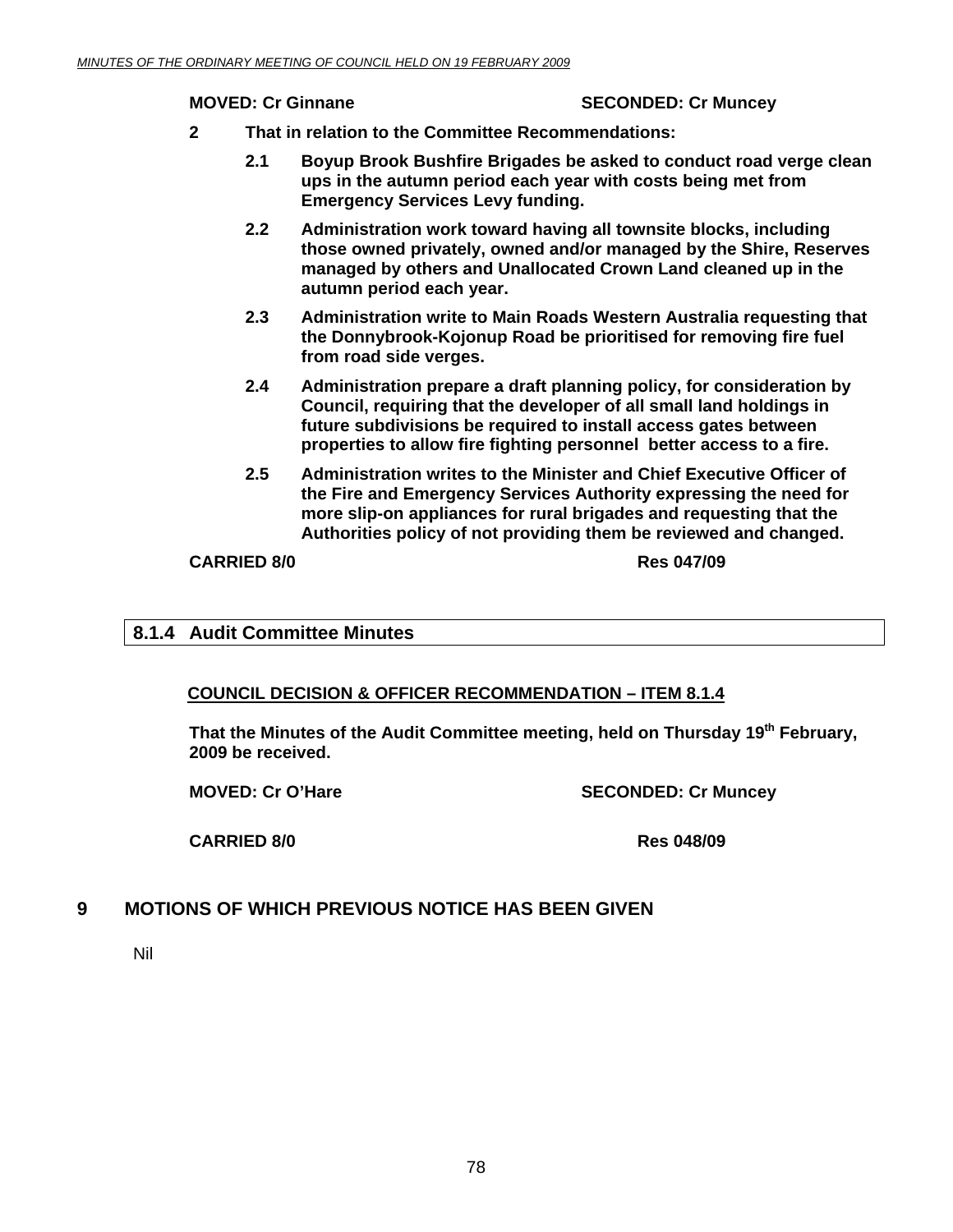# **10 URGENT BUSINESS – BY APPROVAL OF THE PRESIDENT OR A MAJORITY OF COUNCILLORS PRESENT**

#### **10.1 Shared Environmental Officer**

| Location                    | Not Applicable                       |  |
|-----------------------------|--------------------------------------|--|
| <i>File:</i>                | <i>FM/25/042</i>                     |  |
| Disclosure of Interest:     | Nil                                  |  |
| Date:                       | 17 February 2009                     |  |
| Author:                     | John Eddy - Manager Works & Services |  |
| <b>Authorizing Officer:</b> | Alan Lamb, Chief Executive Officer   |  |
| Attachments:                | Yes                                  |  |
|                             |                                      |  |

#### **SUMMARY**

This report recommends that the Council commit to a three (3) year contract between the Shires of Manjimup, Bridgetown-Greenbushes, Nannup and Boyup Brook to employ an Environmental Officer on a shared basis.

#### **BACKGROUND**

The amount of \$8,250 was allocated in the 2008/2009 budget for the employment of a shared Environmental Officer, for one day per fortnight.

The Bridgetown based Environmental Officer was to be shared between the Shire of Manjimup (3 days/fortnight), Shire of Bridgetown-Greenbushes (3 days/fortnight), Shire of Nannup (1day/fortnight) and Shire of Boyup Brook (1 day/fortnight).

Further to grant funding received from the South West Development Commission (SWDC) and the unavailability of the Environmental Officer until the 23 February 2009 the Shire of Boyup Brook's financial commitment for the 2008/2009 financial year is \$1,811.00

#### **COMMENT**

The Shire of Bridgetown/Greenbushes have negotiated a new contract with the Environmental Officer and would like the Shires participating in the shared arrangement to commit for a three (3) year period. As the South West Development Commission will not be contributing to the shared Environmental Officer arrangement after this financial year the 2009/2010 estimated contribution for the Shire of Boyup Brook will be \$8,438.00. (See attached e-mail from Tim Clinch detailing the estimated contributions). The benefits for the Shire of Boyup Brook to continue the shared employment of an Environmental Officer are as follows:-

- Preparation of documentation for the clearing of native vegetation within road reserves.
- Preparation of 'offset proposals' associated with clearing of native vegetation permits.
- Assistance with advice and submissions of grant funding for climate change.
- Advice and preparation of water and energy audits.
- Preparation of funding applications for water initiative grants.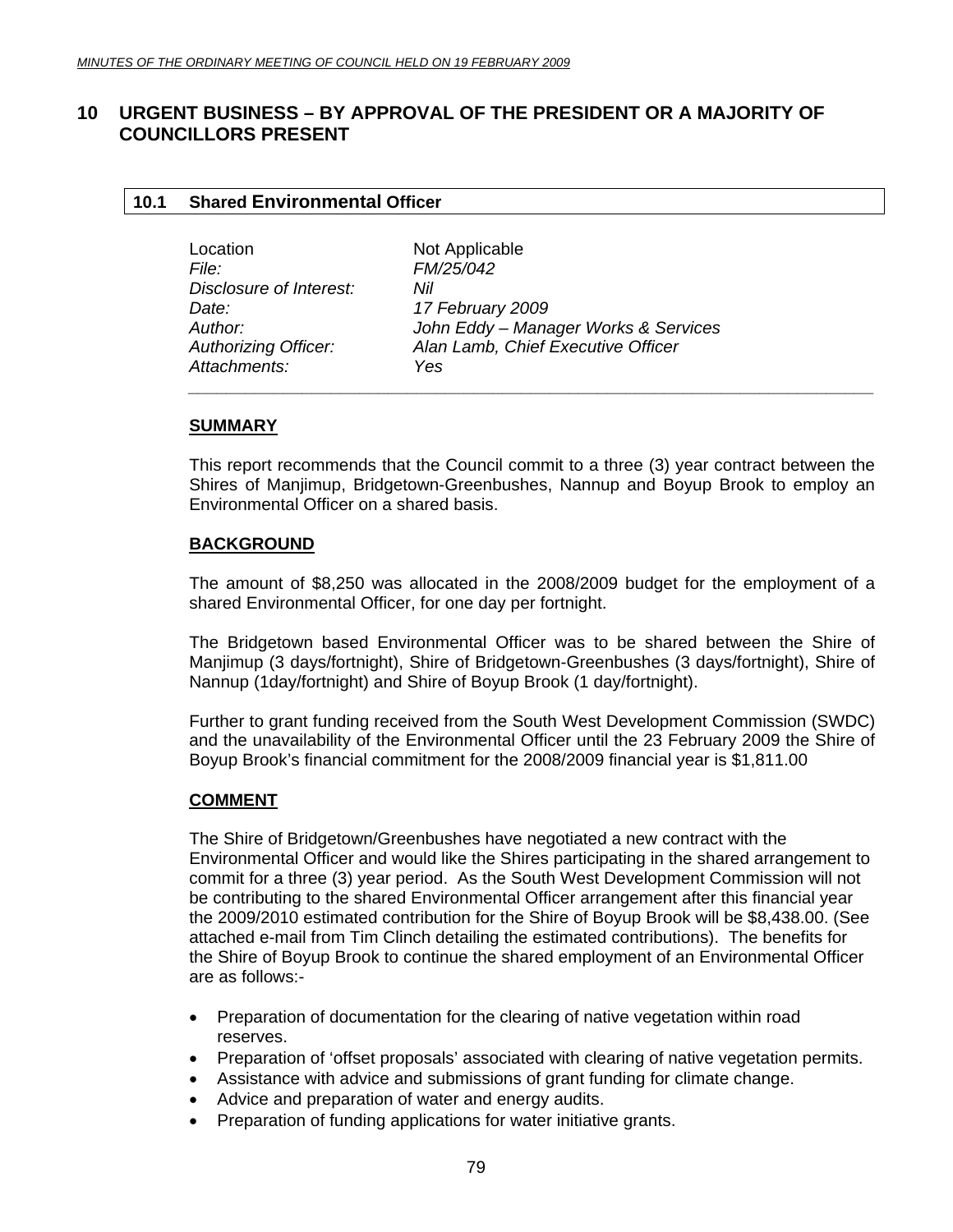- Assistance with Blackwood Valley Landcare projects and assessments of Boyup Brook Shire reserves.
- General liaison with Department of Environment and Conservation.

#### **CONSULTATION**

Chief Executive Officer

#### **STATUTORY ENVIRONMENT**

Nil

# **POLICY IMPLICATIONS**

Nil

# **BUDGET/FINANCIAL IMPLICATIONS**

Allocation of funding in the 2009/2010 budget.

#### **STRATEGIC IMPLICATIONS**

Compliance with the Shire of Boyup Brook 2008-2013 Strategic Plan – Action Plan No 7.1. 'Establish natural resource values and balanced conservation/development goals (including environmental focus').

#### **SUSTAINABILITY IMPLICATIONS**

Nil

# **VOTING REQUIREMENTS**

Simple Majority

# **COUNCIL DECISION & OFFICER RECOMMENDATION – ITEM 10.1**

**MOVED: Cr Giles SECONDED: Cr Muncey** 

**That the Council commit to a three (3) year contract between the Shires of Manjimup, Bridgetown-Greenbushes, Nannup and Boyup Brook to employ an**  Environmental Officer on a shared basis for the period from 1<sup>st</sup> July 2009 to 30<sup>th</sup> **June 2012.** 

**CARRIED 8/0 Res 049/09**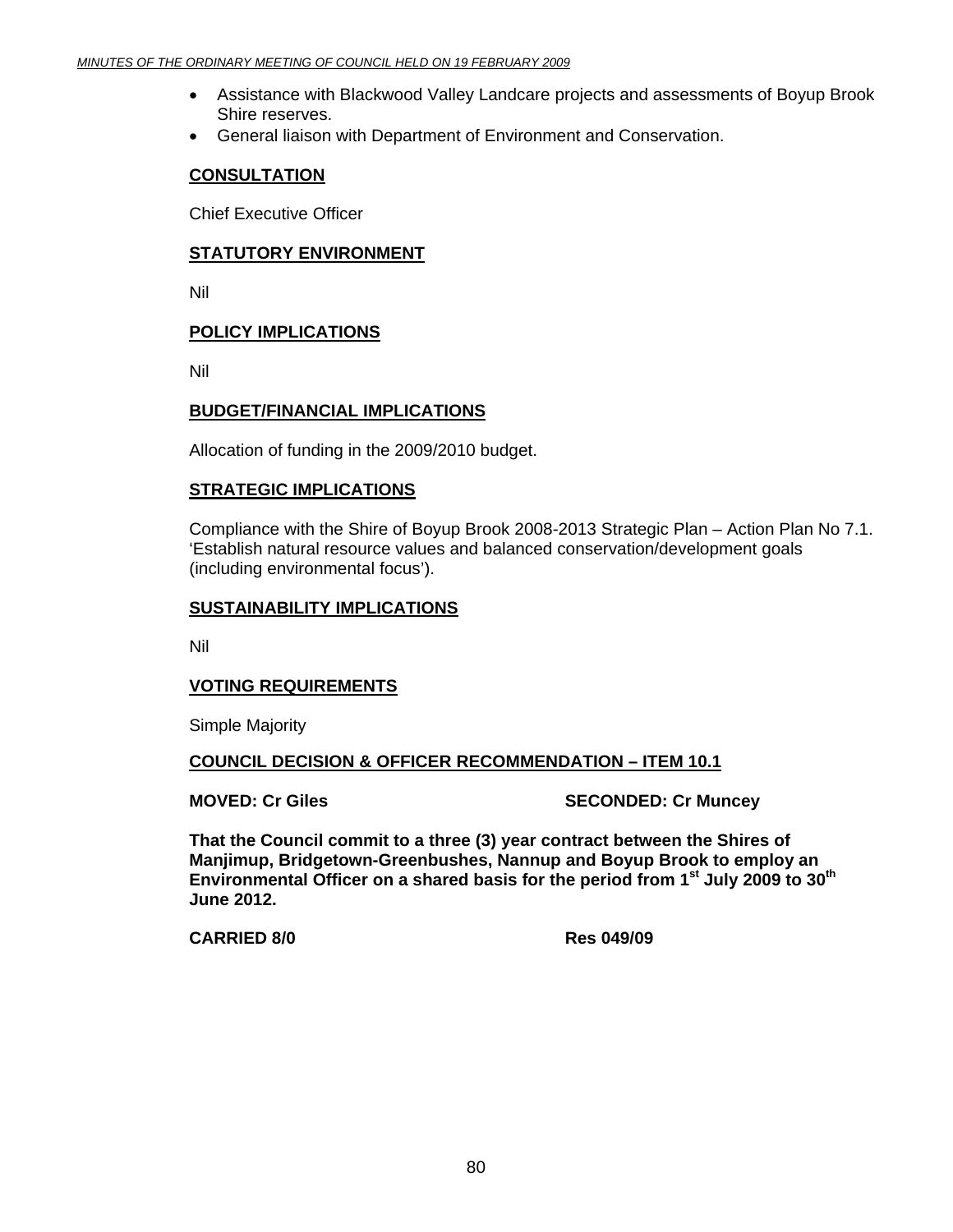# **10.2 Bushfire Radios**

| Location                    | Shire of Boyup Brook             |
|-----------------------------|----------------------------------|
| <i>File:</i>                | CR/26/001                        |
| Disclosure of Interest:     | Nil                              |
| Date:                       | 19 February 2009                 |
| Author:                     | Keith Jones - Manager of Finance |
| <b>Authorizing Officer:</b> | Not Applicable                   |
| Attachments:                | Nil                              |
|                             |                                  |

# **SUMMARY**

Members of the Bushfires X-RAY Team met on 18 February and identified a response to FESA was required by the end of February 2009 in regard to the new two-way radios being supplied by FESA.

#### **BACKGROUND**

FESA are intending to change the radio frequency of the Bush Fire Radio network over the next 3 years. The result being a requirement to change all the current TAIT style radios to new radios that work on the new frequency.

The Shire must advise FESA of the local requirement for new radios by the end of February 2009.

# **COMMENT**

The following notes from the X-RAY Team Meeting indicate the clear requirements according to the Boyup Brook brigades.

*New Radio Allocation*

- *The CBFCO went to a meeting with FESA in Bunbury on 17/2/09 and brought back a list of numbers which represented the allocation of new radios that FESA were intending to provide to Boyup Brook Brigades. 17 base radios – 23 mobile radios – 6 hand held radios. The CBFCO indicated that this was not sufficient and the types of radios should be split based on our local requirements.*
- *Merv McNamara asked the CBFCO to take the list back to Boyup Brook and let him or Tony Moran know what our requirements were by the end of February 2009.*
- *He indicated that our current TAIT radios will be available for the next 3 years and they would then be discontinued.*
- *The Chairman informed the meeting that there is a Council Meeting tomorrow the 19/2/09 and he would bring the matter up as a late item.*
- *It was agreed that our local requirements are 6 base radios 98 mobile radios 3 hand held radios.*

# **CONSULTATION**

X-Ray Team Chief Bush Fire Control Officer FESA – Merv McNamara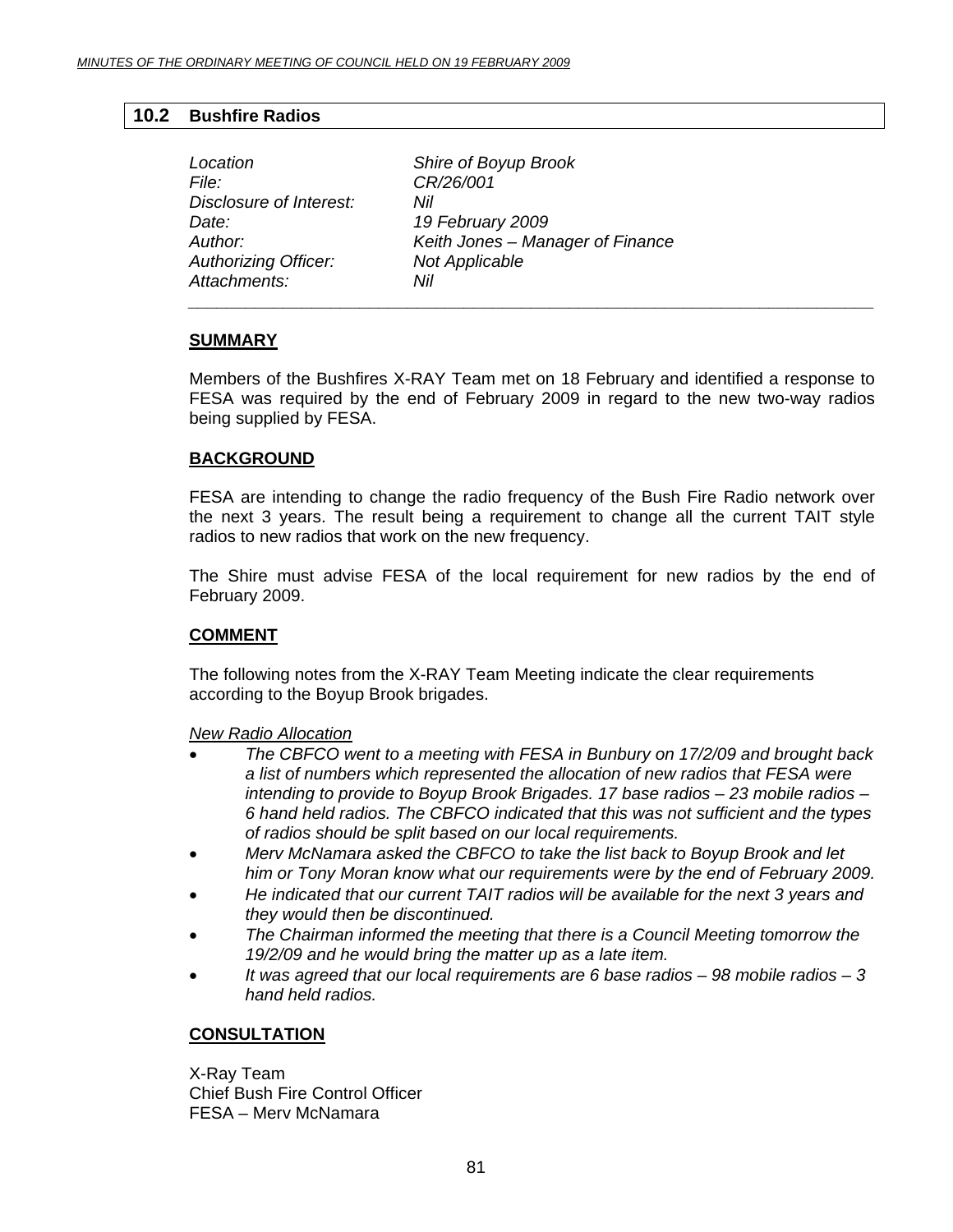# **STATUTORY ENVIRONMENT**

Nil

# **POLICY IMPLICATIONS**

Bushfire Control – Operational Issues – Policy No. A.05

#### **BUDGET/FINANCIAL IMPLICATIONS**

Costs for the provision of two-way radios are in accordance with the Emergency Services Levy Grants received from FESA and are being provided by FESA at no charge to the Shire.

#### **STRATEGIC IMPLICATIONS**

Nil

#### **SUSTAINABILITY IMPLICATIONS**

Nil

# **VOTING REQUIREMENTS**

Simple Majority

#### **COUNCIL DECISION & OFFICER RECOMMENDATION – ITEM 10.2**

**MOVED: Cr Giles SECONDED: Cr Piper** 

**That a letter be written to FESA requesting the provision of 98 mobile radios, 6 base radios and 3 hand-held radios.** 

 **CARRIED 8/0 Res 050/09**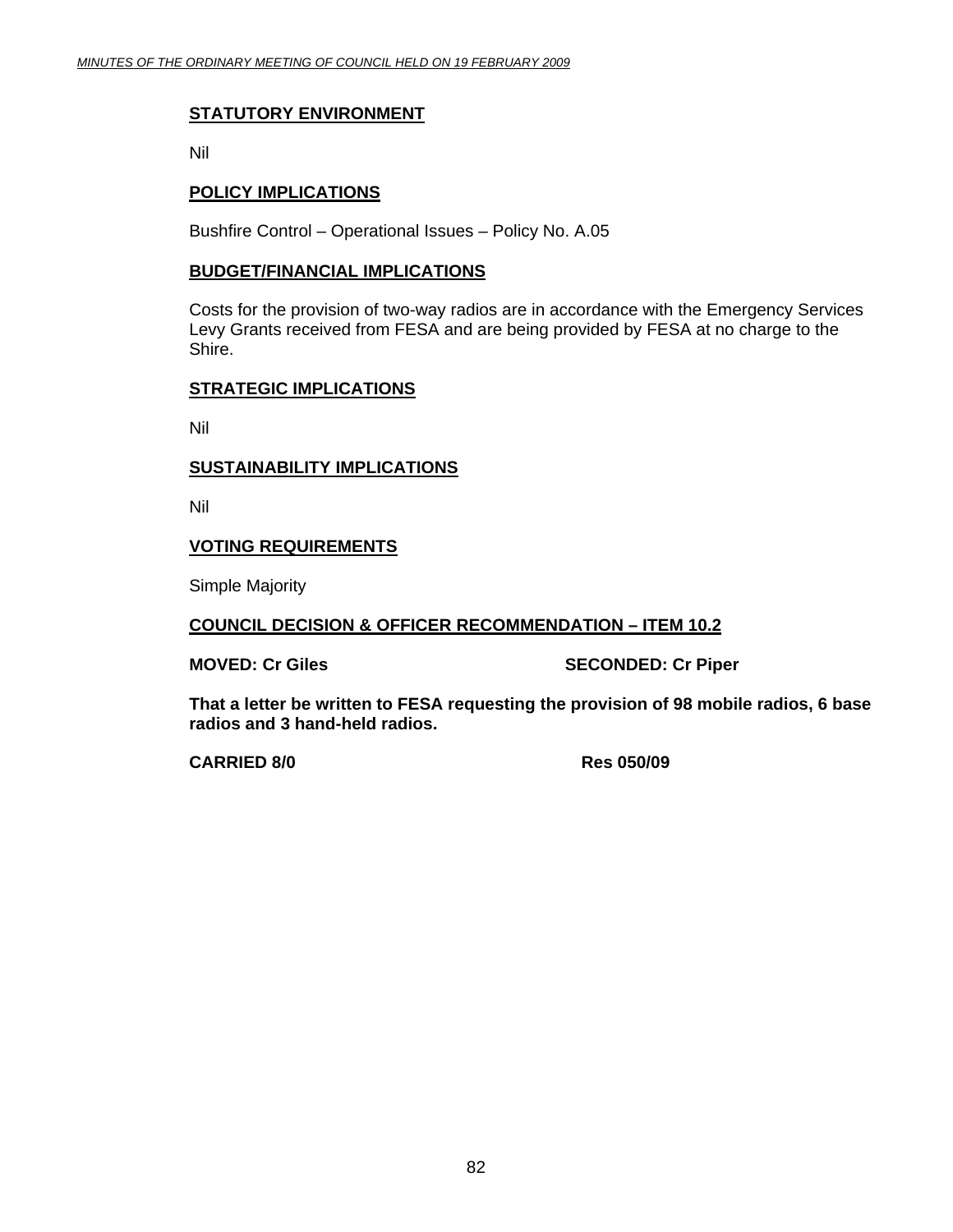# **10.3 Royalties for Regions - South West Regional Grants Scheme**

| Location:                       | <b>Boyup Brook district</b>        |
|---------------------------------|------------------------------------|
| <b>Applicant:</b>               | N/A                                |
| <b>File:</b>                    | N/A                                |
| Disclosure of Officer Interest: | none                               |
| Date:                           | 20 February 2009                   |
| Author:                         | Alan Lamb, Chief Executive Officer |
| <b>Authorizing Officer:</b>     | Not Applicable                     |
| Attachments:                    | Literature provided by SWDC        |

#### **SUMMARY**

The South West Development Commission (SWDC) announced Realties for Regions (R4R) grant funding and called for applications. This report deals with a potential application.

#### **BACKGROUND**

SWDC emailed information on the grant funding late on 16 February 2009 following an announcement of the funding made by the Government 12 February 2009. Applications close 25 March 2009. Details of the funding opportunity are attached and SWDC will be conducting a community information session on the grants at the Boyup Brook Telecentre at 5.30pm on Wednesday 25 February 2009 to provide more information on this grant opportunity.

Funding relates to the current financial year and it is understood that the grant opportunity will be offered in subsequent years during the current term of the current State Government.

# **COMMENT**

Whilst the application period closes after the next Council meeting there will be little time in which to put together well prepared applications. Therefore, this matter is brought to Council as a late item now so that approval may be given for some projects to be included in an application. The idea is that additional projects may be put to Council in March for inclusion also.

Two matters that have been pending funding to further are the town drainage and an industrial subdivision. Both require studies before they could be project ready.

Council has funded a pick up of the existing town drainage system and funding will be required for the next step (ie to design a drainage system). The Manager of Works has estimated the cost of this at \$40,000 which is considerable and may well be prohibitive unless grant funding could be found. It is therefore recommended that SWDC R4R funding be sought for this project.

Council has looked at opportunities for an industrial development and SWDC assisted with a feasibility study. It is understood that the land looked at was deemed unsuitable. It is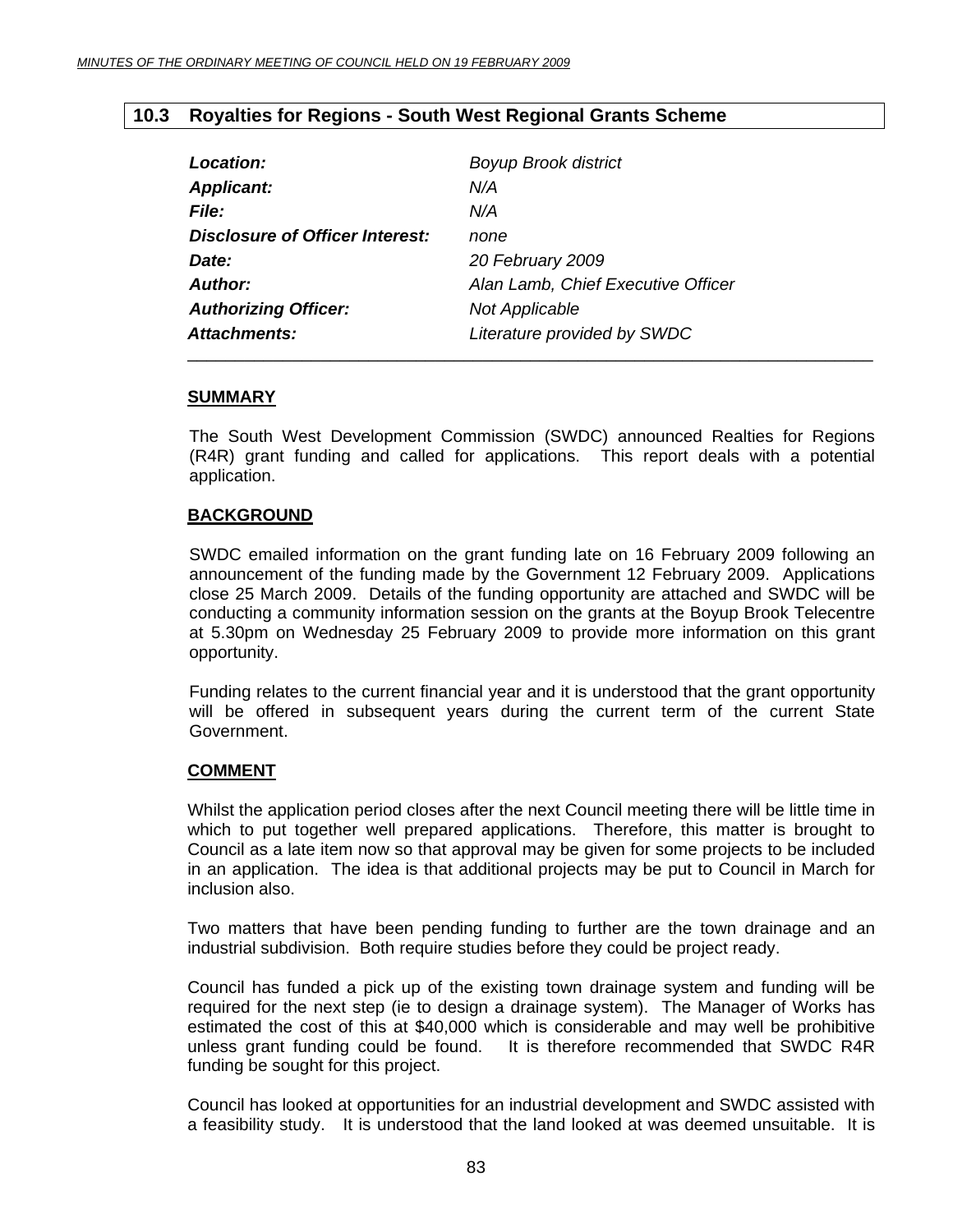recommended that SWDC R4R funding be sought to conduct a study to identify suitable land and assess the feasibility of Council acquiring, subdividing and developing it.

#### **STATUTORY OBLIGATIONS**

Nil

#### **POLICY IMPLICATIONS**

Nil

#### **BUDGET/FINANCIAL IMPLICATIONS**

Nil

#### **STRATEGIC IMPLICATIONS**

Both projects are included in the strategic plan

#### **SUSTAINABILITY IMPLICATIONS**

- ¾ **Environmental**  There are no known environmental issues at this stage.
- ¾ **Economic**  There are no known economic issues at this stage.
- ¾ **Social**  There are no known social issues at this stage.

# **VOTING REQUIREMENTS**

Simple Majority

#### **COUNCIL DECISION & OFFICER RECOMMENDATION – ITEM 10.3**

**MOVED: Cr Broadhurst SECONDED: Cr O'Hare SECONDED: Cr O'Hare** 

**That Administration make application to the South West Development Commission for funding under the Royalties for Regions program for:** 

- **Consultants costs for a drainage design for the town of Boyup Brook**
- **Consultants cost for a study to identify suitable land and assess the feasibility of Council acquiring, subdividing and developing industrial land.**

**CARRIED 8/0 Res 051/09**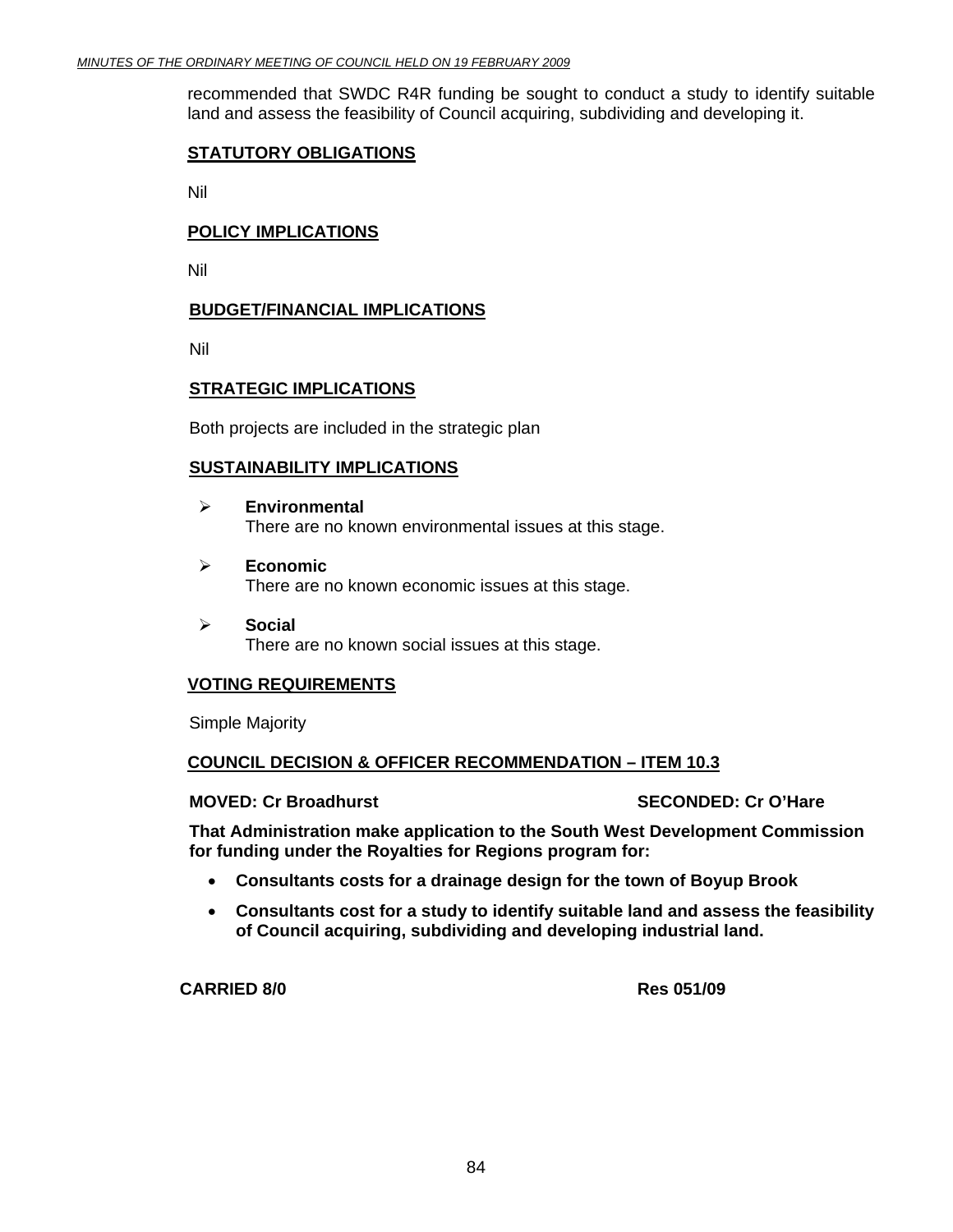# **10.4 Local Government Response to Minister for Local Government's Amalgamation Proposal**

| Location:                              | <b>Boyup Brook district</b>        |
|----------------------------------------|------------------------------------|
| <b>Applicant:</b>                      | N/A                                |
| <b>File:</b>                           | N/A                                |
| <b>Disclosure of Officer Interest:</b> | none                               |
| Date:                                  | 20 February 2009                   |
| Author:                                | Alan Lamb, Chief Executive Officer |
| <b>Authorizing Officer:</b>            | <b>Not Applicable</b>              |
| Attachments:                           | information supplied by WALGA      |

#### **SUMMARY**

A special meeting of the WALGA South West Zone is being held Monday 23 February to addresses the Minister's stated position.

#### **BACKGROUND**

WALGA's State Council is to meet 4 March to address the Minister's amalgamation proposal and so each of the Zones is meeting to provide input into the eventual position and actions of WALGA.

#### **COMMENT**

Attached is a WALGA report that includes a recommendation that will be considered at the Zone meeting and it is suggested that Council provide guidance to its delegate on this matter.

It is recommended that the WALGA recommendation be supported.

# **STATUTORY OBLIGATIONS**

Nil

#### **POLICY IMPLICATIONS**

Nil

# **BUDGET/FINANCIAL IMPLICATIONS**

Nil

# **STRATEGIC IMPLICATIONS**

Nil